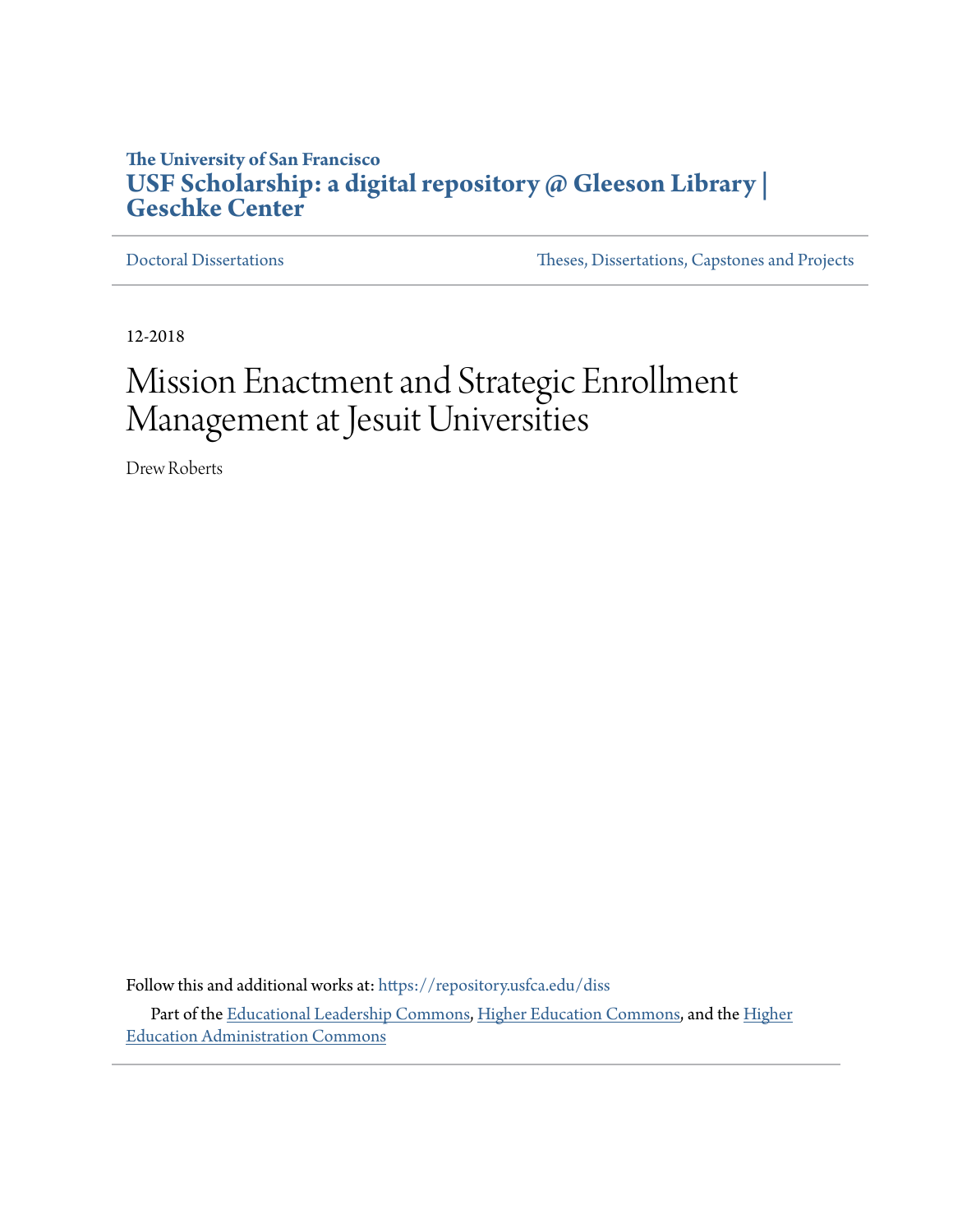The University of San Francisco

# MISSION ENACTMENT AND STRATEGIC ENROLLMENT MANAGEMENT AT JESUIT UNIVERSITIES

A Dissertation Presented to The Faculty of the School of Education Department of Leadership Studies

In Partial Fulfillment of the Requirements for the Degree Doctor of Education

> by Drew Roberts San Francisco December 2018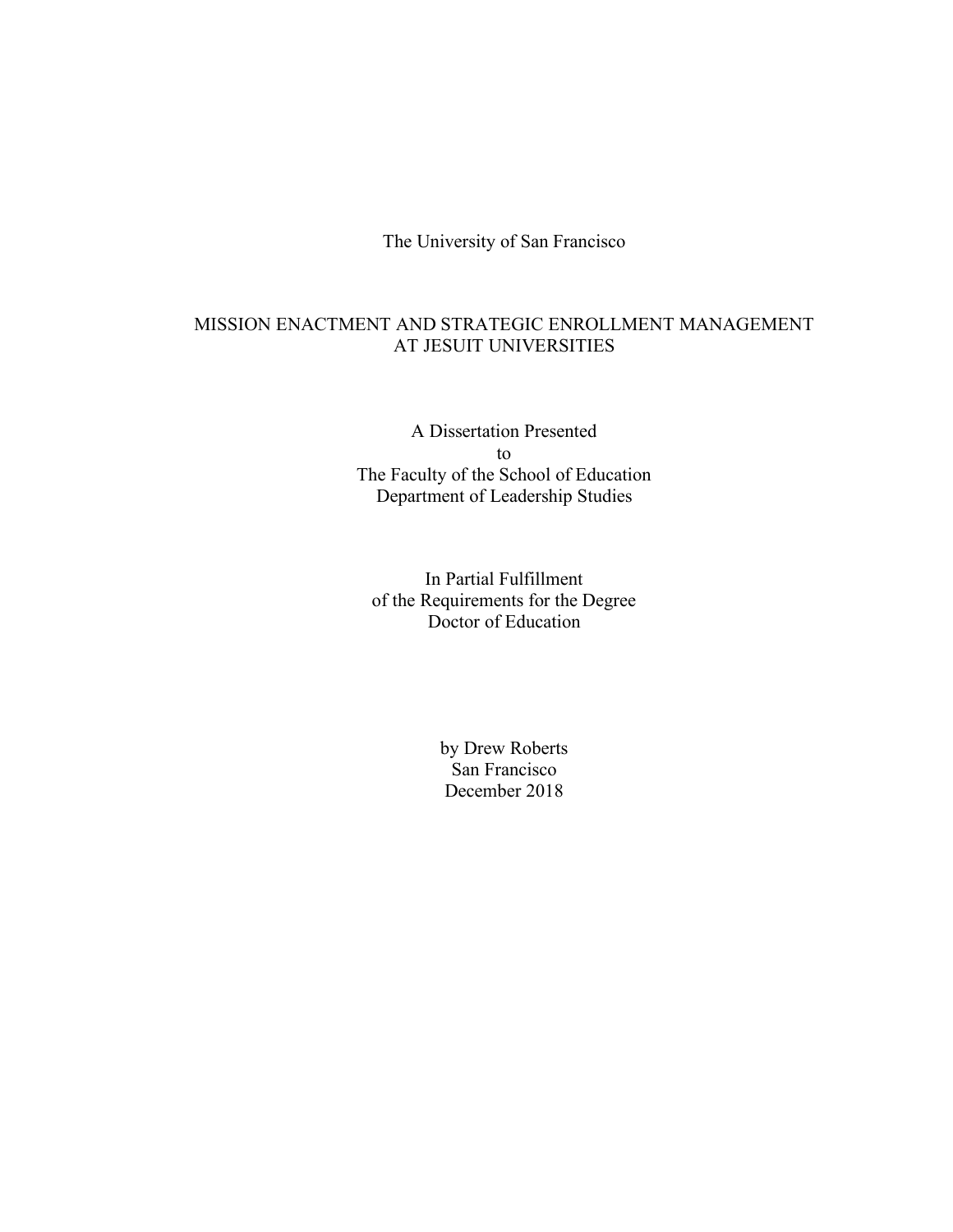# **ABSTRACT**

The larger neoliberal environment that is driving all of higher education has left Jesuit universities and their leadership to face two problems. First, the ability for Jesuit universities to uphold their social justice inspired mission and offer an affordable and accessible liberal education is being threatened because they are pricing out those they seek to serve. Second, there is a growing disconnect between the espoused mission of Jesuit universities and the decisions that their leaders and administrators make to run the enterprise.

This explanatory case study seeks to understand the ways senior-level strategic enrollment officers at Jesuit universities experience and navigate tensions that exist between espoused mission and neoliberal pressures, which throughout this study is referred to as *the space between*. This study offers a descriptive analysis of recent IPEDS data exploring variables related to access and affordability at Jesuit universities. More substantially, data for this study was collected through semi-structured interviews with 11 vice presidents of enrollment from Jesuit universities.

Key findings emerged through participant reflections and were organized into three thematic sections. First, commitment to mission significantly impacts participants experience navigating the space between. Second, without sufficient resources to run the enterprise, Jesuit universities cannot enact their mission. Third, navigating the space between espoused mission and neoliberal pressure is a complex endeavor. Ultimately this study calls for a new paradigm that shifts the metrics by which Jesuit universities measure success away from financial outcomes that are rooted in neoliberalism to outcomes that are grounded in equity and thereby mission enactment.

ii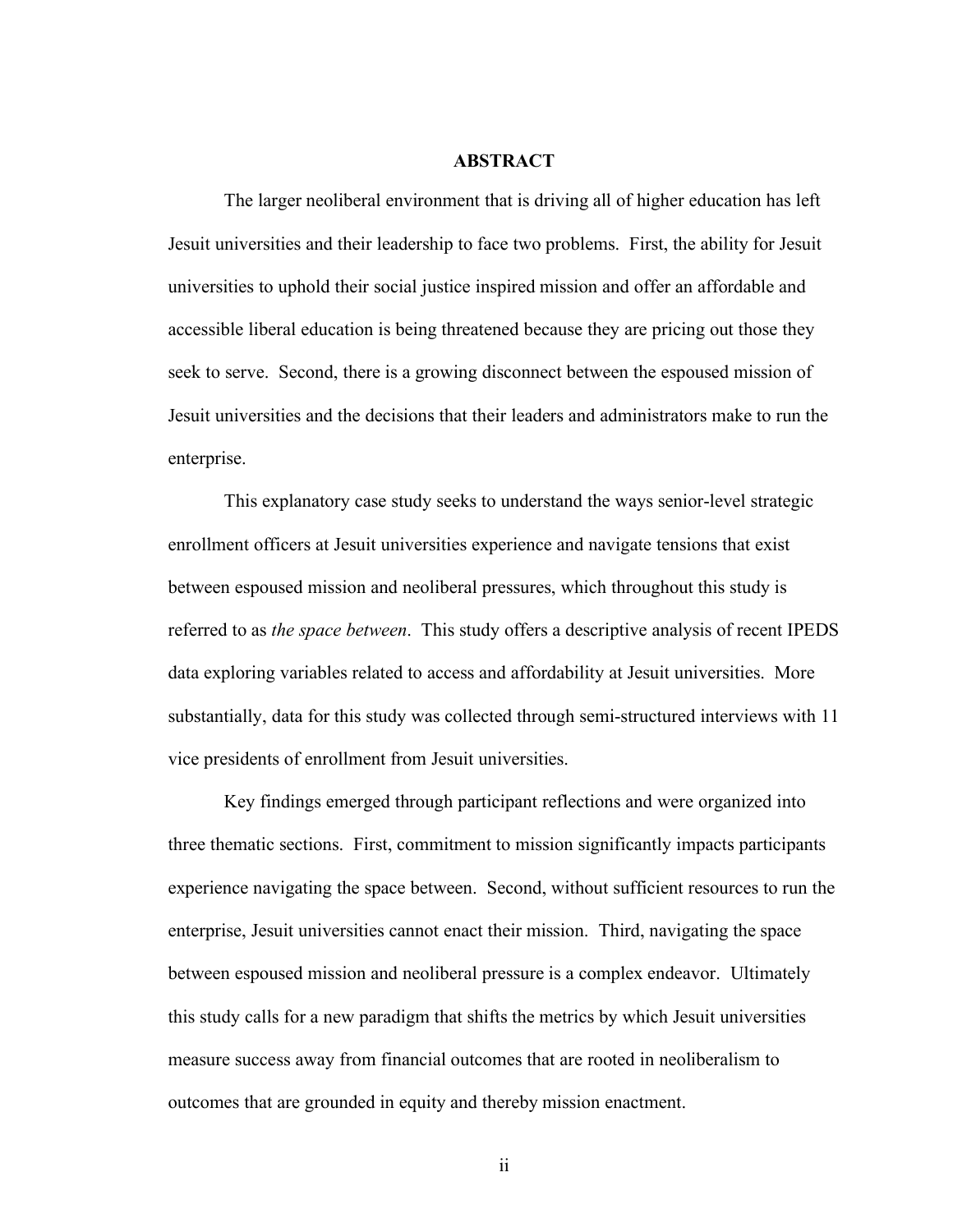This dissertation, written under the direction of the candidate's dissertation committee and approved by the members of the faculty has been presented to and accepted by the Faculty of the School of Education in partial fulfillment of the requirements for the degree of Doctor of Education. The content and the methodologies presented in this work represent the work of the candidate alone.

| Drew Roberts<br>Candidate       | November 2, 2018 |
|---------------------------------|------------------|
| <b>Dissertation Committee</b>   |                  |
| Desiree Zerquera<br>Chairperson | November 2, 2018 |
| Genevieve Negrón-Gonzales       | November 2, 2018 |
| Walt Gmelch                     | November 2, 2018 |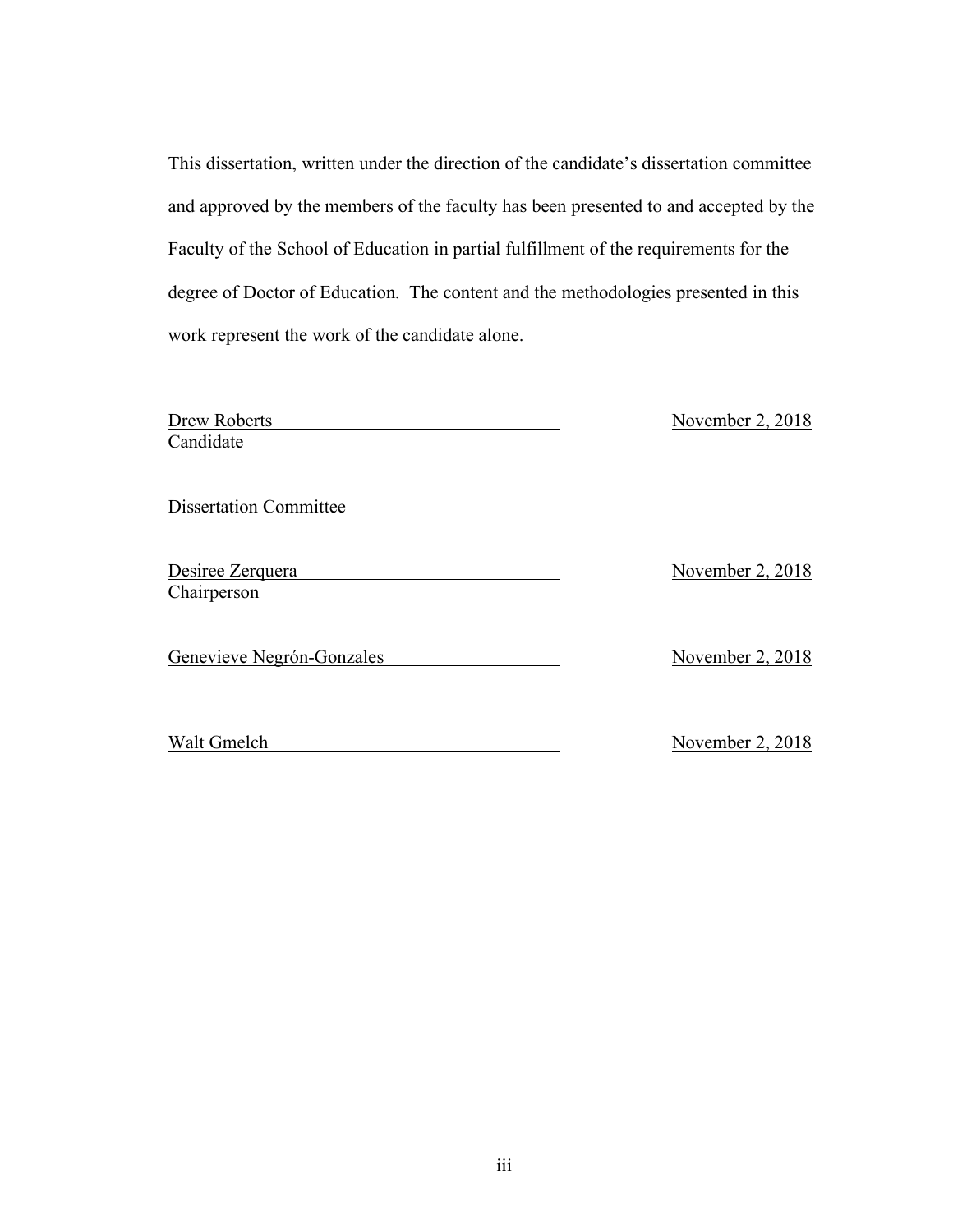# **ACKNOWLEDGEMENTS**

Lin-Manuel Miranda's musical *Hamilton* will forever be the soundtrack to this work. The concluding remarks in the dissertation are introduced by a quote from Miranda: "What is a legacy? It's planting seeds in a garden you never get to see." This body of work is a seed that I have planted for my children **Gracie and Jackson**, whose bright light inspires me to contribute something meaningful to the world that their generation will inherit. At its core this work is my humble attempt to make a systemic contribution to a more just, equitable, and inclusive world.

This work has grown in a garden that has been nurtured by family, mentors, and friends who have planted seeds in my life and I am honored to thank here. First and foremost, **Krista Roberts**, my best friend and partner in life who has been a constant support through the highs and lows of this journey, and has made immeasurable sacrifice over the past five years to pursue this dream together. **Karen Roberts**, my mother and the first person to teach me that, *love is love is love is love is love is love is love*.

**Lori Kerans** and **Rich Dunsworth**, mentors who introduced me to the transformational power of a liberal arts education, and have invested in my personal growth for the last twenty years. **Julie Orio**, **Lane Bove**, and **Stan Fasci**, past supervisors, whose commitment to my professional growth in Jesuit higher education has directly contributed to every opportunity that I have ever had, including my doctoral studies. **Genevieve Negrón-Gonzales** and **Walt Gmelch**, members of my dissertation committee who took many meetings and provided tremendous support throughout this process. **Desiree Zerquera,** my academic mentor and dissertation chair, who became my friend while spending countless hours supporting this project: brainstorming, reading

iv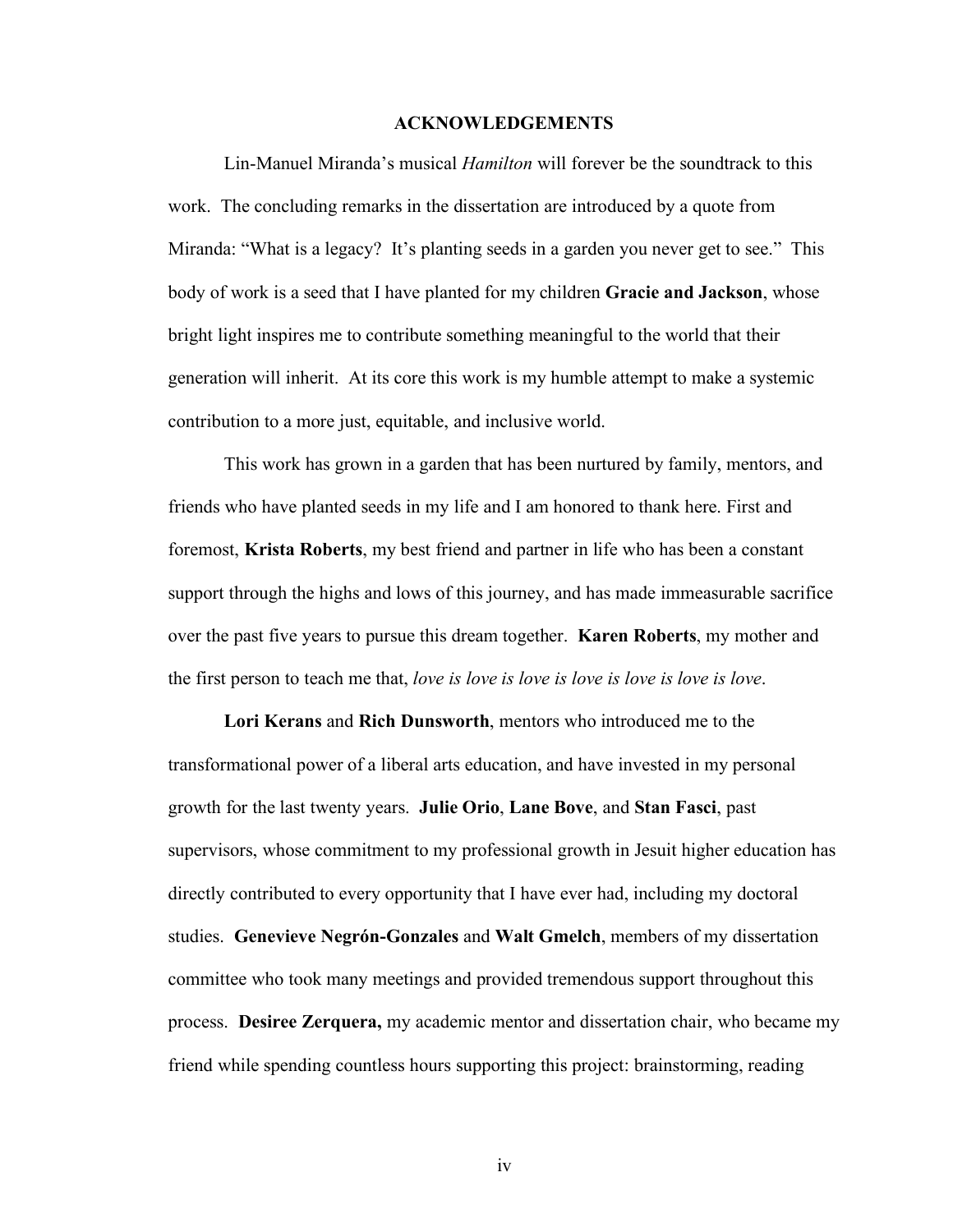drafts, providing thoughtful feedback, and challenging me to contribute something meaningful to the academy.

**Danny Richer** and **Andrew Perrone,** longtime friends that reconnected to create a homegrown cohort providing each other support as we struggled to write dissertations as full-time employees, committed partners, and invested fathers. **Jack Skalican,** a friend and academic companion, with whom I navigated the entire doctoral journey: from new student orientation to dissertation defense.

Most notably, I thank the countless **friends and family** that have truly walked with me on this deeply personal journey. Specifically, I offer sincere gratitude to those who accompanied me in the sometimes-uncomfortable process of confronting and wrestling with my privilege as a straight, white, able-bodied, Christian male. Moreover, I have deep appreciation for those of you who have joined me in conversations about the cultural movements our nation has experienced throughout this process, including the Black Lives Matter and #MeToo movements. Finally, I am eternally grateful for, and inspired by, those who share my belief that the Gospel of Jesus calls us to see, care for, and accompany those who have been pushed to the margins.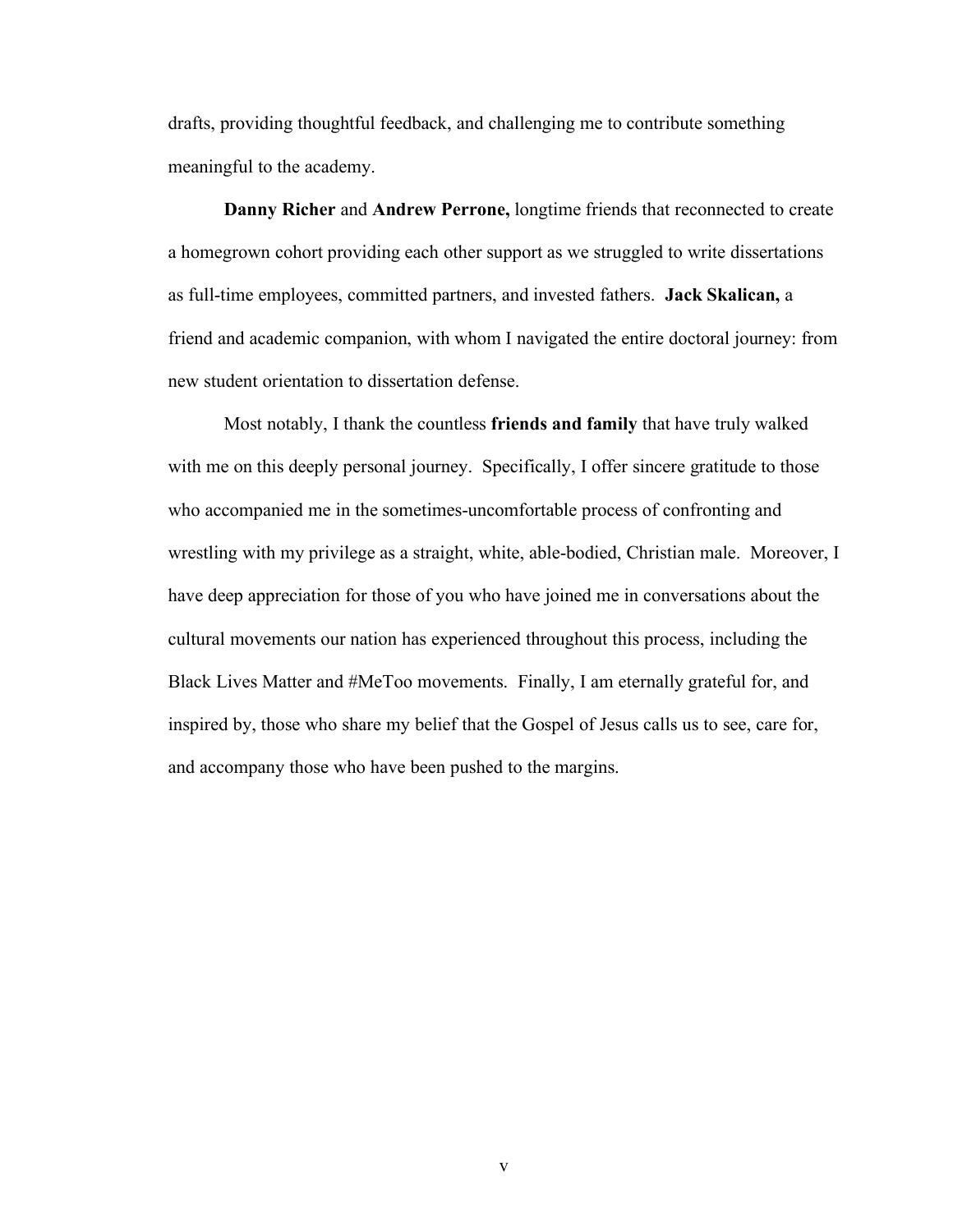# **TABLE OF CONTENTS**

| Purpose of the Study 4                     |                |
|--------------------------------------------|----------------|
| Research Questions 14                      |                |
|                                            | 5              |
|                                            |                |
|                                            |                |
|                                            | $\overline{7}$ |
| CHAPTER II: LITERATURE REVIEW              | 9              |
|                                            | 9              |
|                                            |                |
| The Space Between https://www.archive.com/ | 28             |
|                                            | 37             |
| CHAPTER III: METHODOLOGY                   | 39             |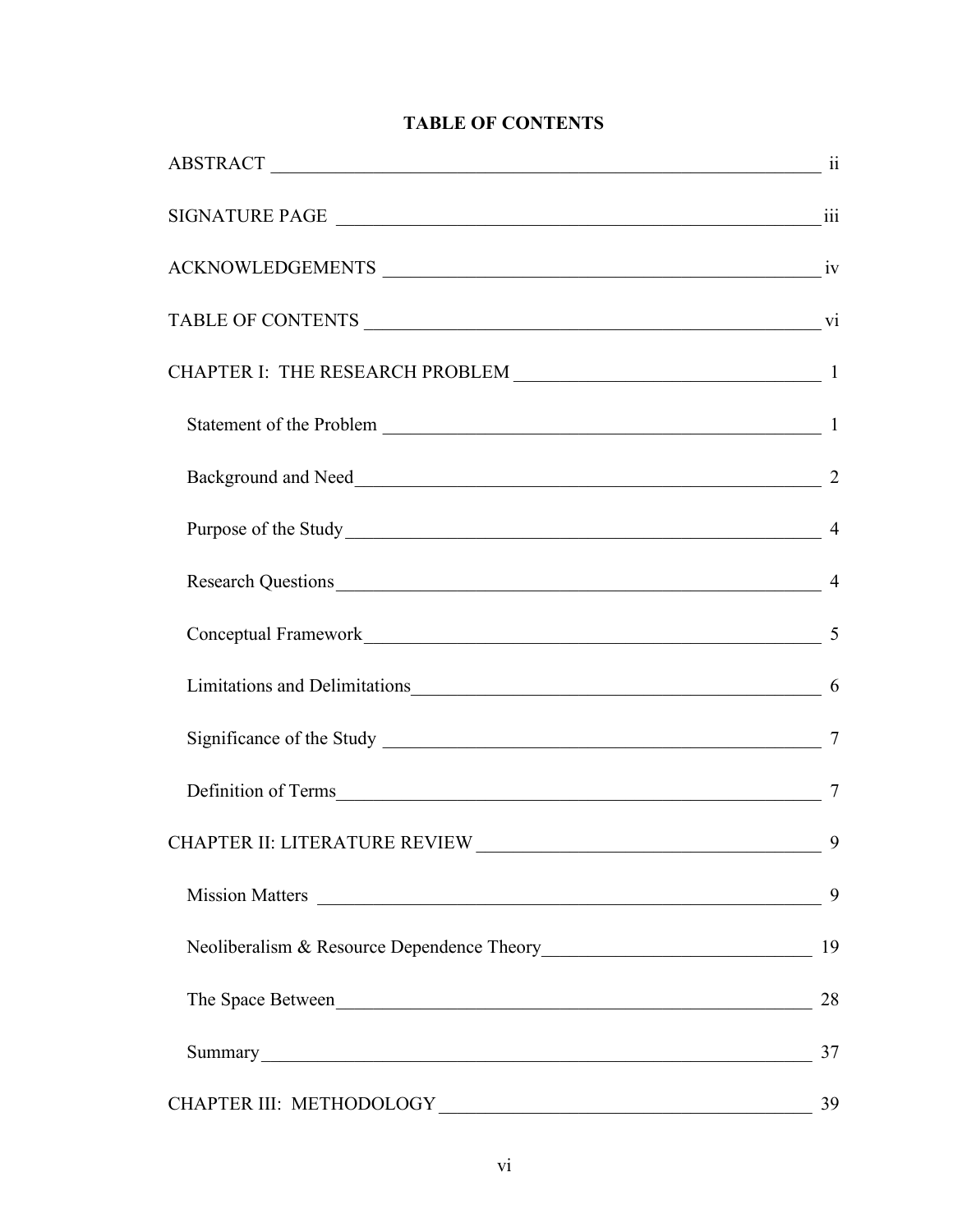|                                                                                                                                                                                                                                | 40  |
|--------------------------------------------------------------------------------------------------------------------------------------------------------------------------------------------------------------------------------|-----|
|                                                                                                                                                                                                                                |     |
| Data Collection 142                                                                                                                                                                                                            |     |
|                                                                                                                                                                                                                                |     |
|                                                                                                                                                                                                                                | 48  |
|                                                                                                                                                                                                                                |     |
| Summary 49                                                                                                                                                                                                                     |     |
|                                                                                                                                                                                                                                |     |
|                                                                                                                                                                                                                                |     |
| Theme 1: Commitment to Mission                                                                                                                                                                                                 | 54  |
| Theme 2: No Money, No Mission 2008 2014 10:00 10:00 10:00 10:00 10:00 10:00 10:00 10:00 10:00 10:00 10:00 10:00 10:00 10:00 10:00 10:00 10:00 10:00 10:00 10:00 10:00 10:00 10:00 10:00 10:00 10:00 10:00 10:00 10:00 10:00 10 |     |
|                                                                                                                                                                                                                                |     |
|                                                                                                                                                                                                                                |     |
| <b>CHAPTER V: CONCLUSIONS</b>                                                                                                                                                                                                  | 92  |
|                                                                                                                                                                                                                                | 92  |
|                                                                                                                                                                                                                                | 92  |
|                                                                                                                                                                                                                                | 94  |
|                                                                                                                                                                                                                                | 95  |
| Recommendations expansion and the commendations of the commendations of the commendations of the commendations                                                                                                                 | 106 |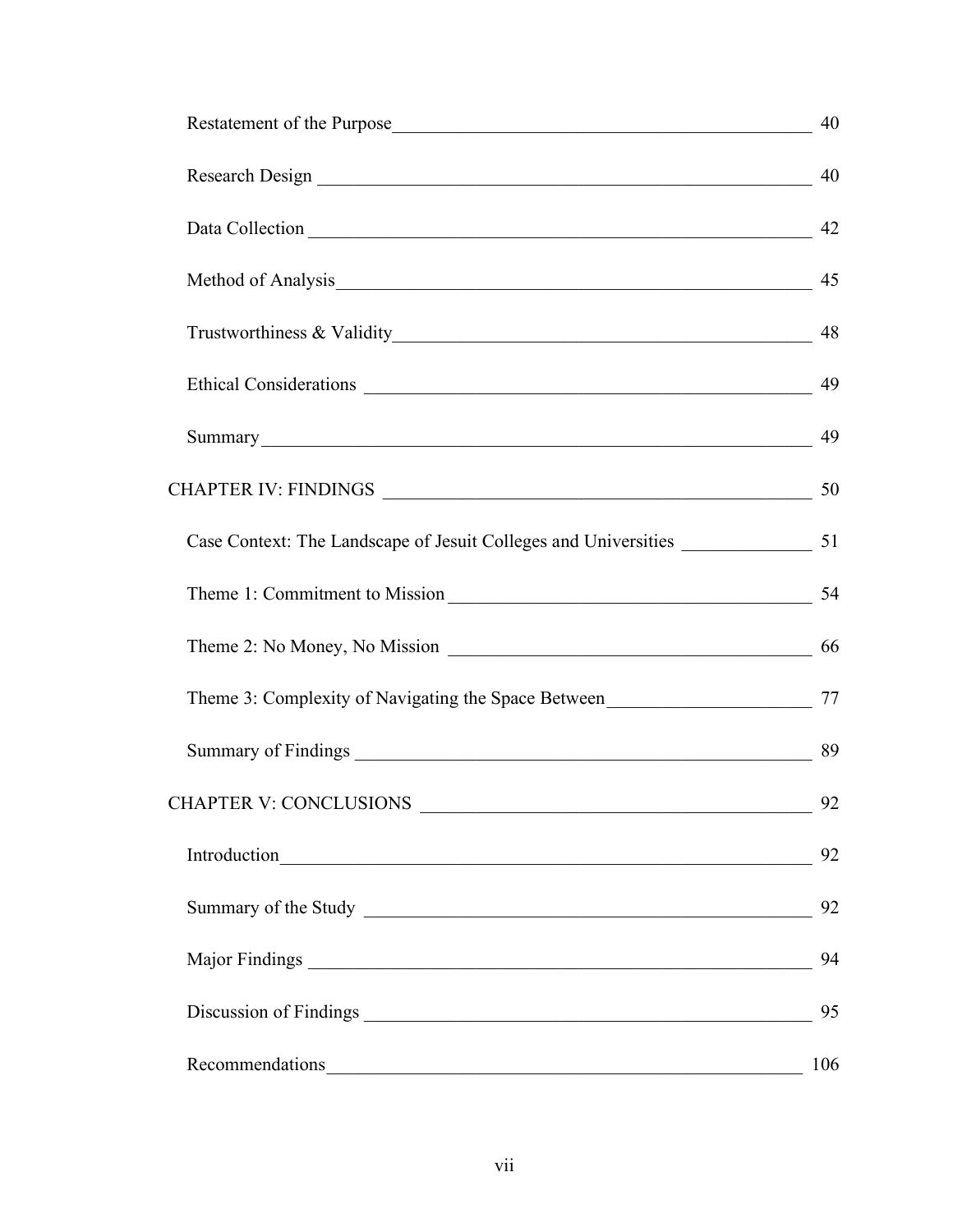| Conclusion                     | 110 |
|--------------------------------|-----|
| <b>REFERENCES</b>              | 112 |
| <b>APPENDIX</b>                | 118 |
| Appendix A: Case Protocol      | 118 |
| Appendix B: Interview Protocol | 122 |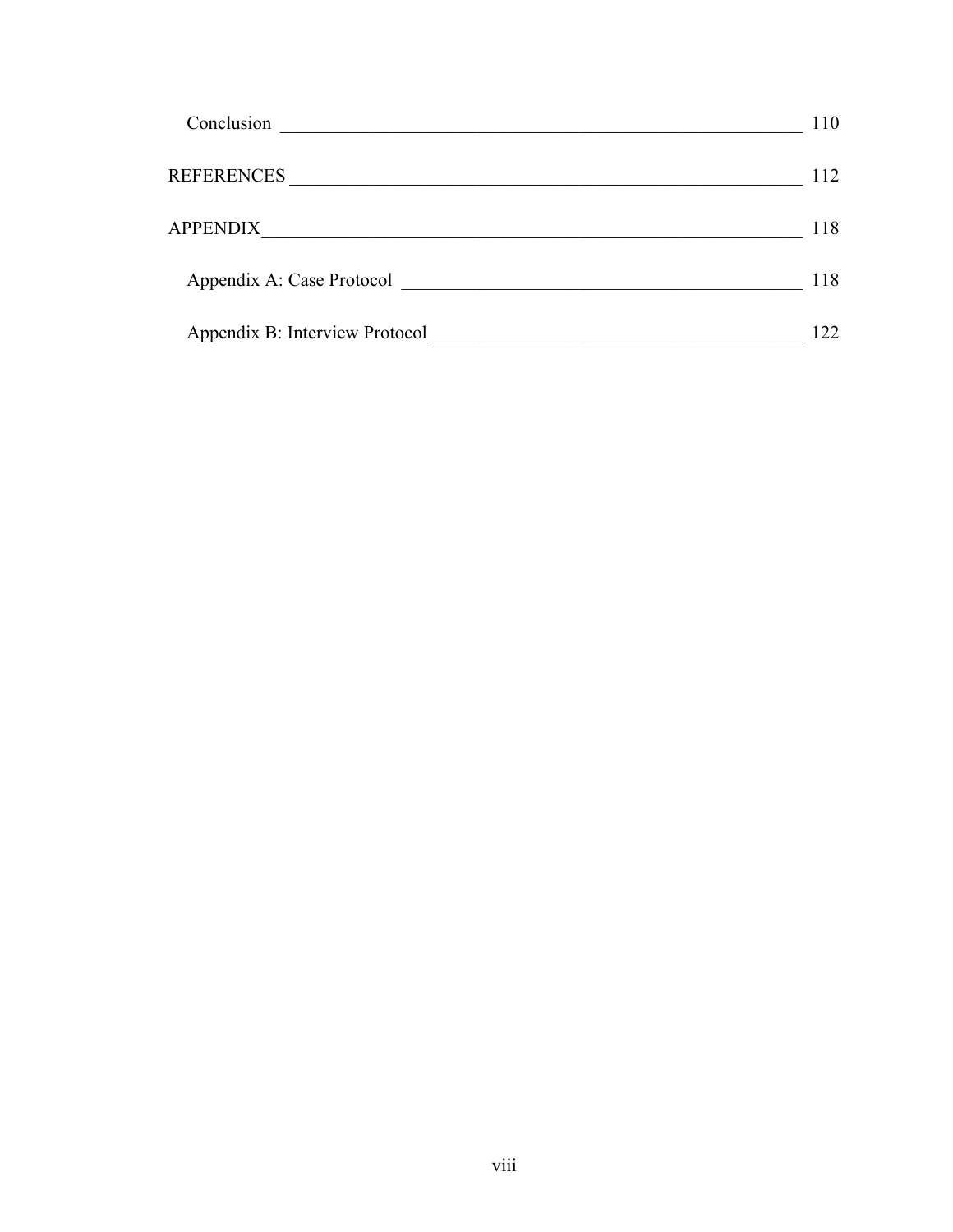# **CHAPTER I: THE RESEARCH PROBLEM**

#### **Statement of the Problem**

There are 28 Jesuit universities in the United States (Traub, 2008). The curriculum of these universities is rooted in the liberal arts (Traub, 2008) and collectively the Jesuit universities avow a shared mission and commitment to social justice (Traub, 2008). The Presidents of the 28 Jesuit universities have declared that they are "committed to continuing the historic mission of educating first generation students" (Presidents of the Association of Jesuit Colleges and Universities, 2010). Furthermore, they have pledged a commitment to students from diverse "economic, cultural, ethnic, religious, and geographic backgrounds" stating, "we prioritize the education of these often vulnerable and underserved students at great financial sacrifice to our institutions for the sake of their access to and success within our Jesuit colleges and universities" (Presidents of the Association of Jesuit Colleges and Universities, 2010).

This mission, with a focus on access to an affordable liberal arts education exists in tension, and often stark contrast to social, political, market, and economic forces that are influencing the way American colleges and universities conduct business (Slaughter, 2004; Giroux, 2014). These tensions, which, in this study, are positioned under the umbrella of neoliberalism, are inflating the cost of attending college at an unsustainable rate. Senior-level strategic enrollment management professionals are left with the daunting task of "integrating all of the university's program's practices, policies, and planning related to achieving the optimal recruitment, retention and graduation of students" (Hossler, 2015, p 5). Jesuit universities and their senior leadership are part of this larger narrative and as the cost of attendance rises two clear problems emerge. First,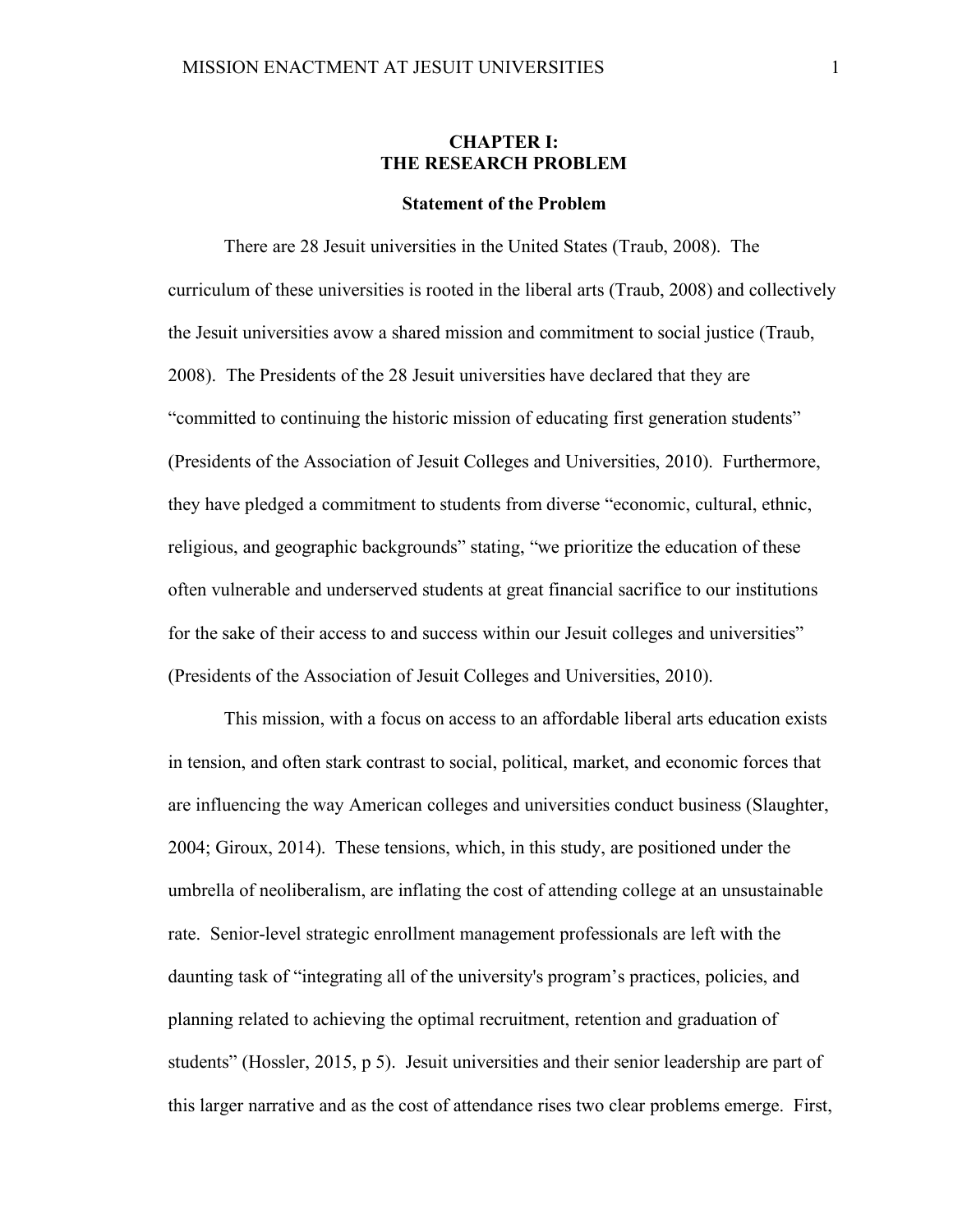the ability for Jesuit universities to uphold their social justice inspired mission of an affordable and accessible liberal arts education is being threatened because they are pricing out those they seek to serve. Second, there is a growing disconnect between the espoused mission of Jesuit universities and the decisions that their leaders and administrators make to run the enterprise. In light of these problems, it is important to explore in more depth the ways in which senior-level strategic enrollment management officers at Jesuit universities are actively working to uphold a social justice mission that is centered on an affordable and accessible liberal arts education.

#### **Background and Need**

As mentioned above, senior leadership at Jesuit universities have long advocated that Jesuit education must be accessible and affordable (Presidents of the Association of Jesuit Colleges and Universities, 2010). However, a recent review of Integrated Postsecondary Education Data System (IPEDS) data indicate that both access and affordability at Jesuit universities are being threatened (Roberts & Zerquera, 2016).

As previously mentioned, the Presidents of the Association of Jesuit Colleges and Universities (2010) stated that they are committed to educating a diverse group of students. While this statement is promising, Figure 1 (Roberts & Zerquera, 2016), indicates that more work is needed in order to do so. Specifically, Black / African American and Hispanic / Latino students have enrolled at Jesuit Universities at very low rates without much growth over the course of ten years. Most concerning, Black / African American students enrolled at the 28 Jesuit universities at a rate of approximately 5% in every year between 2003 and 2013.

**Figure 1.** Enrollment by Incoming Students at Jesuit Institutions by Select Racial Groups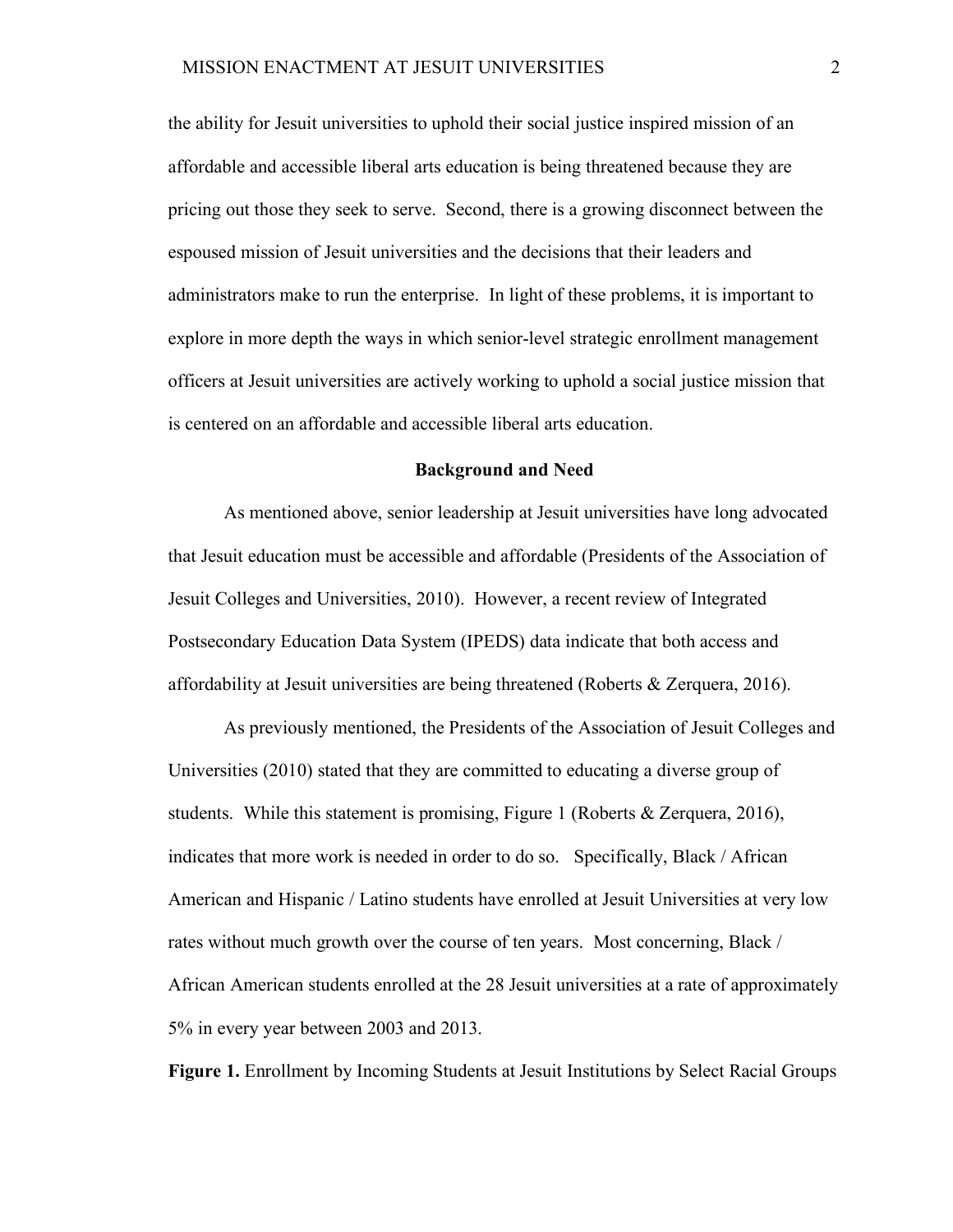

When considering affordability, Figure 2 (Roberts & Zerquera, 2016) illustrates reason for similar concern. In 2003 the average cost of attending a Jesuit University was just over \$30,000 a year, ten years later, in 2013 the average cost had jumped to over \$50,000; meanwhile the institutional aid offered each year only rose from \$10,000 to \$20,000 (Roberts & Zerquera, 2016). The rising cost of attendance, and more notably, the gap between institutional aid distributed to the average student and cost of attendance, is making it increasingly difficult for students with financial need to attend Jesuit universities.

**Figure 2.** Average Cost of Attendance and Amount of Aid Awarded at Jesuit Institutions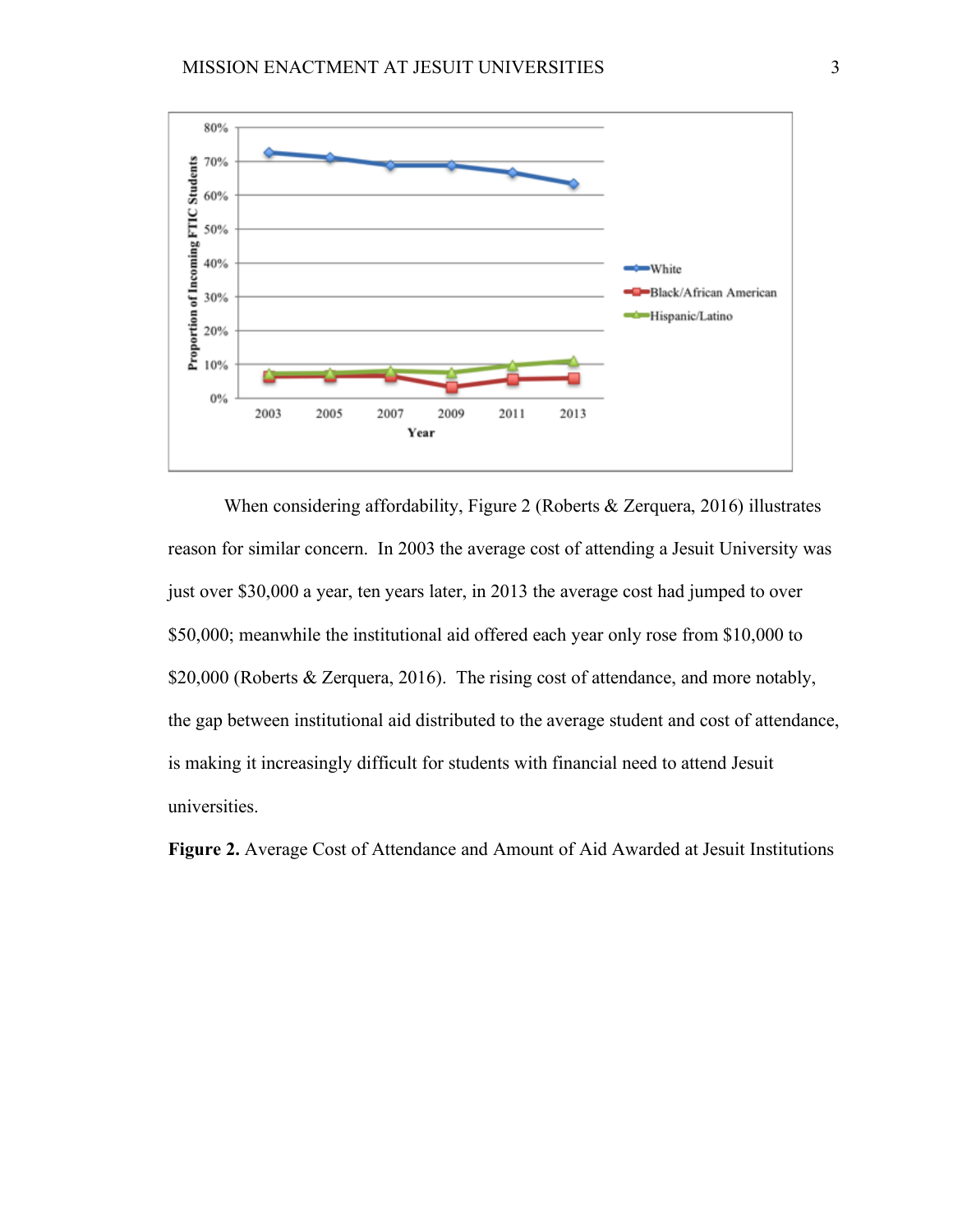

If Jesuit universities are truly committed to upholding access and affordability as central to fulfilling their mission, action must be taken. This study will examine the role that senior-level strategic enrollment management officers play in upholding a mission of access and affordability.

# **Purpose of the Study**

The purpose of this explanatory case study was two-fold. First, this study explored the ways tension in the broader neoliberal higher education environment is experienced by senior-level strategic enrollment management officers at Jesuit universities in their efforts to fulfill their espoused university mission. Second, this study examined the ways in which senior-level strategic enrollment management officers at Jesuit universities navigate the broader neoliberal higher education environment as they seek to uphold institutional mission.

# **Research Questions**

This study was guided by two primary questions: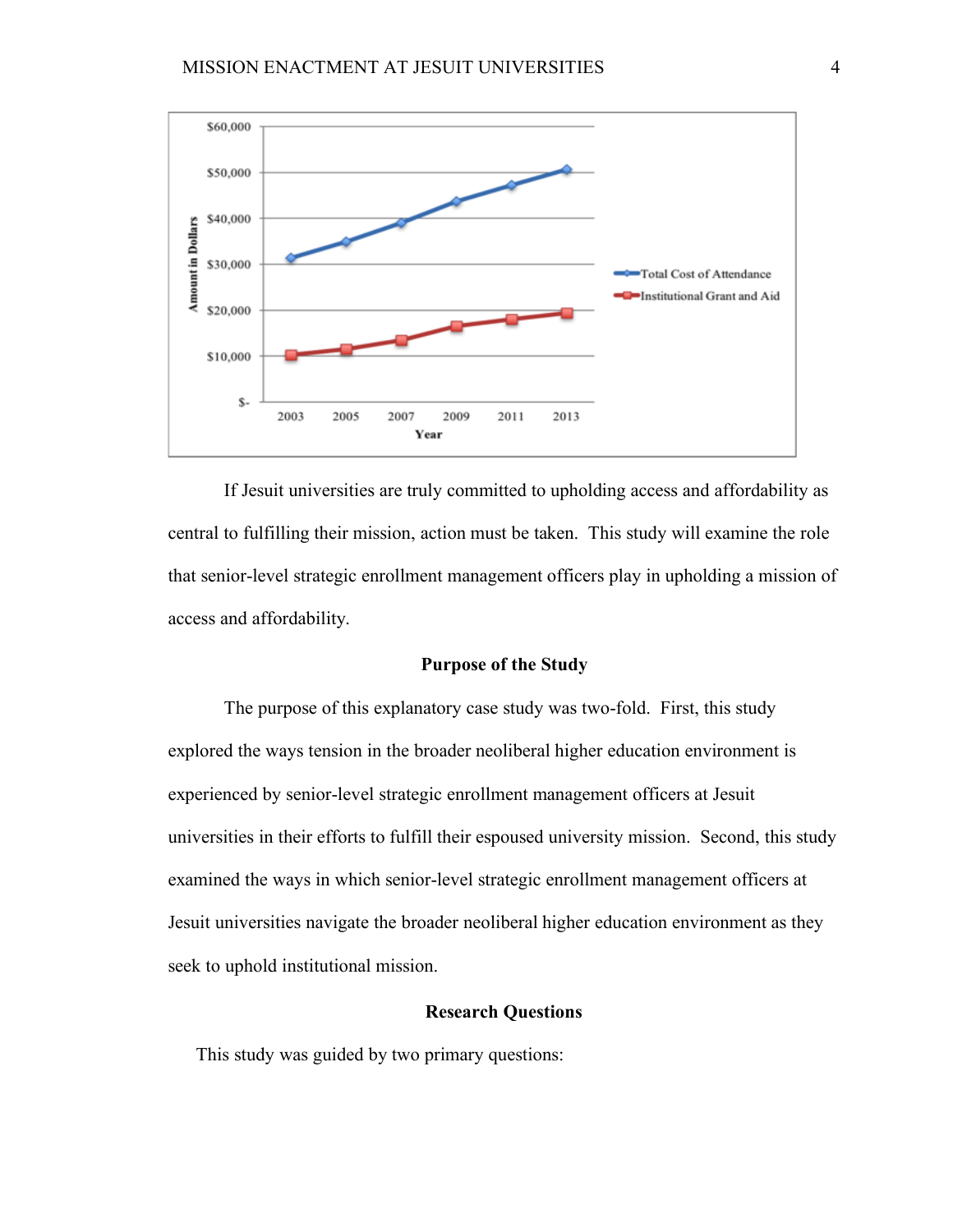- 1. How are tensions between a social justice mission and neoliberal forces experienced by senior-level strategic enrollment management officers at Jesuit universities?
- 2. How do senior-level strategic enrollment management officers navigate fulfilling a social justice mission within a neoliberal environment at Jesuit universities?

# **Conceptual Framework**

To help frame this study a conceptual framework has been developed, that is presented in depth in Chapter II. The conceptual framework is divided into three main sections that broadly fall under the following headings: (1) mission, (2) neoliberalism, (3) the space between.

The mission section begins by exploring literature on mission statements and the role they play in organizations. Next, the section provides an overview of the liberal education, namely examining the purpose, structure, and need for an accessible and affordable liberal education. Finally, the section closes with an overview of both the apostolic Jesuit mission and the mission of Jesuit higher education.

The second section of the conceptual framework opens with an overview of neoliberalism and examines the ways that neoliberalism has impacted universities. The section introduces resource dependence theory (Pfeffer & Salancik, 1978), the enrollment economy (Clark, 1956), and explores the ways in which both have been applied to decision making at universities. Finally, the second section closes by examining the concept of mission drift, which is arguably a byproduct of succumbing to neoliberal and resource depend forces.

The final section of the conceptual framework, titled the space between, examines the intersection of mission and neoliberalism and the way decisions are made amid this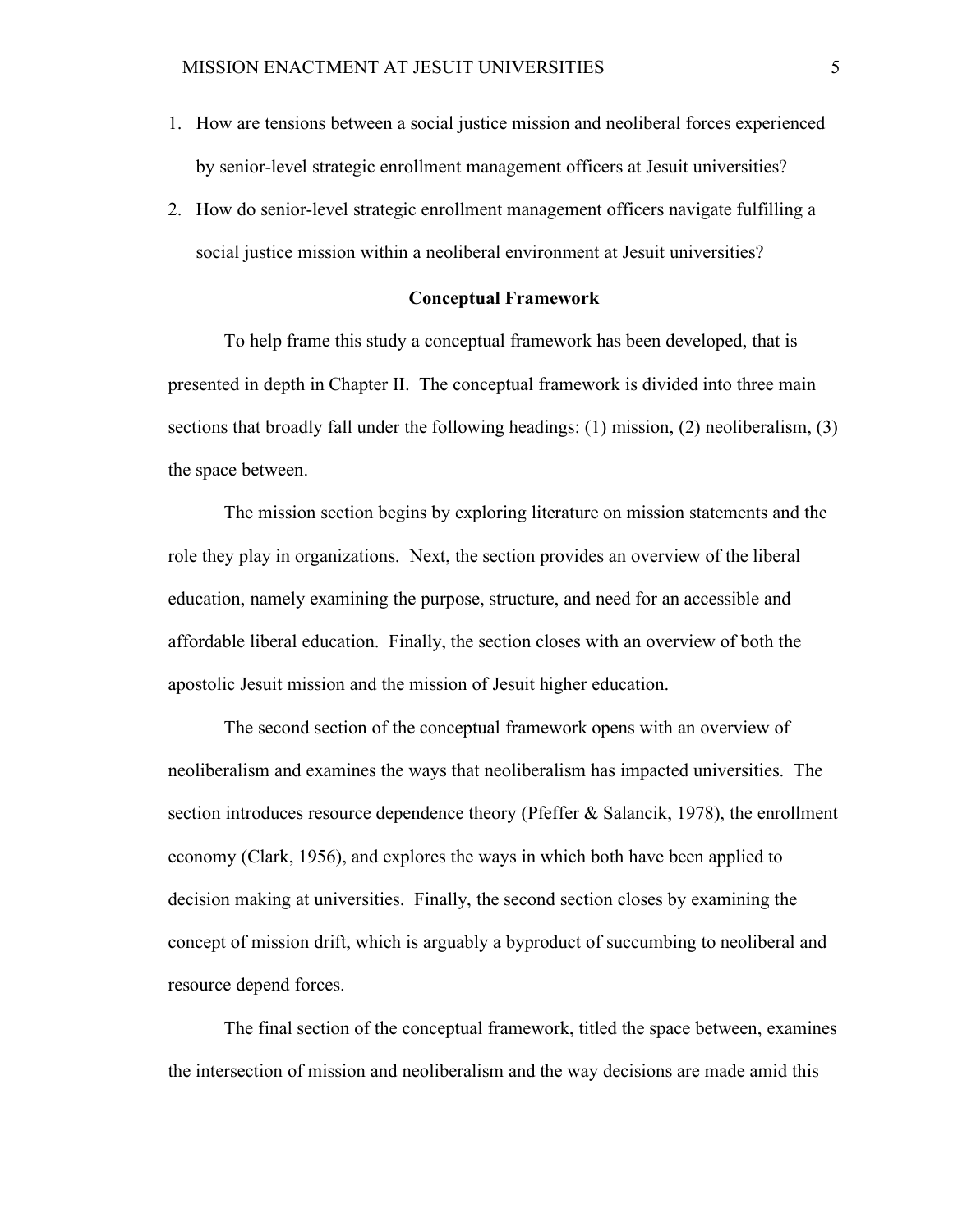tension. The section opens by introducing the concept of interest convergence (Bell, 1980) and briefly explores critical race theory (Bell, 1980). Second, this section introduces strategic enrollment management (Hossler, 2015), which is both an academic framework and a guide for praxis, that plays a foundational role in this study. Next, the section introduces strategic response theory (Oliver, 1991). Finally, this section examines the role that leadership and individual actors play in organizations. More specifically, an introduction to agency (Battilana, 2011), institutional entrepreneurs (DiMaggio, 1988; Becker, 1999) and servant leadership (Greenleaf, 1977) is provided.

# **Limitations and Delimitations**

When preparing to launch this study there were several limitations that were important to consider. First, it was possible that the interviews could be overly optimistic and tell the victory story as opposed to the entire story, including shortcomings. In order to account for this, the researcher, while conducting interviews, emphasized the valuable nature of lessons learned through both success and failure, and specifically asked questions about challenges that the subjects have faced. Additionally, because of the public nature of the role interview participants (senior-level strategic enrollment management officers) play at their institutions, and the scrutiny they are often under, it could have been challenging to gain access and convince them to agree to participate in the study. In order to respond to this limitation, the researcher emphasized the important scholarly contribution this study will make to the field of strategic enrollment management at Jesuit universities; furthermore, the researcher assured anonymity for all participants.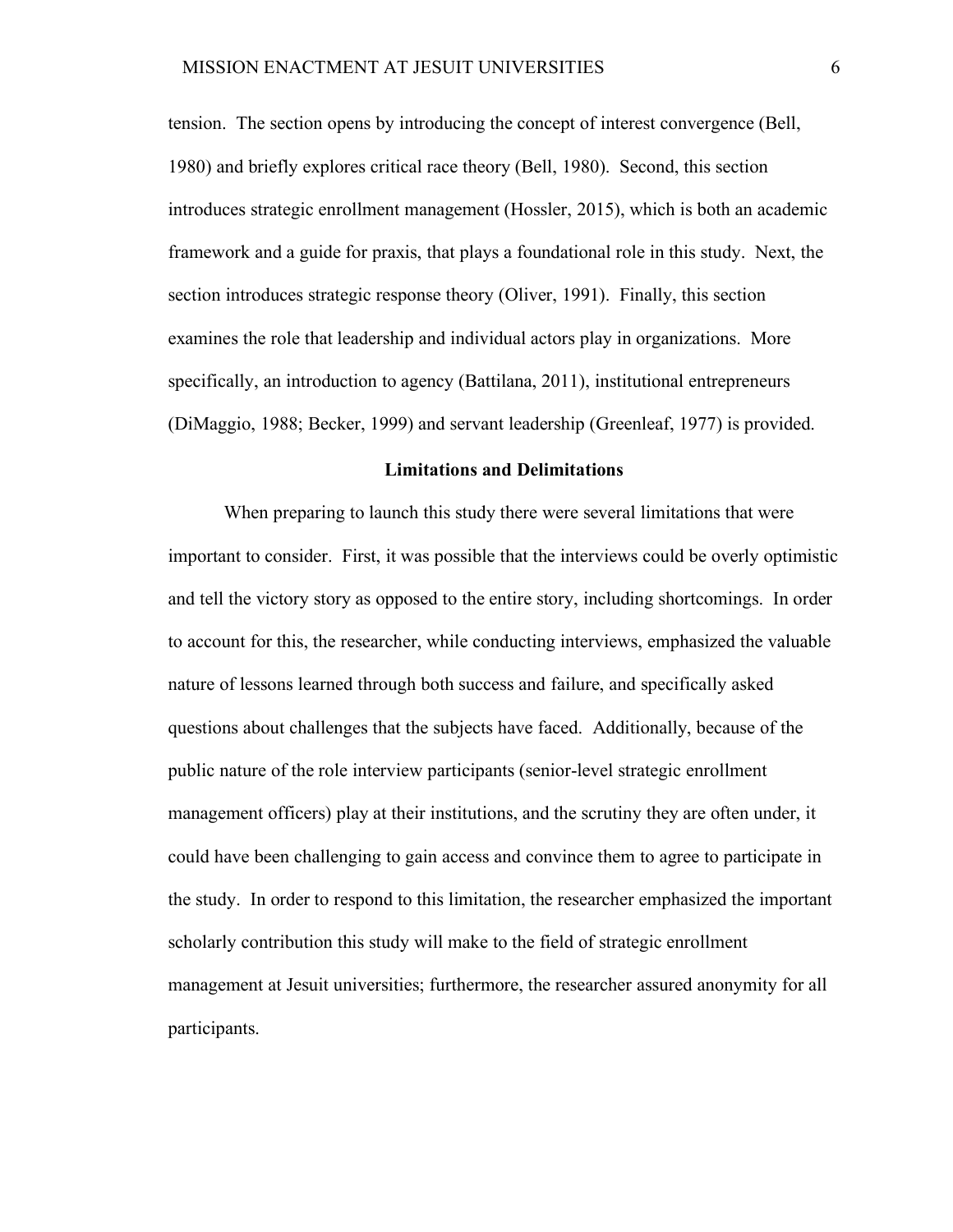The major delimitation is the fact that the 28 Jesuit universities are located all across the United States, and as such, interviews were held via Zoom, a video conference platform. While Zoom provides a reasonable medium for interviews to occur, it is important to acknowledge the impersonal nature of video conferencing. The researcher accounted for this by intentionally creating a welcoming environment that encouraged participants to feel comfortable and reminded them how valuable this contribution is to the study and work of strategic enrollment managers at Jesuit universities.

# **Significance of the Study**

There are 28 Jesuit universities in America, 26 of which have a senior-level strategic enrollment management officers, all of whom are seeking to uphold espoused mission in the face of neoliberal and resource dependent pressures. As such, this study aspired to contribute to both scholarship and praxis in two ways. First, this study sought to provide insight into the ways in which senior-level strategic enrollment management officers experience the tension between neoliberalism and mission enactment. Second, this study sought to understand how that population navigates those same tensions.

# **Definition of Terms**

The following terms hold specific meaning within this study:

*AJCU –* AJCU is an acronym for the Association of Jesuit Colleges and Universities. Officially, the AJCU is a consortium of the twenty-eight Jesuit colleges and universities in the United States.

*Access* - A student's admission enrollment, and matriculation through college. There are many barriers to access including: (1) admission processes that inherently favor students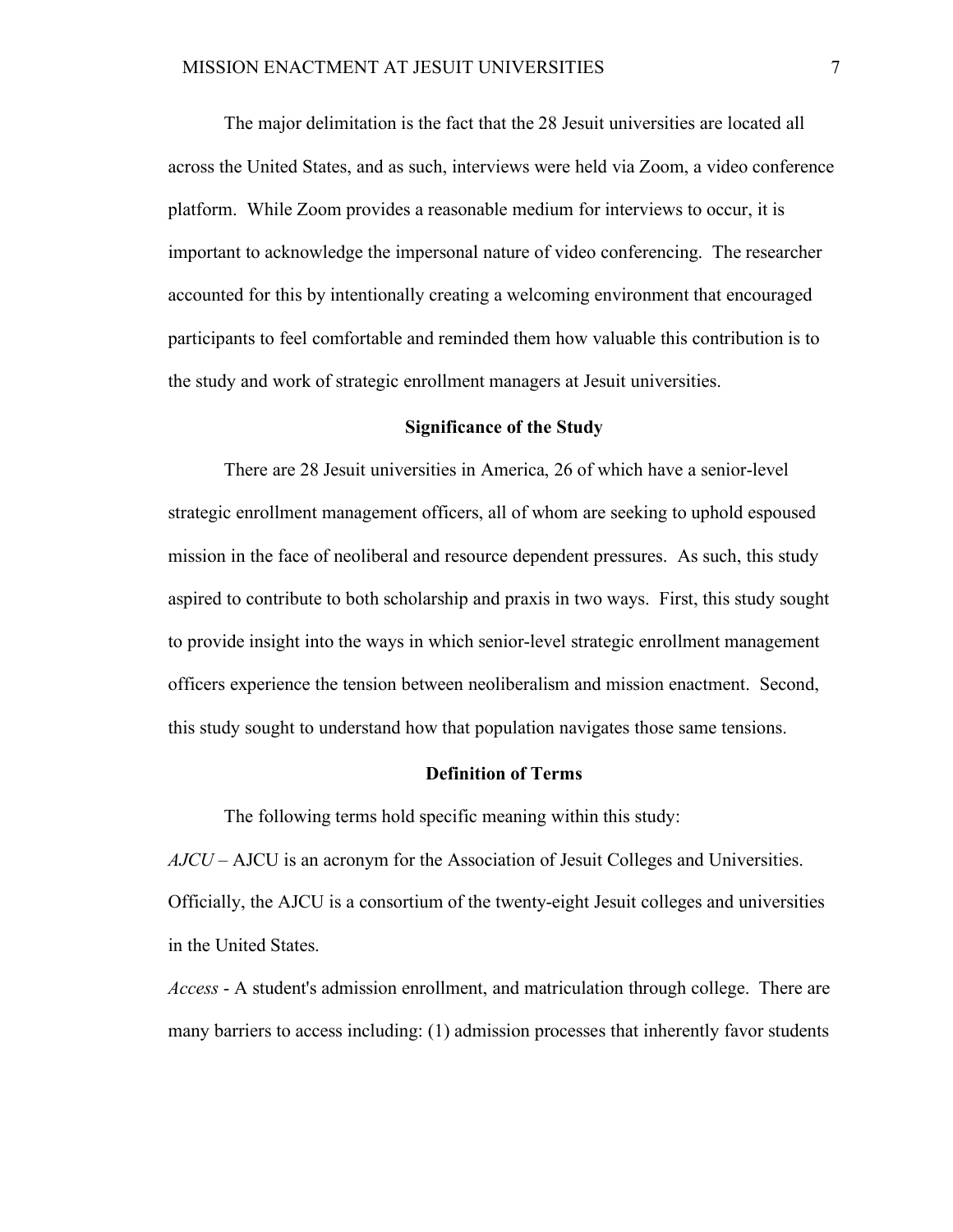of privilege, (2) cost of attendance that exceeds a student and their family's financial threshold, (3) inadequate student support services.

*Affordability* - The ability for a student to afford to attend college. Affordability can be supported in several ways including federal, state, and institutional financial aid. *Access and Affordability* - Within higher education literature access and affordability are discussed independently, in this study, access and affordability will be thought of as a singular concept since schools cannot be truly accessible if they are not affordable. *Jesuit Higher Education* - This study focuses on the 28 Jesuit Colleges and Universities in the United States, all of which are rooted in the liberal arts and have shared commitment to mission rooted in social justice.

*Jesuit Mission* - An apostolic mission, mindful of the needs of the poor and marginalized. *Liberal Education* - A post-secondary education that is rooted in cultivating critical thought and cultivate students to be engaged citizens and participate in the democratic process. At times in this study liberal arts education is used pseudonymously with liberal education.

*Mission Formation Activities* – Activities that provide participants the opportunity to develop a deeper understanding of institutional mission.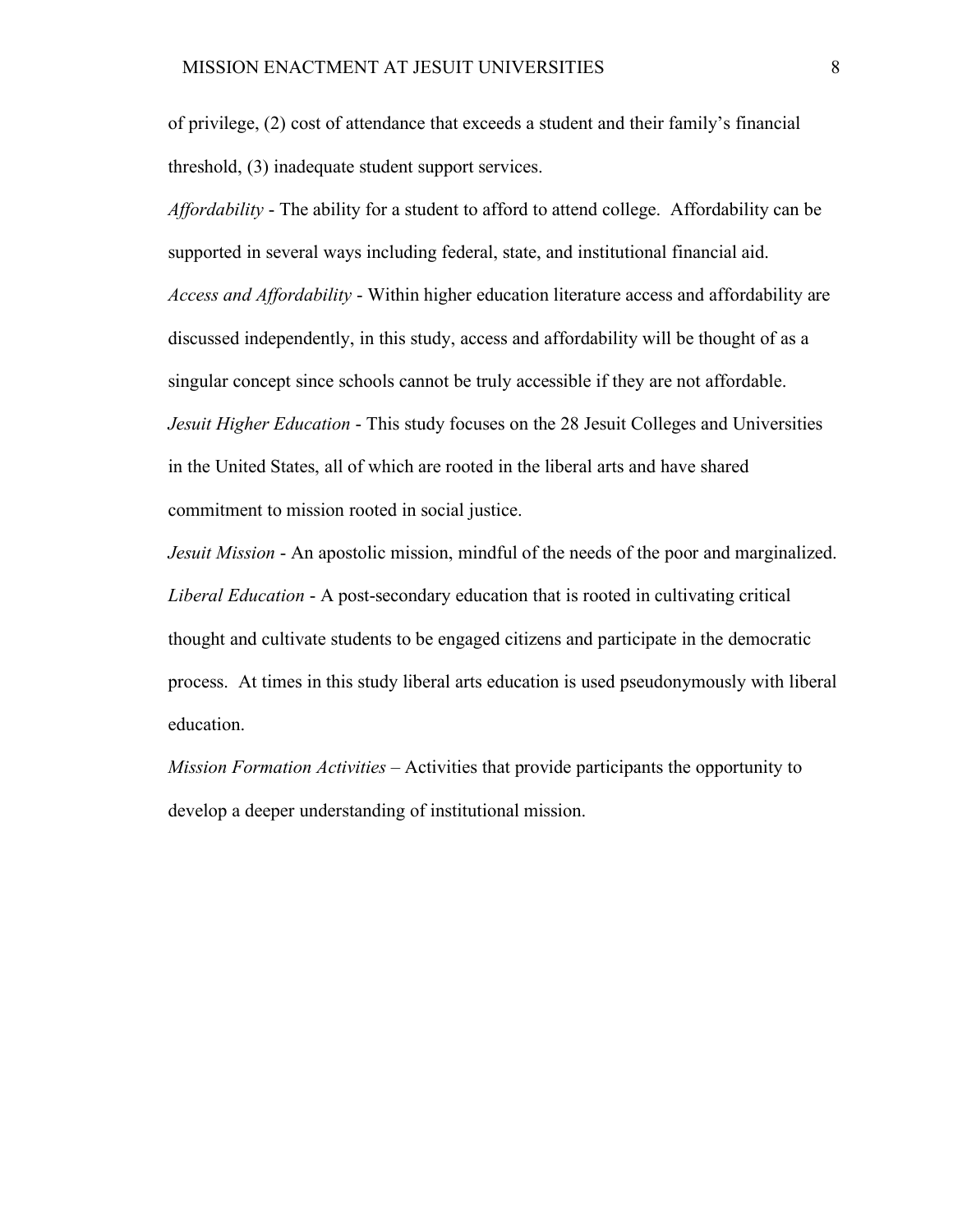# **CHAPTER II: LITERATURE REVIEW**

This chapter presents a conceptual framework that frames this study, and creates a lens, used to: (1) analyze the ways tension in the broader neoliberal higher education environment are experienced by Jesuit universities in their efforts to fulfill their espoused missions; (2) examine the ways in which individual actors at Jesuit universities can serve as agents of social change helping fulfill institutional mission. The conceptual framework developed in this chapter draws upon several existing theories and frameworks. The first section focuses on mission, more specifically, institutional mission, the mission and purpose of liberal education, Jesuit mission, and ultimately and most specifically, the mission of Jesuit higher education. The second section provides an overview of neoliberalism, resource dependence theory, enrollment economy and finally, mission drift. The third section explores the tensions between mission and neoliberalism, and the ways in which decisions are made in that space. Included in the third section are an exploration of interest convergence, strategic enrollment management, critical strategic response theory, resistance, agency, environmental factors, and servant leadership. Together these concepts and theories create a conceptual framework that shapes this study, which seeks to understand the complexity of mission fulfillment through strategic enrollment management at Jesuit universities within the current context of higher education.

#### **Mission Matters**

An understanding of espoused mission plays a foundational role in this study. As such, this section presents existing theories and literature that shape the understanding of espoused mission in this conceptual framework. Fundamentally, mission statements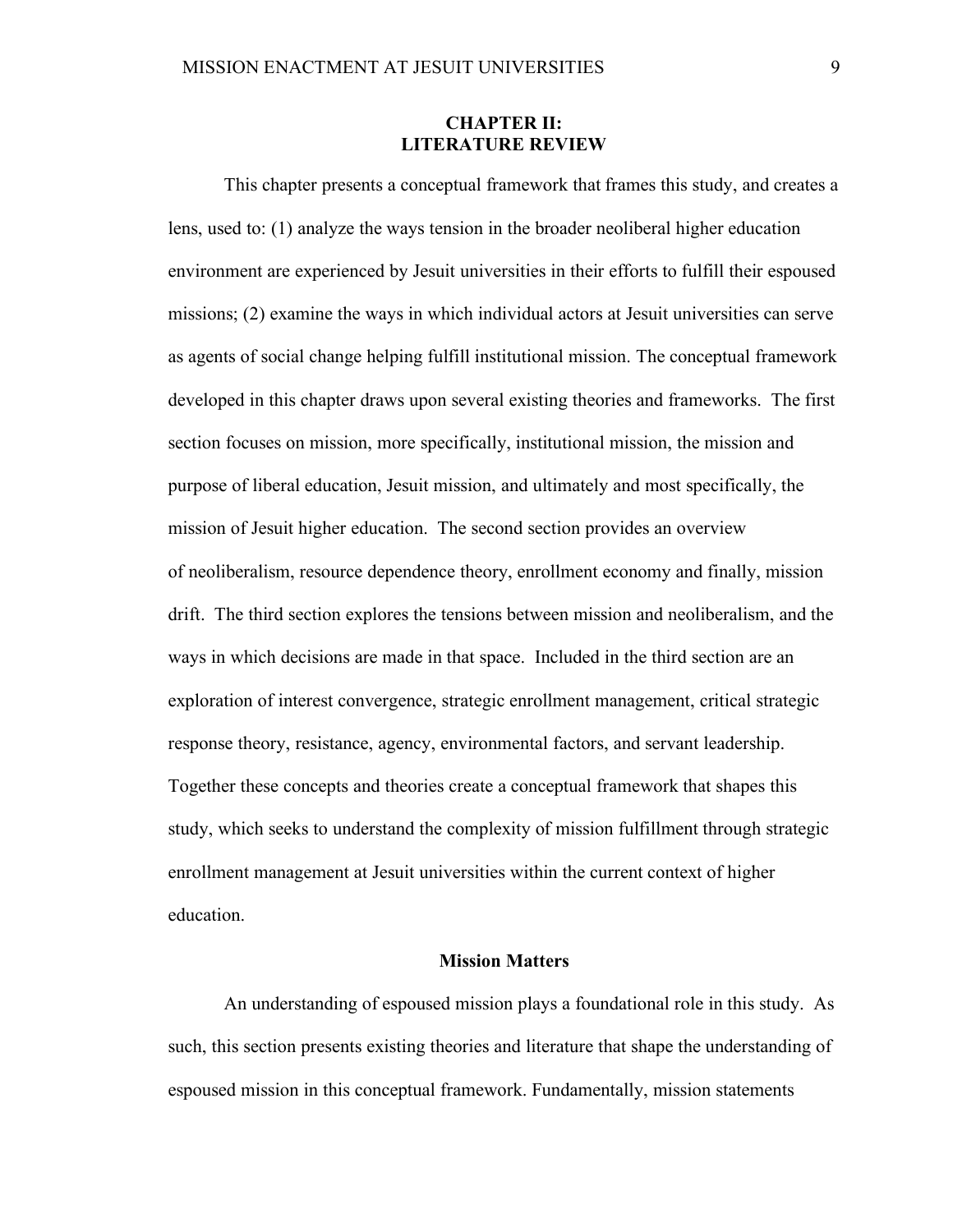describe an organization's purpose and act as a reflection of its members (Johnson, 2016). Some organizations demonstrate a deep commitment to their mission statement, while others drift away from it (Jones, 2007). While mission statements are viewed as an important form of corporate communication to organizations, they often fail to move beyond rhetoric (Swales & Rogers, 1995; Fairhurst, Jordan & Neuwirth, 1997). When considering higher education, Bess and Dee (2008) argue that universities are diverse and complex organizations that often have ambiguous missions.

In very few instances, organizations possess and cultivate *mission mystique* in which "[t]he act of carrying out the mission itself kindles passion. Men and women work hard and creatively because they want to make the most emphatic mark possible on the community and world with respect to their mission" (Goodsell, 2010, p. 2). Jesuit universities have long been organizations with clearly defined missions, many of which, arguably conjure up notions of mission mystique because of their commitment to social justice.

With mission in mind, this section will begin by drawing upon historical texts and existing literature to provide an overview of the purpose and structure of liberal education. Through emphasis on cultivating critical thinking skills and ultimately engaged citizens who contribute to the public good, this section then connects liberal education values to higher education more broadly and illustrates the ways in which higher education can be a space that challenges equity and society. Finally, by providing an examination of the history and mission of Jesuit universities, this section closes with the argument that Jesuit universities are uniquely positioned to be spaces of equity and justice.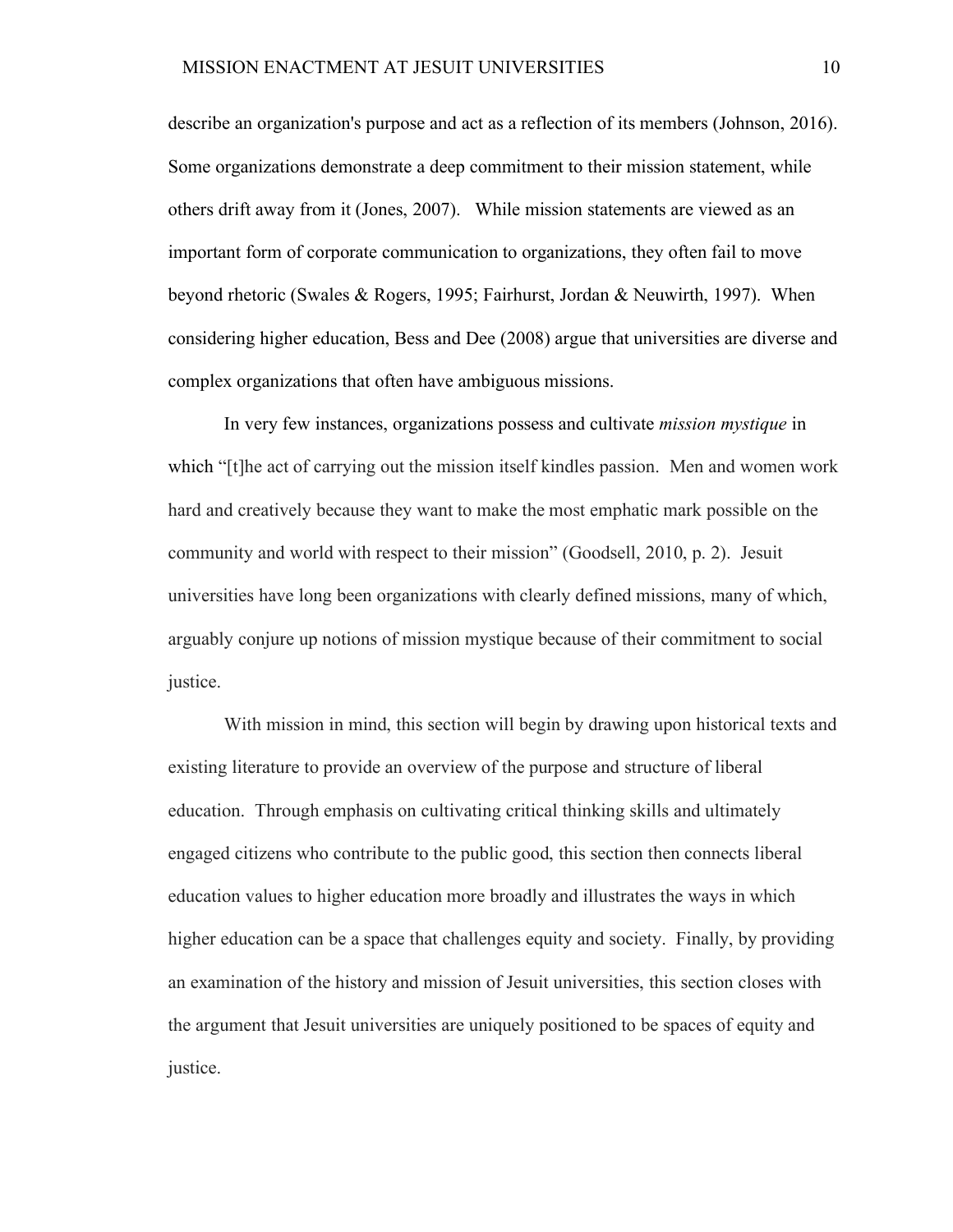# *On liberal education*

For centuries scholars have worked to define and defend the value and purpose of the liberal education. This section will draw upon literature that illustrates common themes, which help fundamentally position the importance of liberal education within this study. The themes presented in this section are: (1) the purpose of liberal education; (2) the curriculum and functions of liberal education; (3) access to liberal education.

# *The purposes of liberal education*

At its core, a liberal education should cultivate critical thinking and develop students who become engaged citizens (Yale Report of 1828; Rosovsky, 1991; Ortega y Gasset, 1946; Levin, 1993). Nearly 200 years ago *The Yale Report of 1828*, a summarizing document recounting a meeting between the President and Fellows of Yale University on September 11th, 1827, was published, providing the earliest guidance regarding the purpose of a liberal education. The authors describe this education as "broad, and deep, and solid" (Yale Report of 1828, 1828, p. 2). This is a lengthy process which requires students to both read classic books and attend lectures (Yale Report of 1828). Ultimately, the Yale Report argues that at its core, a liberal arts education must develop critical thinking skills.

In 1993 a second iteration the purpose of liberal education is provided by Yale University's then-president, Richard Levin, in an address to the freshmen class titled *On Liberal Education.* He begins by stating that a liberal education differs from professional or vocational training and is "less obviously useful" (Levin, 1993). In the address Levin (1993) provides a historic perspective on liberal education and then goes on to share his perspective: "I believe that the essence of liberal education is to develop the freedom to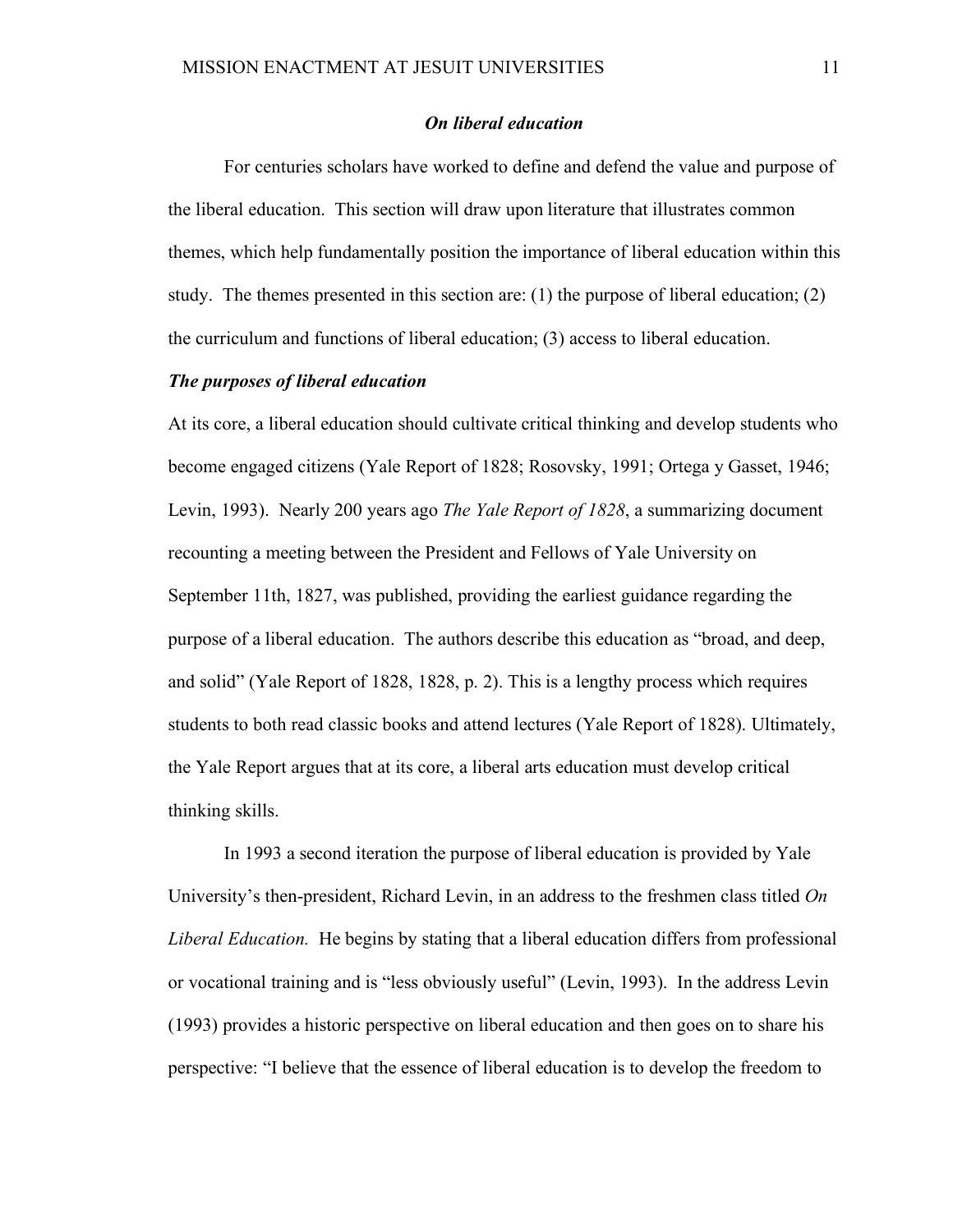think critically and independently, to cultivate one's mind to its fullest potential, to liberate oneself from prejudice, superstition, and dogma" (p 15). While built on the same foundation, that the liberal education is designed to cultivate critical thinking, Levin (1993) takes this notion a step further when he speaks of liberating oneself from prejudice. Levin goes on to speak about the role liberal education plays in our democratic process and lives as citizens by arguing that a liberal education develops the ability to think critically, reason, reflect, and ultimately leads to a fruitful democracy (Levin, 1993). Furthermore, Levin (1993) discusses the role such academic training plays in addressing societal ills: "a liberally educated citizenry is the most reliable source of resistance to those forces of prejudice and intolerance that would undermine our nation's commitment to free inquiry and free expression" (p. 18). Levin builds a strong argument that liberal education can play an important role in social justice pursuits by cultivating citizens who embrace such values.

Rosovsky (1991) provides the following vision for a liberally educated student: First, "an educated person must be able to think and write clearly and effectively… To put it another way: students should be trained to think critically" (p. 105). Second, "an educated person should have a critical appreciation of the ways in which we gain knowledge and understanding of the universe, of society, and of ourselves" (p. 105). Third, "an educated American, in the last quarter of this century, cannot be provincial in the sense of being ignorant of other culture and other times. It is no longer possible to conduct our lives without reference to the wider world or to historical forces that have shaped the present and will shape the future" (p. 106-107). Fourth, "an educated person is expected to have some understanding of and experience in thinking about, moral and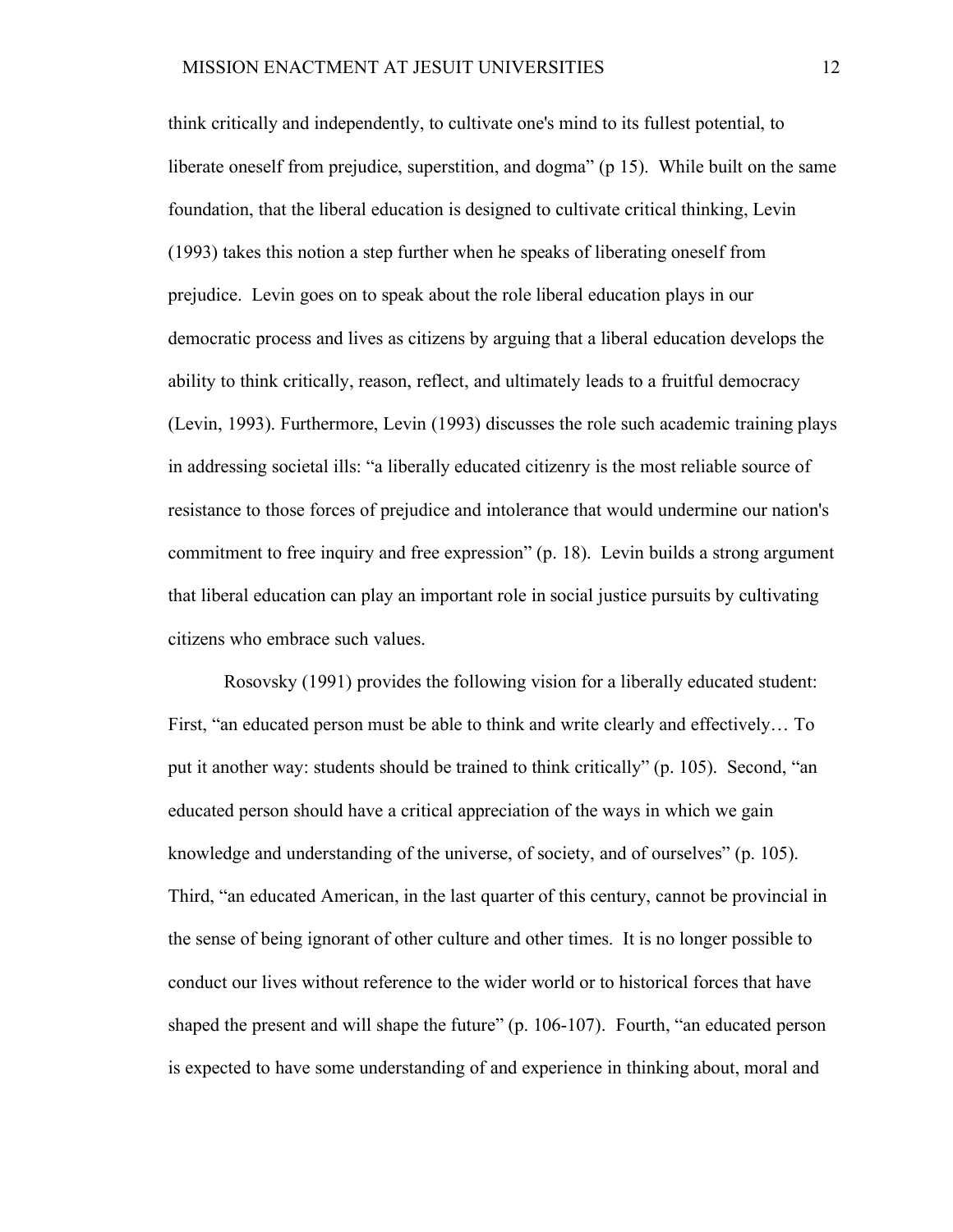ethical problems" (p. 107). "Finally, an educated individual should have achieved depth in some field of knowledge" (p. 107). This roadmap provides an enduring vision of what a liberal education should be, aiming to teach students to think critically, be engaged citizens, and wrestle with culture.

# *The curriculum and function of a liberal education*

If the purpose of liberal education is to develop the ability to think critically and cultivate engaged citizens, it is important to explore how this functionally occurs. Ortega y Gasset (1946) concludes that the university teaching should incorporate three distinct functions: "(1) the transmission of culture; (2) the teaching of the professions; (3) scientific research and the training of new scientists" (p. 33). Such a perspective incorporates critical thinking and inquiry, as well as developing skills which can be applied to the workplace, both of which are cornerstones to Ortega y Gasset's (1946) central thesis.

Rosovsky (1991) asserts in more detail, what this curriculum should look like, explaining that the four-year education can be divided into three parts: (1) a core curriculum, or general education; (2) electives, or special interest courses; (3) a major concentration or specialty. Thirty years later, this curriculum guides most university policies and remains the roadmap for most academic advisors helping undergraduates fulfill their degree requirements.

# *Access to liberal education*

Authors of the Yale Report of 1828 warn of the dangers of not pursuing liberal education, stating that those who don't face, "a narrowness in his habits of thinking, a peculiarity of character, which will be sure to mark him as a man of limited views and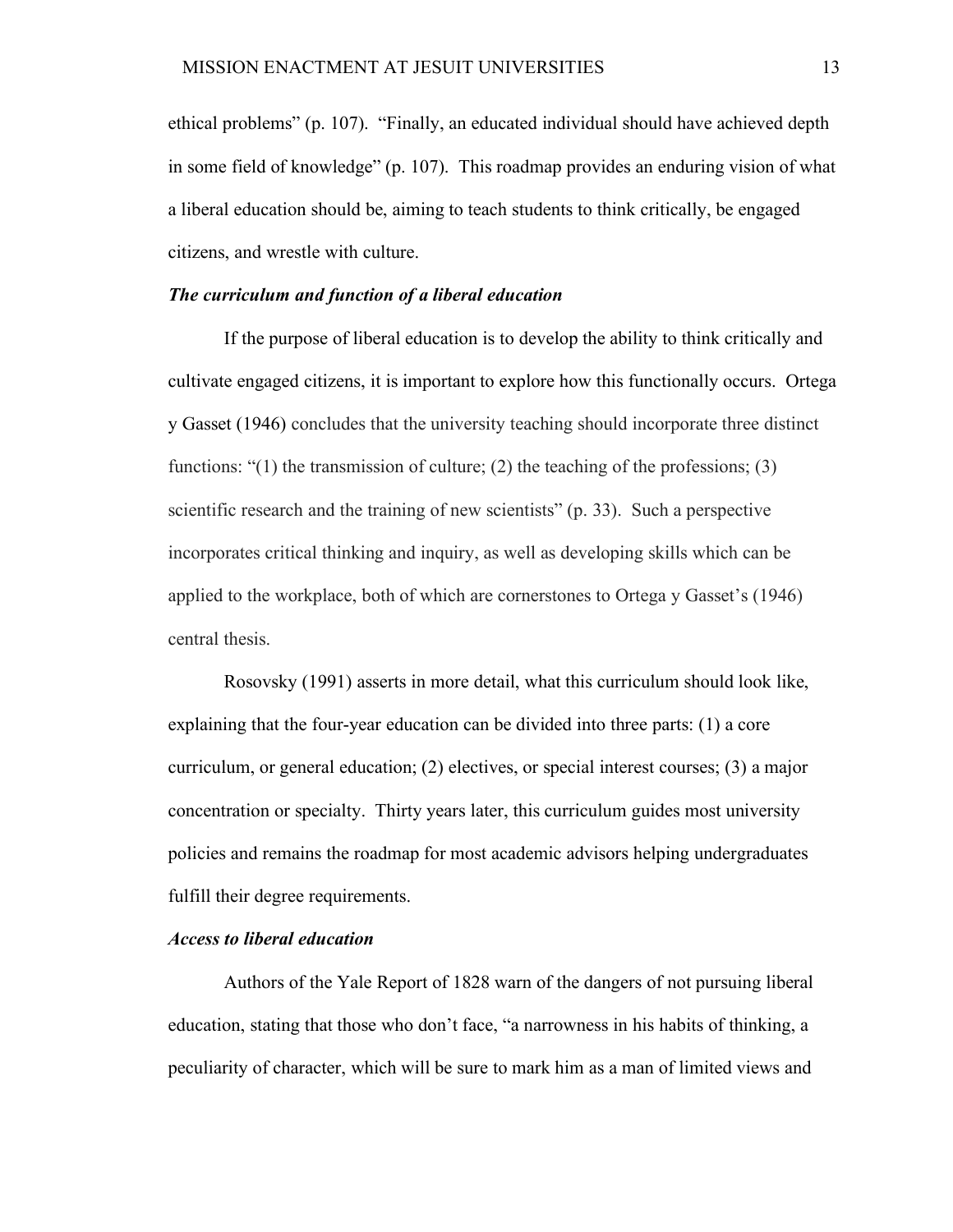attainments" (p. 6). While making the case that a liberal education is critical, the Yale Report of 1828 also goes on to explicitly state that such an education is a privilege, not accessible to all: "[w]e are aware that a thorough education is not within the reach of all. Many, for want of time and pecuniary resources, must be content with a partial course" (p. 7). Nearly 200 years ago, the authors wrote unapologetically about access and affordability, or rather, lack thereof, and create the perfect illustration of the ways in which universities are simultaneously sites of liberation and oppression.

When discussing who should have access to liberal education Rosovsky (1991) takes an actively inclusive stance, as opposed to the authors of *the Yale Report of 1828,*  whom were explicitly exclusive. Rosovsky (1991) states:

"our universities have to search for accomplishment, ability, promise, and talent, taking into account the peculiar diversities -- geographical, ethnic, and economic - - in our society. We are tolerant at entry, recognizing that not all candidates start the race equally advantaged. Our concern is how the race ends" (Rosovsky, 1991,

p. 111).

This understanding of the transformational nature of a liberal education and the importance of equity when it comes to accessibility and affordability for students who are often underserved and often marginalized is critically important, and represents the best of what a liberal education should be.

With equitable intentions in mind, Rosovsky (1991) provides a warning that change will be necessary to maintain the goals of a liberal education. Perhaps Rosovsky foreshadowed some of the tensions universities are now facing, and are calling upon strategic enrollment management officers to address, as they navigate fulfilling mission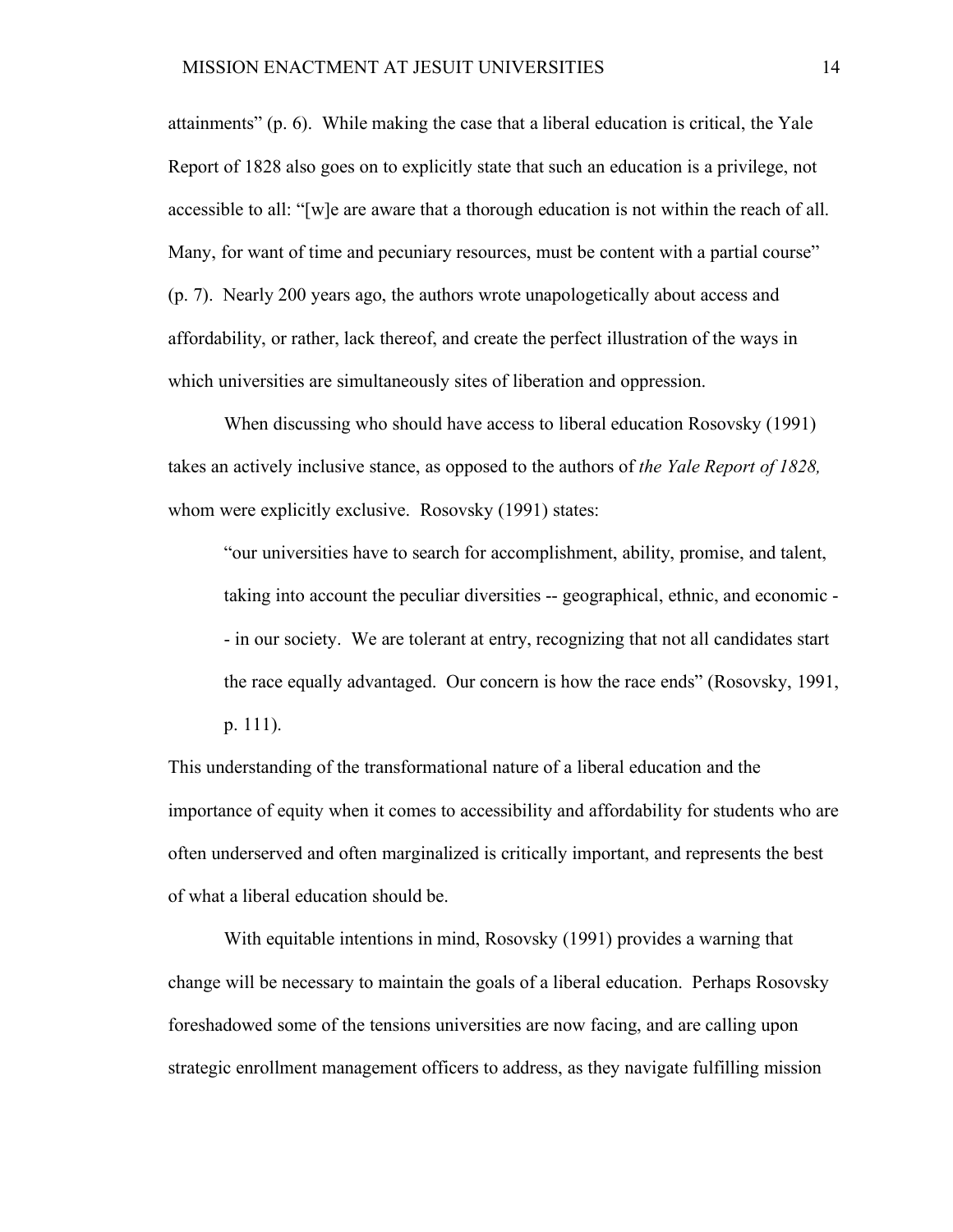in the midst of making decisions that are good for the bottom line. Ironically, or perhaps prophetically, this dilemma threatens Rosovsky's entire vision for an accessible and affordable liberal education.

In summary, this section opened by using foundational literature to provide an overview of the role of the liberal arts at American Universities and how the understanding of this role has evolved over time. The resounding theme that emerged is that a liberal education should cultivate critical thinkers, who have a breadth of knowledge that will allow them to be engaged citizens. (Yale Report of 1828; Ortega y Gasset, 1946; Rosovsky, 1991; Levin, 1993). Furthermore, a liberal education should be a vehicle for social justice, equipping students to stand against marginalization (Levin, 1993). Additionally, this section provided a review of the curriculum that has guided liberal education for centuries. Finally, this section argued that in order to fulfill the lofty pursuits of a liberal education, it must be accessible and thereby affordable (Rosovsky, 1991). It is important to note that while significant literature exists on the mission of public education and liberal education, relatively little has been written specifically about Jesuit universities in that light. With this in mind, the next section will examine the historic Jesuit mission, which is rooted in social justice intentions, and then the section will go on to examine Jesuit higher education.

#### *Jesuit mission and higher education*

There are 28 Jesuit universities in the United States that are rooted in the liberal arts and all share a commitment to social justice inspired missions (Kolvenbach, 2001). In 2001, Reverend Peter-Hans Kolvenbach, S.J., who was then the Superior General of the Society of Jesus and leader of all Jesuits worldwide gave a speech at Santa Clara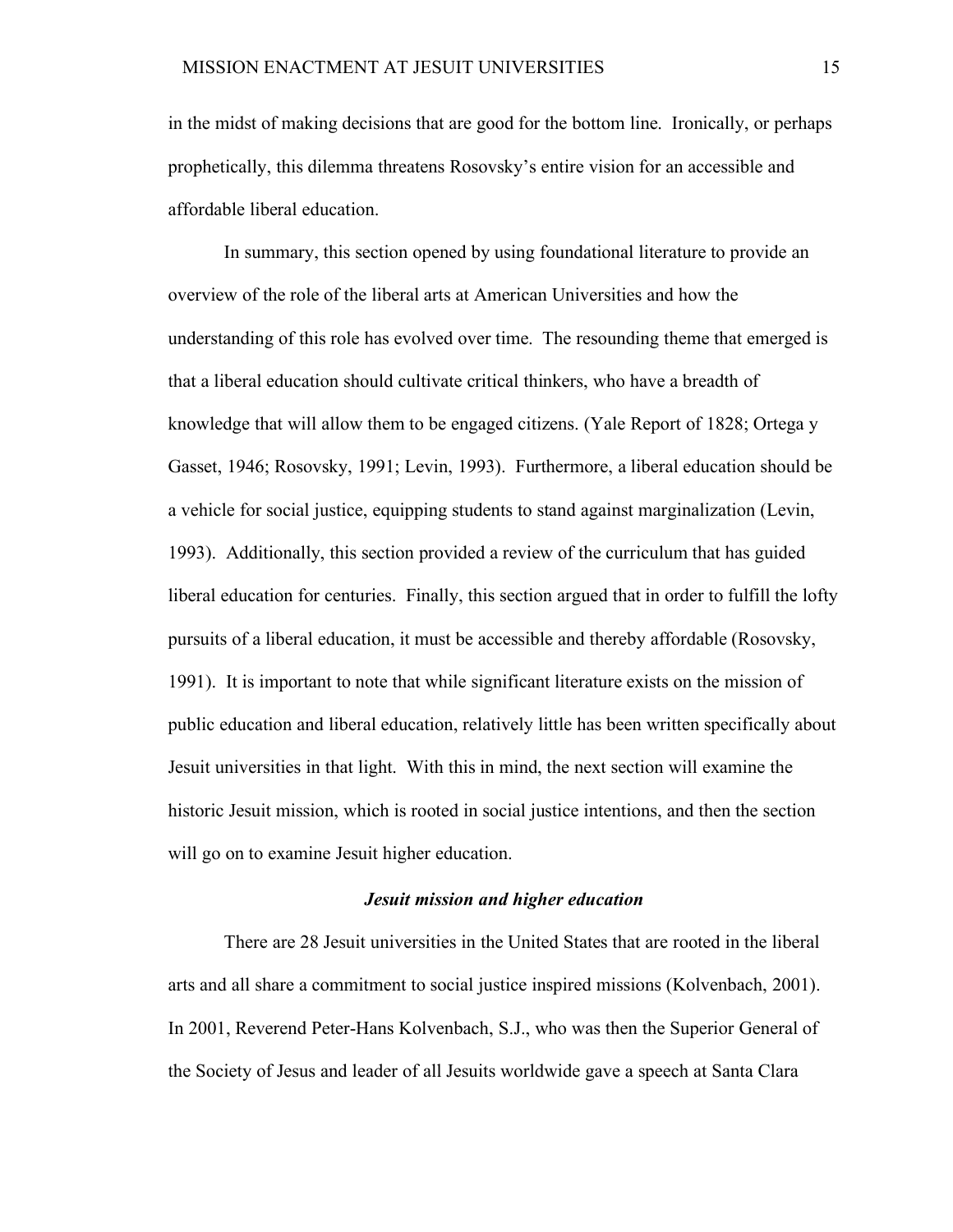University titled, *The Service of Faith and the Promotion of Justice in American Jesuit Higher Education*. This address, which was given to leaders from all 28 Jesuit universities, describes the liberal education offered at Jesuit universities:

Students, in the course of their formation, must let the gritty reality of this world into their lives, so they can learn to feel it, think about it critically, respond to its suffering, and engage it constructively. They should learn to perceive, think, judge, choose, and act for the rights of others, especially the disadvantaged and the oppressed"  $(2001, p. 8)$ .

Father Kolvenbach casts a clear vision for Jesuit universities, insisting that they must offer a liberal education that acts in resistance and opposition to the social, political, and economic forces that oppress and marginalize our nation's most vulnerable.

This section, drawing on the limited existing literature, will begin by examining the foundational mission of the Society of Jesus, more commonly known as the Jesuits. It will go on to explore the mission of Jesuit higher education. Finally, this section will explore ways in which fulfilling Jesuit mission can be measured, but specifically focus on the role that access and affordability play in doing so.

## *Jesuit mission*

Jesuit Mission existed long before American Jesuit Universities were born (Traub, 2008).At its core mission of the Society of Jesus is an apostolic one, "a justice-based mission mindful of the needs of the poor and marginalized, it seeks to understand different cultures on their own terms" (Traub, 2008, p. 3). This posture moves far beyond the liberal universities attempt to develop critical thinkers and citizens prepared to engage in the democratic practice. Rather it is an explicit statement that the mission of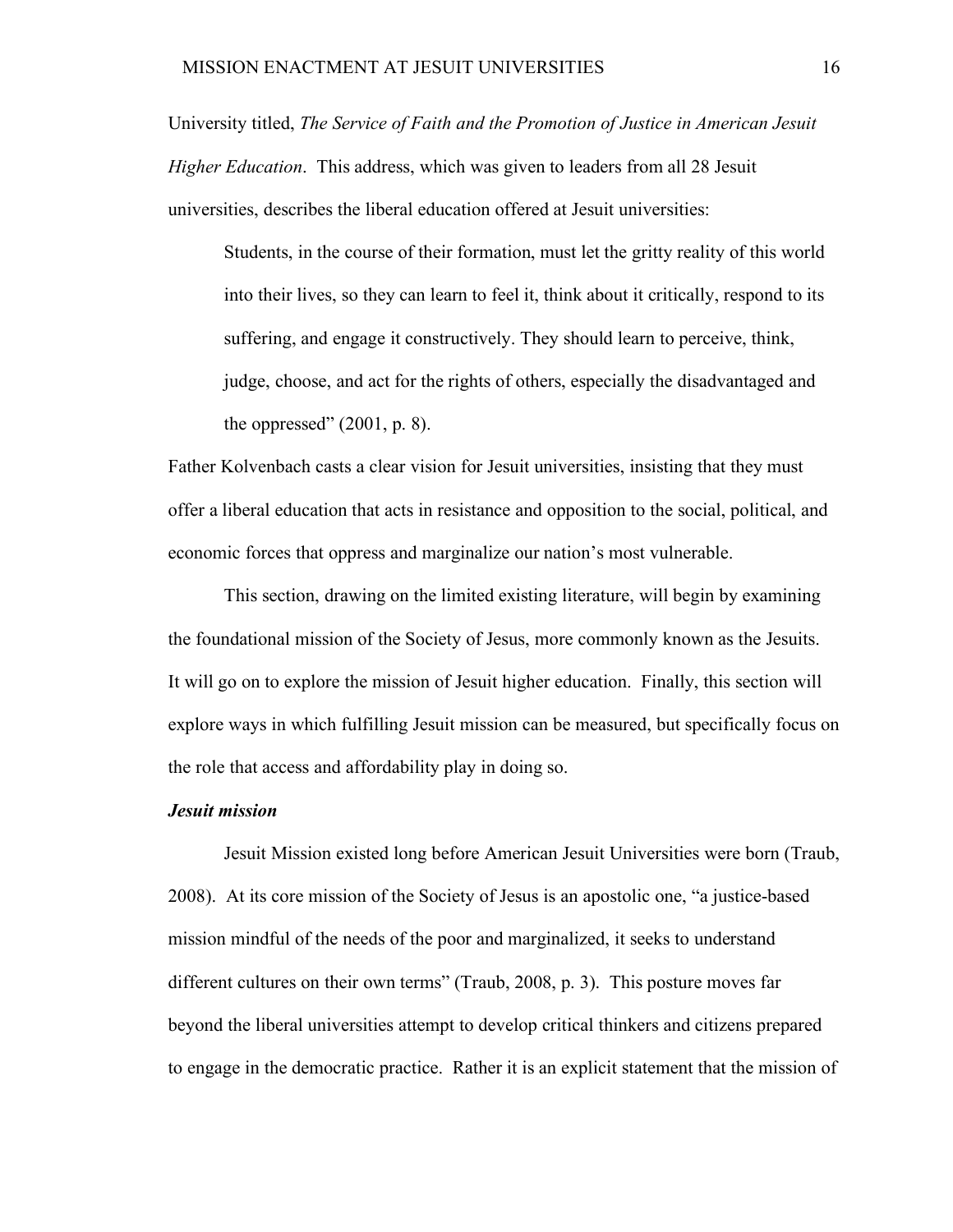this organization it to cultivate the *service of faith and the promotion of justice*, a colloquialism, well known by those associated with Jesuits. Father Kolvenbach (2001) further unpacked this foundational tagline describing *the service of faith* as "the countercultural gift of Christ" (p. 3). He went on to explain that St. Ignatius, the founder of the Jesuits, believed that love was expressed in deeds, not just words, and as such, the promotion of justice was to be "a concrete, radical but proportionate response to an unjustly suffering world" (Kolvenback, 2003, p. 3). Clearly, the Jesuit mission is an apostolic one, focusing on social justice in an unjust world. The 34th General Congregation captured the importance of the apostolic nature of the Jesuit mission when they declared, "as we look to the future we need consciously to be on guard that both the noun "university" and the adjective "Jesuit" always remain fully honored" (Traub, 2008, p. 134-135). The next section will focus on the university as an expression of this mission.

#### *Jesuit higher education*

As illustrated in the previous section, the Jesuit mission is rooted in a commitment to social justice, and schools, universities in particular, provide grounding and a place for the Jesuits to enact these values (Traub, 2008). The founder of the Jesuits, St. Ignatius of Loyola, knew that universities had the ability to widely influence culture and therefore "chose to send Jesuits there, as places where a more universal good might be achieved" (Traub, 2008, p. 133). Universities, providing a liberal education, became a great place for the Jesuits to implement their apostolic mission.

Jesuit universities share a unique set of values and while each of them has their own unique mission statement, they all share a commitment to social justice (Traub,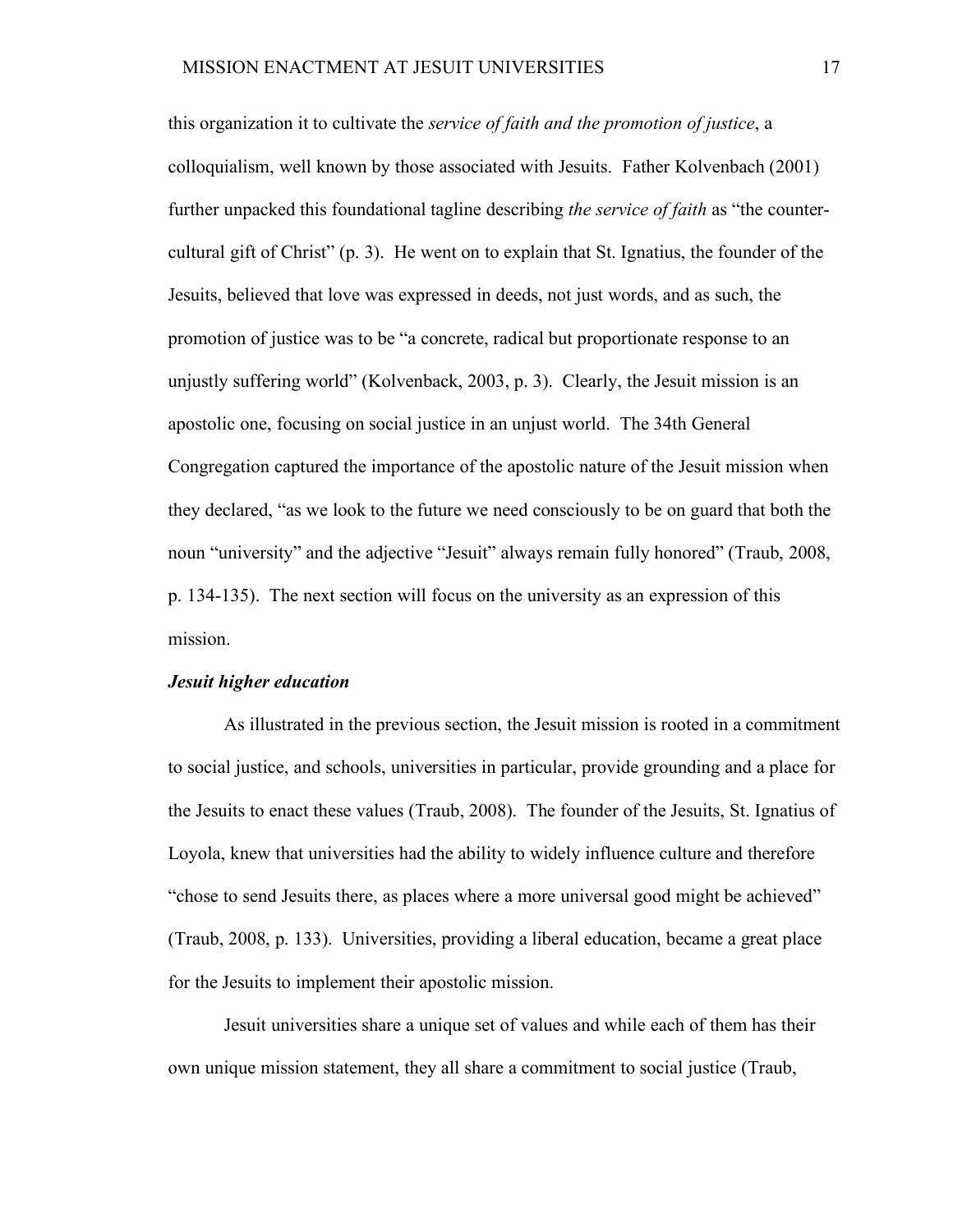2008). In 2010, the Association of Jesuit Colleges & Universities released a document titled *The Jesuit, Catholic Mission of U.S. Jesuit Colleges and Universities* (2010) issuing a "consensus reflection of the 28 presidents of U.S. Jesuit colleges and universities". The document states "our primary mission is the education and formation of our students for the sake of the kind of persons they become and their wide influence for good in society in their lives, professions, and service." This statement is a clear indicator that Jesuit universities intend to deliver a liberal education, cultivating engaged students who embrace social justice values, and ultimately enforces the apostolic mission described in the previous paragraph.

#### *Measuring Jesuit mission*

There are many ways that fulfilling Jesuit mission can be measured; Father Kolvenbach (2001) described two, which are critically important to this study. First, Father Kolvenbach (2001) stated clearly, "The real measure of our Jesuit universities lies in who our students become" (p. 8). This statement, particularly when taking into consideration his remarks that were previously presented in this chapter, makes it explicitly clear that a Jesuit education is a liberal education that is teaching students to be critical thinkers and engaged citizens who work for justice. Second, and more important for this study, Father Kolvenbach (2001) speaks explicitly about the critical role that creating a Jesuit education that is accessible and affordable plays in fulfilling the Jesuit mission: "The first way, historically, that our universities began living out their faithjustice commitment was through their admissions policies, affirmative action for minorities, and scholarships for disadvantaged students; and these continue to be effective means" (p. 11). Creating a Jesuit education, rooted in the liberal arts that is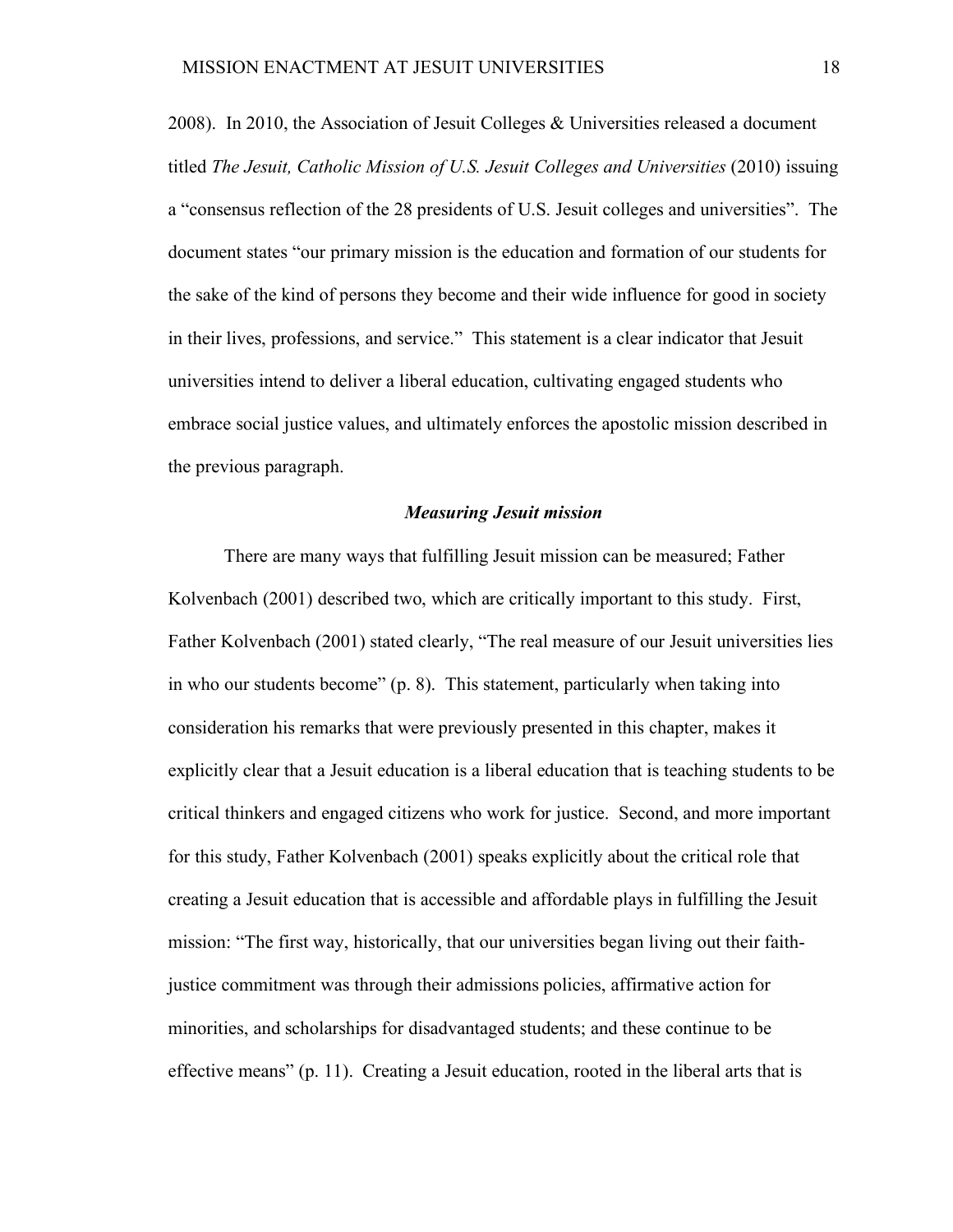accessible and affordable is challenging work, and this study explores mission enactment through the work of senior enrollment managers.

As previously mentioned, this study explores tensions between espoused mission and the neoliberal forces at Jesuit universities. This section presented existing theories and literature which inform the understanding of espoused mission that is used in the conceptual framework of this study. The next section of this literature review will explore the social, political, and economic forces that often cause universities to drift from their mission and threaten the ability of Jesuit universities to deliver an affordable and accessible liberal education.

# **Neoliberalism & Resource Dependence Theory**

Universities are becoming increasingly susceptible to the social, political, and economic forces that are shaping the landscape of America (Giroux, 2014). In short, neoliberalism is a hyper expression of capitalism in which profitability influences and fuels all aspects of an organization. Jesuit Universities are no exception. In fact, Father Kolvenbach (2001) addressed these threats:

"We can no longer pretend that the inequalities and injustices of our world must be born as part of the inevitable order of things. It is now quite apparent that they are the result of what man himself, man in his selfishness. Despite the opportunities offered by an ever more serviceable technology, we are simply not willing to pay the price of a more just and more humane society" (Kolvenbach, 2001, p. 7).

This profound statement provides a sobering introduction to this section, which will present existing theories and literature that contribute to the conceptual framework used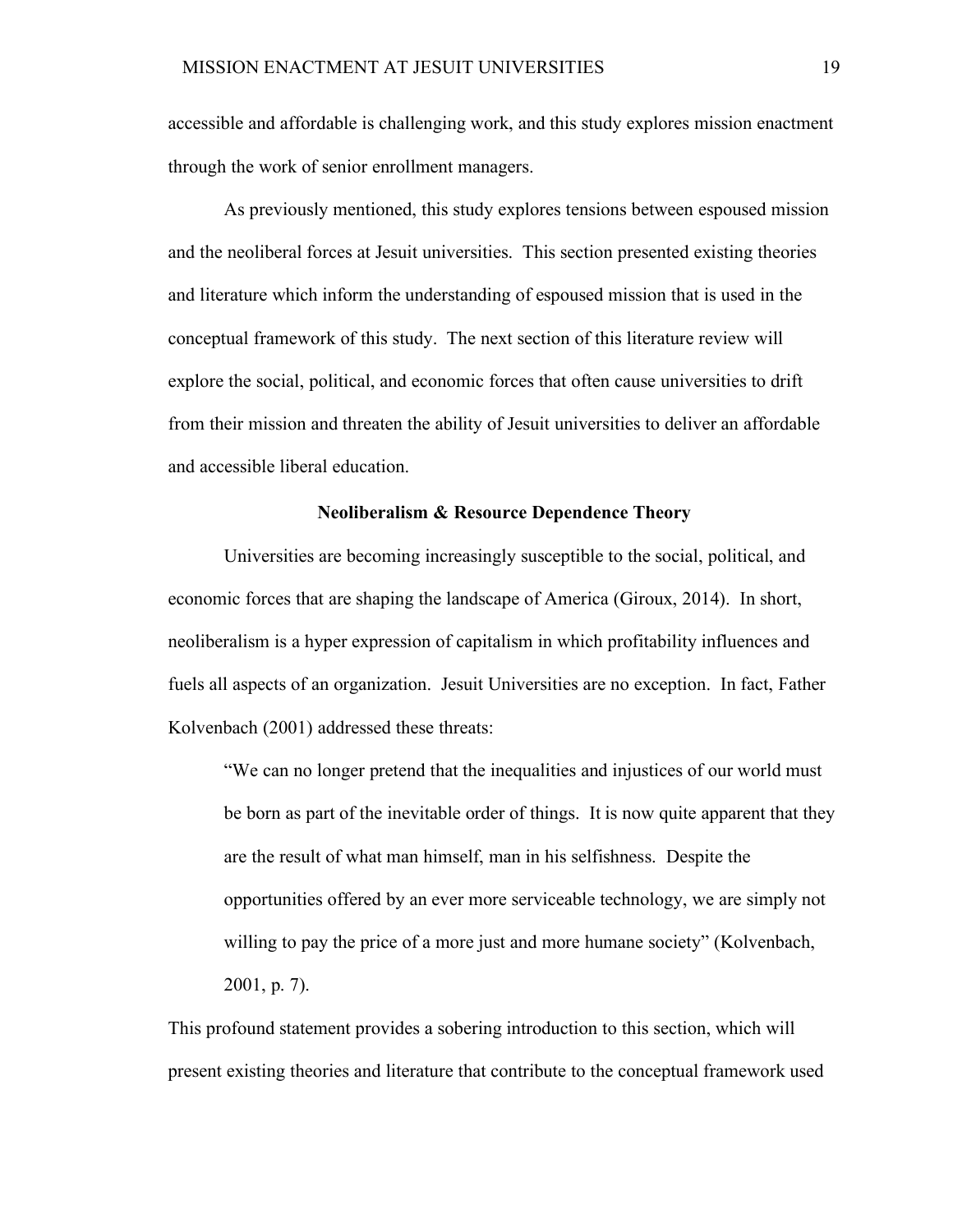to guide this study. Specifically, this section opens by defining and unpacking neoliberalism and resource dependence theory, useful frameworks for understanding these forces. Additionally, this section introduces the concept of an enrollment economy, which made way for the emergence of strategic enrollment management. Finally, this section expands upon the idea of mission drift, which this review argues can happen as a result of giving into pressures of neoliberalism and resource dependency.

# *Introduction to Neoliberalism*

Neoliberalism provides a theory, which is foundational to this conceptual framework and the analysis that occurs in this study. Neoliberalism came to prominence in the 1980's during the Reagan and Thatcher era and nearly forty years later continues to be a useful lens that can help explain many of the economic, social and political realities our country faces (Giroux, 2014). This section will highlight four tenets that are central to understanding neoliberalism and will help shape this study: (1) the free market drives all and profit is the only measure for success (Giroux, 2004); (2) privatize everything possible (Giroux, 2004, Kumashiro, 2012); (3) the government is not responsible for the common good (Giroux, 2004); (4) America is a post-racial society (Dumas, 2013; Giroux, 2009).

# *Tenet one: the free market drives all*

Aligning perfectly with capitalism and the Reagan mentality of trickle-down economics (more recently "Trumped up trickle down"), is the idea that the free market should drive all. Giroux (2004) illustrates this mentality, "wedded to the belief that the market should be the organizing principle for all political, social, and economic decisions, neoliberalism wages an incessant attack on democracy, public goods, the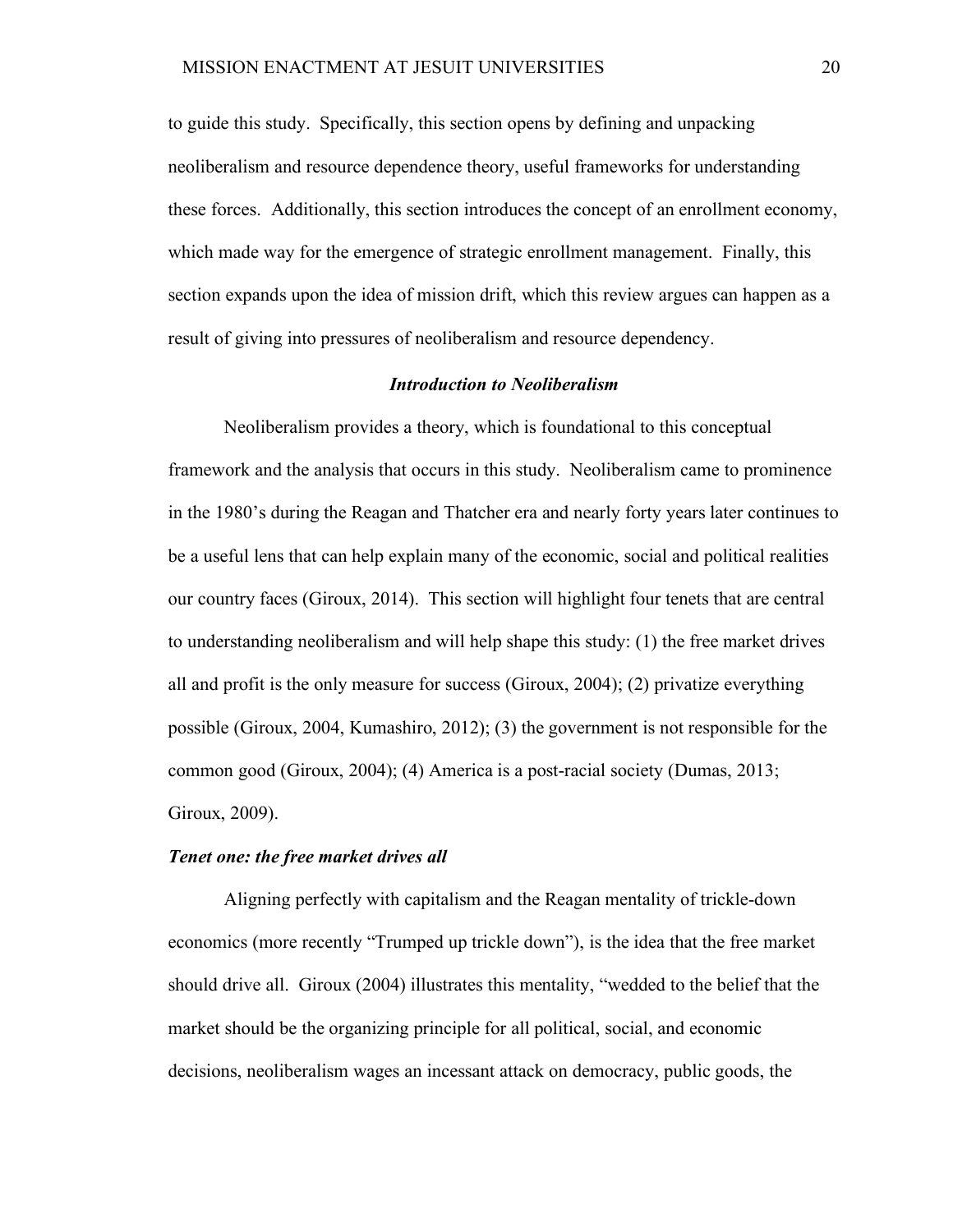welfare state, and non-commodified values" (p. 495). Such a mindset is in direct contrast with the mission and intentions of higher education, and more specifically, the liberal education, which were previously highlighted and focus on cultivating good and just citizens who will work towards an equitable society (Levin, 1993). Giroux (2014) points to the 2012 sexual abuse scandal at Penn State University to help illustrate this point. He reveals that Penn State University officials attempted to hide sexual abuse, compromising the values and integrity of the university, because public knowledge of the scandal would jeopardize the revenue generated by the football program, including over \$50,000,000 in profit in the year 2010 (Giroux, 2014). When profits are more important than ethical decision making and mission fulfillment, organizations are in trouble.

# *Tenet two: privatize everything possible*

Not surprisingly, this sort of profit-driven mentality leads directly to the second tenet, privatize everything possible. Kumashiro (2012) explains privatization as "the restructuring of public services into a market-like industry that results in the shifting of funds, oversight, and accountability from the government to individuals and corporations" (p. 38). Notable examples of privatization included military defense contracts and the for-profit prison system. As Giroux (2004) reminds readers, "under neoliberalism, everything either is for sale or is plundered for profit: public lands are looted by logging companies and corporate ranchers; politicians willingly hand the public's airwaves over to powerful broadcasters and large corporate interests without a dime going into the public trust" (p. 495). Universities have experienced this as food services, online courses, and even temporary faculty have been outsourced to private companies (Giroux, 2014). The rampant launch of online academic programs, threatens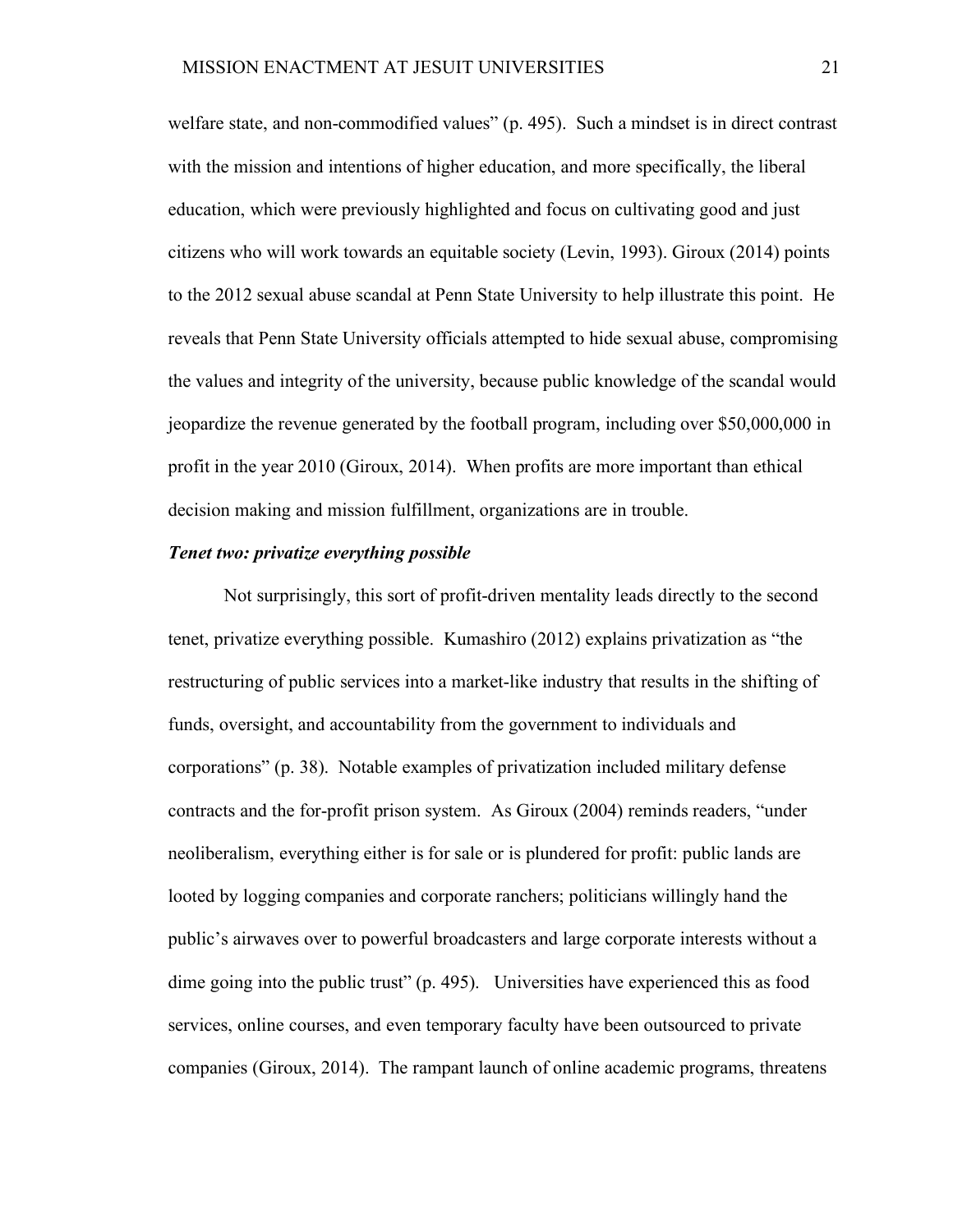the mission of a liberal education because students are sitting behind a computer screen as opposed to in a classroom with peers while being forced to think critically and wrestle with challenging cultural issues. Similarly, the launch of these programs, which are often viewed as profitable, is a move towards an enrollment economy based on generating revenue as opposed to investing in academic programs that are rooted in mission (Clark, 1956; Jaquette's, 2013). Outsourcing food services and temporary faculty marginalizing implications for those employees, who are often paid substantially lower wages and are not eligible for university benefits (Slaughter, 1997).

#### *Tenet three: government is not responsible for the common good*

The third pillar central to neoliberalism is the idea that *the government is not responsible for the common good.* This certainly connects to privatization; neoliberals would argue that churches and private citizens can worry about philanthropy: "Public services such as health care, child care, public assistance, education, and transportation are now subject to the rules of the market" (Giroux, 2004, p. 496). If the government doesn't take responsibility for the wellbeing of its citizens, who will? Giroux (2004) goes on to argue that, "neoliberal ideology produces, legitimates, and exacerbates the existence of persistent poverty, inadequate health care, racial apartheid in the inner cities, and the growing inequalities between the rich and the poor" (p. 496). This exploitation represent the marginalization that Jesuit universities espouse to stand against, but because of the larger landscape of higher education are susceptible to. Evidence of this tenet playing out in higher education can be seen in massive cuts to state funding for higher education including recent cuts of \$151 million in Georgia and \$135 million in Michigan (Groux, 2014). It is a prevalent belief that cutting state budgets won't impact private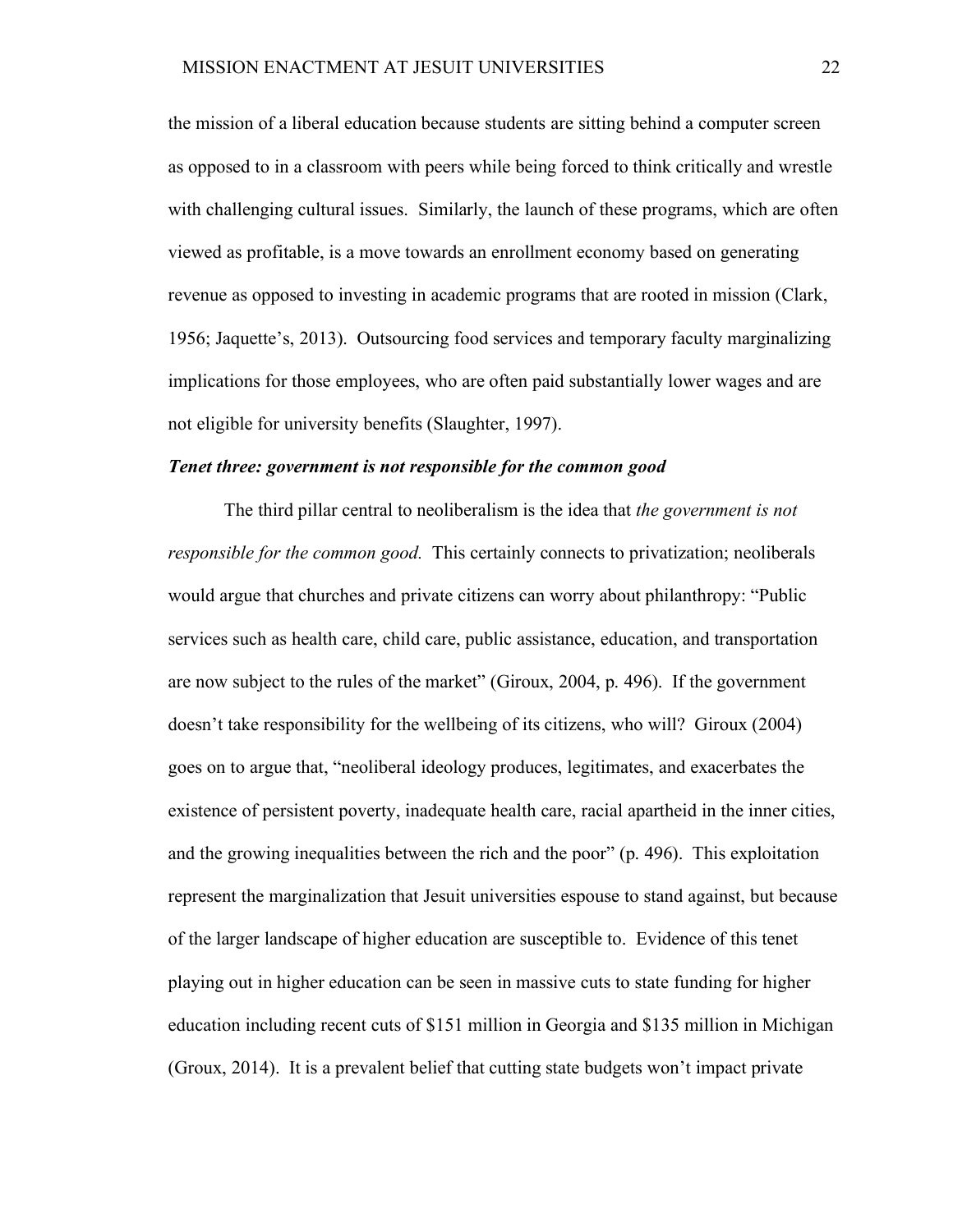universities, including the 28 Jesuit institutions, however this is a misconception since those schools rely heavily on both state and federal funds to create financial aid packages that make attending a private university more affordable.

# *Tenet four: post-racial society.*

Neoliberal ideology argues that America is a post-racial society in which America has come to a point where race no longer matters and colorblindness is a worthy pursuit. Giroux (2009) explains that "while 'post-racial' may mean less overt racism, the idea that we have moved into a post-racial period in American history is not merely premature – it is an act of willful denial and ignorance" (p. 574). Neoliberals will often cite the election of Barack Obama as evidence that we have moved into a post-racial society, but Giroux (2009) recalls that in the 2008 election President Obama mobilized 95% of African-American voters and two-thirds of Latino voters. Furthermore, a majority of white Americans voted for John McCain, whose campaign was fueled by racism and ultimately led to the rise of white supremacist hate groups around the time of President Obama's election (Giroux, 2009).

The misguided position that we live in a post-racial society welcomes and perpetuates a form of white supremacy that is sewn so deeply into the fabric of American culture that it becomes indistinguishable from the air we breathe. Evidence shows up on college campuses every year and university leadership struggles to adequately respond to these atrocities. For example, according to the Boston College student newspaper (2017), students recently defaced a Black Lives Matter poster writing the word *don't* between Black Lives and Matter.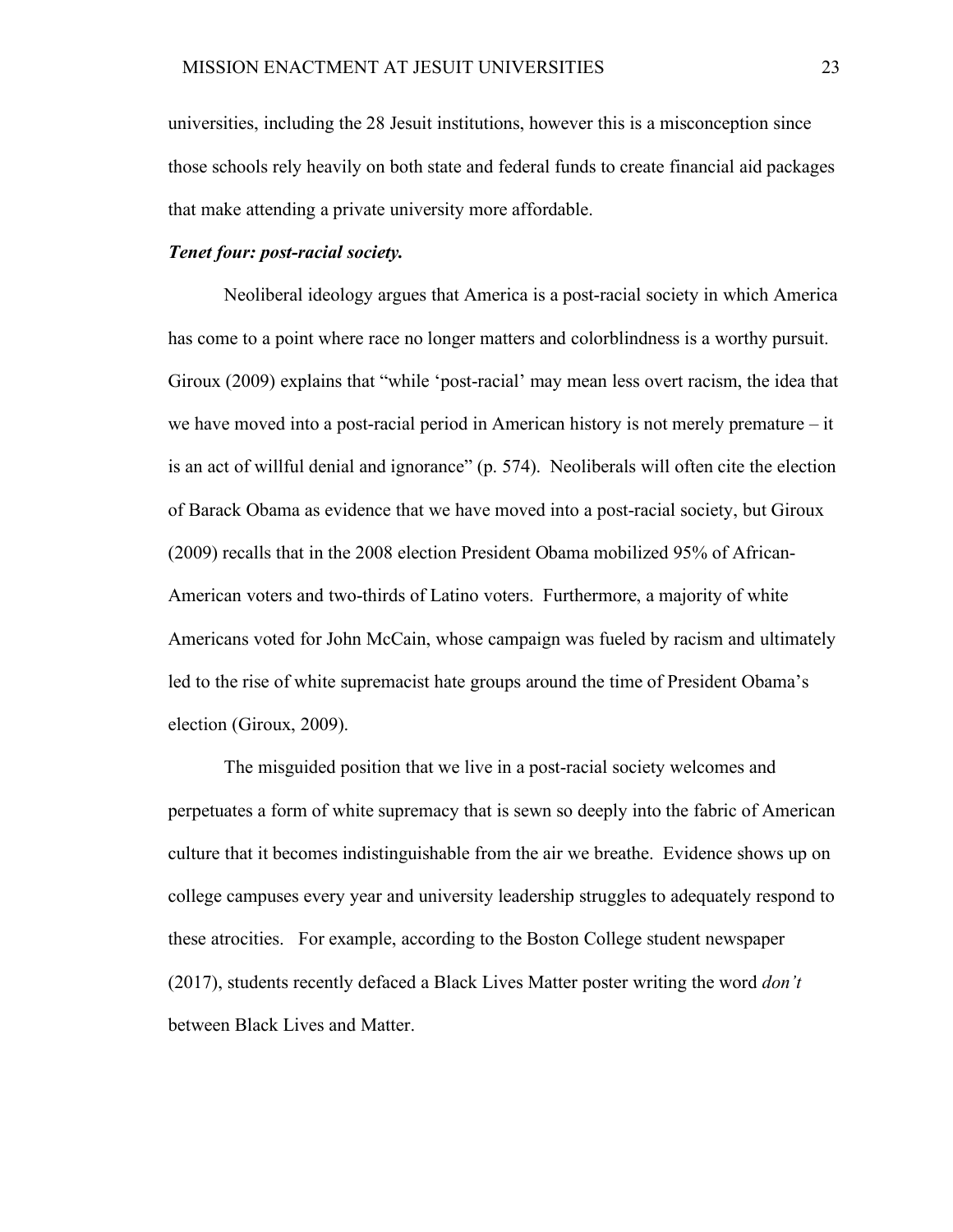Giroux (2009) argues that if we are to truly address the problems facing young people in this country, which is arguably a fundamental pursuit of a liberal education, "the political, economic, and institutional conditions that both legitimate and sustain a shameful attack on poor minority youth have to be made visible, open to challenge, and transformed" (p. 575). Jesuit universities that explicitly espouse a commitment to social justice-oriented missions, rooted in a liberal education, must stand boldly against the dismissive post-racial narrative that is perpetuated by neoliberalism.

Neoliberalism offers a useful framework for understanding many of the social, economic, market, and political forces that are threatening liberal education, and specifically Jesuit Universities, and plays a foundational role in guiding this study. While it is important to highlight the structural ways in which neoliberalism plays out, the real dangers of this ideology are invisible and sewn into the fabric of American culture.

The next section will explore resource dependence theory, which offers additional insight into the role securing resources plays in running organizations (Pfeeffer & Salancik, 1978). As universities, including Jesuit institutions, operate in a neoliberal context in which the free market drives all, organizations are left seeking resources that will allow them to be competitive in the free market. This review shines light on a perspective, in which students are often viewed as resources, who individually represent tuition dollars and collectively build multi-million dollar operating budgets. Such a mindset leads to resource dependence theory (Pfeffer & Salancik, 1978), which is explored in the next section.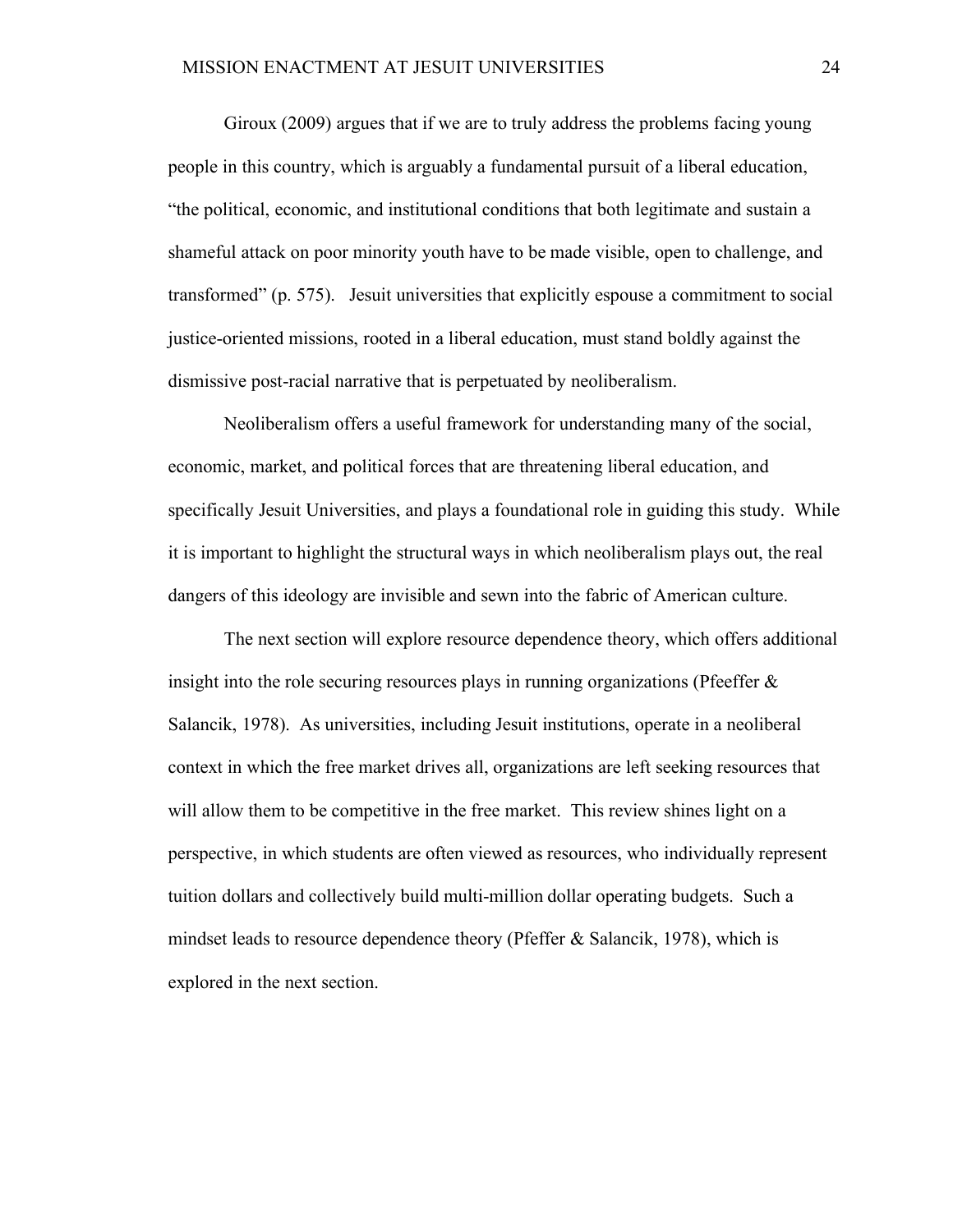# *Resource dependence theory*

In their seminal book *The External Control of Organizations: A Resource Dependence Perspective*, Pfeffer and Salancik (1978) tell readers "the key to organizational survival is the ability to acquire and maintain resources" (p. 2). They go on to argue that this becomes challenging because organizations are not self-contained, rather reliant on many different stakeholders which provide or limit resources. For example, "organizations are linked to environments by federations, associations, customer-supplier relationships, competitive relationships, and a social-legal apparatus defining and controlling the nature and limits of these relationships" (Pfeffer & Salancik, 1978, p. 2). All organizations are forced to interact with a myriad of stakeholders in order to secure the resources needed to be successful. Resource dependence theory makes a significant contribution to the conceptual framework that is used to guide this study. Specifically, if neoliberalism explains forces that drive the larger landscape of higher education, resource dependence theory can be used to explain the resulting decision making and actions.

#### *Enrollment economy*

As previously mentioned, for many universities, students are highly sought-after resource. Clark (1956) argued that many universities become dependent upon an *enrollment economy*, in which "school income is largely set by student attendance" (p. 332). The concept of the enrollment economy will be revisited throughout this review and is closely aligned with resource dependence theory.

Scott and Davis (2007) advance that one of the key tenets of resource dependence theory is the role that power plays in explaining organizational behavior. They state,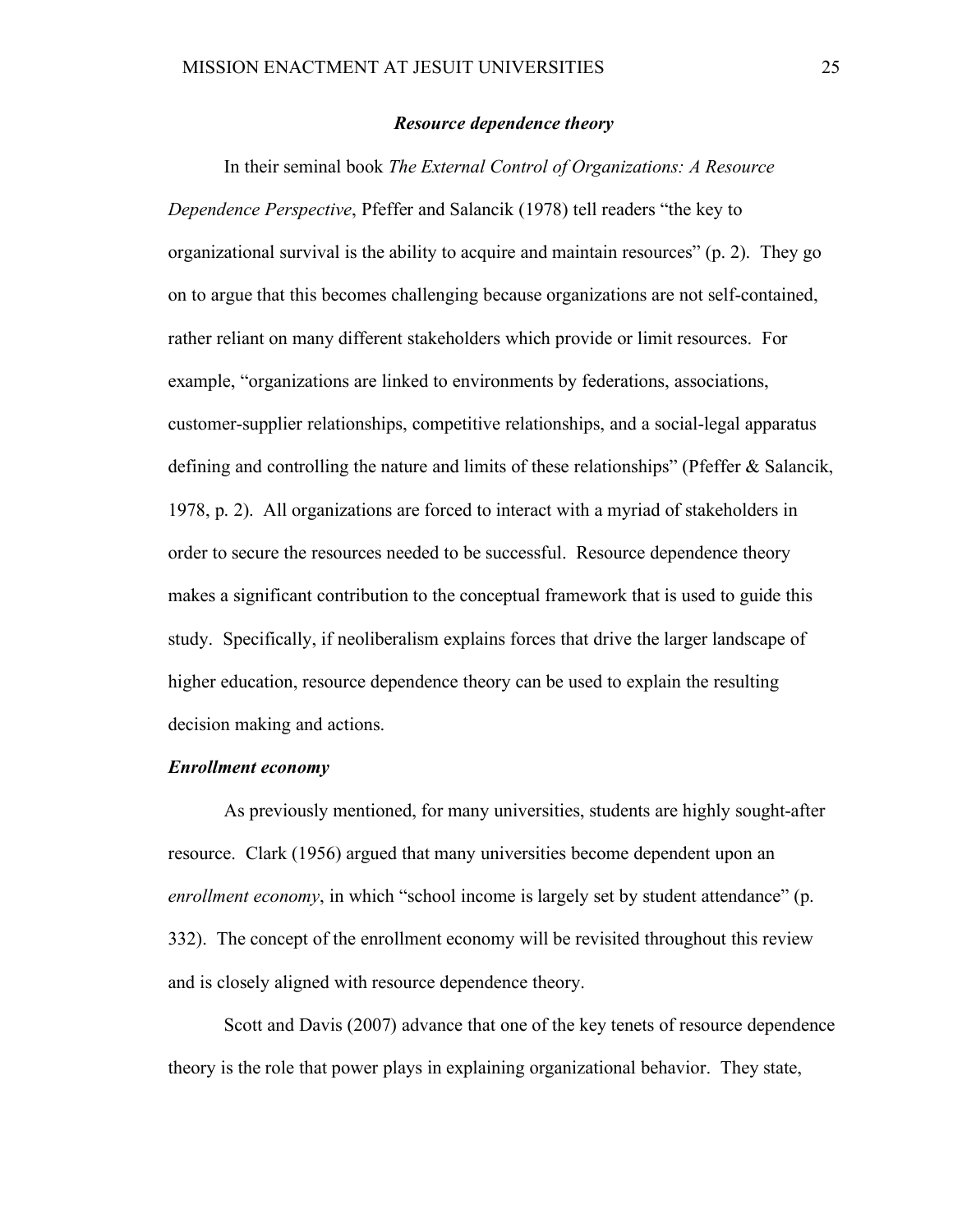"exchanges of resources create power / dependence relations that can leave organizations vulnerable to the demands of resource providers" (Scott & Davis, 2007). One specific example of what this looks like is the rapid growth of graduate programs and online degrees. Simmons College offers an interesting case study (Straumsheim, 2017). Simmons has long had more graduate students (4,000) than undergraduate students (1,700), but recently they have begun launching online graduate degrees that have generated significant revenue (Straumsheim, 2017). Straumsheim (2017) reports on the fiscal resources online education has generated, stating that during the 2014 fiscal year Simmons's online graduate programs generated about \$5.4 million in total tuition revenue, three years later online programs generated \$45 million in tuition revenue, almost all of which comes from enrolling students in two high-demand programs, nursing and social work. With an emphasizes solely on revenue generation, this model dismisses the importance of a liberal education that cultivates critical thinking and engaged citizens.

Thirty years after resource dependence theory was introduced, Hillman (2009) argues that organizations continue to be constrained by their environments and as such continue to attempt to manage their resource dependencies. The Simmons College case presented above validates Hilman's claim and illustrates what an important role resource dependency plays in organizational change as well as the power of an enrollment economy.

Furthermore, the Simmons College case also illustrates how susceptible universities are to market forces, and begs the question, just because there is market demand for a degree program, does launching the program help fulfill mission, or cause mission drift? Resource dependence explains behaviors such as participation in an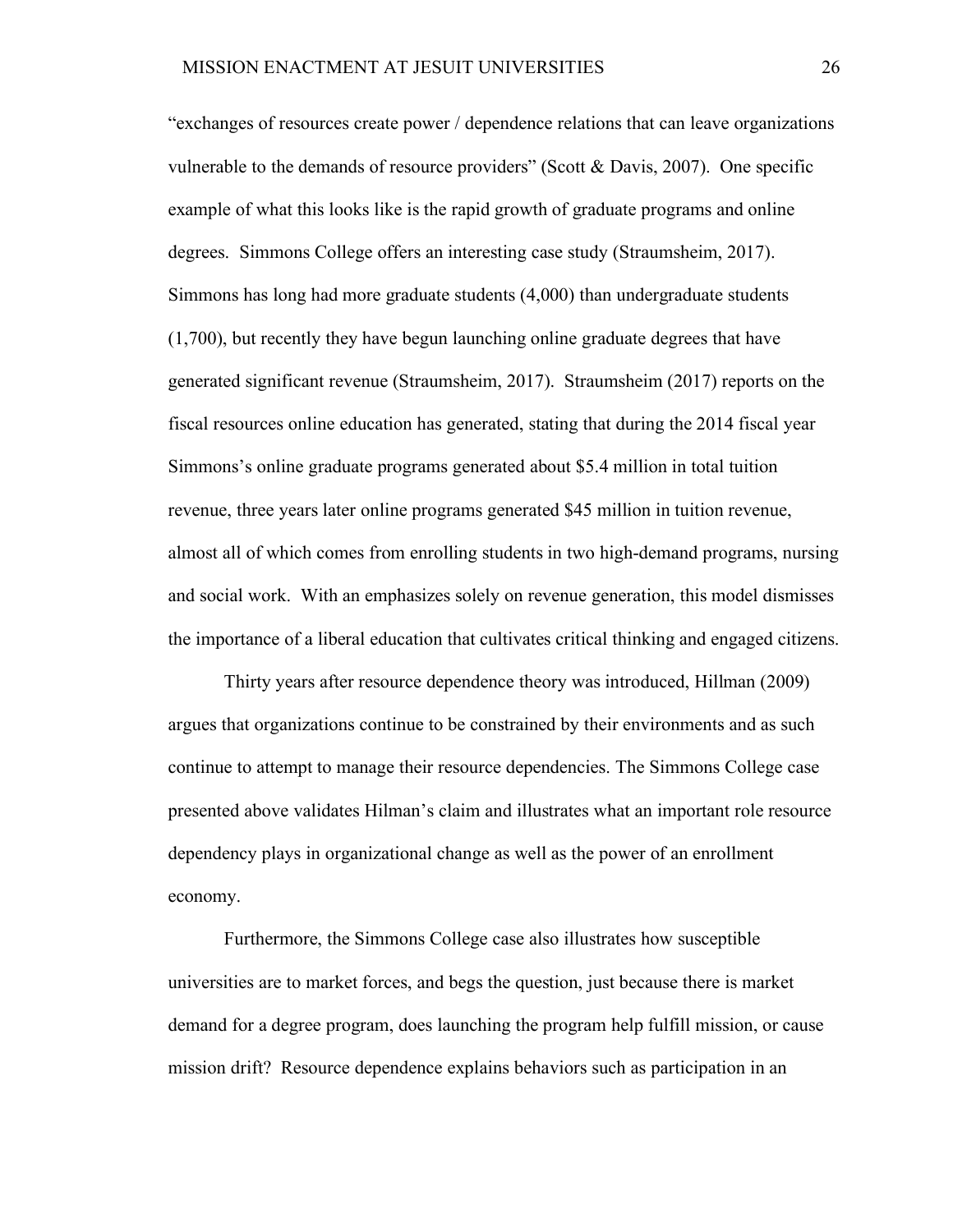enrollment economy while simultaneously minimizing the role that mission plays in shaping universities. As just mentioned, one outcome of succumbing to these forces is mission drift (Jones, 2007; Jaquette, 2013), which will be explored in the next section.

#### *Mission drift*

Jones (2007) writes about the troubling concept of mission drift, which occurs when, in the process of change, organizations lose track of their core missions. In particular, Jones (2007) defines mission drift as "a diversion of time, energy, and money away from a nonprofit's mission" (p. 300). While mission drift can threaten all nonprofit organizations, certainly universities must be aware of the danger.

In 2013 Ozan Jaquette published a study titled *Why Do Colleges Become Universities? Mission Drift and the Enrollment Economy*, which directly connects the concepts of neoliberalism, resource dependence theory, and mission drift. To begin, Jaquette (2013) defines mission drift as "the transition from one organizational template to another" (p. 537). To explore mission drift, Jaquette's (2013) study explores and analyzes colleges that changed their organizational name to become a university (e.g., Aurora College became Aurora University). Results of the study show that such changes occurred as colleges, which only granted baccalaureate degrees were struggling with enrollment and thus wanted to become universities and begin awarding graduate degrees and expand their enrollment economy into new markets to capitalize on untapped resources (Jaquette, 2013). Rather than reflecting a commitment to values of serving their regional populations and providing access to graduate education, this rationalization reflects the sort of mission drift that is the direct result of succumbing neoliberal pressures of resource dependency.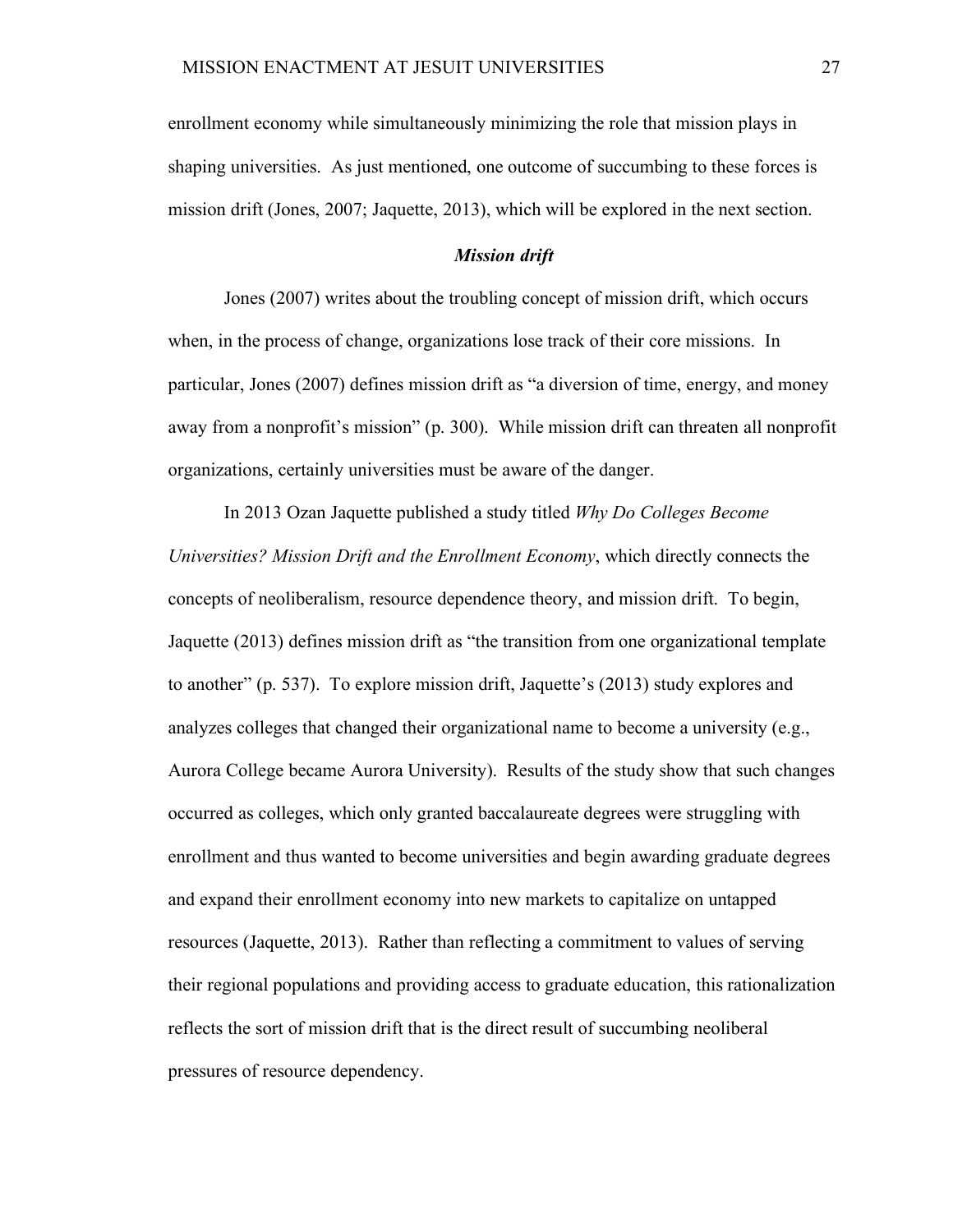Neoliberalism, resource dependence and mission drift are theoretical frameworks that are rooted in existing literature and directly contribute to the conceptual framework used to guide this study. Furthermore, they are direct threats to fulfilling the apostolic Jesuit mission defined in the previous section. Jesuit universities must be aware of these threats and intentionally navigate them in order to fulfill their social-justice inspired missions. The next section of this review will explore the decision-making process that occurs in the midst of tension between mission and neoliberalism and the role that leadership and individual actors play in this process.

#### **The Space Between**

The previous sections titled *Mission Matters* and *Neoliberalism & Resource Depended Theory* present existing theories and literature that guide this study and illustrate and an active friction between espoused mission and neoliberalism. This section will add to the conceptual framework guiding this study by drawing on existing theories and literature to further illustrate and define the tensions that exist, both organizationally and for individual actors who are working at Jesuit universities and striving to uphold espoused mission while resisting neoliberal and resource dependent pressures. For the duration of this study, the aforementioned will be referred to as *the space between*. This section begins by introducing the concept of interest convergence, which provides a troubling insight into the way perceived justice is often enacted. Second, this section will introduce strategic enrollment management, which is a useful framework for navigating the enrollment economy. Third, an overview of critical response theory and specific strategies used to make strategic decisions will be provided.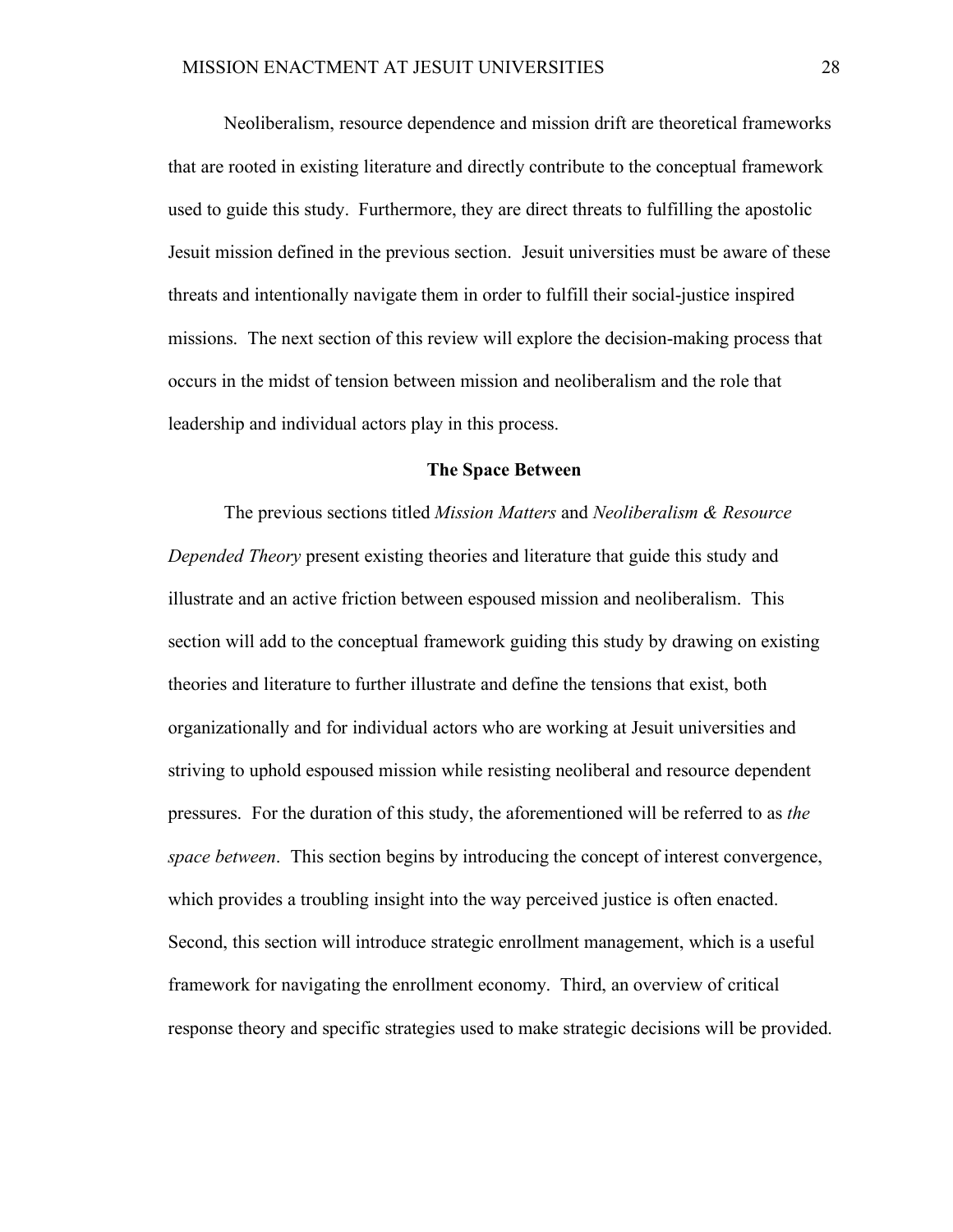Finally, this section will explore leadership and the role that individual actors play in being change agents.

#### *Interest Convergence*

Interest convergence was born out of Derrick Bell's (1980) critical race theory, which offers an important understanding of racism and marginalization in America and calls for a commitment to social justice. Milner, Pearman & McGee (2013) state "the interest convergence principle stresses that racial equality and equity for people of color will be pursued and advanced when they converge with the interests, needs, expectations, benefits, and ideologies of White people" (p. 342). Within education, this concept is clearly illustrated by Dudziak (1988) in an article that argues that desegregation occurred, not because policy makers were invested in creating equitable access to education for people of color, but rather, because it alleviated social and political pressure being put on the united states government. In the article Dudziak (1988, p. 399) recalls Bell's (1980) argument that Brown v. Board only passed because of Interest Convergence listing three critical reasons: first, to advance American Cold war objectives as the United States was looking for international loyalty (Dudziak, 1988; Bell, 1980). Second, to appease the concerns of Black veterans who continued to see racial discrimination after serving in World War (Dudziak, 1988; Bell, 1980). Finally, segregation was beginning to be viewed as an economic barrier for the south and the government realized that desegregation would lead to a positive financial path forward for white people in the region (Dudziak, 1988; Bell, 1980). In essence, interest convergence suggests that positive change for people of color, only occurs if it meets the interests of the powerful.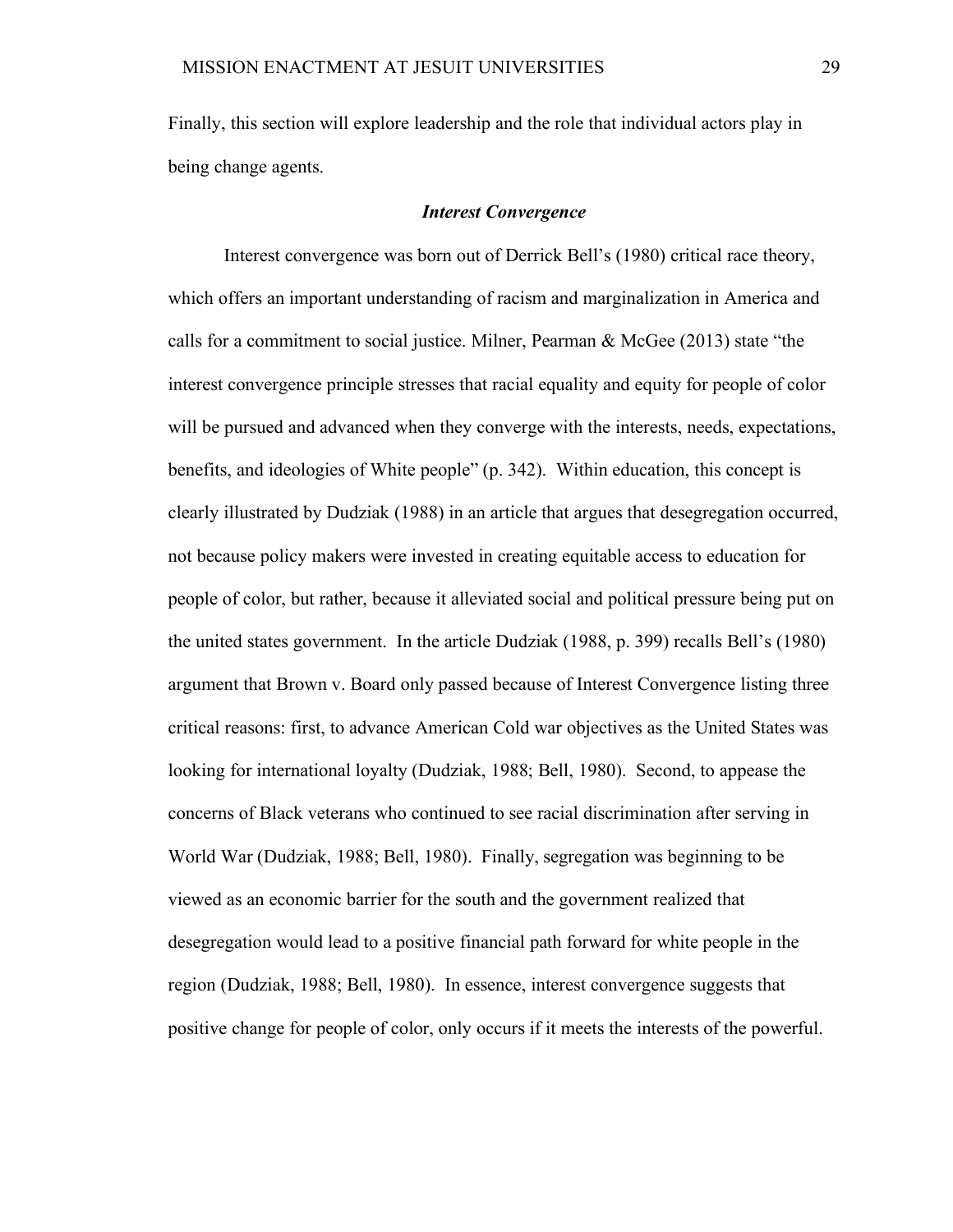Interest convergence is introduced first in this section, because one of the aims of this study is to understand if such practices also occur at Jesuit schools. Is the explicit mission to educate the marginalized only fulfilled when it also meets the financial interests of the university? Is interest convergence a strategy, or a response?

### *Strategic enrollment management*

Within the context of higher education, strategic enrollment management (SEM) can be described as a structural framework that is "simultaneously a set of processes and policies associated with the recruitment and admission of college students, as well as the retention, academic success, and graduation of students enrolled in postsecondary education" (Hossler, et al., 2015, p. 4).

Hossler (2015) explicitly affirms the role neoliberalism played in the emergence of SEM, citing public policy makers aligning themselves with virtues of the market and competition. As a result, "colleges and universities, including public institutions, began to recruit students— and their tuition dollars— more actively as a way of recovering revenue lost from government appropriations (Hossler, et al., 2015, p. 9). Furthermore, Hossler (2015) also states that resource dependence theory is often used to explain the rise of SEM.

There are several principles, which Hossler (2015) identifies as central to SEM. While a bit lengthy, his description of these principles deserves to be shared in full:

(They) include a marketing orientation toward admissions recruitment, an understanding that student retention is as important a part of enrollment efforts as student recruitment, a realization that campus-based financial aid could be used in a systematic fashion to achieve multiple enrollment goals and that SEM depends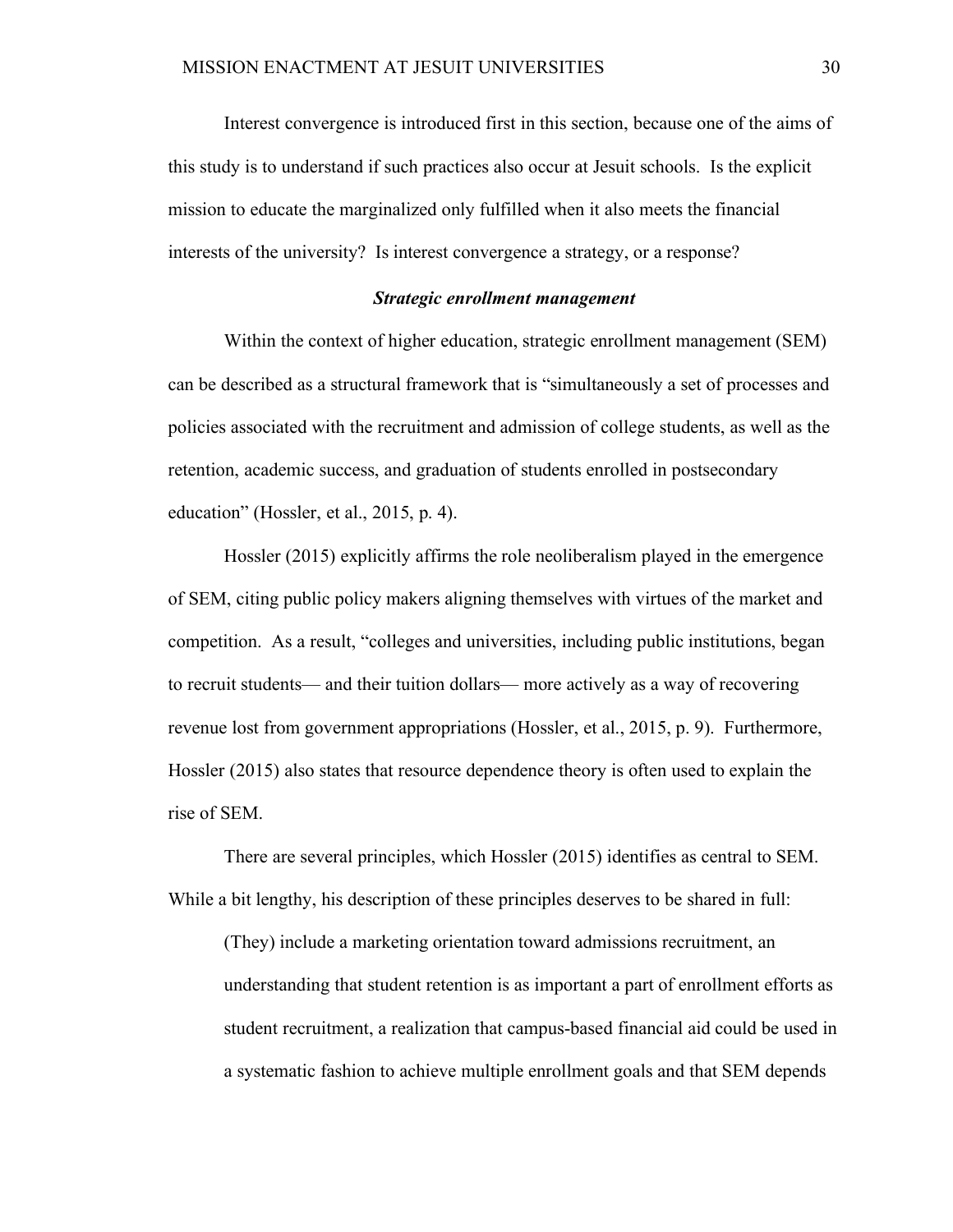heavily upon empirical research and data analysis to guide its efforts, and finally an understanding that SEM is a process that has organizational implications and often requires structural change in how various university functions are integrated and organized around efforts to enroll and retain a student body with a desired set of characteristics. (Hossler, et al., 2015, p. 8).

When examining organizational structure, admissions, financial aid, and registration and records are almost always housed within strategic enrollment management divisions, and often student affairs departments are also included in that group (Hossler, et al., 2015). These functions have become critically important to running universities and their necessity and prominence on university campuses will continue to grow (Hossler, 2015).

Strategic enrollment management also plays a crucial role when considering access and affordability. Hossler acknowledges that, "colleges and universities face serious challenges as they seek to meet the needs of aspiring students who are increasingly diverse on a range of geographic, ethnic, economic, and educational variables while simultaneously achieving the enrollment goals of the institutions they serve" (p. 22). These challenges required skilled enrollment managers who are committed to pursuits of equitable access and financial models.

Jesuit universities have a long history with SEM; in 1976 Jack Maguire was the first to use the term enrollment management when describing his efforts to attract and retain students at Boston College (Hossler, et al., 2015). A few years later Loyola University Chicago partnered with the College Board to sponsor the first national conferences on enrollment management (Hossler, et al., 2015). The fact that Jesuit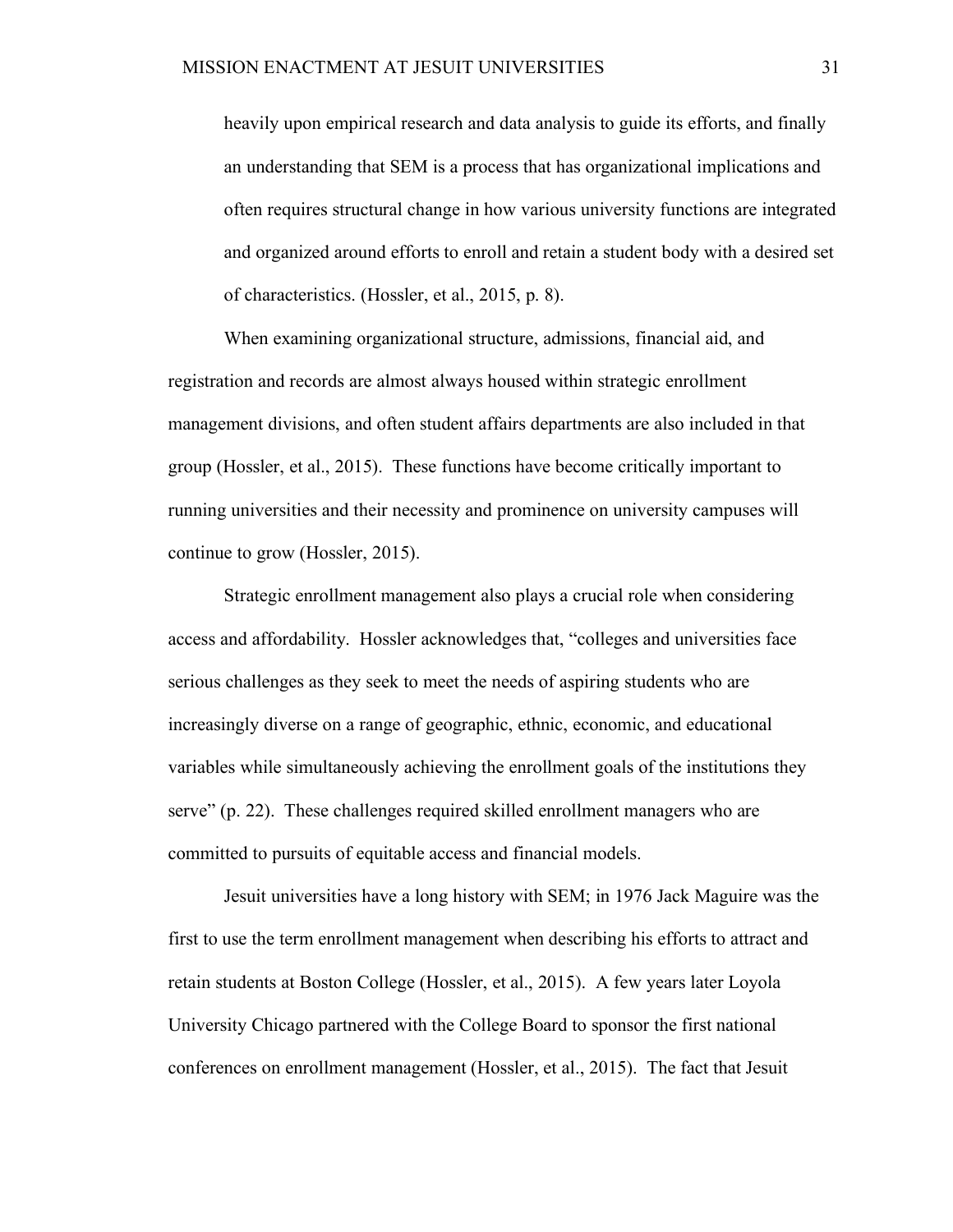universities were so early to adopt strategic enrollment models sends two messages. First, this indicates that Jesuit institutions have long been committed to trying to respond to the challenges Hossler described in the previous paragraph and find strategic ways to offer a more accessible and affordable education. At the same time, this early pursuit of strategic enrollment management models also signals an acquiescence to the market and resource dependent forces that have become so prevalent in neoliberalism. As such, this may serve as an illustration of interest convergence, in which access and affordability may become possible as the result of tapping into market forces which generate new revenue.

### *Critical Strategic Response Theory*

Oliver (1991) provides a useful framework for understanding the ways universities make strategic decisions. More specifically, she presents five different types of strategic responses to intuitional process (Oliver, 1991): (1) acquiescence, (2) compromise, (3) avoidance, (3) defiance, (5) manipulation. The first strategic response is acquiescence, which is illustrated through habit, imitation and compliance. Examples could include "following invisible, taken-for granted norms," mimicking institutional models," and obeying rules and accepting norms" (Oliver, 1991, p. 152). In summary, to acquiesce, is to go with the flow and accept the status quo.

Compromise is also a strategic response that includes three specific tactics: (1) balance, (2) pacify, and (3) bargain (Oliver, 1991). All three of these tactics are meant to conform to and accommodate institutional norms and values (Oliver, 1991). Oliver (1991) also notes that these balancing tactics are often activated in response to the demands and pressures amongst multiple constituents within an institution. While many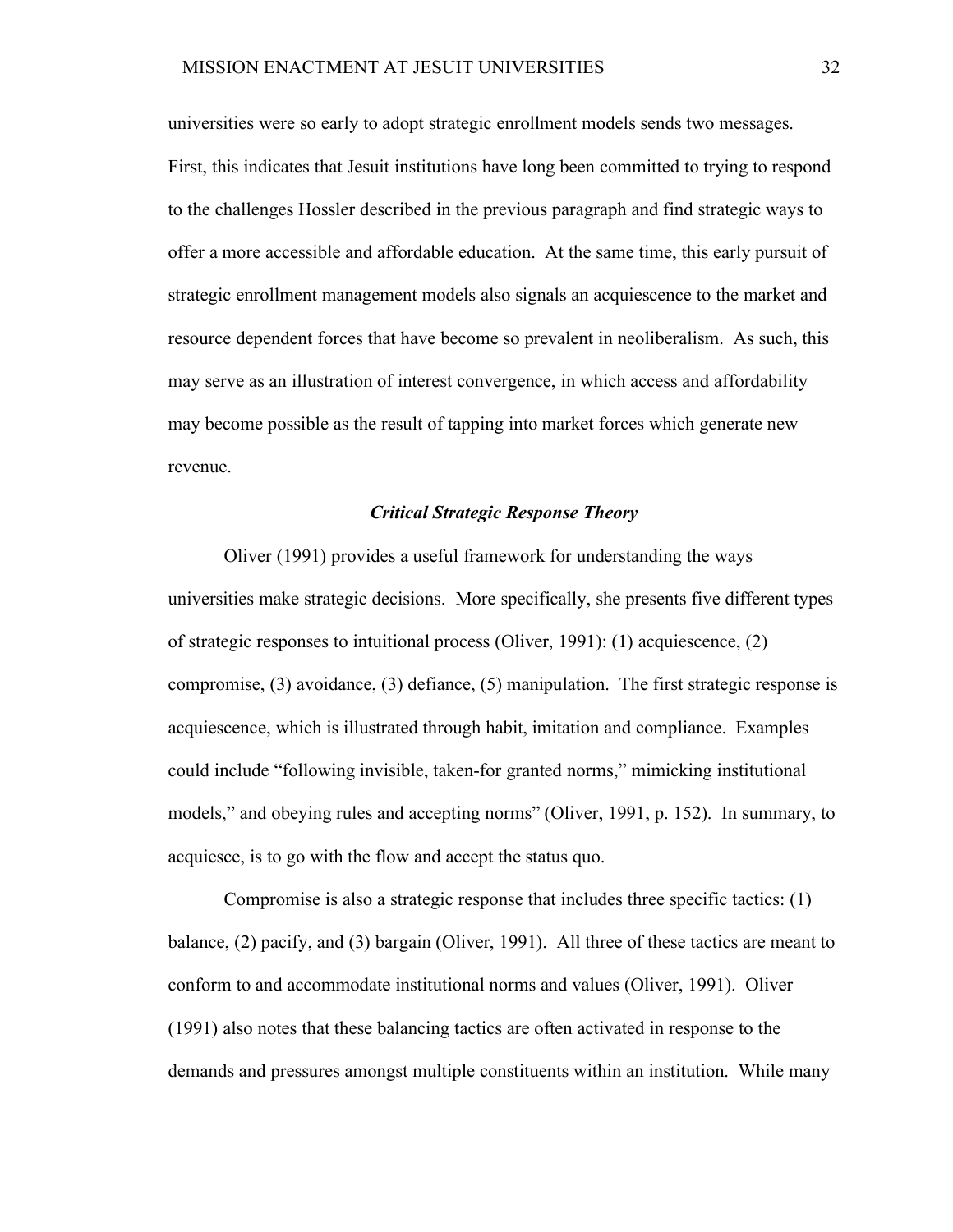would view this response as strategic, the logic Oliver (1991) provides to describe compromise is similar to interest convergence in that both rely on a certain level of acquiescence in order to achieve an alternative agenda.

Oliver (1991) explains that avoidance is "the organizational attempt to preclude the necessity of conformity; organizations achieve this by concealing their nonconformity, buffering themselves from institutional pressures, or escaping from institutional rules or expectations" (p. 154). While avoidance may provide short term benefits, there are inherent risks associated with this tactic, such as damaging relationships, and losing trust or respect.

At times, organizational actors move beyond avoidance into outright defiance, which is another strategic response that is often enacted. Defiance is the act of intentionally dismissing, challenging, or attacking institutional processes. Oliver (1991) gives the example of intentionally ignoring affirmative action requirements in when recruiting and hiring personnel.

The final strategic response, manipulation, can be defined as "the purposeful and opportunistic attempt to co-opt, influence, or control institutional pressures and evaluations" (Oliver, 1991, p. 157). This is the most active response to institutional pressure and an active attempt to exert power to change outcomes (Oliver, 1991).

It is important to understand all five strategic responses and consider the ways in which leaders and individual actors can use these tools to influence their organizations. This is particularly true at Jesuit universities in spaces where tension exists between upholding espoused mission and neoliberal and resource dependence forces that often drive decision making. Different scenarios call for different responses and there is a time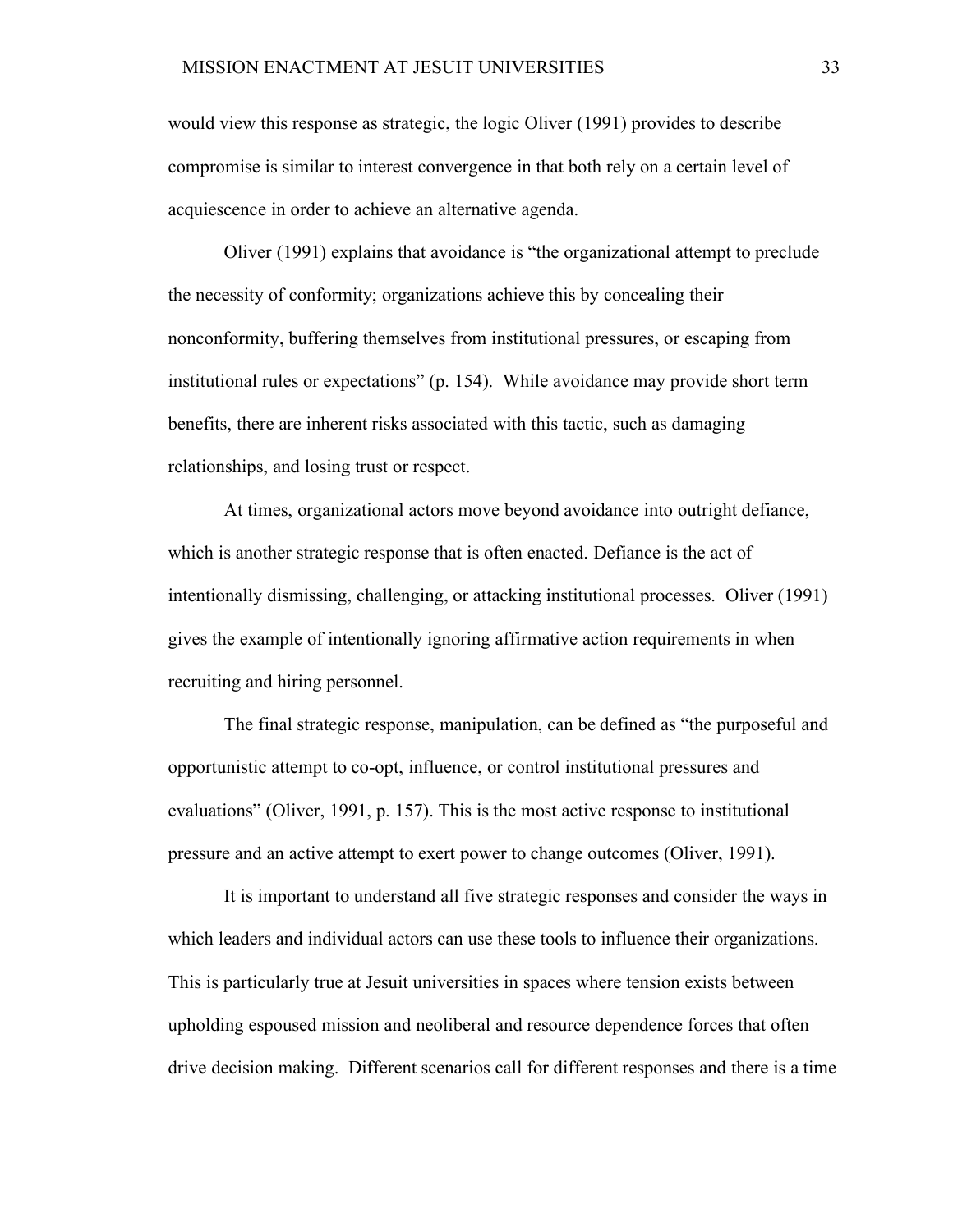and place for each of the strategic responses. When thinking about mission enactment, the role of individual actors and leadership is just as important as strategic response, which will be explored in the next section.

#### *Leadership*

It is important to highlight the role leadership and individual agents play in navigating the active tension between social justice inspired mission and neoliberal and resource dependence pressures. Of particular interest is the way that leaders respond to environmental pressures and the strategies they chose to enact in an effort to uphold mission. The following paragraphs will explore the concepts of resistance and agency as demonstrated by individual actors.

# *Agency and individual actors*

In 2011 Battilana published a study that revealed social position within organizations and the field influences the likelihood that individual actors are able to activate change that deviates from institutional norms. While Battilana's (2011) study looked at clinical managers at the National Health Service in the United Kingdom, arguably, the same premise holds true within American higher education, and more specific Jesuit Universities. It is important to note that the power that comes with social position could be used both to help fulfill institutional mission and to advance neoliberal pursuits, and at times, both things could occur simultaneously. Battilana's (2011) findings demonstrate that in order to uphold and enact Jesuit mission, Jesuit universities need leaders with organizational and industry credibility and power who will advance the mission as opposed to institutional leaders who are susceptible to neoliberal pressures.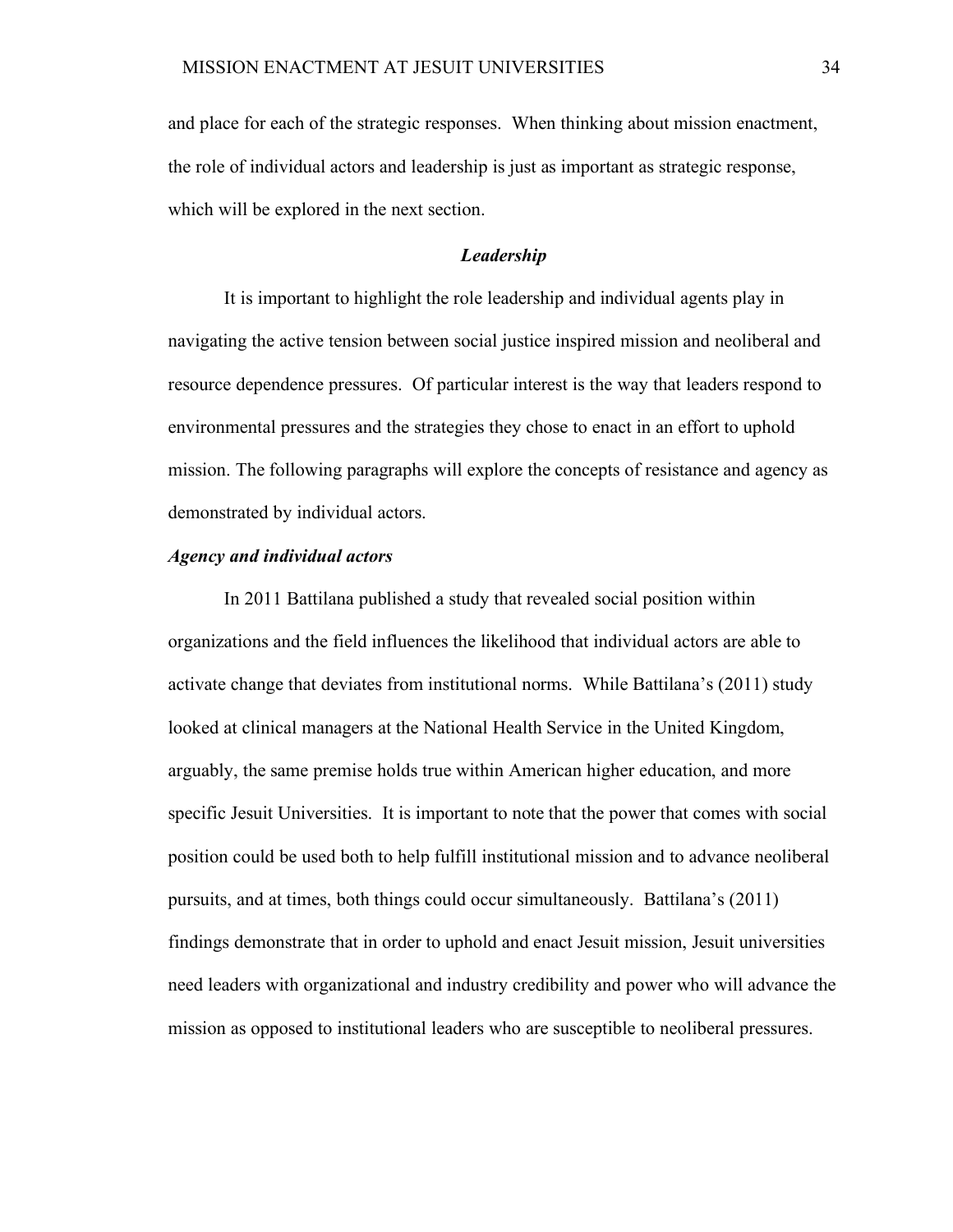In order to fulfill institutional mission and resist neoliberal forces, universities need leaders and agents who will stand on the side of mission. DiMaggio (1988) introduced the concept of institutional entrepreneurs, who act as agents "with an interest in specific institutional structures and who command resources which can be applied to influence institutional rules" (Becker, 1999, p. 780). Becker (1999) goes on to explain that institutional entrepreneurs have the ability to support processes of socialization and the mobilization of actors who can be advocates of institutional change. Furthermore, DiMaggio (1988) and Becker (1999) also note that institutional entrepreneurs rely on securing resources to successfully influence change. To further illustrate this point, "DiMaggio, in his introduction of the institutional entrepreneur, turns to a resourcemobilization argument which states that institutions are changed by actors who command the resources necessary to successfully influence institutional designs in their interest" (Becker, 1999, p. 780). This provides an important illustration of Pfeffer and Salancik's (1978) resource dependence theory and is a powerful reminder that advocacy and resistance require a nuanced interplay between mission and neoliberal forces.

Clegg (2010) acknowledges these tensions and describes the nuances needed to navigate the mission and neoliberalism: "social activists are always confronted with the dilemma of structuring, thus legitimating, the existing order of things, or of destructuring, thus, hopefully, trying to change the order of things" (Clegg, 2010, p. 6). This implies intentional decision making is needed to fulfill mission. Furthermore, to resist powers with superior resources actors need the ability to think strategically, engage in skillful analysis and ultimately deploy a series of coordination of efforts (Clegg, 2010). Furthermore, within higher education organizations in particular, strong leadership is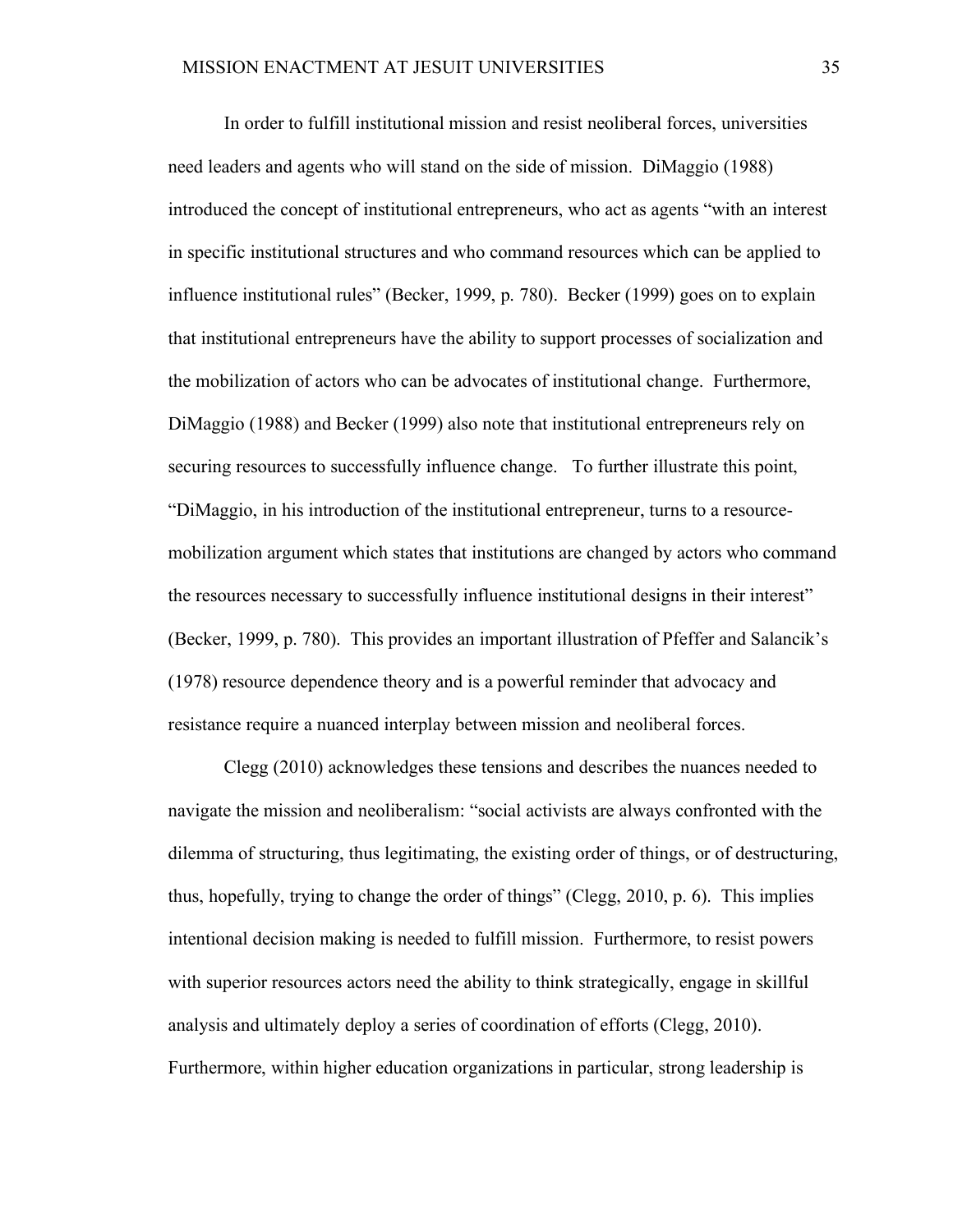needed. Servant leadership offers a fitting framework that aligns with the Jesuit mission, and will be explored in the next section.

#### *Servant leadership*

In an environment where actors struggle for resources and ultimately power to advance their agenda, it is critically important to examine agents' motivations. Servant leadership (Greenleaf, 1977) provides a useful framework that perfectly aligns with Jesuit mission and tradition. Greenleaf (1977) argues, "the essential quality that sets servantleaders apart from others is that they live by their conscience-the inward moral sense of what is right and what is wrong" (location 94 of 4357). A commitment to ethical decision-making is in line with the social justice pursuits of Jesuit mission. Additionally, Sipe and Frick (2015) argue that servant leaders but the needs of those they serve in front of all else, including profits. Such a mentality is in direct opposition to neoliberalism, but certainly aligns with the social justice values promoted by Jesuit mission. Furthermore, Sipe and Frick (2015) argue that servant leaders are committed to diversity, which is important to combatting the post-racial narrative that is promoted in neoliberalism.

In additional to the character traits and values that were outlined in the previous paragraph, servant leaders also possess specific skill sets that are important to consider. First, servant leaders are compassionate collaborators, "positive contacts with a leader increase credibility, trust, influence, loyalty, and authority" (Sipe & Frick, 2015, loc 485 of 5551). This idea lends credibility to the fact that building relationships and trust is an important part of making positive change. A second important skill that servant leaders possess is great foresight (Sipe & Frick, 2015; Greenleaf, 1977). Spears and Lawrence (2004) explain that foresight, "enables the servant-leader to understand lessons from the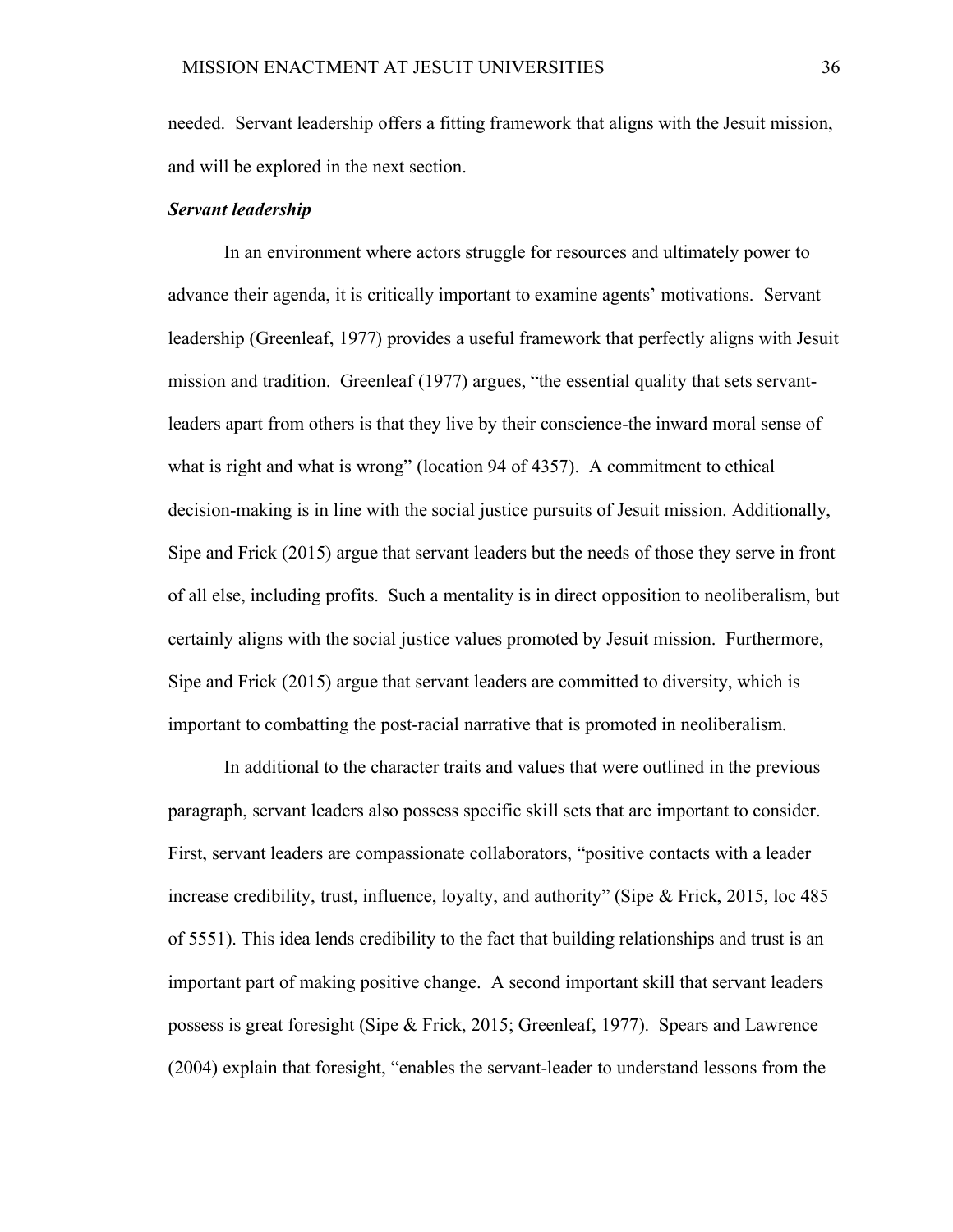past, the realities of the present, and the likely consequences of a decision in the future" (location 464 of 3467). Both collaboration and foresight are important skills for leaders to possess who are seeking to uphold mission in the midst of neoliberal and resource dependent tendencies.

This section adds to the conceptual framework by explicitly highlighting the active tensions between espoused mission and neoliberalism and naming that tension *the space between*. Specifically, this section explored the tensions that exist organizationally and for individual actors who are working at Jesuit universities and striving to uphold espoused mission while facing neoliberal and resource dependent pressures. The section opened with an introduction to interest convergence and illustrated troubling ways perceived justice is often enacted. Second, this section introduced critical response theory and five specific strategies used to make strategic decisions. Finally, this section examined leadership and the role that individual actors play in being agents of change.

#### **Summary**

This chapter presents the comprehensive conceptual framework that is used to guide this study, and is rooted in existing theoretical frameworks and literature that explore espoused mission, neoliberalism, and the space between. Jesuit Universities share a unique social justice inspired mission, which can be measured by successfully offering a liberal education that is both accessible and affordable. There are many threats to this mission, namely neoliberalism and resource dependency, which can lead to mission drift. However, how these tensions play out within the Jesuit context lacks attention from the scholarly literature. As mentioned throughout this chapter, there is a gap in literature that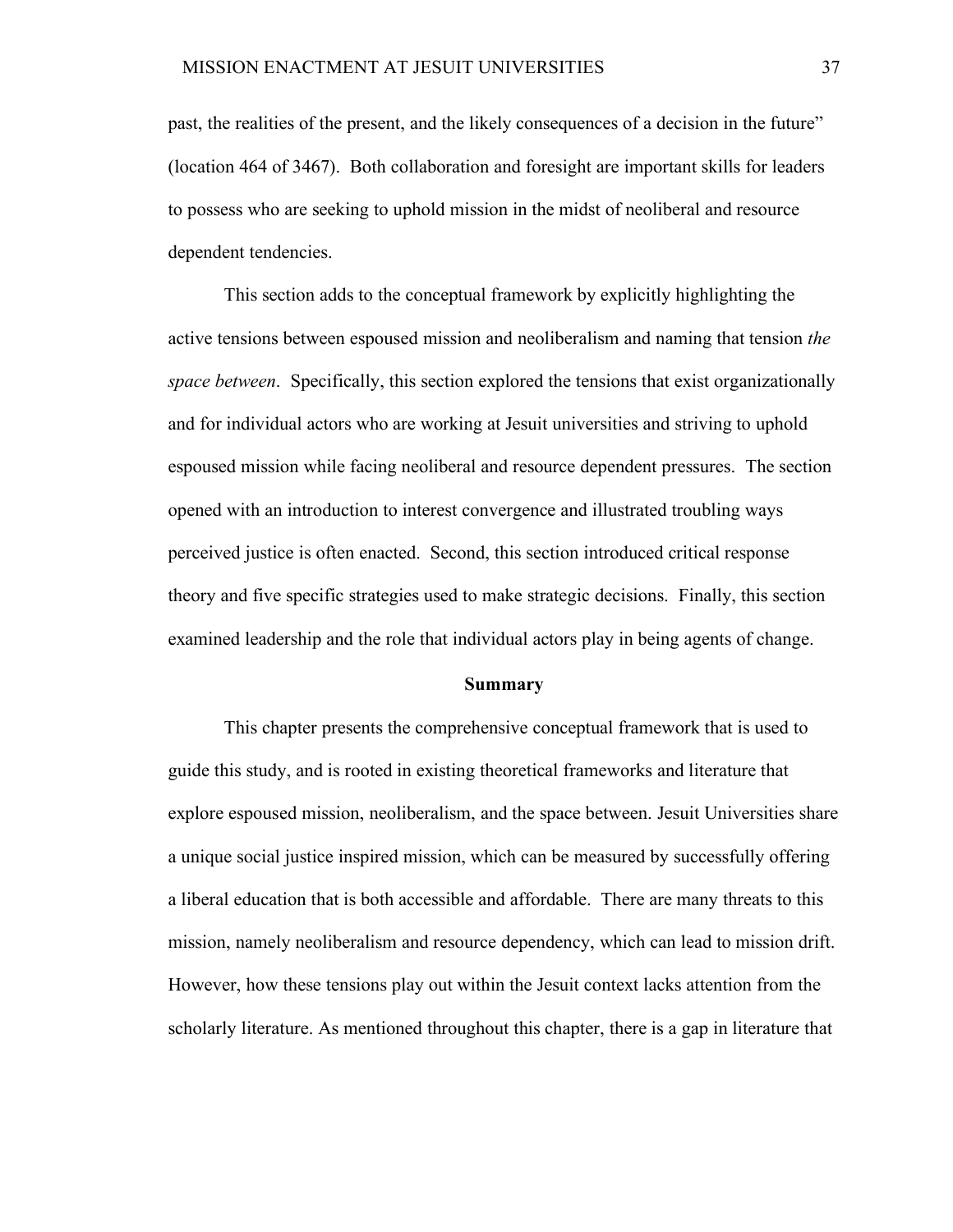studies the role individual actors play in upholding Jesuit mission. This study is a response to that gap.

This study develops an understanding of the way senior-level strategic enrollment manager officers experience these tensions. Furthermore, this study explores the ways senior-level strategic enrollment management officers navigate these tensions to implement mission-aligned initiatives. This study also contributes to the existing gap in knowledge and literature in ways that will inform scholarship and praxis at Jesuit universities across the country.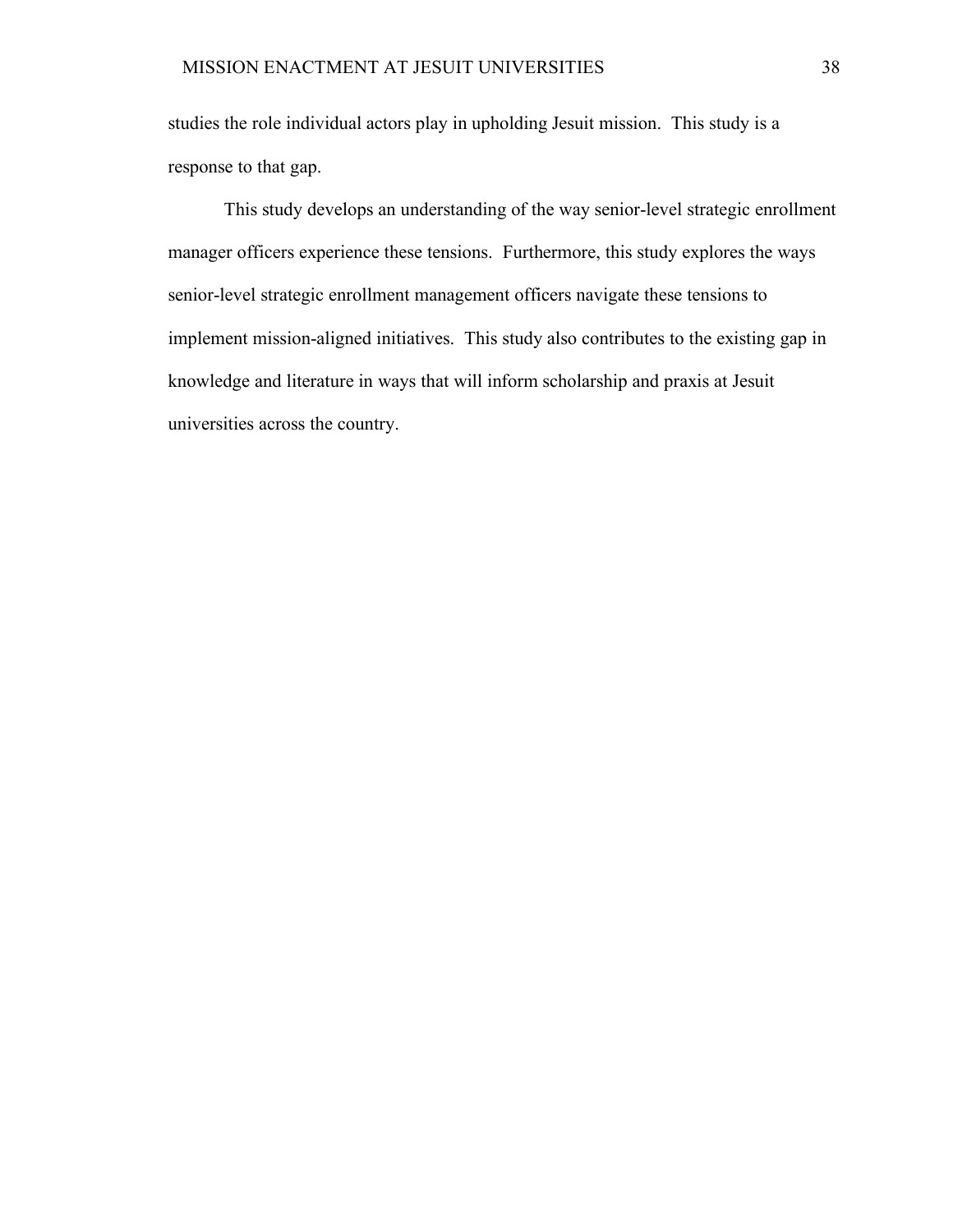### **CHAPTER III: METHODOLOGY**

This chapter provides an overview of the methodology used in this study. This was a qualitative study using the case study method (Yin, 2014). More specifically, it was an explanatory, single-case study that uses a holistic design and focused on a singleunit of analysis: the experiences of senior-level strategic enrollment management officers at Jesuit universities.

It is important to explain the decisions regarding the case study design. First, following Yin's (2014) guidance the researcher chose to use an explanatory design as opposed exploratory or descriptive approach, because the research questions are generally *how* questions, seeking to gain a deepened understanding of a phenomenon, specifically the ways that tensions between mission and neoliberalism are experienced and navigated by senior-level strategic enrollment management officers at Jesuit universities. Yin (2014) explains that *how* questions "deal with operational links needing to be traced over time, rather than mere frequencies or occurrences" (p. 10). Yin (2014) also provides rationale for choosing a single-case study design: the phenomenon being studied is common. In this instance, the single-case being studied will be strategic enrollment management at Jesuit universities, which all share common missions, rooted in social justice and are being threatened by neoliberal forces. Finally, because of the complexity of the phenomena being studied, and the many nuances that will be explored in this study, all within a single unit of analysis, a holistic design was chosen (Yin, 2014).

This chapter begins by outlining the research design of the study and defining the unit of analysis. It also provides an overview of data collection procedures and the instrumentation utilized and identifies the case study participants and research sites. The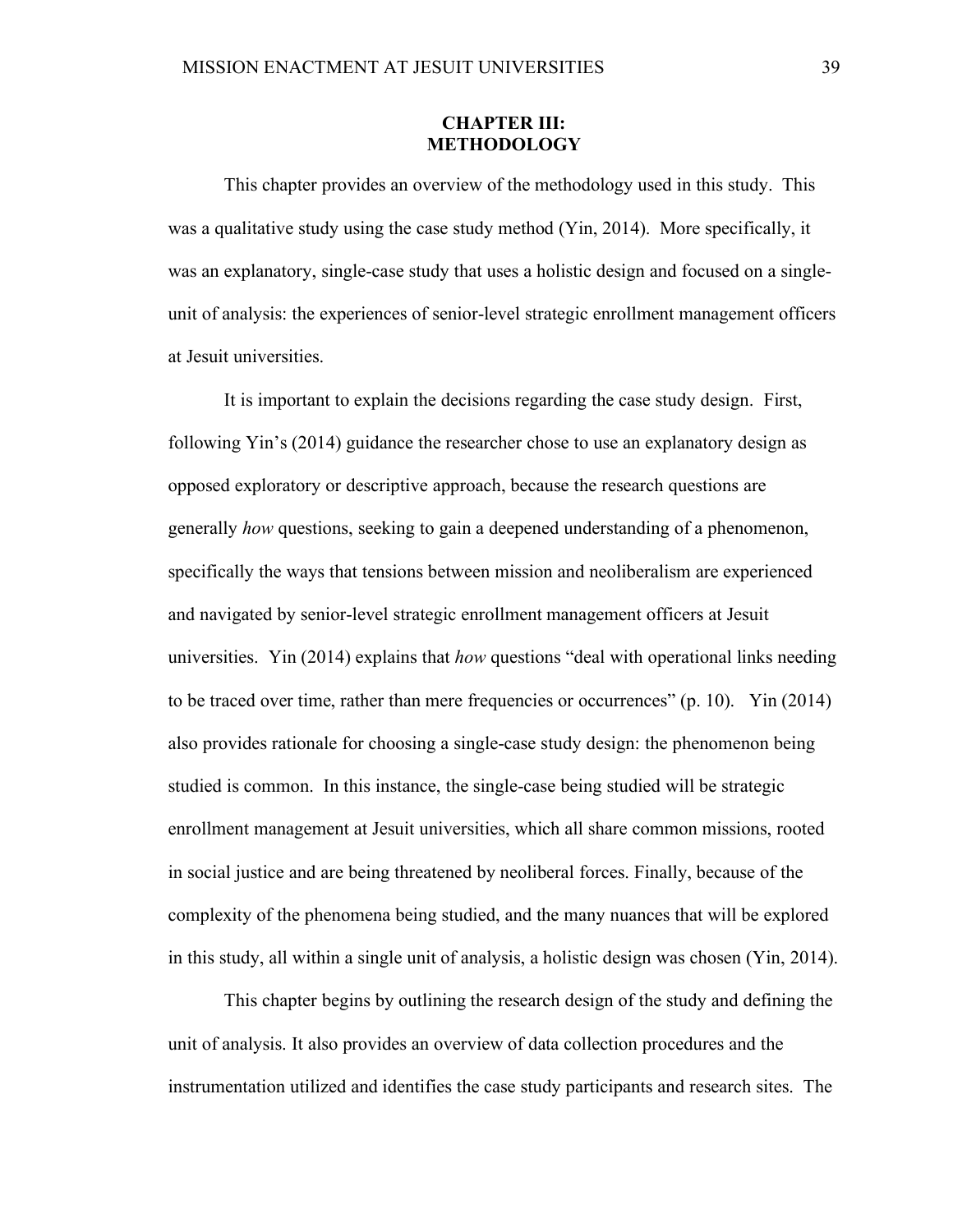chapter goes on to discuss the method of analysis. Finally, this chapter provides an overview of the ethical considerations related to the study.

#### **Restatement of the Purpose**

The purpose of this explanatory case study was two-fold. First, this study explored the ways tension in the broader neoliberal higher education environment is experienced by senior-level strategic enrollment managers at Jesuit universities in their efforts to fulfill their espoused university missions. Second, this study examined the ways in which senior-level strategic enrollment management officers at Jesuit universities navigate the broader neoliberal higher education environment as they seek to uphold can serve as agents of social change helping fulfill institutional mission.

# **Research Design**

This study employed case-study methodology to examine the ways senior-level strategic enrollment management officers at Jesuit universities experience and navigate tensions between upholding their espoused mission and the neoliberal forces influencing higher education. Yin (2014) explains that case-study methodology is suited for studying "empirical inquiry that investigates a contemporary phenomenon within its real-life context, especially when the boundaries between phenomenon and context are not clearly evident" (p. 13). Furthermore, Yin (2014) offers several suggestions to create "rigorous" and "methodologically sound" case studies (p. 27). Specifically, he lists five components that are to be included in the case study design: "(1) a case study's questions; (2) its propositions, if any; (3) its unit(s) of analysis; (4) the logic linking the data to the propositions; (5) and the criteria for interpreting the findings" (Yin, 2014, p. 29). A description of each of these five components as applied to the study at hand follows.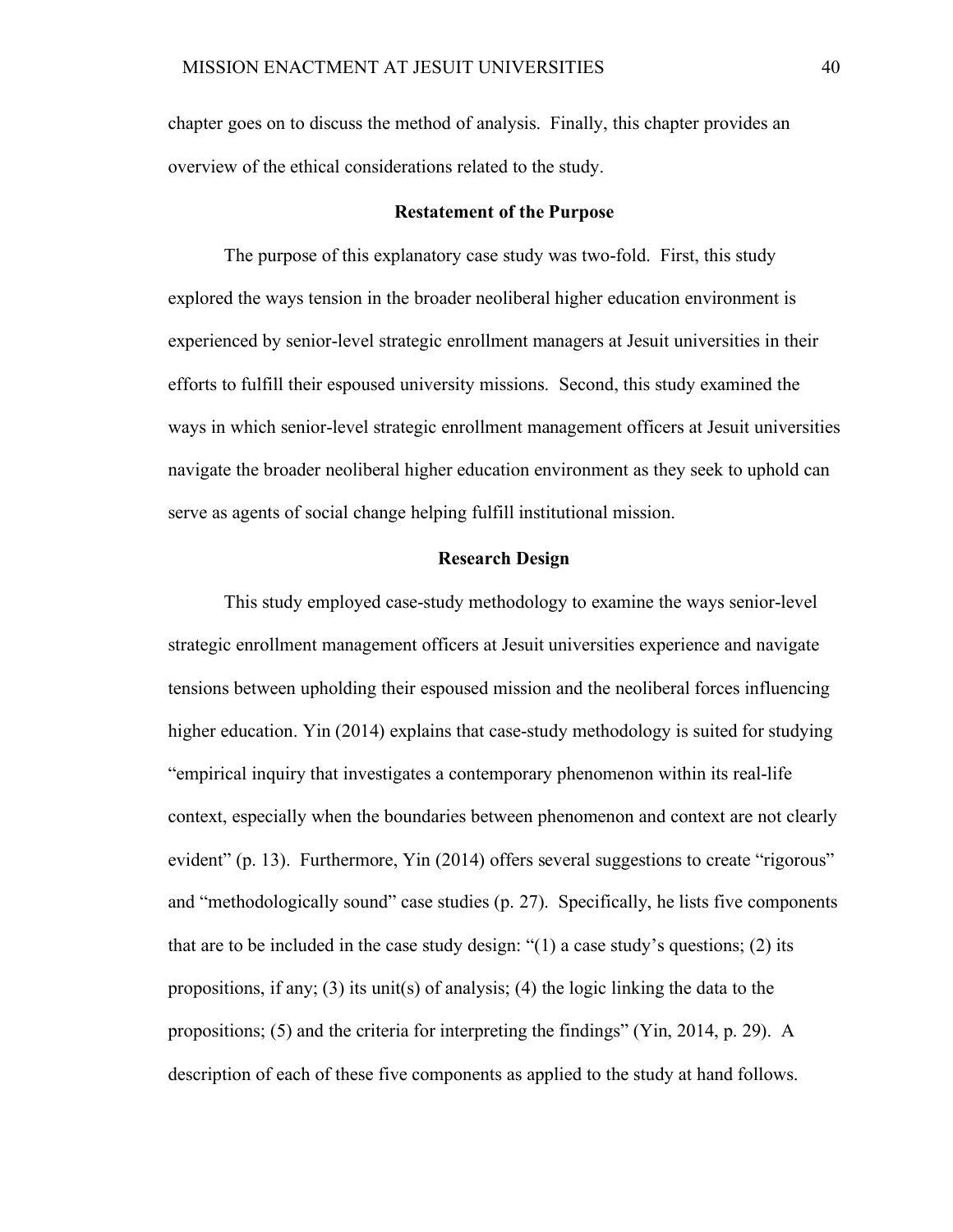### *Research Questions*

Yin (2014) explains that asking the right questions is critical to the success of case-study design. Furthermore, he states that explanatory case studies are particularly successful when they seek to answer "how" questions. As such, this study was guided by two primary questions:

- 1. How are tensions between social justice mission and neoliberal forces experienced by senior-level strategic enrollment management officers at Jesuit universities?
- 2. How do senior-level strategic enrollment management officers at Jesuit universities navigate fulfilling a social justice mission within a neoliberal environment?

### *Propositions*

Yin (2014) explains that propositions "direct attention to something that should be examined within the scope of the study" (p. 30). At its core, this study sought to examine two things. First, this study examined the ways in which senior-level strategic enrollment management officers at Jesuit universities *experience* the tension between neoliberalism and mission enactment. Second, this study sought to understand how that population *navigates* those same tensions.

### *Unit of analysis*

When considering the unit of analysis, Yin (2014) directs researchers to both "define the case" and "bound the case" (p. 31). As such, the unit of analysis being studied was senior-level strategic enrollment managers at Jesuit universities. Further detail and rationale are provided in Appendix A. In regards to setting boundaries: there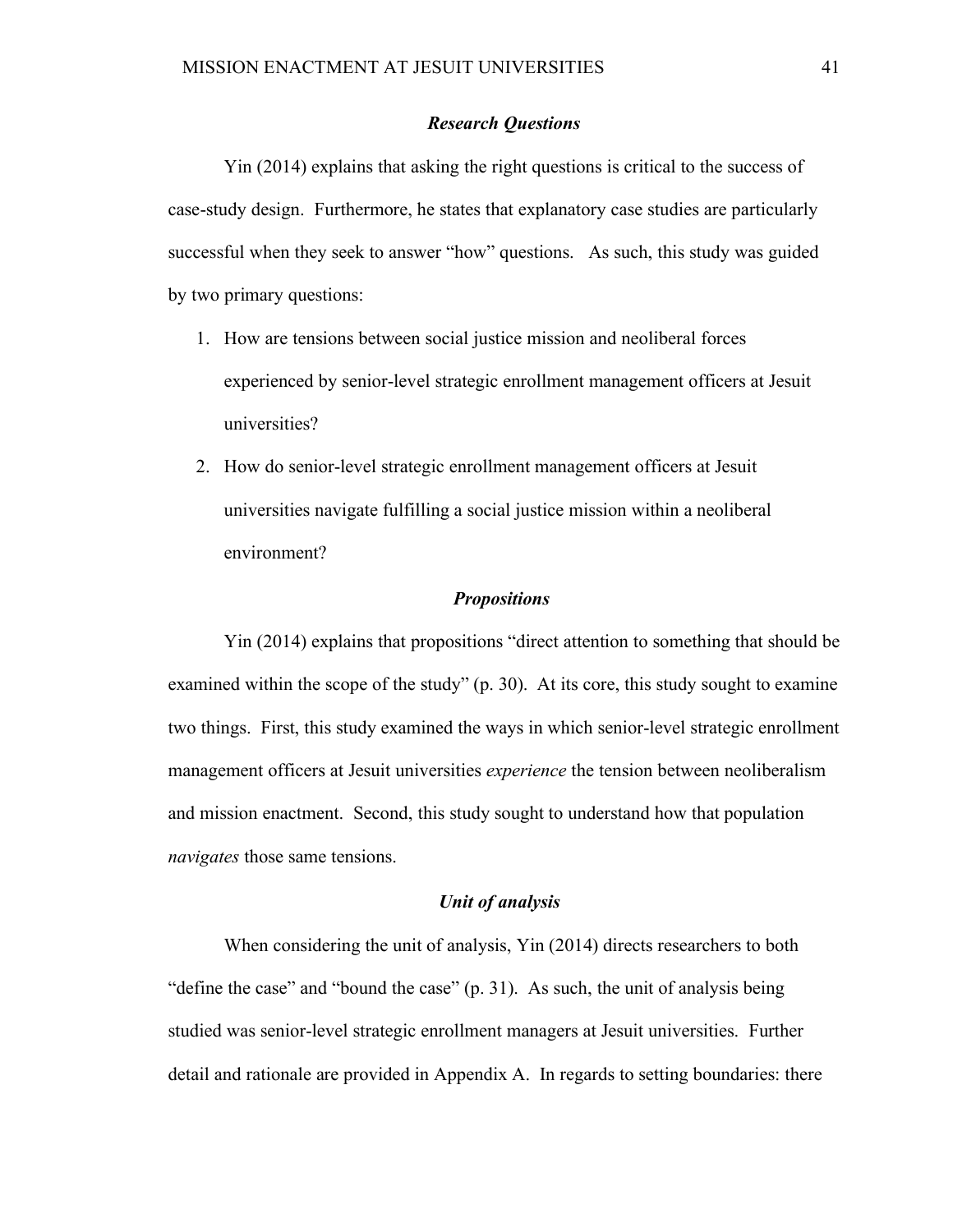are 28 Jesuit universities, 26 of which have a senior-level strategic management officer; this study studied the experiences of senior-level strategic enrollment officers at eleven of those institutions. Furthermore, the researcher intentionally included representation from universities that are both seemingly successfully and unsuccessfully upholding access and affordability in their enrollment trends. Criteria for selection will be included in the next section.

#### *Linking data to analysis*

Yin (2014) provides several options for linking data to analysis after data has been collected: "pattern matching, explanation building, time-series analysis, logic models, and cross-case synthesis" (p. 36). This study relied on pattern matching and explanation building. Such an approach allowed the researcher to develop themes and ultimately explanations that are generalizable.

# *Criteria for interpreting findings*

Yin (2014) offers several strategies for interpreting findings, including relying on theoretical propositions. He argues that the entire purpose and design of the study is rooted in these theoretical propositions, and therefore using these propositions to shape the analytical priorities makes sense (Yin, 2014). As such, the theoretical framework developed in Chapter II helped guide the criteria for interpreting findings. This will be discussed in more detail later in this chapter.

### **Data Collection**

This study collected data using two of the major sources of evidence that Yin (2014) recommends in case studies: documentation and interviews. This section will provide an overview of the instrumentation and will briefly identify the case site.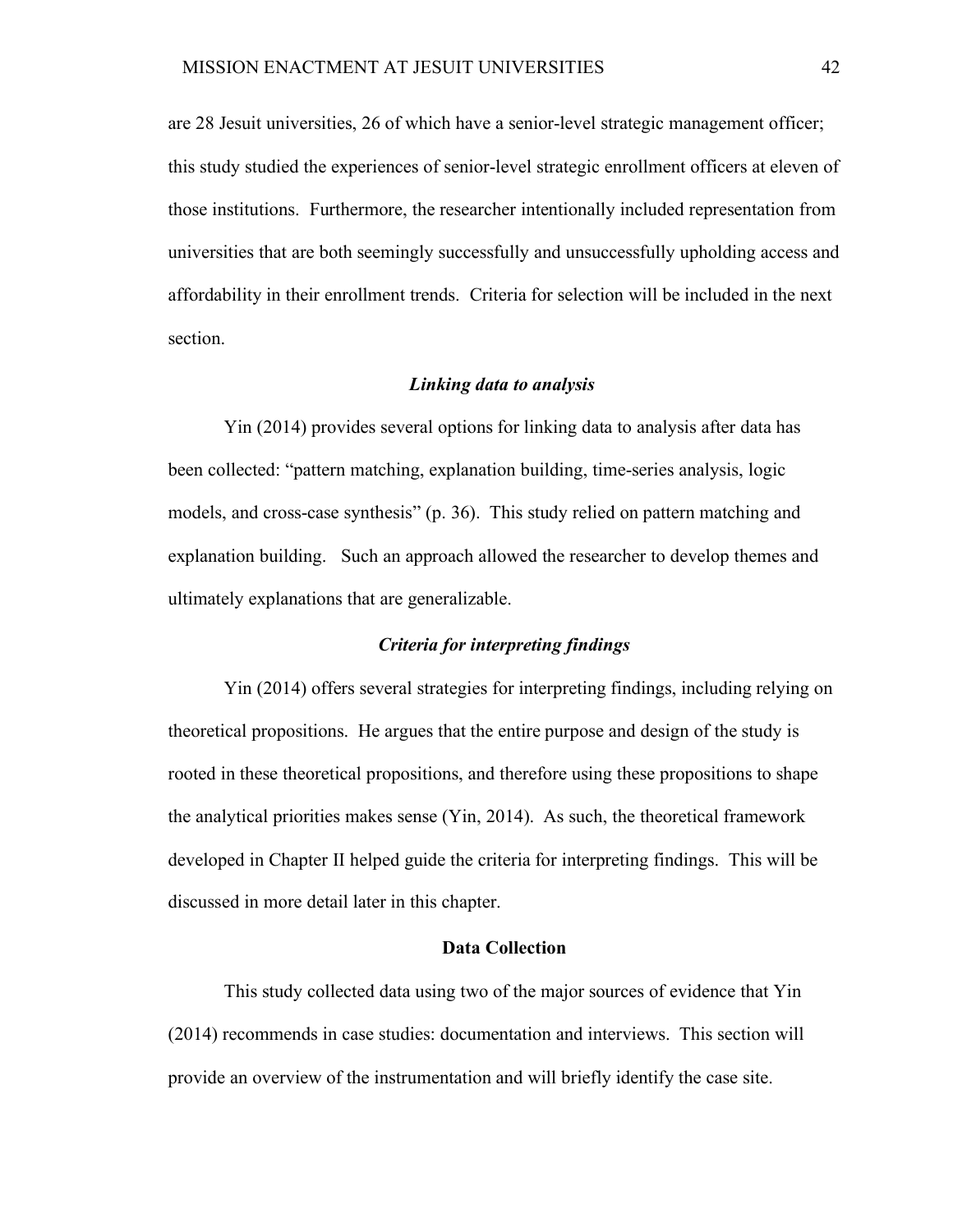#### *Instrumentation*

# *Descriptive IPEDS data*

In order to properly position and understand the institutional landscape that participants in this study are facing, and working within, a descriptive analysis of several variables related to access and affordability is offered. Additionally, this analysis was used to ensure that the sample of interview participants is reflective of the 28 Jesuit colleges and universities. Data for this analysis comes from the Integrated Postsecondary Education Data System (IPEDS) which has been established as the core postsecondary education data collection program for the National Center of Educational Statistics. Specifically, the data reflects the 2016-2017 academic year, which, at the time of this study provided the most recent data available that integrated all of the variables used.

The variables included were:

(1) Percent admitted: reported by IPEDS as dividing the total number of undergraduate students that were admitted by the total number of students that applied.

(2) Percent of undergraduate students that yield: reported by IPEDS as dividing the total number of students who enroll by the total number of students who were admitted.

(3) Discount rate: derived by using two variables reported by IPEDS: average

institutional grant divided by published tuition. It is important to note this only reflects full-time students who are enrolling in college for the first time.

(4) Pell-eligible: reported by IPEDS as the percentage of full-time students who are enrolling in college for the first time that receive the Pell Grant.

(5) African American enrollment: reported by IPEDS as the percent of the total student body that reports being African American.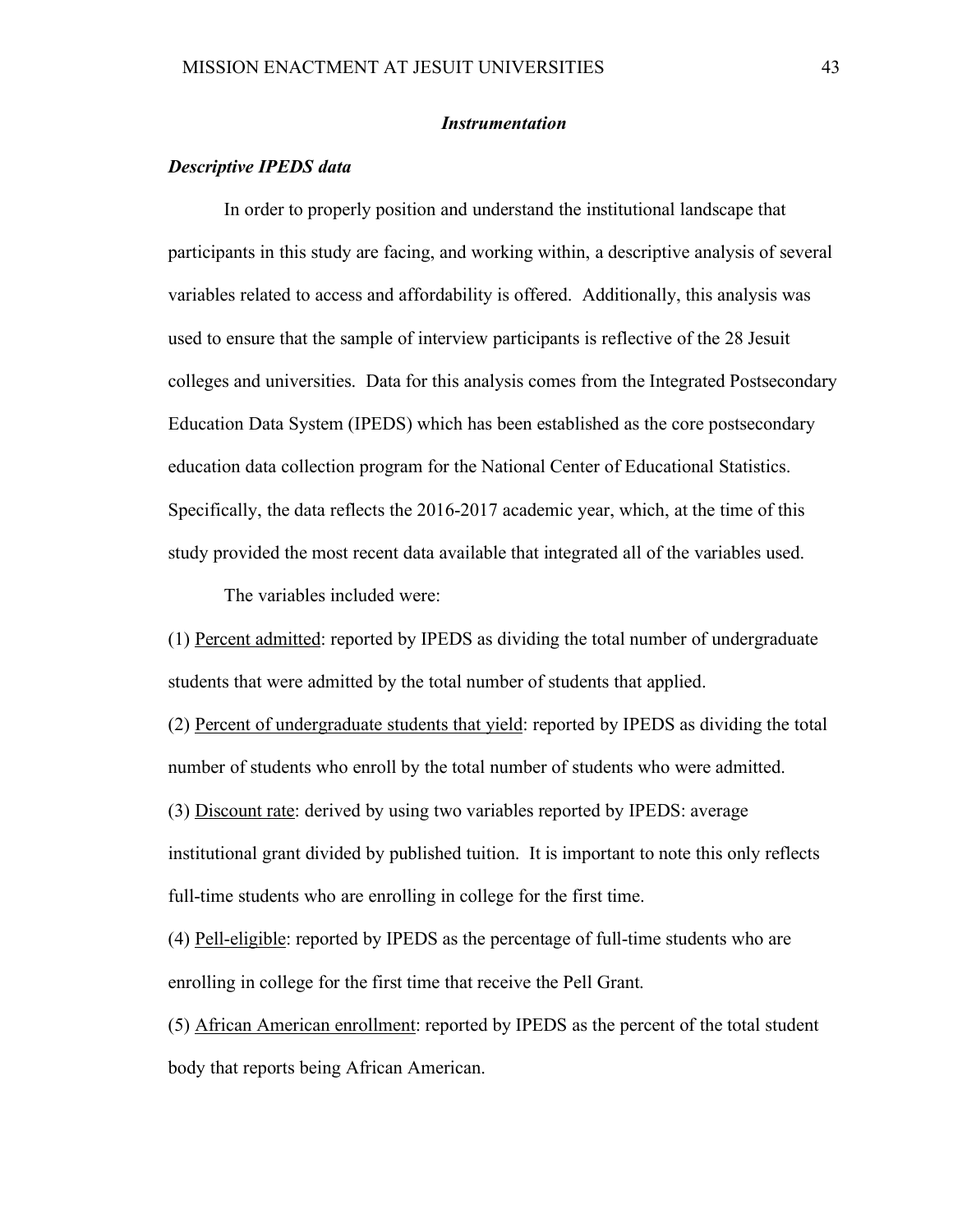(6) Hispanic / Latino enrollment: reported by IPEDS as the percent of the total student body that reports being Hispanic or Latino.

### *Interviews*

Interviews were conducted with eleven senior-level strategic enrollment management officers at select Jesuit universities. The interview protocol was semistructured in order to provide focus, and allow interviewees the flexibility to respond as they see fit. All interviews were digitally recorded using the platform Zoom, and the data was transcribed in order to ensure an accurate representation of the interviewee's response. A full case protocol can be found in Appendix A and a protocol for the interviews can be found in Appendix B.

#### *Selection criteria & recruitment*

As previously mentioned, the senior-level strategic enrollment management officer at all of the American Jesuit universities were invited to participate in an interview. Of the 28 Jesuit universities, 26 of them have a senior-level enrollment management officer that was eligible to participate. Intentional efforts were made to secure interviews with administrators that were representative of the institutional characteristics of all 28 Jesuit colleges and universities. The researcher drew upon the previously described descriptive analysis of IPEDS data to insure an accurate representation.

 In an effort to recruit participants the researcher sent a formal email to all of the senior-level strategic enrollment management officer at each of the American Jesuit universities inviting them to participate. Furthermore, the researcher followed-up with subsequent emails encouraging participation. Additionally, the researcher utilized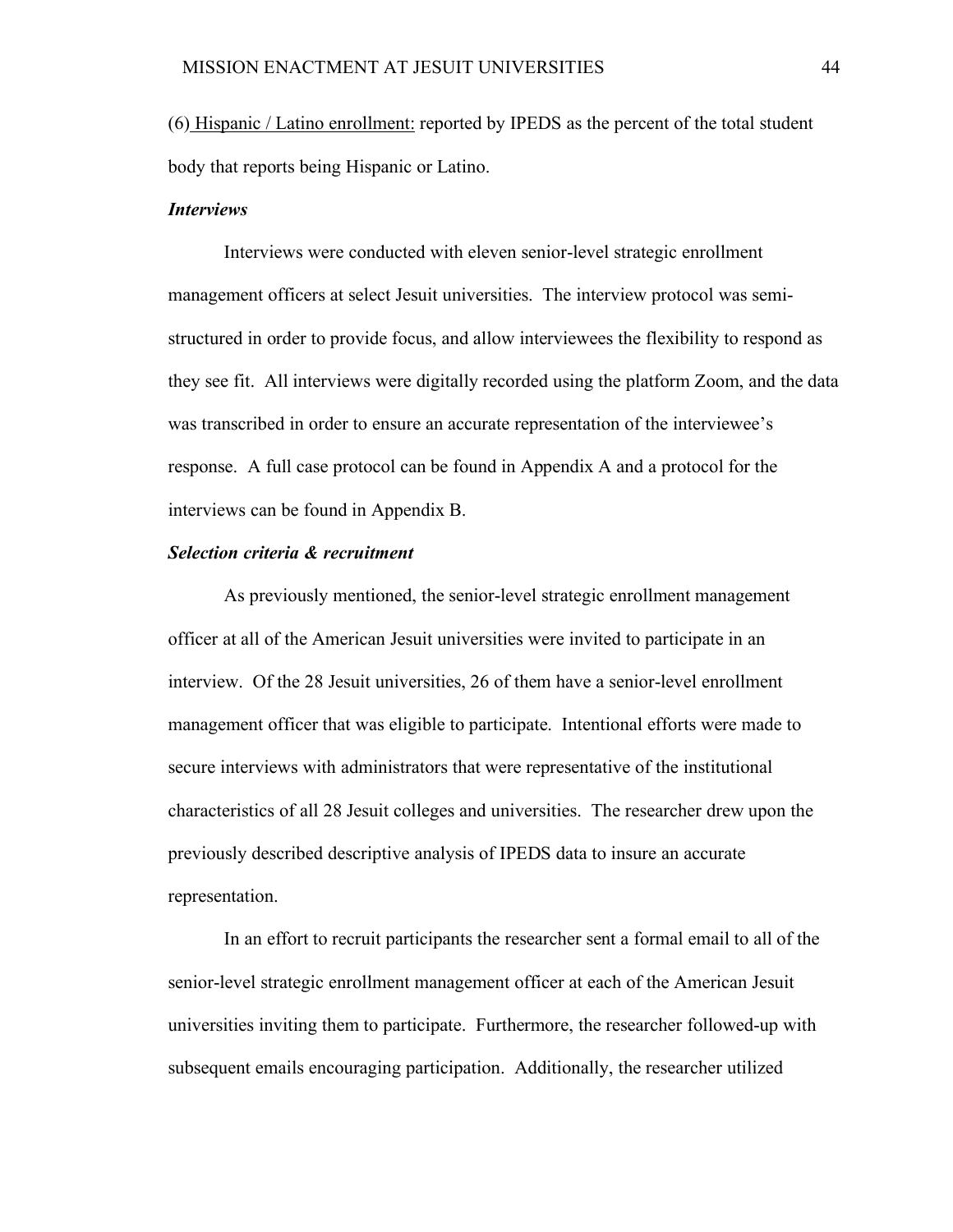existing professional networks within the Jesuit community to recruit participants. Table 1 provides organizes details about the participants. It is important to note that because of the small sample and population size sharing certain demographic data that could reveal the identity of the participants in the study. For the sake of maintaining anonymity and upholding the ethical treatment of participants some demographic data has been excluded.

# **Table 1: Participants**

| Total number of participants    |    |
|---------------------------------|----|
| Eligible number of participants | 26 |
| Females that participated       |    |
| Males that participated         |    |

### *Research sites*

This single-case study focused broadly on strategic enrollment management at Jesuit universities. Furthermore, the unit of analysis for this case was senior-level strategic enrollment management officers at those institutions. Senior-level strategic enrollment management officers from 26 Jesuit universities were invited to participate, two of the universities do not have a senior-level strategic enrollment officer. Data collection, specifically interviews, occurred remotely using Zoom video conferencing technology.

# **Method of Analysis**

The previous section provided an outline of the instrumentation that was used to collect data in this study, namely descriptive data reporting and semi-structured interviews. This section will provide an overview of how the researcher analyzed that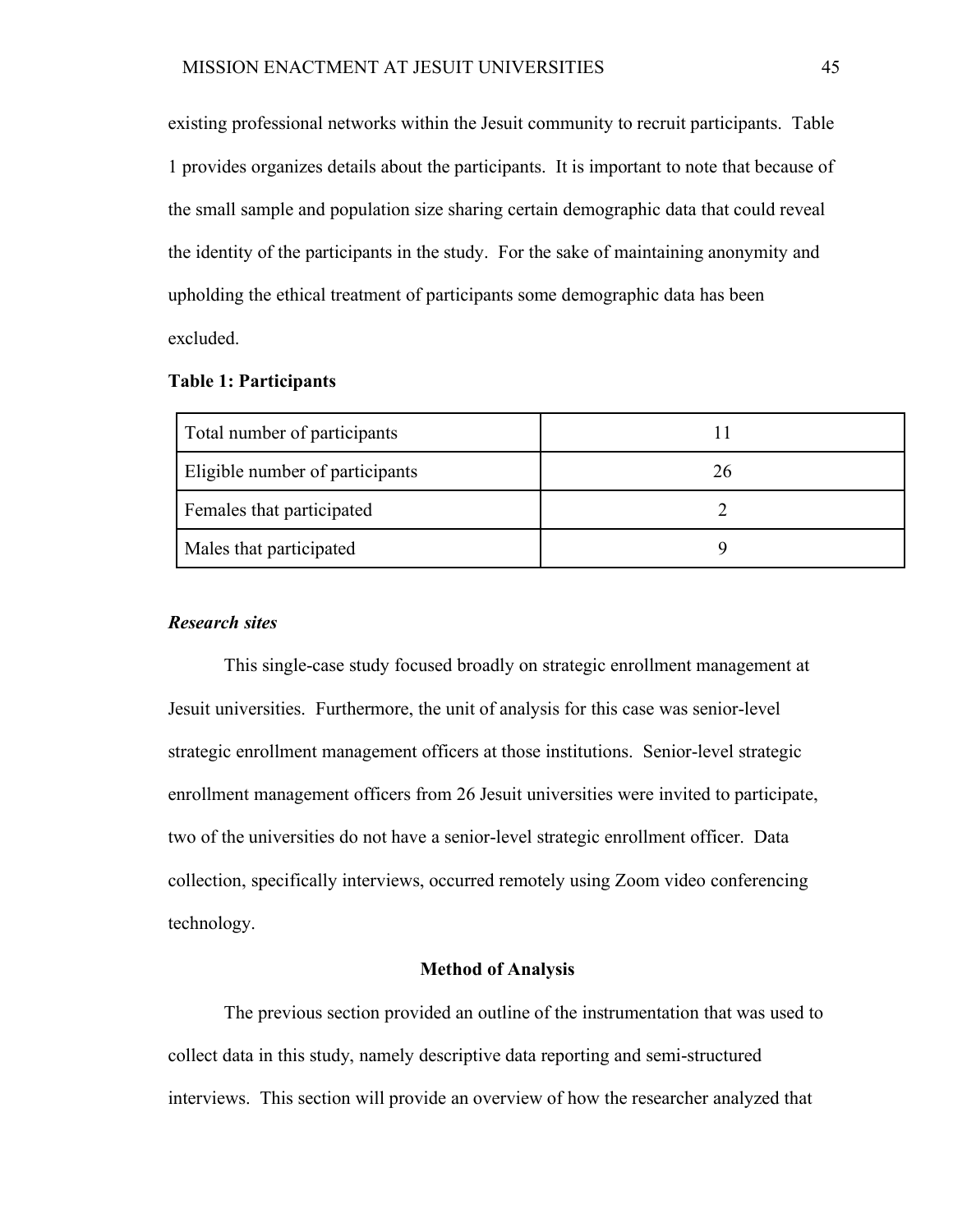data. Furthermore, this section will give guidance so that, per Yin's suggestion the researcher will be able to "deliberately triangulate the evidence" in order to "confirm and corroborate the findings" (Yin, 2014, p. 220).

#### *Descriptive analysis of IPEDS data*

Using publicly available data from IPEDS, the researcher provided a descriptive analysis of variables related to access and affordability. This data was primarily used to position the sample within the overall population of Jesuit universities. It is also offered a useful context for analyzing the interview data.

#### *Analysis of Interview Data*

Creswell (2009) provides a six-step approach to data analysis, which was used to guide this study. Incorporating coding techniques borrowed from grounded theory methodologies, generally the analysis of interview data proceeded the following steps:

**Step 1 - Organize and Prepare Data for Analysis:** To begin the researcher visually scanned material, compiled all field notes, and sorted the data based on type of information (Creswell, 2009). Simultaneously the researcher had all interviews transcribed using the online service rev.com.

**Step 2 - Read Through All Data:** Reading through the data provided the opportunity to reflect on its overall meaning (Creswell, 2009). Furthermore, it helped give a general impression of the depth, credibility, and usefulness of the information (Creswell, 2009).

**Step 3 - Code the Data:** Coding was the process, by which data is categorically assigned and given a word representing its meaning (Creswell, 2009). Strauss  $\&$ Corbin (1990) recommended beginning this process through open coding, in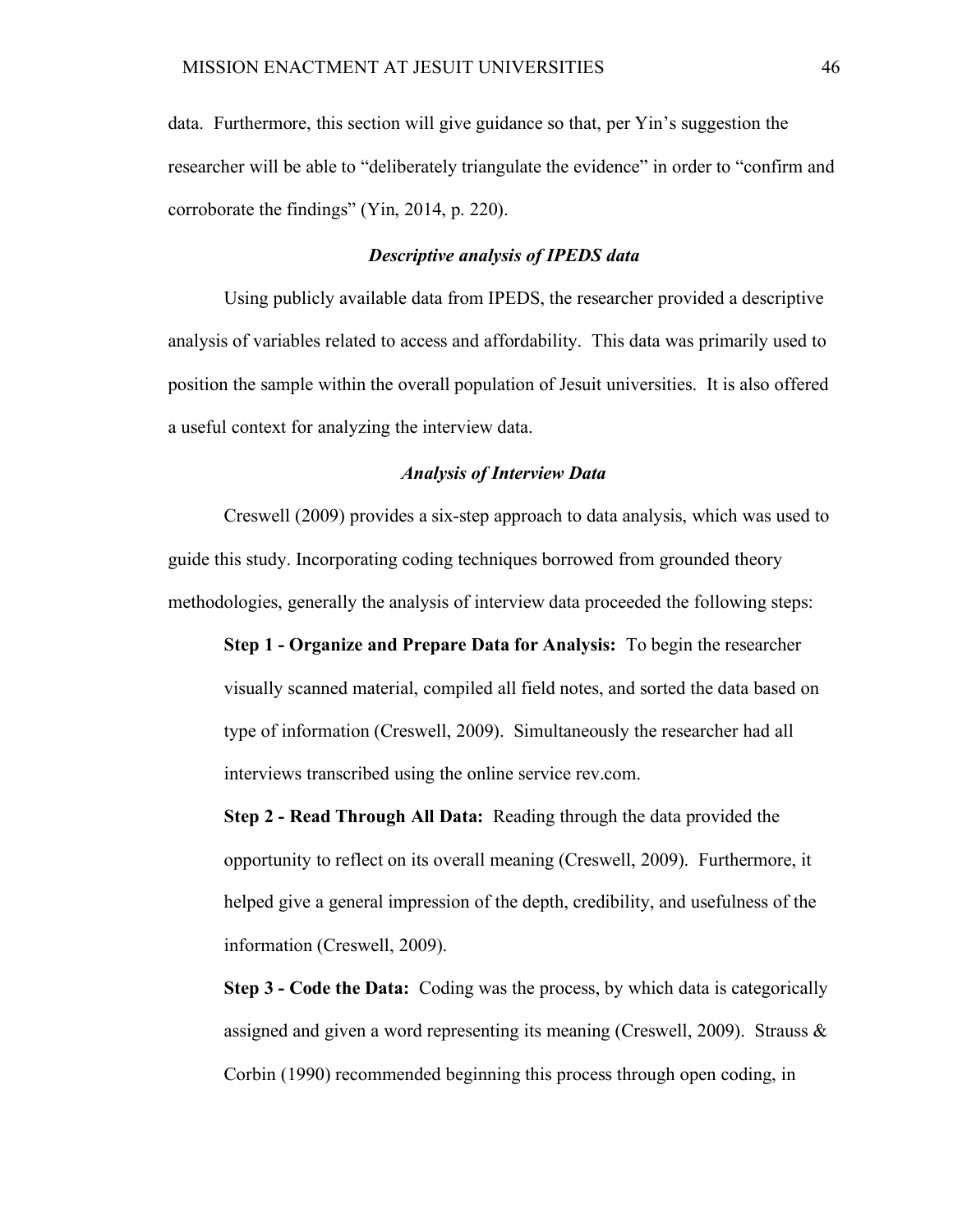which high-level codes are identified. Creswell (2009) identifies the following three categories of codes which were used in this study. First, this study used codes based on past literature and common sense. Chapter II of this work provides a useful review of the themes, and ultimately codes that will emerge in this study. Strauss & Corbin (1990) align this process with theoretical coding, in which specific codes are identified that are in line with the established theories that this study draws upon. In order to use theoretical coding, it was imperative that the code emerged from the data, not just be applied by the researcher (Strauss & Corbin, 1990). Second, this study used codes to capture data that is surprising or unexpected at the beginning of this study (Creswell, 2009). Finally, this study used codes to capture data that are unusual and conceptually of interest to the audience (Creswell, 2009). The coding process was implemented and managed using the online qualitative analysis software Dedoose.

**Step 4 - Identify Themes and Descriptions:** At Creswell's (2009) suggestion, this study seeks generated three themes, with several sub-themes, which ultimately appeared as the major findings. Each of these themes display multiple perspectives and are supported by both specific evidence and direct quotations (Creswell, 2009).

**Step 5 - Determine How the Themes and Descriptions Will be Represented in the Study:** After coding the data the researcher determined how it will be represented. Creswell (2009) provided several popular approaches that were considered in this study including providing: (1) a chronology of events, (2) a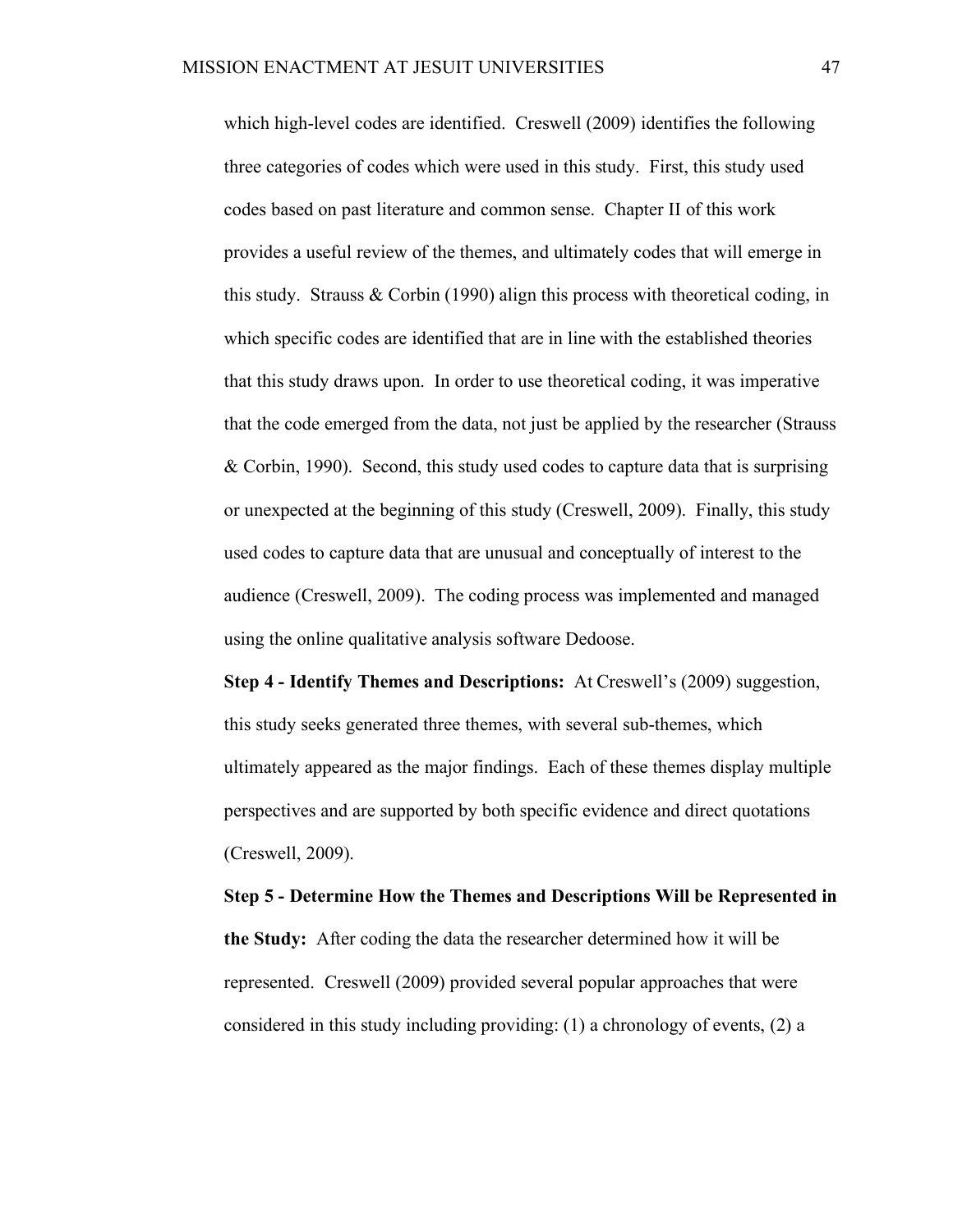detailed discussion of themes, or (3) a discussion of multiple interconnected themes. Primarily this study drew upon a detailed discussion of themes.

**Step 6 - Interpret the Meaning of the Themes and Descriptions:** The final step of analysis was to interpret the meaning of the themes and descriptions. Creswell (2009) explains that this process seeks to answer the question "what were the lessons learned" (p. 200). This study derived meaning from the literature and theories presented in Chapter II.

### **Trustworthiness & Validity**

Yin (2014) explains that there are four tests, which help ensure validity and trustworthiness in case study design: (1) construct validity, (2) internal validity, (3) external validity, (4) reliability. Yin (2014) created the following table naming specific tactics that guided this case study in order to ensure validity and trustworthiness.

**Table 2: Yin's (2014) guide to validity**

| <b>Tests</b>       | Case study tactic                               | Phase of research in which   |  |  |
|--------------------|-------------------------------------------------|------------------------------|--|--|
|                    |                                                 | tactic occurs                |  |  |
| Construct validity | use multiple sources of evidence<br>$\bullet$   | data collection<br>$\bullet$ |  |  |
|                    | establish chain of evidence                     | data collection<br>$\bullet$ |  |  |
|                    | have key informants review draft<br>$\bullet$   | composition<br>$\bullet$     |  |  |
|                    | case study report                               |                              |  |  |
| Internal validity  | do pattern matching<br>$\bullet$                | data analysis<br>$\bullet$   |  |  |
|                    | do explanation building<br>$\bullet$            | data analysis                |  |  |
|                    | address rival explanations                      | data analysis                |  |  |
|                    | use logic models                                | data analysis                |  |  |
| External validity  | use replication logic in multiple-<br>$\bullet$ | research design<br>●         |  |  |
|                    | case studies                                    |                              |  |  |
| Reliability        | use case study protocol<br>$\bullet$            | data collection<br>$\bullet$ |  |  |
|                    | develop case study database                     | data collection              |  |  |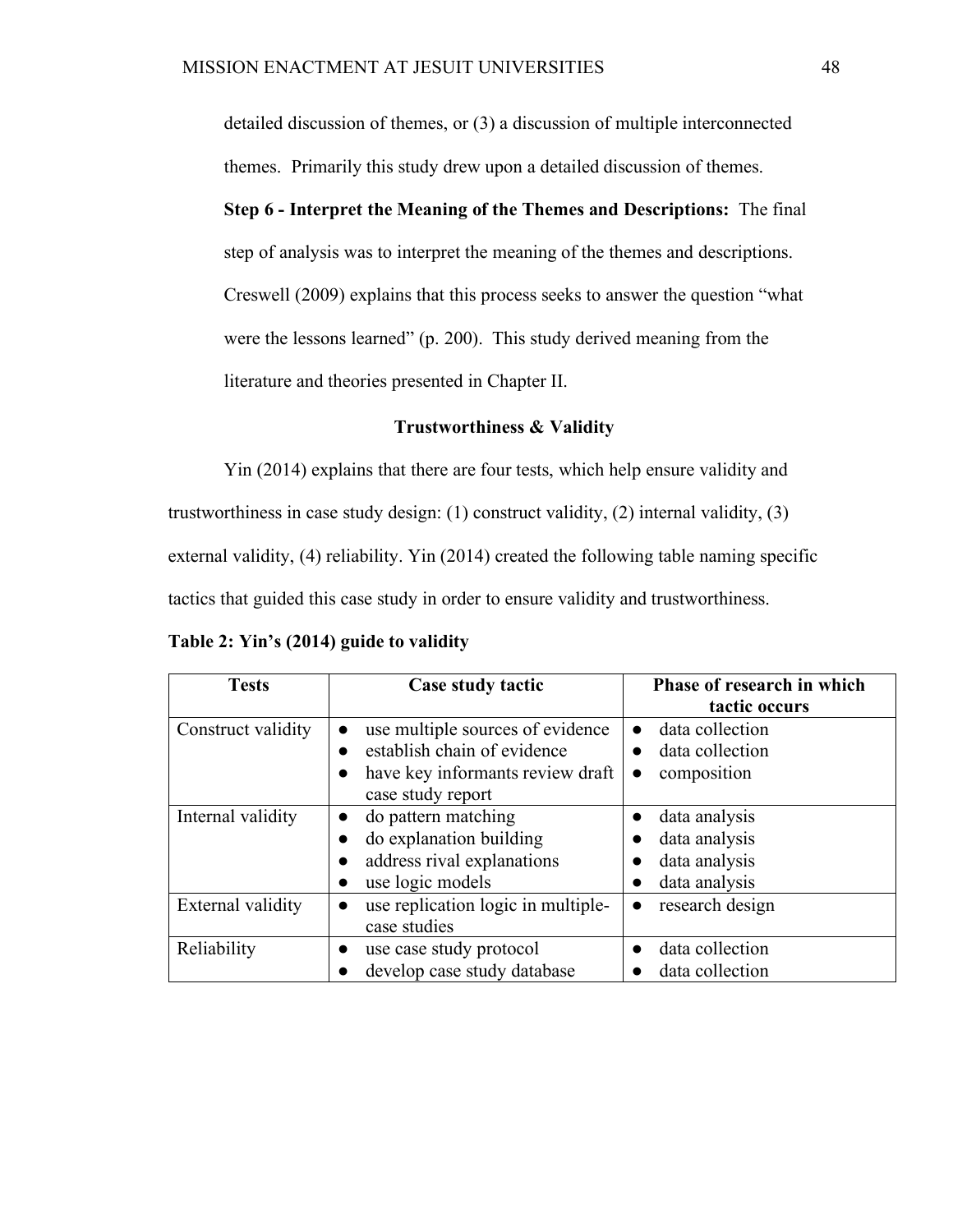#### **Ethical Considerations**

There are several ethical considerations that were important to keep in mind. First and foremost, the community of Jesuit higher education is a small community and the individual universities being studied within the larger case and the senior-level strategic enrollment management officers who participated in interviews could be recognized. As such, the researcher used pseudonyms for all individual participants and individual institutions (e.g. Institution 1, Admin 1). Furthermore, it was necessary to be completely transparent with participants in the study and gain full support of the study.

### **Summary**

This chapter provided an outline of the research design of the single holistic case study and defined the unit of analysis. It went on to identify the research site and provide an overview of data collection procedures and the instrumentation and method of analysis that will be utilized. Finally, this chapter provided an overview of the ethical considerations related to the study.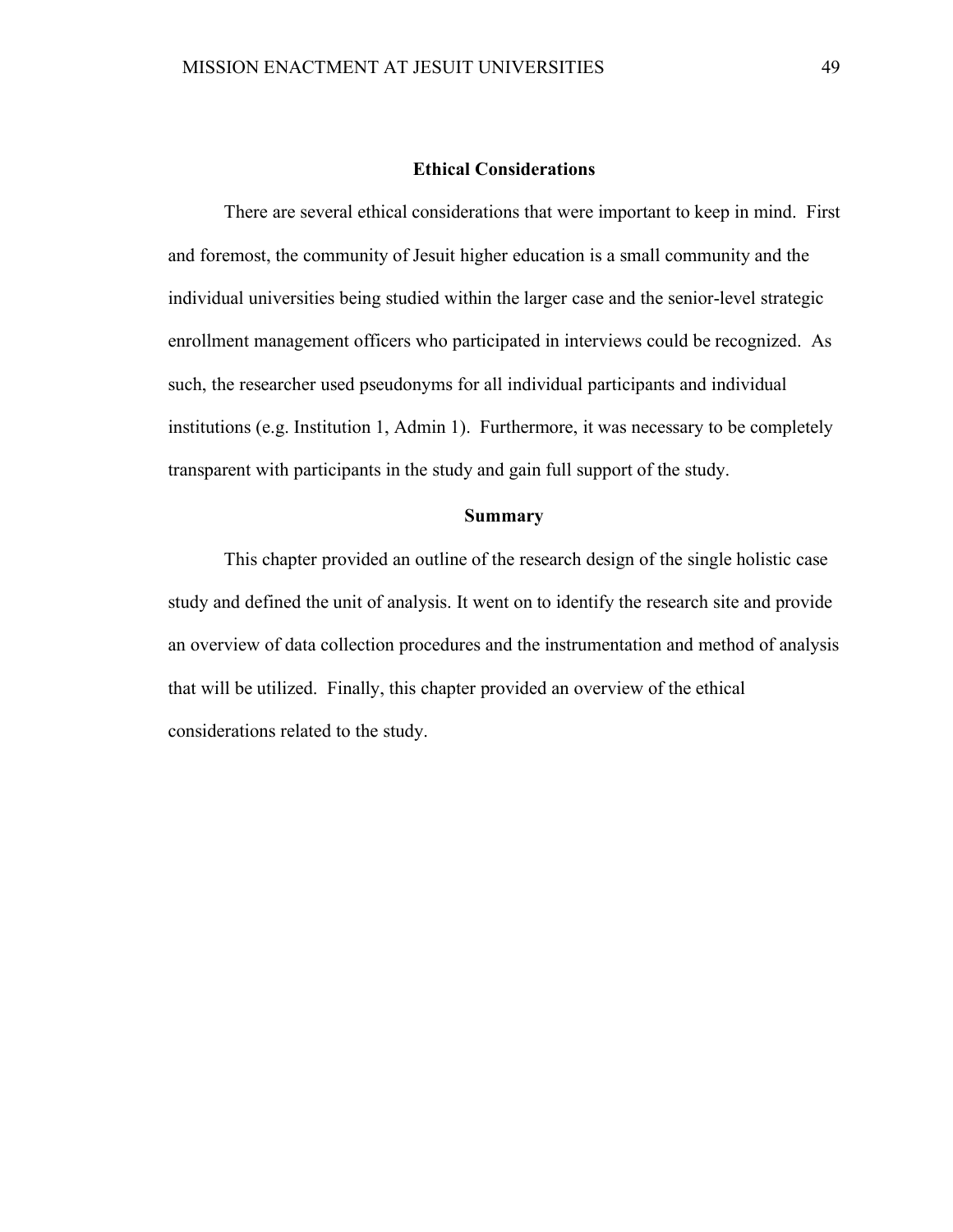### **CHAPTER IV: FINDINGS**

The purpose of this case study was two-fold. First, this study explored the ways tension in the broader neoliberal higher education environment is *experienced* by seniorlevel strategic enrollment management officers at Jesuit universities in their efforts to fulfill their espoused university missions. Second, this study examined the ways in which senior-level strategic enrollment management officers at Jesuit universities *navigate* the broader neoliberal higher education environment as they seek to uphold institutional mission. Semi-structured interviews with eleven of the 26 vice presidents of enrollment management at Jesuit universities (two of the 28 do not have a vice president) yielded key categories of meaning that provide important insights into how cabinet-level enrollment managers experience and navigate the space between.

This chapter will open by providing context for the case study, positioning the sample within the overall landscape of the Jesuit higher education in the United States. The chapter will go on to present the key findings, which are organized in thematic sections. The thematic sections are: (1) commitment to mission; (2) no money, no mission; (3) complexity of navigating the space between. In some instances, findings will speak to the way participants experience the space between, in other instances findings will speak to the way participants navigate the space between, and at times experience and navigation will be indistinguishable. In all cases, the key findings will be illuminated by direct quotes from interview participants. These quotes provide nuanced insights into the way participants in the study navigate and experience the space between.

Throughout this chapter participants and their institutions are referred to by numbers (e.g. Admin 1 and Institution 1) to distinguish each participant's comments from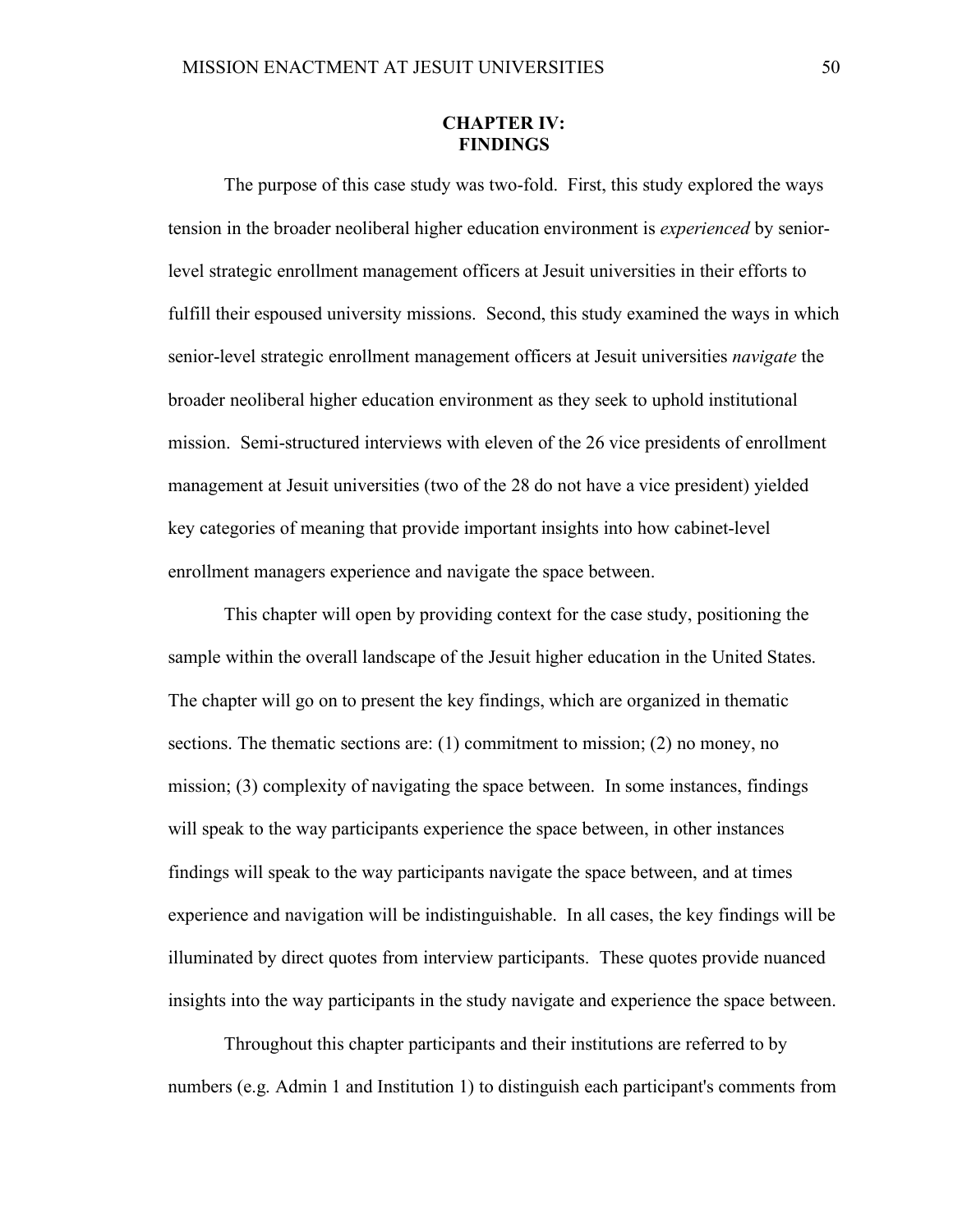one another while also maintaining their anonymity. A complete participant description was provided in Chapter III (see Table 1). This study focused on capturing both the individual and shared experience amongst these administrators and their institutional contexts. The study does not focus on the differences amongst participants, and as such the following themes do not account for potential patterns of difference amongst participants.

#### **Case Context: The Landscape of Jesuit Colleges and Universities**

In order to properly position and understand the institutional landscape that participants in this study are facing and working within, a descriptive analysis is provided. Data were derived from the National Center for Education Statistics' (NCES) Integrated Postsecondary Education Data Set (IPEDS) for the year 2016-2017, the latest year for which data were available at the time of this study. Variables related to access and affordability were gathered and derived, based on reflection's offered in Donald E. Heller's (2001) essay, *The Changing Dynamics of Affordability, Access, and Accountability in Public Education*. The variables examined include:

(1) Percent admitted: reported by IPEDS as dividing the total number of undergraduate students that were admitted by the total number of students that applied.

(2) Percent of undergraduate students that yield: reported by IPEDS as dividing the total number of students who enroll by the total number of students who were admitted.

(3) Discount rate: derived by using two variables reported by IPEDS: average institutional grant divided by published tuition. It is important to note this only reflects full-time students who are enrolling in college for the first time.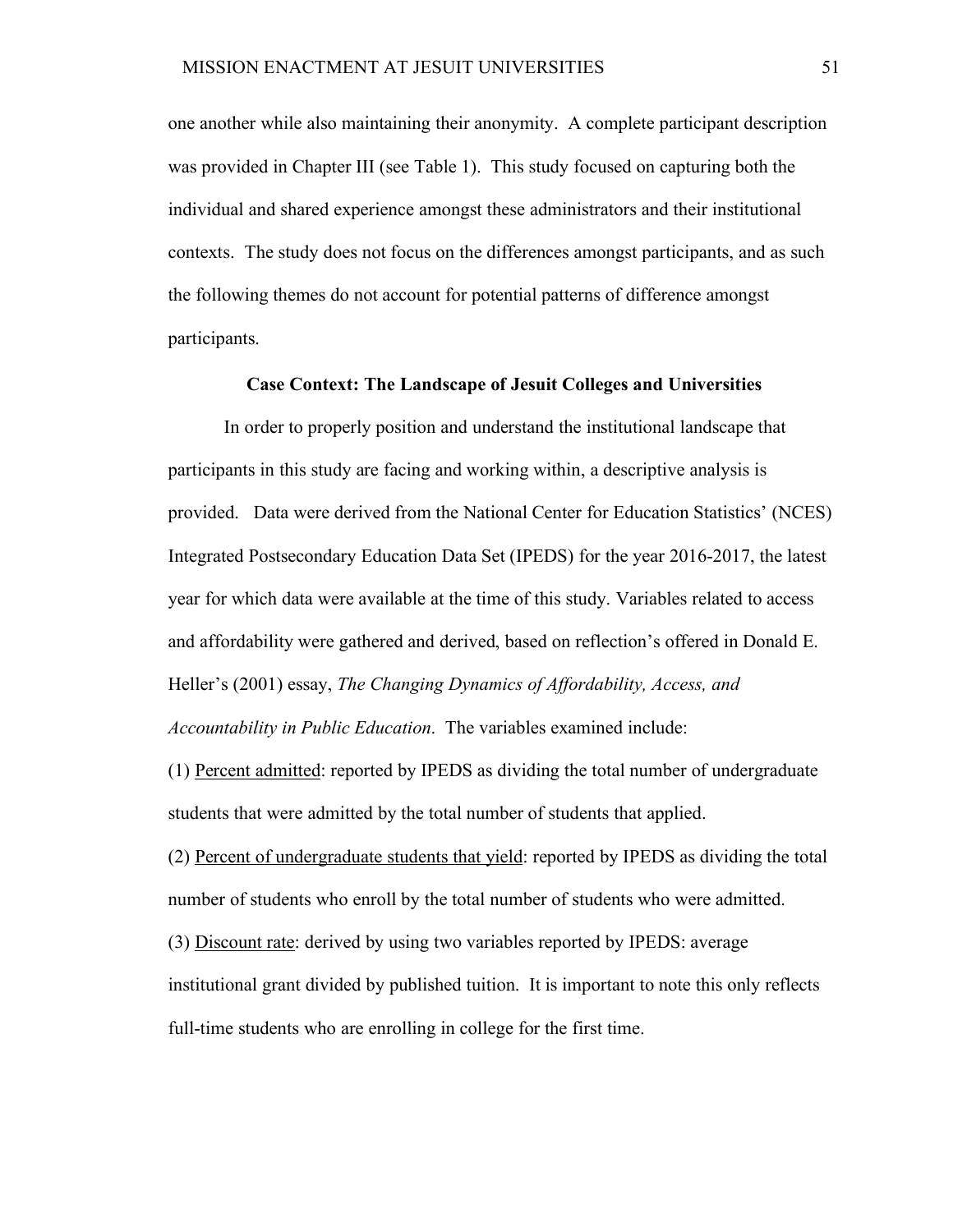(4) Pell-eligible: reported by IPEDS as the percentage of full-time students who are enrolling in college for the first time that receive the Pell Grant.

(5) African American enrollment: reported by IPEDS as the percent of the total student body that reports being African American.

(6) Hispanic / Latino enrollment: reported by IPEDS as the percent of the total student body that reports being Hispanic or Latino.

The analysis, presented in Table 3 below, examines means and ranges across both: (1) an overview of all 28 Jesuit colleges and universities; and (2) an overview of the eleven colleges and universities from which study participants come. Analyses show that differences in averages between both groups across six out of seven measures are minimal, reflecting the representativeness of the sample.

|                                    | <b>All AJCU Institutions</b> |       |     | <b>Participant's Institutions</b> |     |     |
|------------------------------------|------------------------------|-------|-----|-----------------------------------|-----|-----|
|                                    | Average                      | Min   | Max | Average                           | Min | Max |
| Percent<br>Admitted*               | 63%                          | 17%   | 90% | 66%                               | 41% | 90% |
| Admission<br>Yield*                | 18%                          | 11%   | 47% | 16%                               | 12% | 20% |
| Discount<br>Rate*                  | 58%                          | 40%   | 82% | 55%                               | 40% | 82% |
| Pell-Eligible*                     | 22%                          | 9%    | 66% | 24%                               | 9%  | 66% |
| African<br>American<br>Enrollment  | $7\%$                        | $2\%$ | 21% | 8%                                | 3%  | 21% |
| Hispanic /<br>Latino<br>Enrollment | 10%                          | $2\%$ | 34% | 14%                               | 3%  | 34% |

**Table 3: AJCU characteristics: All institutions and participants' institutions**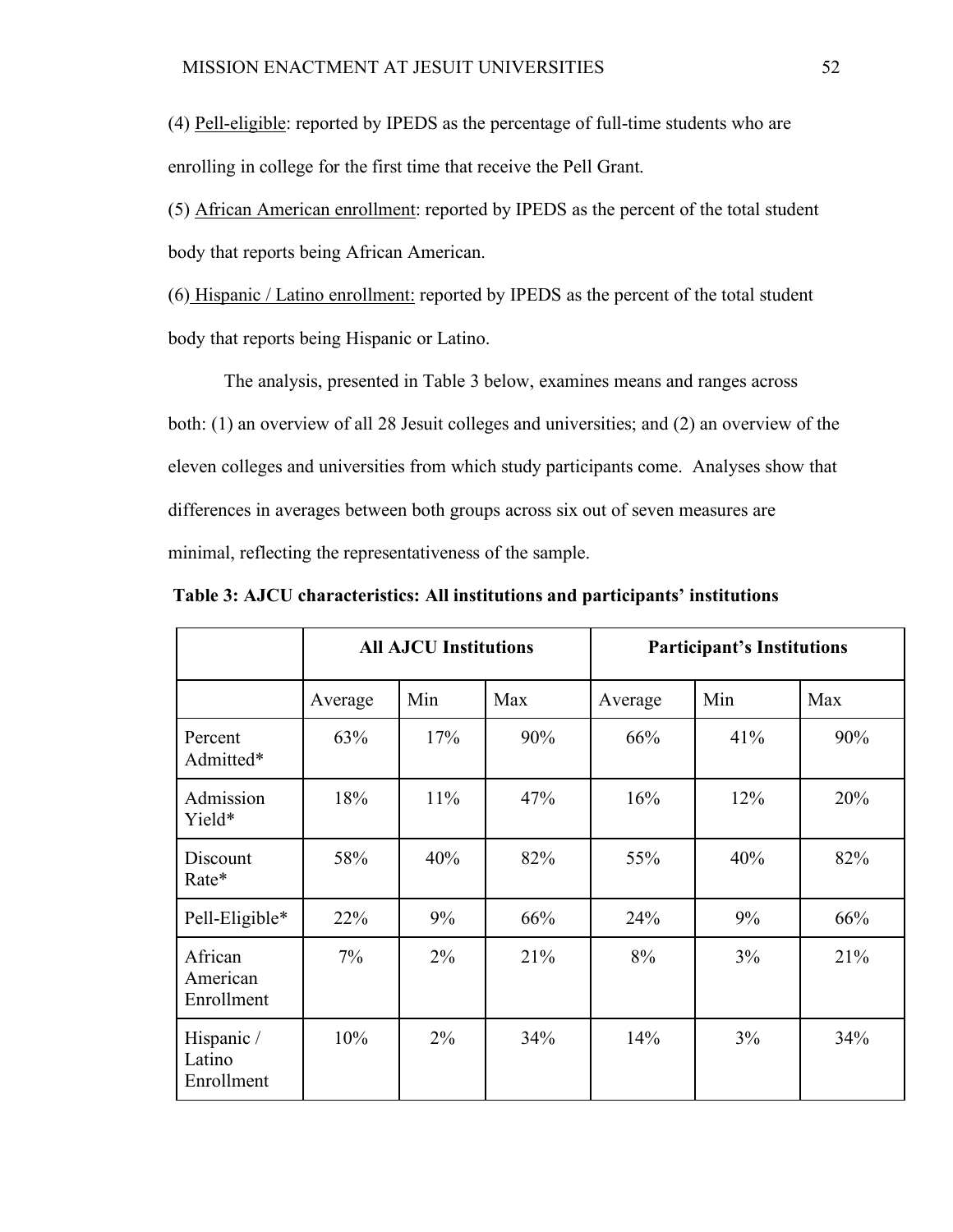The figures reported in Table 3 provide important insights that help give context to the environments that participants in this study are working in. One variable of note is the discount rate: the average Jesuit university offered undergraduates a 58% discount rate during the 2016-2017 academic year. The remainder of this chapter will make many references to discount rate and the role it plays in participants experience navigating upholding espoused mission and neoliberal pressures. More specifically, discount rate both impacts individual students' ability to afford to enroll at an institution, and the universities financial aid strategy, budget allocation, and overall financial health. The second variable of note is pell eligibility, which is commonly used to measure institutional commitment to access and affordability (Delisle, 2017). Because this variable is widely accepted in the industry as a proxy for measuring access and affordability, in this study it will serve the same function. However, it is important to acknowledge that using this variable to measure access and affordability presumes a color-blind posture, which is absolutely an insufficient way to understand the complexity of access and affordability. Finally, the variables related to African-American and Hispanic / Latino enrollment highlight two things. First, as an aggregate, the enrollment of these populations (African American, 7% and Hispanic / Latino, 10%) across the 28 Jesuit universities is lower than national averages. A National Center For Education Statistics report titled Fast Facts (2018) stated that African American students comprised 15% and Hispanic / Latino students accounted for 17% of the total enrollment at degree granting post-secondary institutions in the United States. Second, the data presented above illustrates a remarkable range between institutions with drastically low enrollment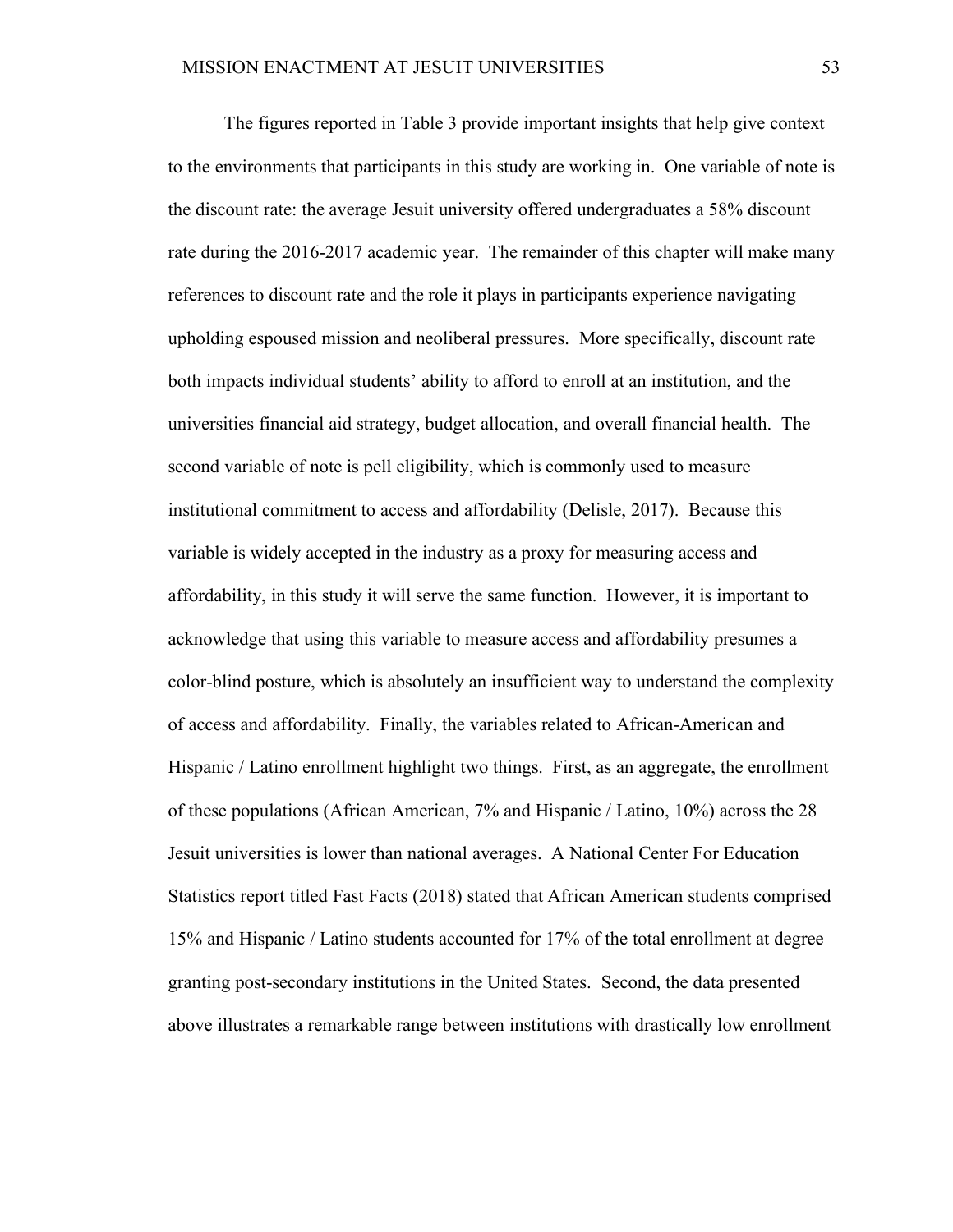(2% African American and Hispanic /Latino), and enrollment that surpasses national averages (21% African American and 34% Hispanic / Latino).

The descriptive analysis of recent IPEDS data was included to position participants within the eligible sample. Furthermore, it was presented to help understand the environment that participants in this study are working. With this context in mind the following sections will present the key findings as organized in thematic sections. The first of these sections will explore commitment to mission.

#### **Theme 1: Commitment to Mission**

The first theme that will be explored, which emerged as a key finding, is the important role commitment to mission plays in the way participants experience and navigate the space between. A shared understanding of, and commitment to, espoused institutional mission creates a pathway for mission enactment to occur. Similarly, lack of understanding and commitment to espoused mission can lead to mission drift. Examples of both mission enactment and mission drift will be provide throughout this section. To position mission in the field of enrollment management at Jesuit universities, this section will open by positioning access and affordability as central to fulfilling Jesuit mission. The section then examines commitment to mission from two perspectives: individual commitment to mission; and institutional commitment to mission. Finally, this section reveals the important role that participation in formation activities plays in cultivating a commitment to mission.

# *Access and affordability*

In the area of enrollment management at Jesuit universities, mission enactment occurs through the delivery of an accessible and affordable education. Nearly all of the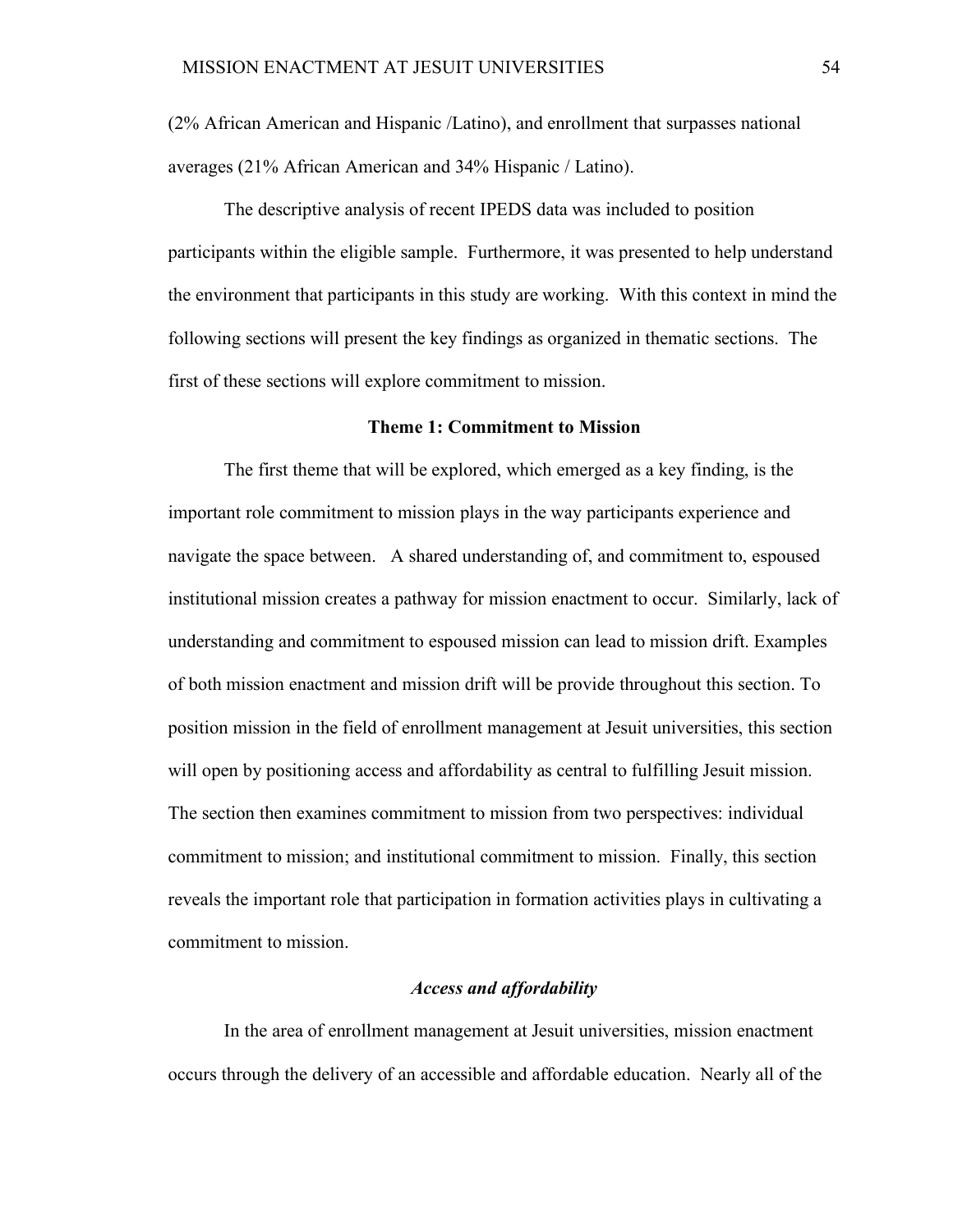participants in this study offered reflections that positioned access and affordability as central to upholding institutional mission. For instance, Admin 4 articulated the importance of access:

We're really looking at opportunities to provide access to cultures, to ethnic groups, to socioeconomic groups that we haven't necessarily or won't necessarily be able to serve unless we become more cognizant of our actions today, whether that is in providing a sustainable environment or an accessible environment here at the University.

Admin 4 acknowledges the importance of creating opportunities that lead to access in order to uphold institutional mission. Simultaneously, Admin 4 also acknowledges that if the university is to serve groups who have previously been excluded, improvement is needed, which can only be accomplished through intentional action. They<sup>1</sup> say that such intentional action includes creating a "sustainable" and "accessible" environment, which can be interpreted to include both policies and practices that support enrollment and persistence. Such action would be an illustration of commitment to mission.

As noted in Chapter I, this study defines access as a student's admission, enrollment, and matriculation through college. Similarly, the study defines affordability as the ability for a student to afford to attend college. While Admin 4 highlighted the importance of an intentional commitment to access, Admin 1 spoke about the role affordability plays in access:

<sup>&</sup>lt;sup>1</sup> In order to maintain the anonymity of participants gender neutral pronouns such as they/their will be used.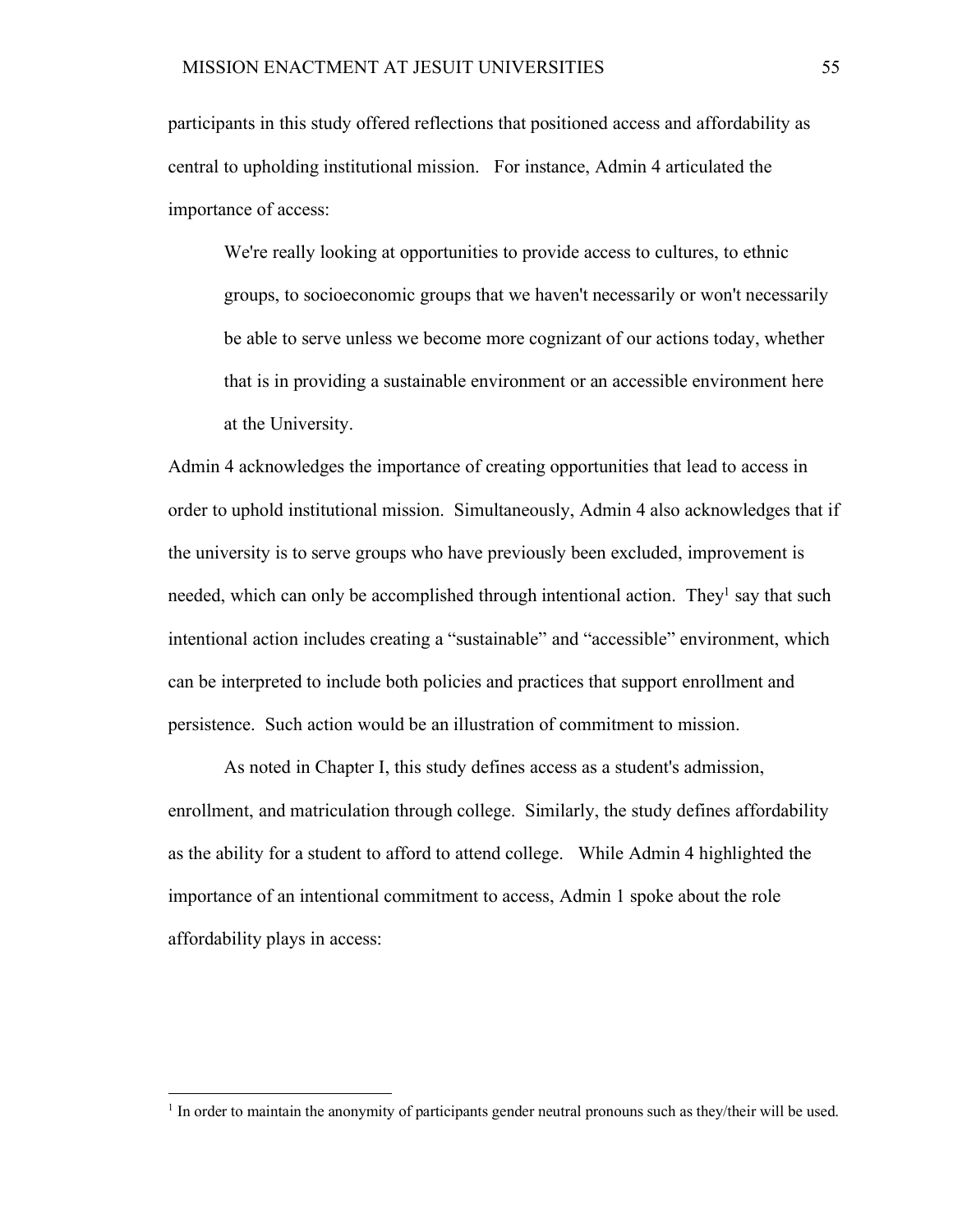Mission is a big tenet. Part of that absolutely for us means that we want to be a space where someone who has modest means, or has difficulty financially, can

still afford to come to school. That is absolutely part of what we want to do. Liberal arts education, and more specifically, a Jesuit education, can only be accessible if it is affordable. Admin 4 articulates a desire to offer an affordable, and therefore accessible education, which is a sentiment that was shared by almost all of the participants. It is important to consider the desire to uphold espoused mission in this way with the current realties at Jesuit universities. As mentioned previously in this chapter, a NCES report (2018) stated that African American students comprised 15% and Hispanic / Latino students accounted for 17% of the total enrollment at degree granting postsecondary institutions in the United States. IPEDS data from 2016-2017 reveal that at Jesuit universities African American students comprised 7% and Hispanic / Latino students account for 10% of students. It is important to shine light on the reality that Jesuit universities are enrolling African American and Hispanic / Latino students at a significantly lower percentage than the national average for four-year institutions.

Despite the fact that African American and Hispanic / Latino students are enrolling at Jesuit universities at a lower percentage than the national average vice presidents who participated in this study largely articulated the belief that access and affordability are central to upholding Jesuit mission. As cabinet-level leaders at Jesuit universities, participants in this study play a critical role in upholding this part of the Jesuit mission, or perhaps, the failure to do so. Participants articulated that their experience working to uphold a mission of access and affordability is deeply influenced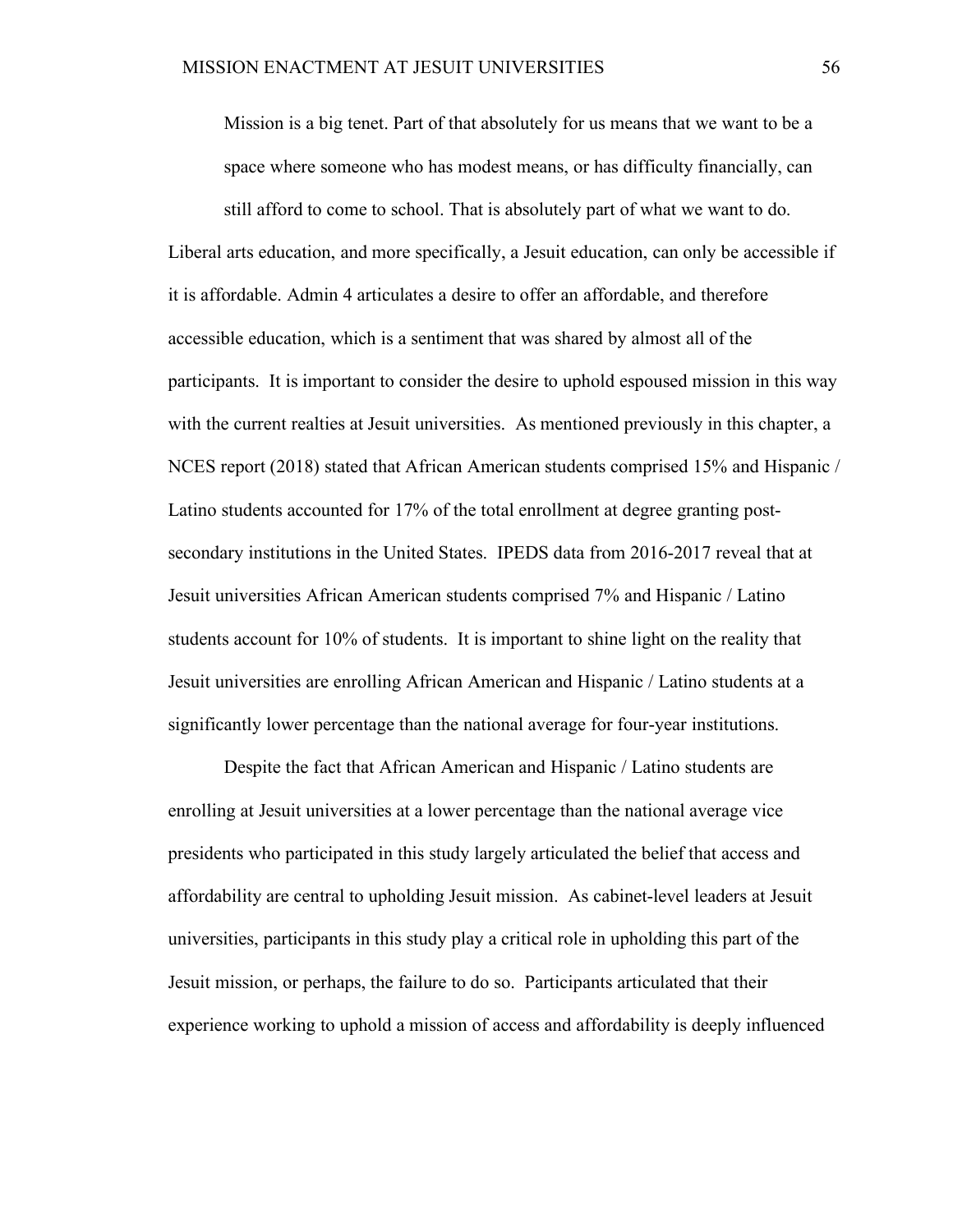by their personal commitment to this mission, as well as their institutions commitment to the mission. The next section will discuss individual commitment to mission.

#### *Individual commitment to mission*

An individual's enduring commitment to mission enactment is often rooted in an intrinsic connection to the Jesuit mission. Participants in this study spent significant time discussing the important role that individual commitment to mission played in making sense of the way they experience and navigate the space between. In many cases the leaders who participated in the study articulated a deep intrinsic commitment to the mission. This affinity was attributed explicitly to several factors that spanned across participants: having studied at a Jesuit university, having family members whose life was positively impacted by the Jesuits, and having foundational-personal beliefs and values that align with the Jesuit charism.

Admin 5 discussed studying and working at Jesuit universities:

I'm a double Jesuit grad myself, Bachelor's [and], Ph. D. I also had been the vice president for enrollment and student life at [another Jesuit university] a little over

12 years ago... My [partner] is a Jesuit grad. My kids went to Jesuit high schools. It is noteworthy that after graduating from Jesuit universities Admin 5 chose to send their children to Jesuit schools. Admin 5's reflection captures a long history with Jesuit education and subtly illustrates the way intrinsic commitment to and appreciation for Jesuit education is cultivated over time and exposure to the Jesuits.

Similarly, Admin 9 described their connection to the Jesuit mission and a long family history with the Jesuits: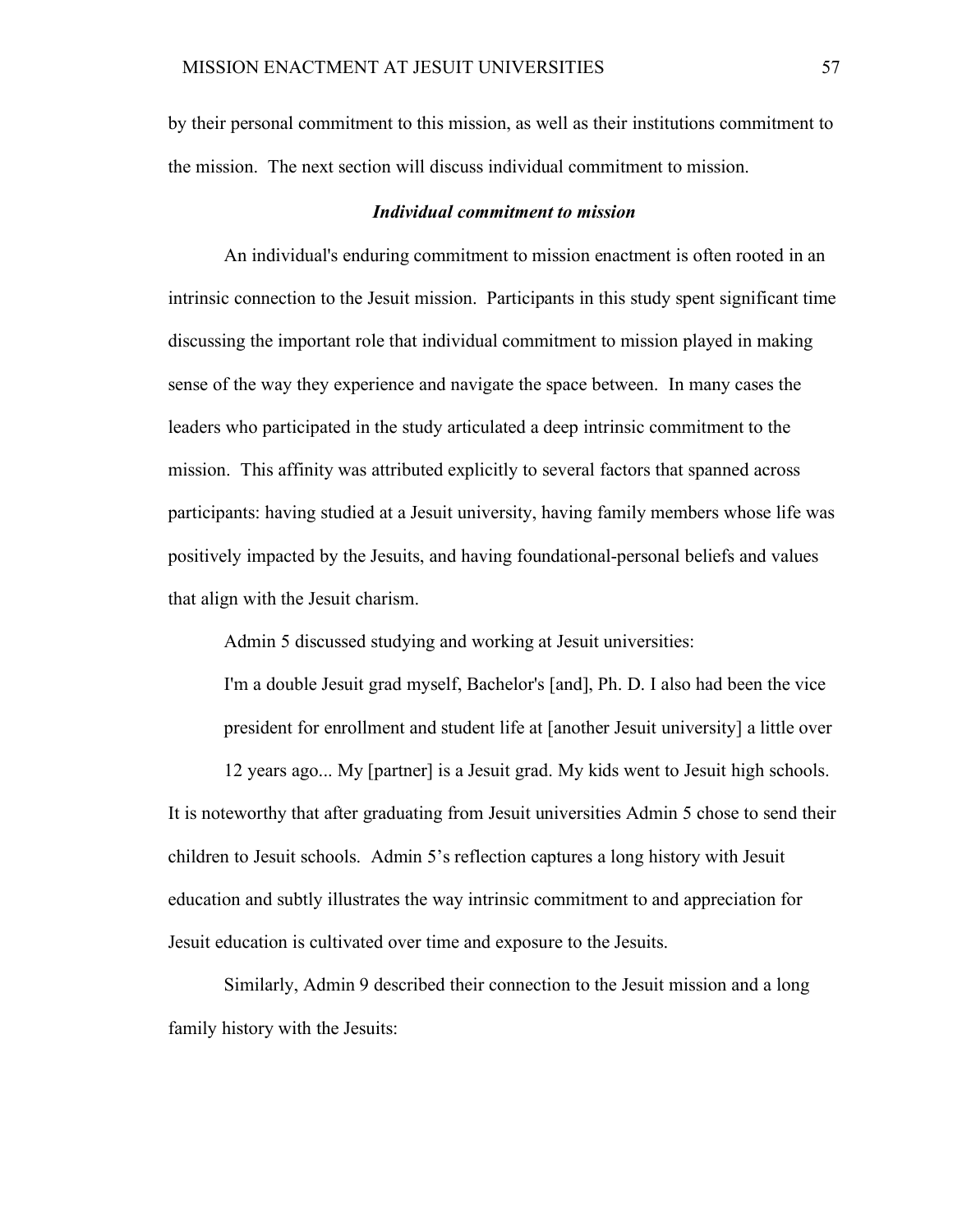There are lots and lots of connections. Yeah, it was just one of those things where I felt like it was meant to be. You know, I'm first-generation Irish Catholic and come from a family where virtually everyone was Jesuit educated. So even though I had not had that opportunity, my sister went to [a Jesuit university], my [partner] had Jesuit high school. And, depending upon where they were, it was either [one of the local Jesuit universities]. So, I immediately was drawn to [Institution 9] because of the Jesuit connection, the mission.

Jesuit education is a small and tight-knit community. The experience of studying at a Jesuit school leaves a lasting impact on one's life. So-much-so that those who are Jesuit educated likely talk about this proudly with their family and friends, particularly highlighting the best of what Jesuit education can be. This was the case for Admin 9, whose loved one's passion for Jesuit education played a role in their own commitment the Jesuit mission.

Admin 10 talked about the Jesuit values aligning with their own personal faith and values.

My faith is very important to me, and you can't have those conversations at a public university to the depth that you can at a faith-based campus... I'm not Catholic, I didn't grow up in this tradition, but I studied up on the Jesuit values quite a bit, and they live it out here. That's something that appealed to me, and it just seemed like the right fit.

It is common for discussions about Jesuit mission to revolve around a commitment to social justice. While this is certainly an important pillar, the reality, which was established in Chapter 2, is that for the Jesuits, social justice does not occur simply for the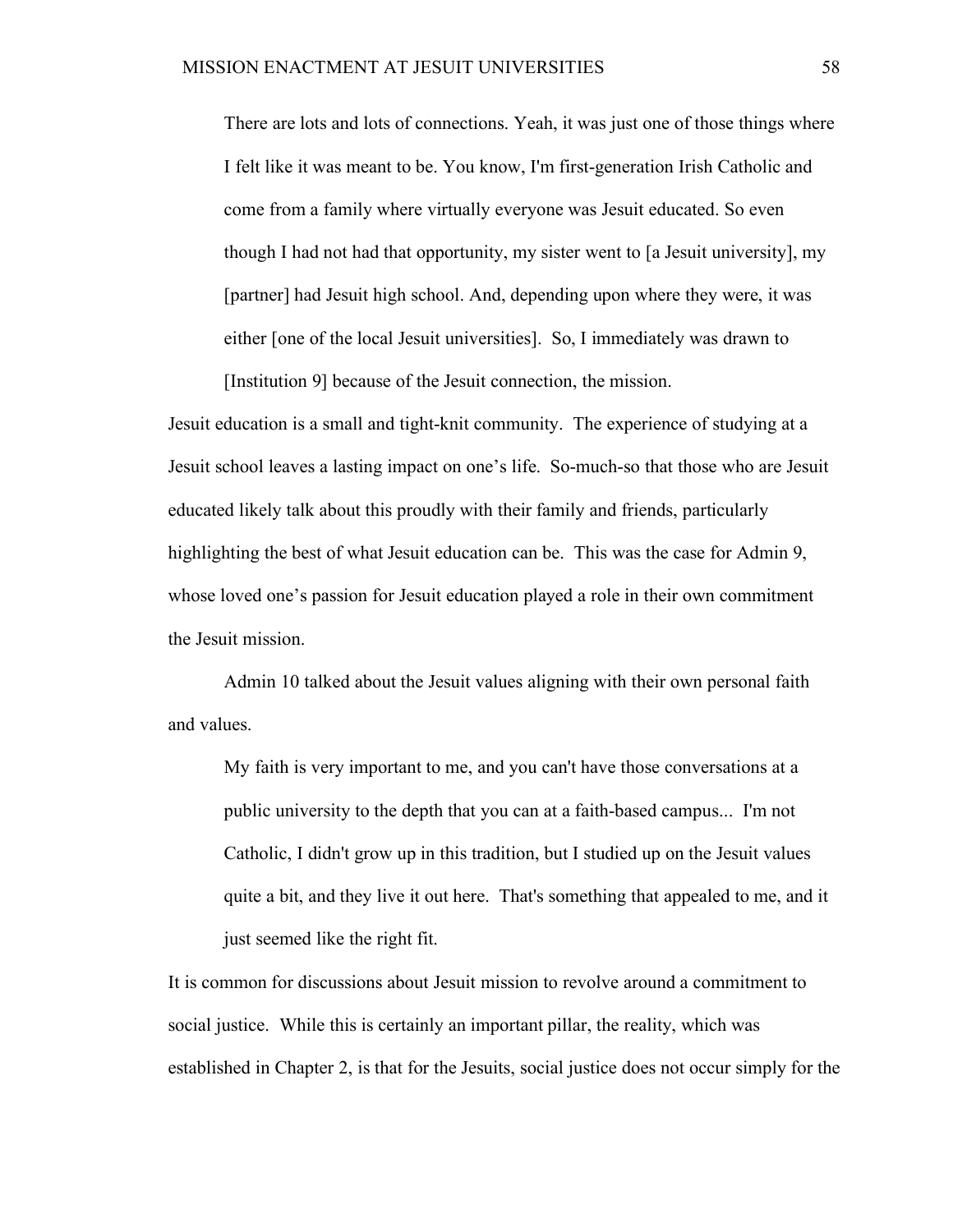sake of social justice, rather it is a lived expression of their faith. For Admin 10, this expression of faith aligned with their own personal values, which fostered their internal commitment to the Jesuit mission.

Additionally, Admin 10 articulates the transformational value of a liberal education offered at Jesuit universities.

I believe education can transform lives, and generations thereafter. I'm a first gen. My dad didn't graduate high school, he got a job in a textile mill at 15 pushing a broom. He lied about his age to get the job. And yet, he and my mom realized that education was important, and told us, 'You're going to go. You're going to go to college no matter what,' and I was very fortunate of that. And going to college opened up the window to a world that I didn't know existed, and it changed my life, and I want to help other students have that experience.

Admin 10's statement is a powerful declaration about the potential that the Jesuit liberal arts education has to transform a student's life. In this case, the participant articulated the generational change that occurred in their life, which cultivated a life-long commitment education that now aligns with the espoused Jesuit values. This experience plays an important role in their commitment to mission and furthermore the way they experience and navigate the space between.

Equally important to highlight is a case in which intrinsic commitment did not exist. Participant 3 reflected on being hired to lead enrollment efforts: "I didn't honestly know much about Jesuit schools at that point. I was really naïve about everything quite frankly." Participant 3 offered other reflections throughout their interview, which are captured throughout this chapter, and highlight the challenges they had upholding a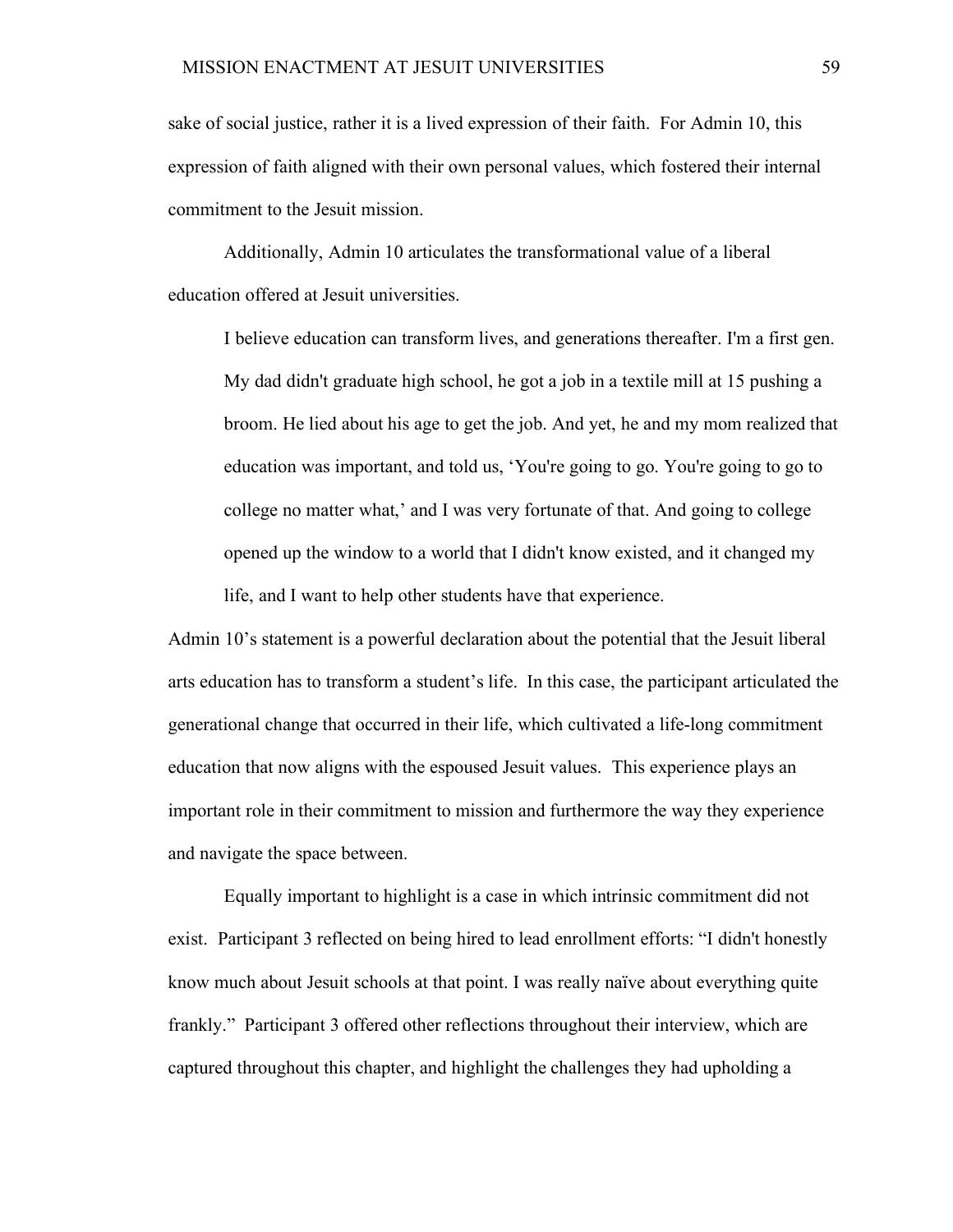mission that they didn't fully understand and appreciate when they were hired. Furthermore, in Participant 3's interview, they disclosed that they had recently accepted a new position and would be leaving the Jesuit university soon. Admin 3's departure will continue to be referenced throughout this chapter.

While the genesis of each individual's commitment can be traced to different points, the previous examples illustrate the ways that participants understanding of and commitment to mission were formed by deeply personal ties to the Jesuit mission. Participants' illustrations demonstrate, at a foundational level, the ways that intrinsic commitment to mission influences how they experience and navigate the space between*.*

These reflections make it clear that individual commitment to mission is important. Participants also reflected that their institution's commitment to the mission plays a critical role in the way they experience and navigate mission enactment. The next section will explore institutional commitment to mission.

#### *Institutional commitment to mission*

The shared mission of Jesuit universities is a carefully-crafted, internationallyrecognized brand that is built upon popular colloquialisms such as: "cura personalis," "the education of the whole person," and "the service of faith and promotion of justice." This study presents evidence of times that the espoused Jesuit mission is successfully upheld and evidence of instances in which espoused mission falls short and is merely corporate rhetoric.

The vice presidents interviewed shared common language when describing their institution's mission, specifically highlighting the taglines offered above. Many of them highlighted social justice initiatives that occur at their universities. Others spoke of a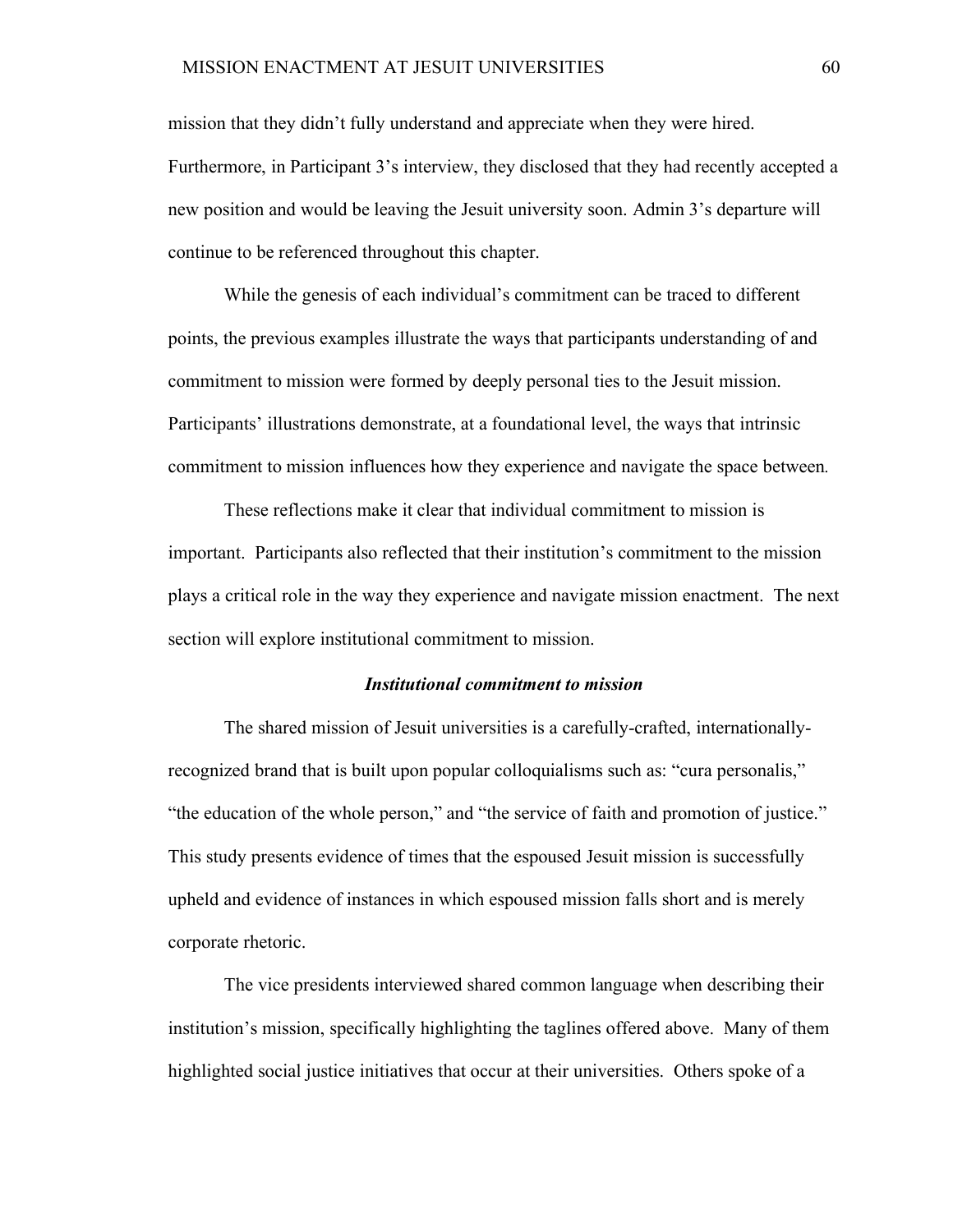commitment to developing compassionate leaders, for instance as captured by Admin 3 who described their institutional mission as, "forming leaders engaged in faith, service, justice for life." While all of the vice presidents interviewed articulated a shared mission that upholds the Jesuit values, it is important to consider whether institutions are truly committed to enacting their mission, or if the familiar colloquialism is merely corporate rhetoric.

While this is an important question, many of the participants described a tangible commitment to cultivating mission, which is central to the way they experience and navigate upholding mission. The next section will explore in detail the role that these formation events play in cultivating commitment to mission as they seek to navigate the space between.

# *Formation opportunities*

A shared understanding of, and commitment to, institutional mission can be cultivated and nurtured through participation in mission formation activities. Many of the participants in the study discussed the important role that participating in such formation activities played in developing their own understanding and commitment to the Jesuit mission. When discussing formation opportunities, participants highlighted events sponsored by an office of mission and identity, service in the community, the importance of prayer and reflection groups, and more.

Admin 4 described the breadth of these opportunities on their campus, and the important role that they play: "I just think there's so many formation programs here that if you participate in some of the formation activities, you can't not think about mission every day." Participating in these formation programs has indelibly impacted the way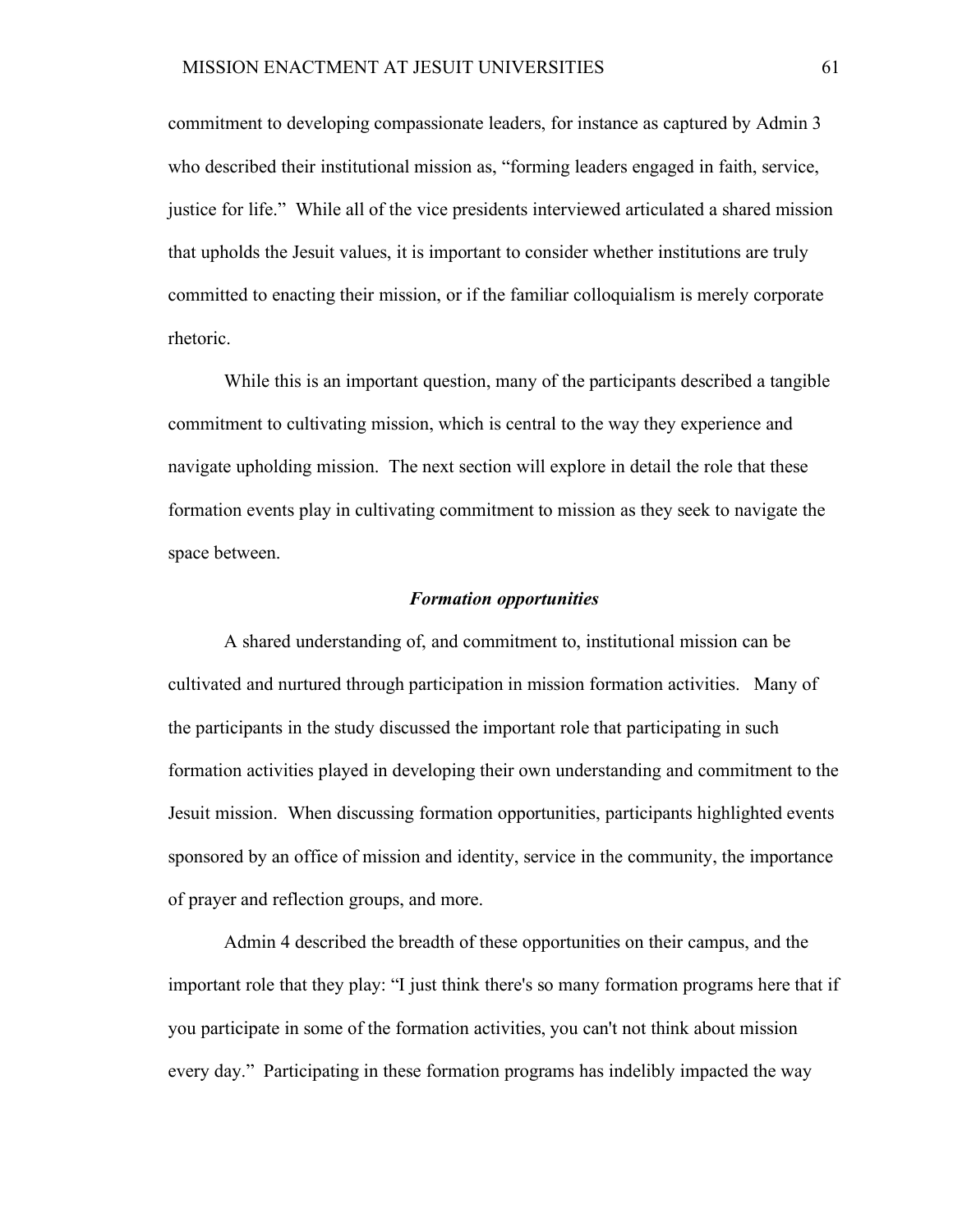Admin 4 experiences and navigates mission at their institution. While they state it as a given, what this demonstrates is the role these mission formation activities socialized them into the Jesuit mission, compelling them to consider mission at all times. One such way this mission consideration was enacted within their practices was demonstrated by Admin 4 who went on describe specific opportunities to "live our mission":

We have Project Homeless Connect. Any homeless person in [our city] can come and get basic care, whether that be mental health, dental, physical, emotional support, food, you know, any of the basic needs. We pick one day out of the year where we live our mission and then we're able to, the other 364 days, [live our mission] in community where [these types of opportunities] aren't necessarily here.

This opportunity is an example of what was embedded within others' comments and examples of the formation opportunities. It is also important to note that investing in mission can be a costly proposition. In addition to the cost of offering specific services to the community, this university also pays for all of its employees to take a day off of work to "live out the mission." This tangible expression of mission speaks volumes about the institution's commitment to mission. Furthermore, Admin 4's comments above describe the experience of formation events as a medium that compels employees to enact the mission in their day-to-day work and therefore cultivates a commitment to mission.

Admin 4's sentiments were echoed by many of the other participants who spoke about the important role formation events play in their experience of institutional commitment to mission. Specifically, Admin 6 articulated the impact a reflection group has had on their life and how that impacts commitment to mission: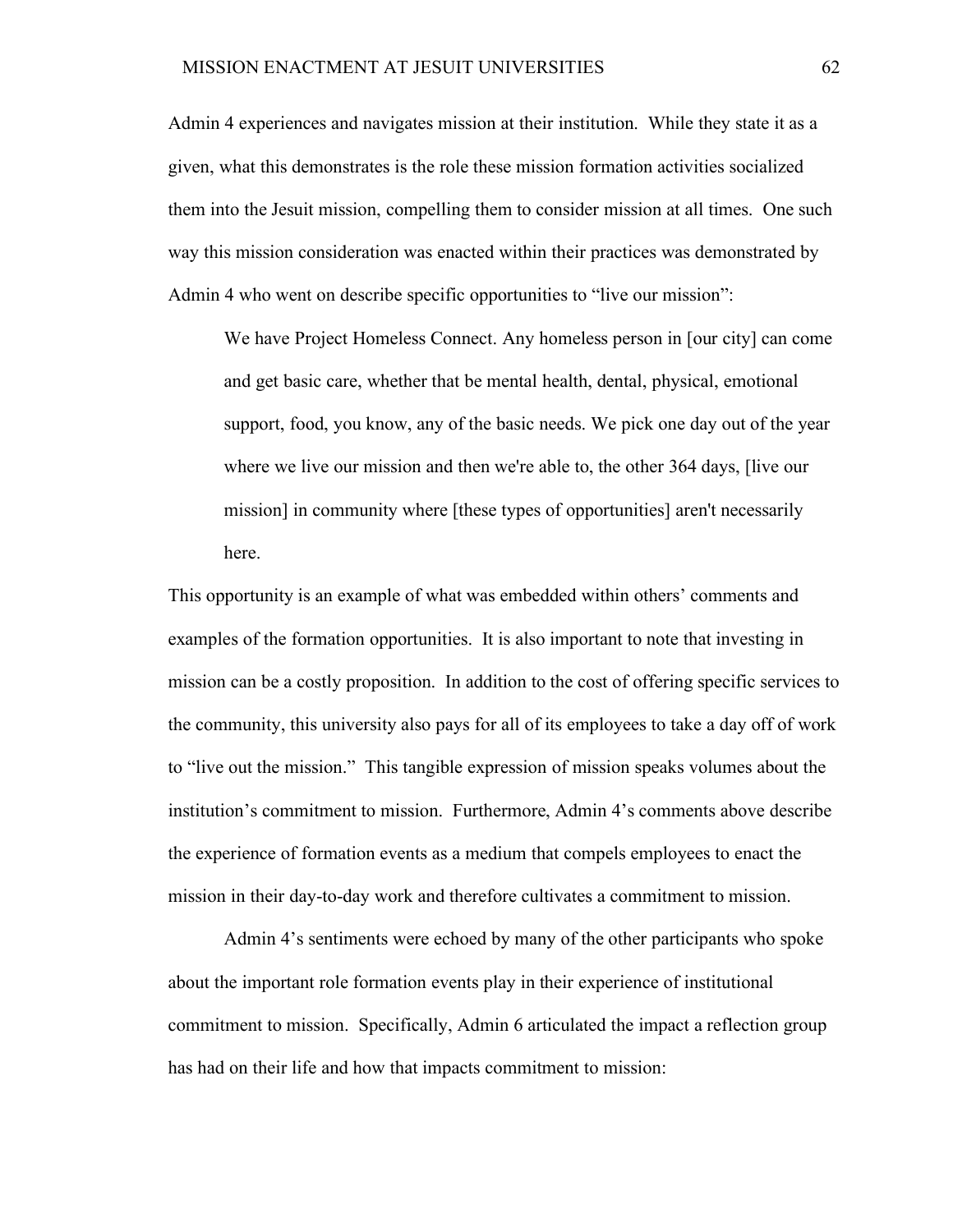I was at [another Jesuit university] for 17 years and we had a reflection group that met monthly. It was a Jesuit and a sister who ran the reflection group for all those years. It was a collection of various people, not anyone that would necessarily you'd cross paths with at the university. We met monthly and it was incredibly important for me personally, but also in terms of my understanding for what this education can and should do.

As shared in these comments, Admin 6 developed a deeper understanding of and commitment to the Jesuit mission by participating in this reflection group. Specifically, Admin 6 refers to the transformational power of a liberal arts education that is rooted in the Jesuit tradition and becomes a vehicle for social change. Admin 5's articulation of their understanding of the transformational value of Jesuit education serves as a specific example of the ways in which formation events can cultivate an understanding of and commitment to upholding mission.

In addition to formation opportunities on individual campuses, the AJCU sponsors a particularly robust and intentional formation opportunity called the Ignatian Colleagues Program (ICP). According to the AJCU website, the goal of the ICP is to: "provide a solid intellectual foundation as well as opportunities for participants to personally experience and appropriate their significance so they may better articulate, adapt, and advance the Jesuit & Catholic mission of their campuses" (AJCU, 2018). Several of the vice presidents who participated in this study completed the ICP and articulated the profound impact the program had on their work and their personal lives. Admin 7 described the impact this experience had on their life and specifically how they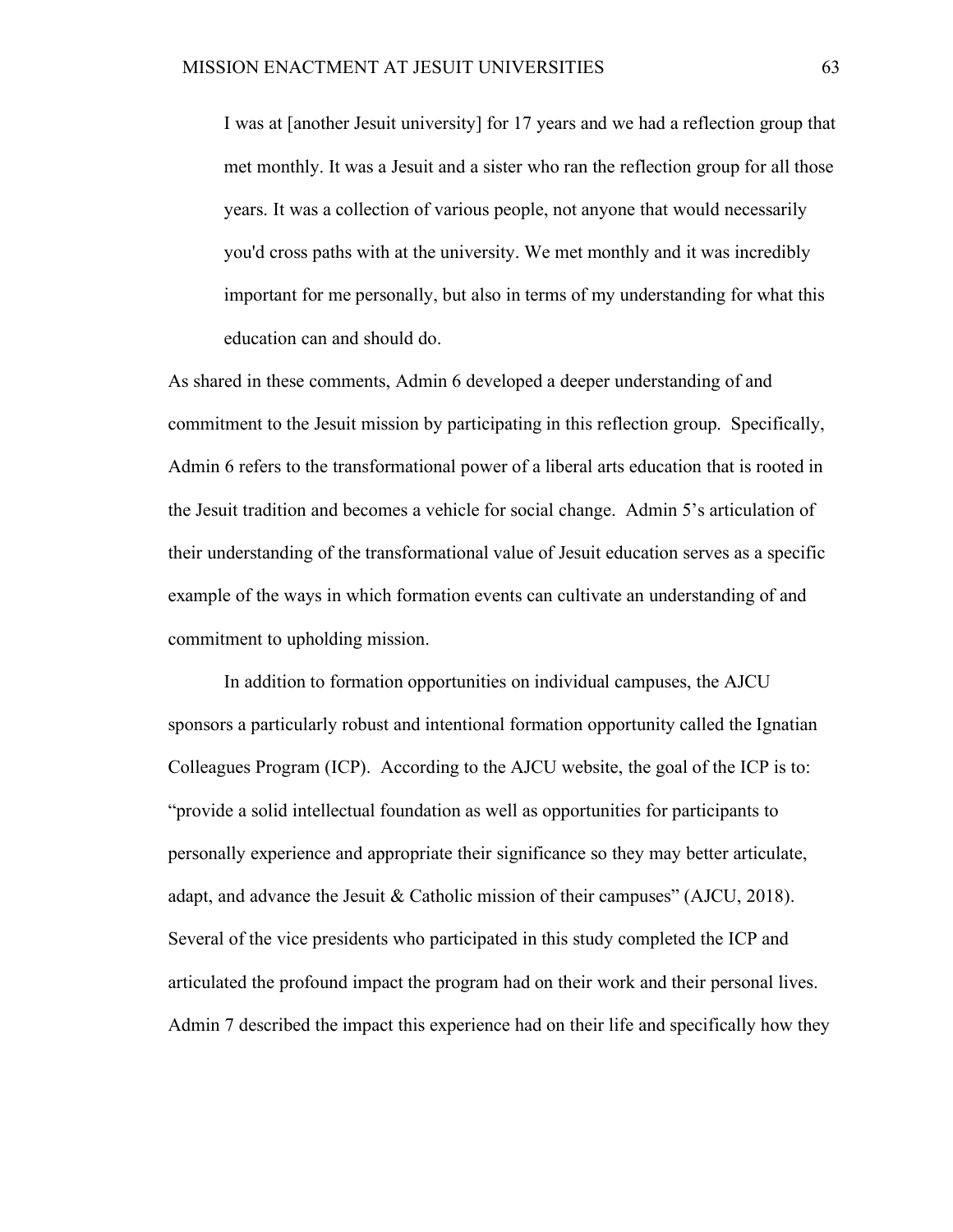were inspired to use his position in life to advocate for the marginalized, a hallmark of the espoused Jesuit mission:

When I came back from the Ignatian Colleagues immersion experience, I did my immersion experience on the US, Mexico Border in Nogales. When I came back the President gave me some time to talk about my experience. I really went deep with what I experienced on the border, the heartbreak that I saw when I was there and really spoke about, you know, and this was the January prior to the presidential election. You know, I asked people at the table to keep these things in mind as they make decisions about how they vote later in the year. I mean, I take advantage of the opportunity that when I have a voice, I'm going to go with it and make sure my convictions are known.

This statement powerfully illustrates the transformational experience that the Ignatian Colleagues Program had on this participant; a transformation that aligns seamlessly with the outcomes Jesuit institutions hope their liberal arts curriculum will also yield. Moreover, it illustrates the important role that individuals have in advocating for social justice when given the platform. The ICP, like the other formation activities offered, prepares participants to champion the Jesuit mission.

While it is clear that offering formation events is extremely important, participants in this study offer the caveat that investment in mission is related to and often dependent upon resources. Admin 3, who left their Jesuit university before ever developing a deep connection to the mission, talked about funding challenges preventing them from participating in a conference that was sponsored by the AJCU and could have been an opportunity for mission formation within the field: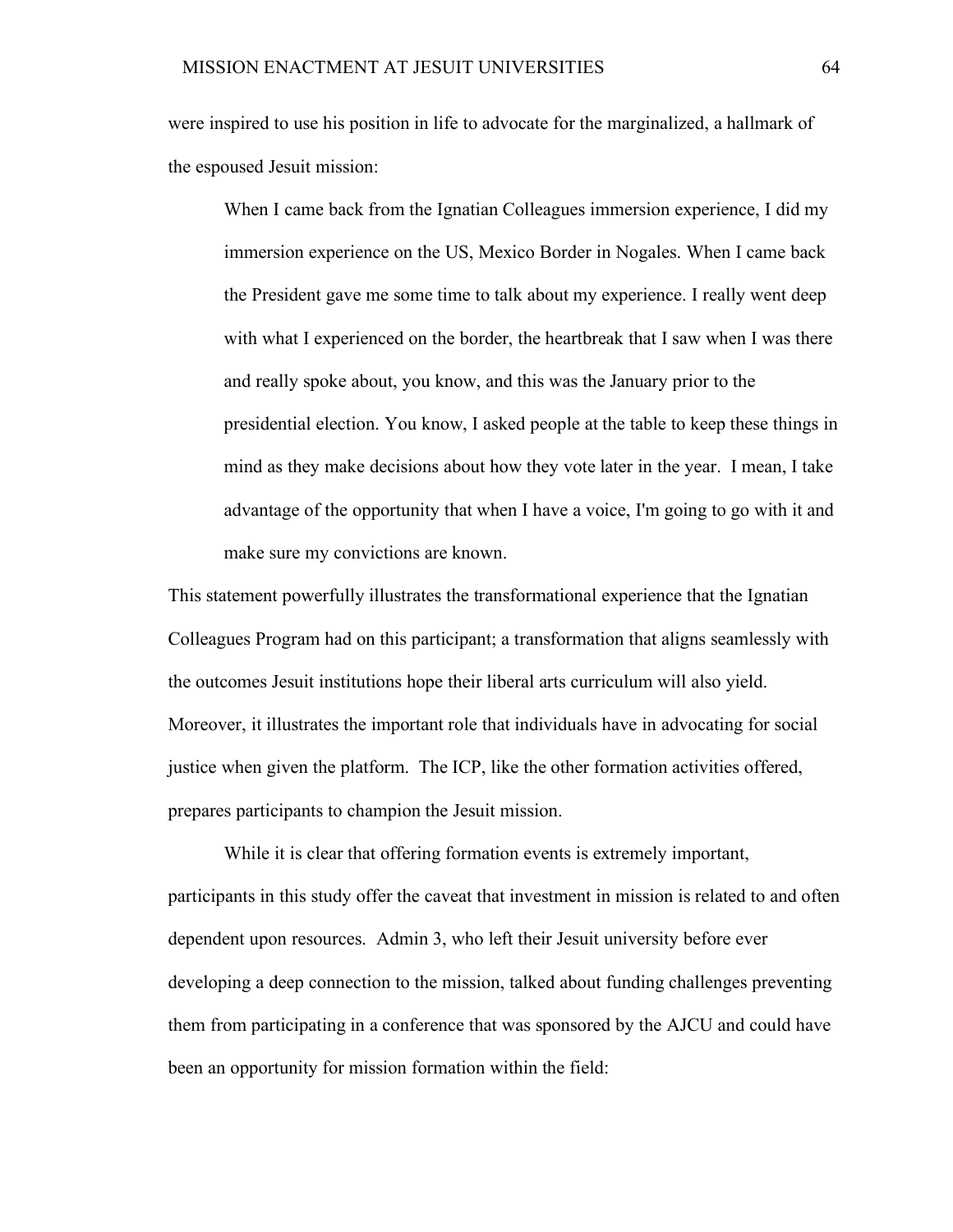I have never been to an AJCU Vice President meeting. Every year, there's a meeting where all the Vice Presidents get together... Not that we couldn't afford it, but for the office's sake, I didn't feel like I could get away from the office for something that was a professional development opportunity, when no other people and nobody else on campus really had that opportunity so.

In this case, investment in mission is a luxury that is dependent upon available resources. Institutions with limited resource, be that dollars or human capital, are less likely to invest in mission formation activities that might pull staff members away. This is likely not for lack of desire to do so, rather a conflicting bottom line that is prohibitive.

This section established that a shared understanding of, and commitment to, espoused institutional mission creates a pathway for mission enactment to occur. Similarly, lack of understanding and commitment to espoused mission can lead to mission drift. Notably this section established access and affordability as central to mission enactment at Jesuit universities. Furthermore, this section explored the role both individual commitment and institutional commitment play in mission enactment. Furthermore, this section highlighted how important formation activities are in cultivating a commitment to mission. Commitment to mission can be nurtured, and as a result, opportunity exists to create change makers who are committed to advocating for social justice through their work. This section closed with the reminder that investing in mission is a costly endeavor, and one not afforded by all institutions. The next section will introduce the second theme: no money, no mission. This perspective presents a significant threat to institutional and individual commitment to mission.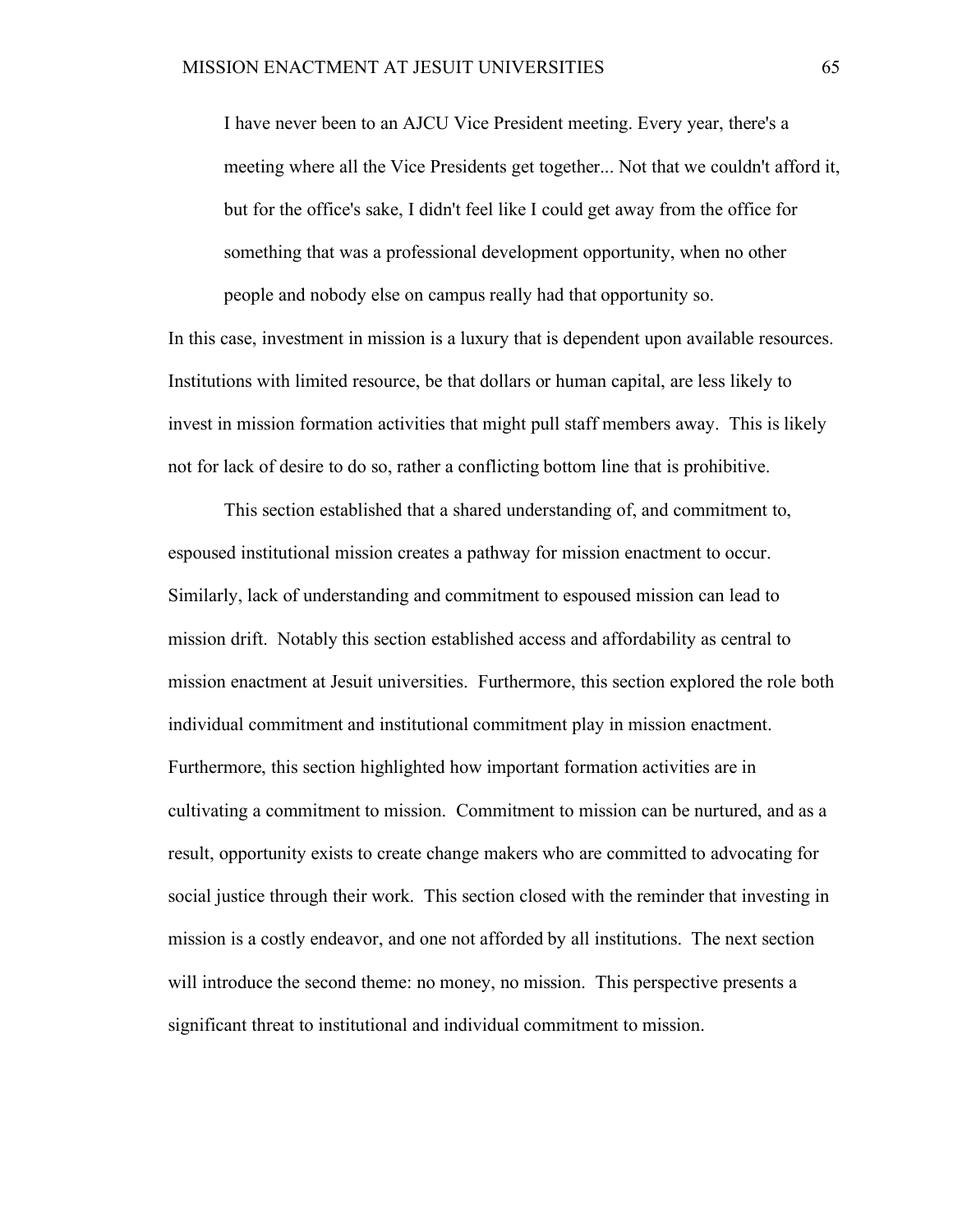#### **Theme 2: No Money, No Mission**

Participants in this study believe that espoused institutional mission cannot be enacted unless adequate funding exists to run the enterprise. Several participants reflected a popular mantra that exists at Jesuit universities: no money, no mission. Admin 7 brings this to life, stating, "the first sentence in every mission statement is: keep the lights on." While this statement is a bit cheeky, it illustrates an important point that the majority of participants made: universities need to be financially healthy in order to operate and fulfill their mission. Admin 1 describes this in more detail: "It's arguing for the mission as a whole, and balancing margin and mission in that conversation, because we have to be margin advocates to be mission advocates in some of the discussions that we have." The remarks by Admin 7 and Admin 1 are a powerful reminder of the neoliberal environment that universities are operating within, in which profit and bottom line are of supreme importance. Jesuit universities have a mission that is rooted in social justice, which in the world of enrollment revolves around access and affordability. These are costly endeavors and upholding this mission means finding ways to fund it and requires administrators to enter into and navigate spaces driven by neoliberalism.

This section will begin by examining the role that an institution's financial health plays in the way participants experience and navigate the space between. Next, this section will discuss how navigating the space between leads to tough choices the vice presidents who participated in this study must make. Finally, this section examines the ways universities are seeking to acquire and leverage resources to fund the enterprise.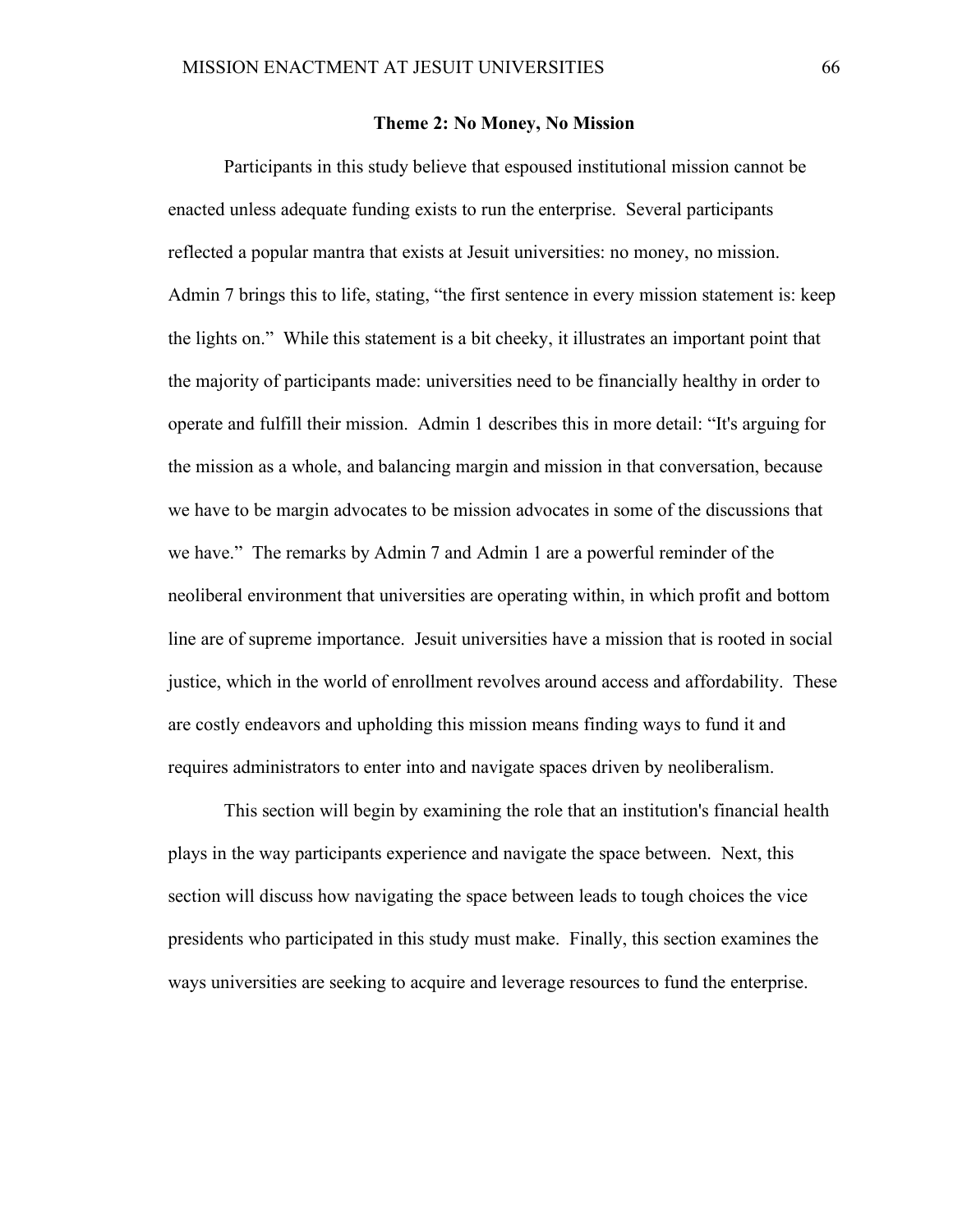## *Financial health*

The constant pursuit of institutional financial health, which is the standard by which all else is measured, impacts employee morale, decision making, and ultimately mission enactment, or lack thereof. Participants in this study described institutional financial health as playing a significant role in the way that they experience and navigate the space between. Some of the vice presidents discussed hardships that they faced because their institutions were not financial healthy. Admin 3 described this hardship:

It's been tough around here the past couple of years. We've had our budgets cut. We've lost positions. Honestly, right now, it drives every conversation in terms of what we can and can't do. Can we go make that one extra recruiting trip?

Admin 8 offered a similar perspective:

There are no good financial days at [Institution 8] over the last 25 years. They've taken on significant debt, and kicked the can down the road quite a bit. And it has nothing to do with the people who are left standing here now. It has a lot to do with how higher education responds to adversity. And that it would be dealt with later. And right now, later has come true.

The comments offered above represent the challenges of working in an environment with significant financial restraint, which impact the experience of the participants as they seek to navigate the space between. Notably, in the previous section on mission enactment and formation opportunities, Admin 3 also described not being able to attend the AJCU meetings. Admin 3's reflections illustrate the challenge to prioritize upholding mission when funding doesn't exist to perform fundamental job functions, such as taking recruiting trips. Furthermore, such a bleak environment is bad for employee morale and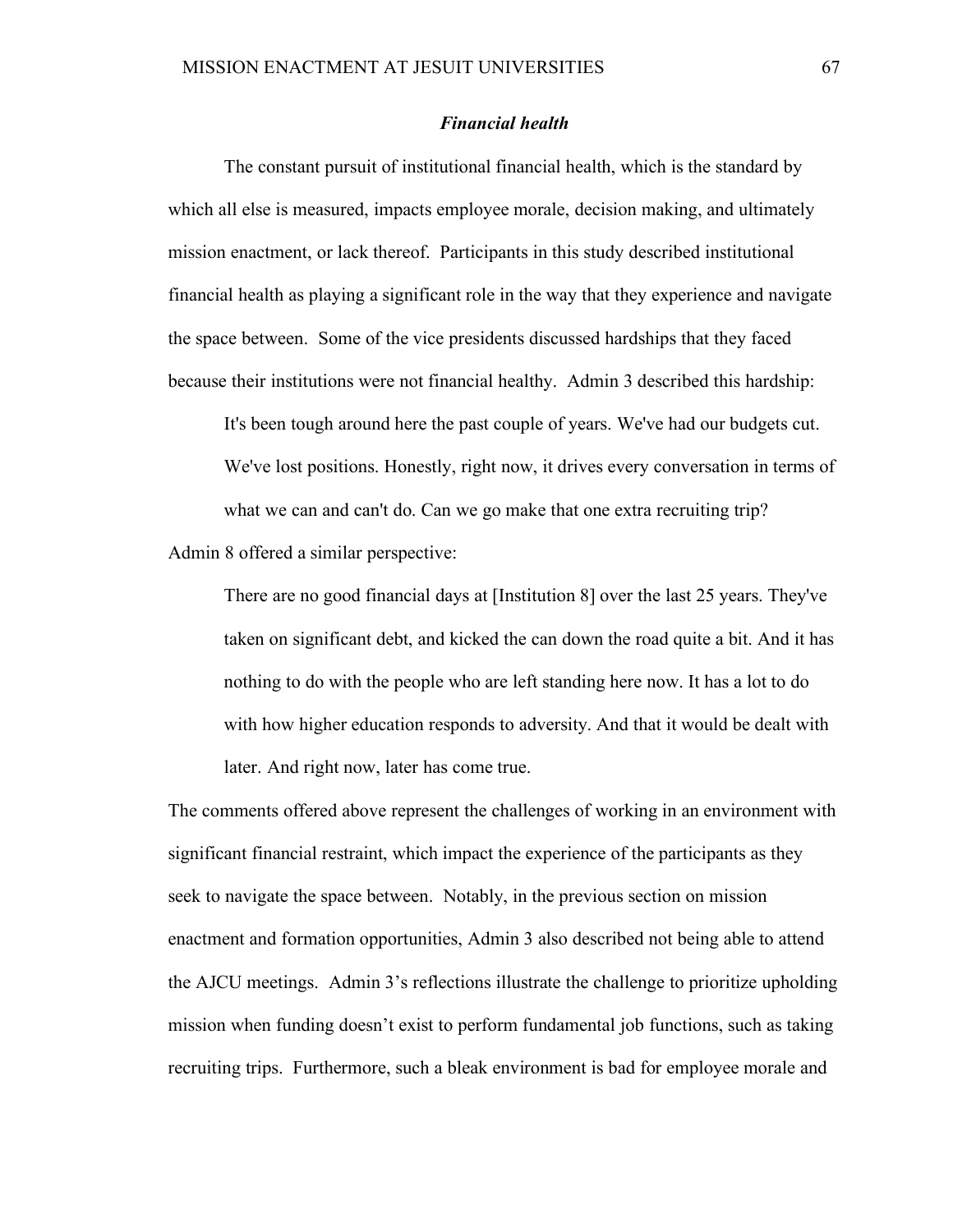makes it challenging to work on behalf of the mission. Evidence of this is demonstrated by the fact that Admin 3 reported in their interview that they would be leaving Institution 3 shortly thereafter.

Not all of the vice presidents interviewed described their institution's financial health in such bleak terms. Admin 10 talked about their institution having a healthy endowment, but also acknowledged the role financial health plays in success.

[Institution 10] is a strong institution, it's in a great location, and we've got a good endowment. It could be bigger, it could always be better, but we've got a good endowment. Yet, we still feel that pressure... we've got a net revenue goal that we have to hit, and it's just business. That's really the only way to say it. And yet, I think if I had said that starting out in my career, I probably would've been tarred and feathered by my friends on the academic side of the house. 'It's not a business, that's a dirty word.'

Admin 10's comments represent a reality that many of the participants in this study articulated: generating enough net tuition revenue to run a balanced budget or better yet, profit, is of paramount importance. Admin 10 eludes to how their thinking has changed on this over the years and sees enrollment being run like a business. This reality is an experience shared by most of the participants in this study. The fact that others at the university, often faculty, are resistant to universities being run like business, makes navigating the tension between market and mission extremely challenging.

Admin 9 offers remarks that affirm the importance of meeting revenue goals, and acknowledges that goals of expanding access can only be fulfilled if the revenue goals are met first: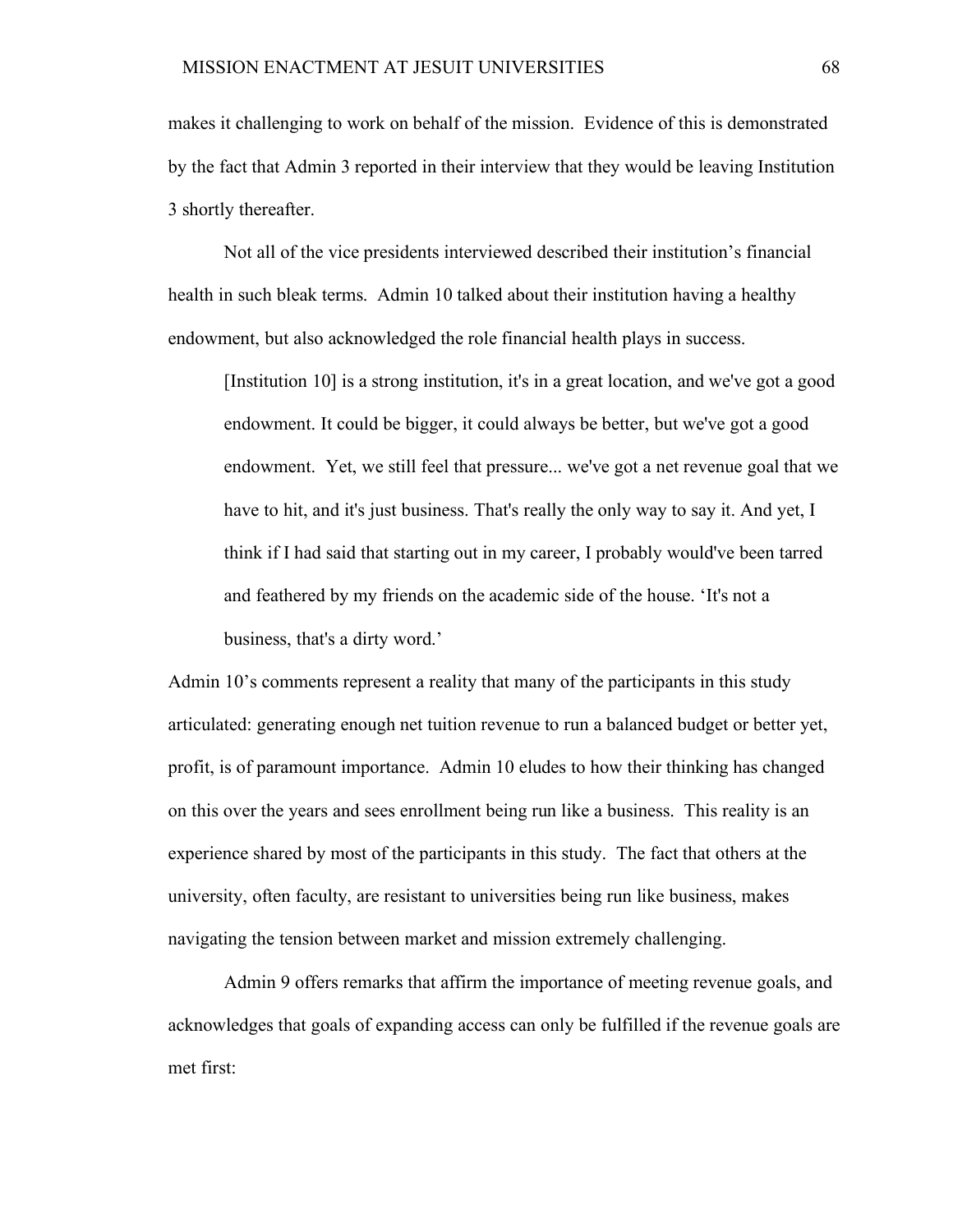The way I describe it to my team and to my staff is that the first obligation we have to the university is to bring in the class and meet our revenue goals, so that the university can continue and can be healthy moving into the future financially. Within that context is lots and lots of things that we want to accomplish, but the first thing we have to do is make the class, and we have to position ourselves in a place to be able to do that… We always have to be growing applications, because we have to grow the applications to make sure that we're able to admit a large enough pool that with a yield of less than 20% we can bring in the class that meets the diversity goals, the access goals, and the academic goals of the university.

These words perpetuate the belief that even if an institution believes that mission is enacted by offering an affordable and accessible education, that goal can only be actualized if there is a funding model in place to support those goals. In this case, the participant reflects the need to bring in a class that meets revenue goals in order to meet diversity and access goals, which illustrates a major challenge in navigating the space between. As administrators described their efforts to navigate the tensions in the space between in order to pursue financial health at their universities, they also pointed to the difficult decisions that need to be made to do so.

### *Tough choices*

Individuals that are tasked with upholding mission in a neoliberal environment are faced with tough choices, which inevitably lead to the exclusion of deserving students for whom the institution is not affordable, and therefore not accessible. For enrollment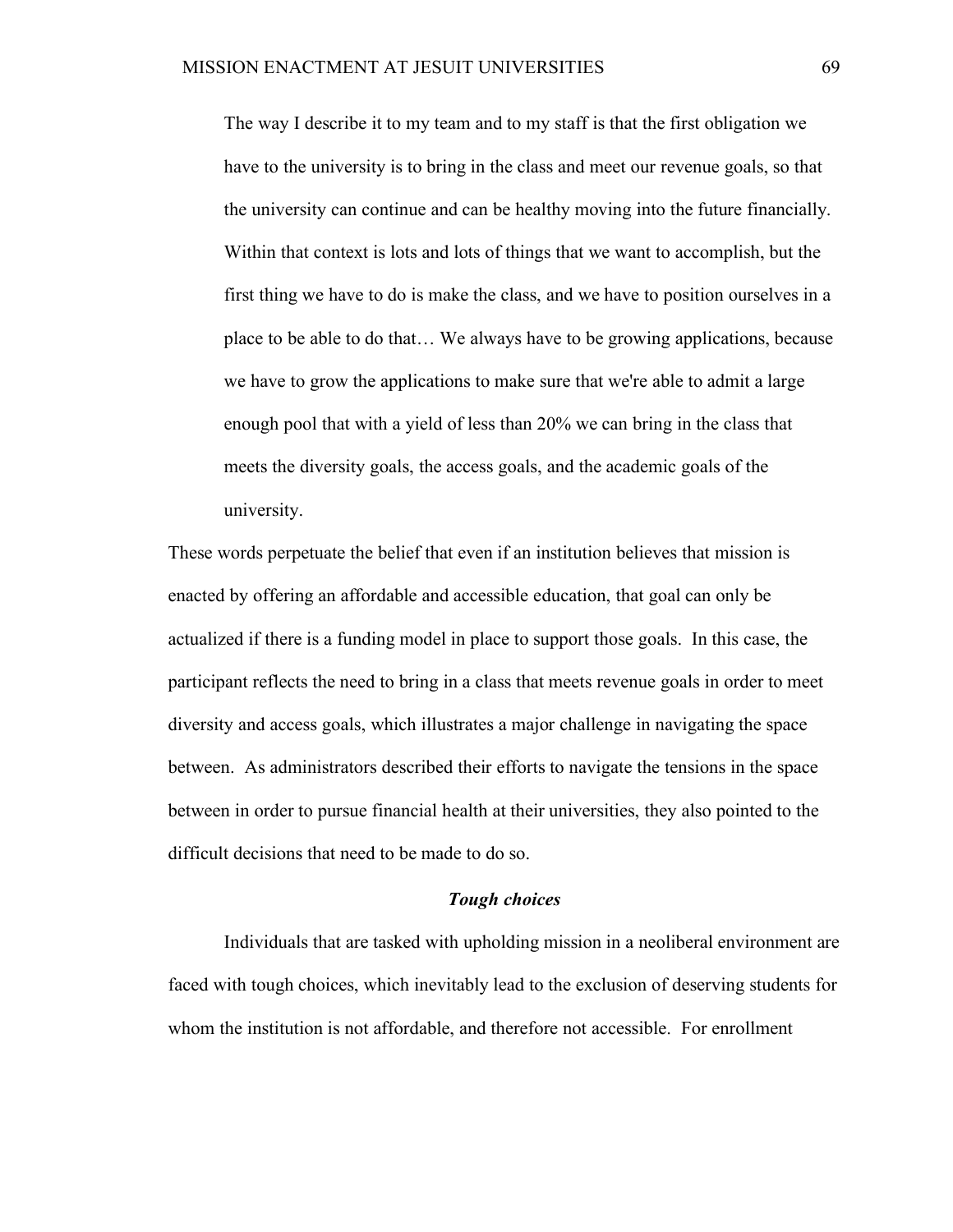managers these tough choices are often materialized in decisions regarding institutional financial aid allocation. Admin 6 describes this:

We constantly have to make decisions and probably say no a lot more than we say yes in terms of opportunities that come up... I just got two letters. They actually were sent to the president, but then forwarded to me from two different religious sisters who are saying, 'I want to come to [Institution 6], I want to get a degree that's going to help me in a mission and help my constituents, but I need a full scholarship.' Both of those answers are going to have to be no and that happens regularly that the request for really worthy enterprises or worthy opportunities we just have to say no to.

Admin 6's comments capture a few important insights that several of the participants reflected. First, participants in this study, and the staff they supervise, are often put in a position where they need to make decisions about how they will allocate financial resources. Specifically, they will determine who will receive institutional aid and who will not, and in the process sometimes determine the fate of potential students seeking enrollment. This is a large responsibility and it is worth considering the process by which these decisions are made and the way institutional mission is considered. Second, this is a deeply personal experience and the potential student receiving the decision is more than just a number—in this case it is religious sisters—who would benefit greatly from a liberal arts education from a Jesuit university. Personalizing these decisions is a reminder of their significance. Similarly, personalizing the decision maker is also important. Determining the fate of deserving student's enrollment status, often times having to reject those students, presents an emotional burden that is worth noting.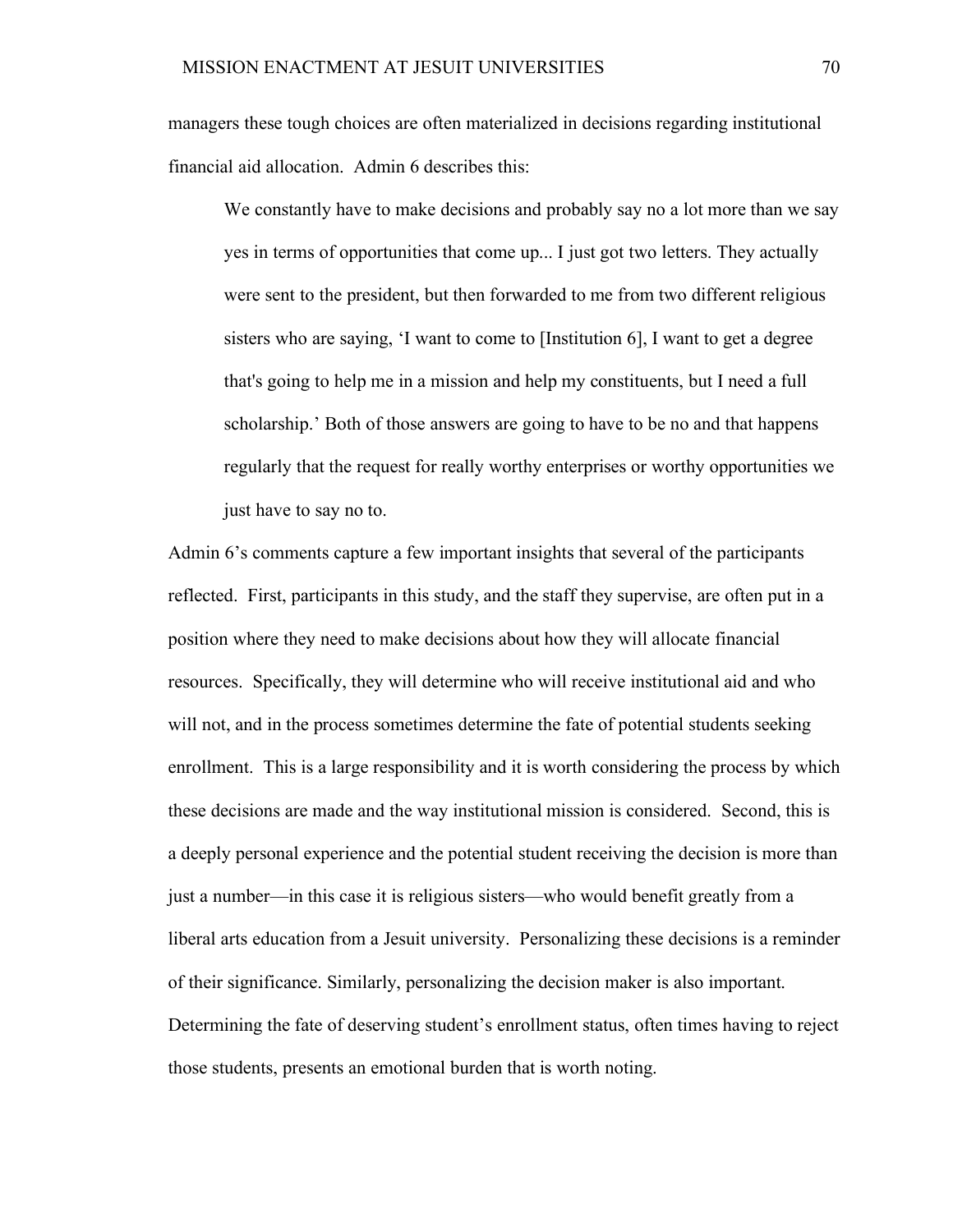Many of the vice presidents that participated in this study expressed the desire to offer financial aid packages with adequate funding to make their institution affordable for every student who desires to attend, but the inability to do so. Admin 1 described this tension, highlighting needs of students from Cristo Rey high schools, Catholic high schools that serve low-income students:

I'd love to meet 100% need of all the students from Cristo Rey, and any student of Cristo Rey who applies you want to do 100% need. Sometimes tension before mission is to say you can't do that, and there are times when you have to make a case for why you can't do that. That's not pleasant. I'd love to meet 100% of need if everyone from a Cristo Rey school comes to the [Institution 1]. But if we did that, we wouldn't meet the class, and so our overall mission would be harmed by a decision to do something good versus our population, if you understand the challenge that faces that.

Admin 1's reflection illustrates the complexity and interdependence of navigating the space between. Funding 100% need for Cristo Rey students could prevent the institution from funding other students who also have financial need. Thus, these comments reflect the zero-sum game involved with funding individual students from the limited resources available to do so, and navigating the various needs of students and those of the institution.

Admin 9 illustrates tough choices that universities face within a financially minded environment:

The balance between making sure the institution is in a healthy financial position, so that it is able to provide the level of education and support that our students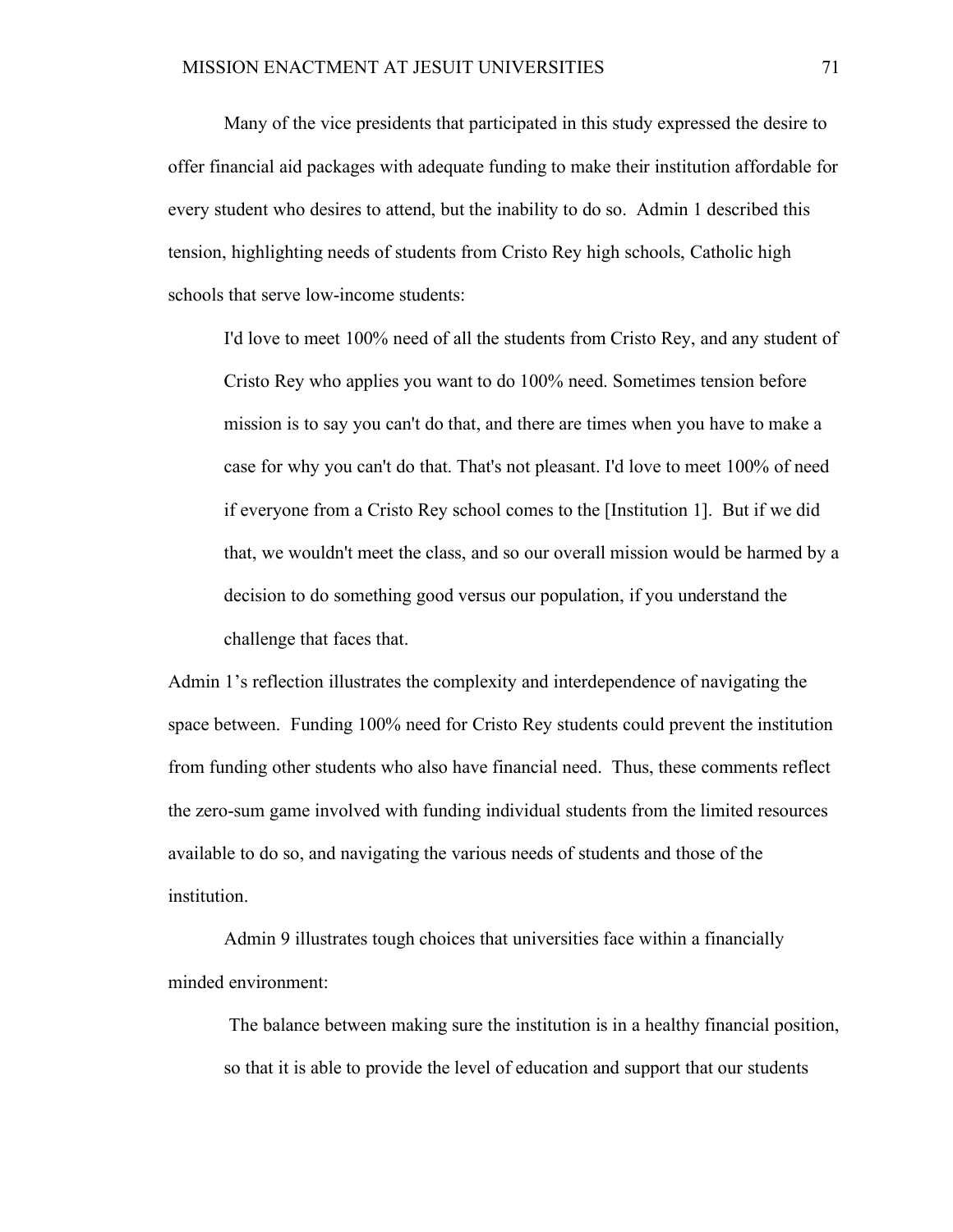deserve with the increasing questions of higher education, I think it's a string-can for all universities and campuses. But it's particularly difficult in a place where we do believe in social justice. There's an inherent feeling that no one should be turned away because they can't afford to come, but unfortunately, that is not the case. Not that we turn people away, I want to be careful about that, because we are totally need blind in our admissions process. But in essence, when we're not able to meet need fully, in some cases where we reject them in just a slightly different way.

This profound statement, which is representative of the individual experiences of participants, illustrates that if Jesuit universities are not affordable they are not accessible. Moreover, Admin 9 shines a bright light on the magnitude of decisions that functionally deny students access to their university. Rejecting students in this way stands in stark contrast to a social justice mission that is expressed through access and affordability and is a notable example of the ways that participants experience and navigate the space between.

Further, participants' reflection considered the ethical responsibility that universities have to not saddle incoming students with insurmountable debt. Admin 9 continued:

So, there's a lot of phone conversations, and a lot of meetings that my team have to have with disappointed families when they're not able to really address their concerns and address their goals. It can be wearing on people. We also make a point here of not encouraging families. We don't tell them not to come, but we don't encourage them to take out 40,000 dollar a year parent loans or to do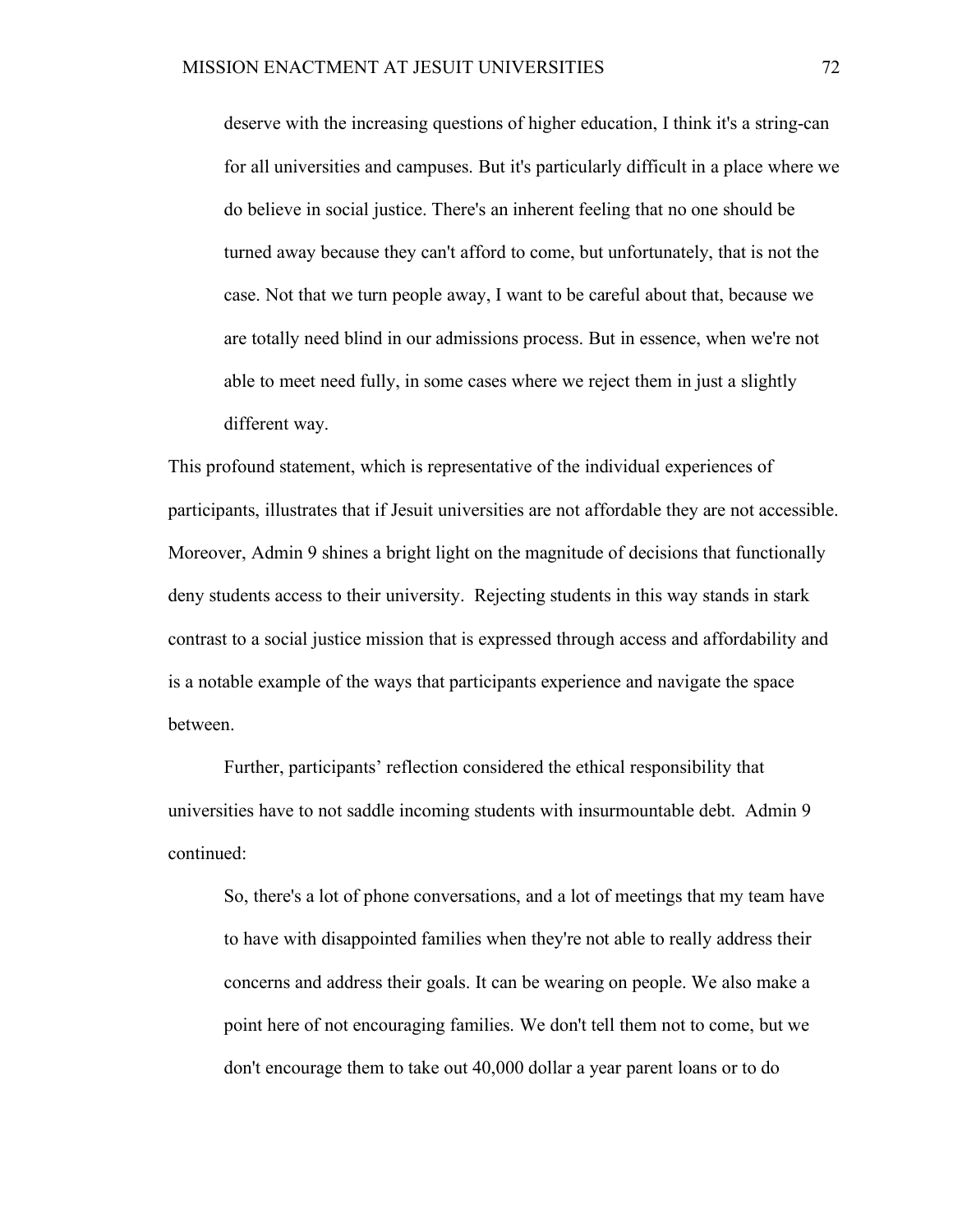alternative loans. We're not in the practice of helping people figure it out no matter what. We make sure they get every dollar that they're entitled to, and that they understand all their options. If we can scramble and find them some more, find them a third-party scholarship, or whatever we can do to make it possible for them, we do. But if it gets down to the day that a student has a 30,000-dollar gap, we are not twisting their arms to enroll, because we know that that's not in the best interest of the student or their family.

This comment further highlights the ethical and professional dilemma these administrators are positioned within. The strategies captured here reflect the conflicts they encounter in simultaneously meeting institutional demands and navigating the responsibilities they feel to incoming students and their families. Thus, the affordability consideration also extends to the long-term financial costs of higher education that students may have to carry when the institution relegates financial support for students to loan sources. With an institution's financial health and the tough choices that vice presidents have to make in mind, the next section explores the different paths that institutions are taking to acquire and leverage resources to fund the enterprise.

#### *Funding the enterprise*

The constant pursuit of institutional financial health leads vice presidents of enrollment management and the institutions that they work for to pursue opportunities to acquire and leverage resources that can help fund the overall enterprise. The pursuit of these resources at times aligns with institutional mission, but in other instances, is quite simply, an exercise in margin. Admin 1 highlighted the importance of acquiring such resources in order to fund the institution's mission: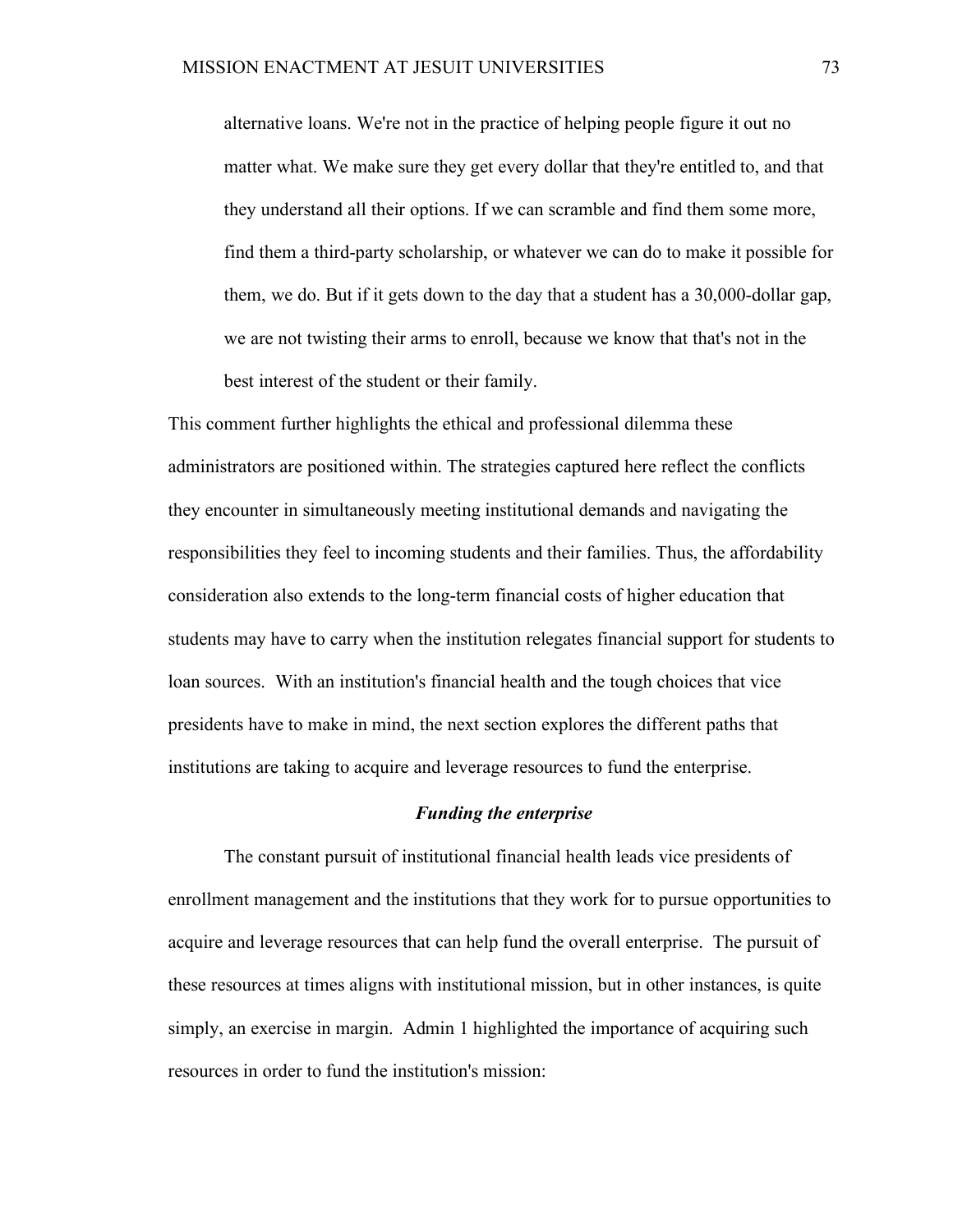There is a tension there, and I'm not apologetic about it because you have to fund the mission. One of our trustees said it really well, "When there's no margin, there's no mission." You just can't do it. For us, with the discount rate that keeps climbing and tension and pressure to keep the discount rate down, with flat or negative revenue for student growth year over year because tuition increases have been kept so low, this has to give somewhere. The answer is to try to find areas around our core undergraduate market that can supplement and add revenue, and help to make the mission more possible across the board. So, we've had to devote some resources towards those areas.

Admin 1's poignant words capture a reality that almost all of the participants in this study described. In fact, almost all of the vice presidents that participated in this study discussed strategies that leverage resources by aligning multiple revenue streams in order to meet the overall net tuition revenue goals of the university and maintain financial health. The section will discuss the three most common resources that participants identified: (1) state and federal aid, (2) international students, (3) fundraising.

## *State and federal aid*

The most common resource that these participants discussed reliance upon is state and federal financial aid. Admin 11 described the financial upside to leveraging state and federal aid:

If you're a Pell Grant student from our state and you get a State Grant and you get [other public money], you can be bringing \$20,000 in net tuition revenue to the table before [you are] asked to pay a dime.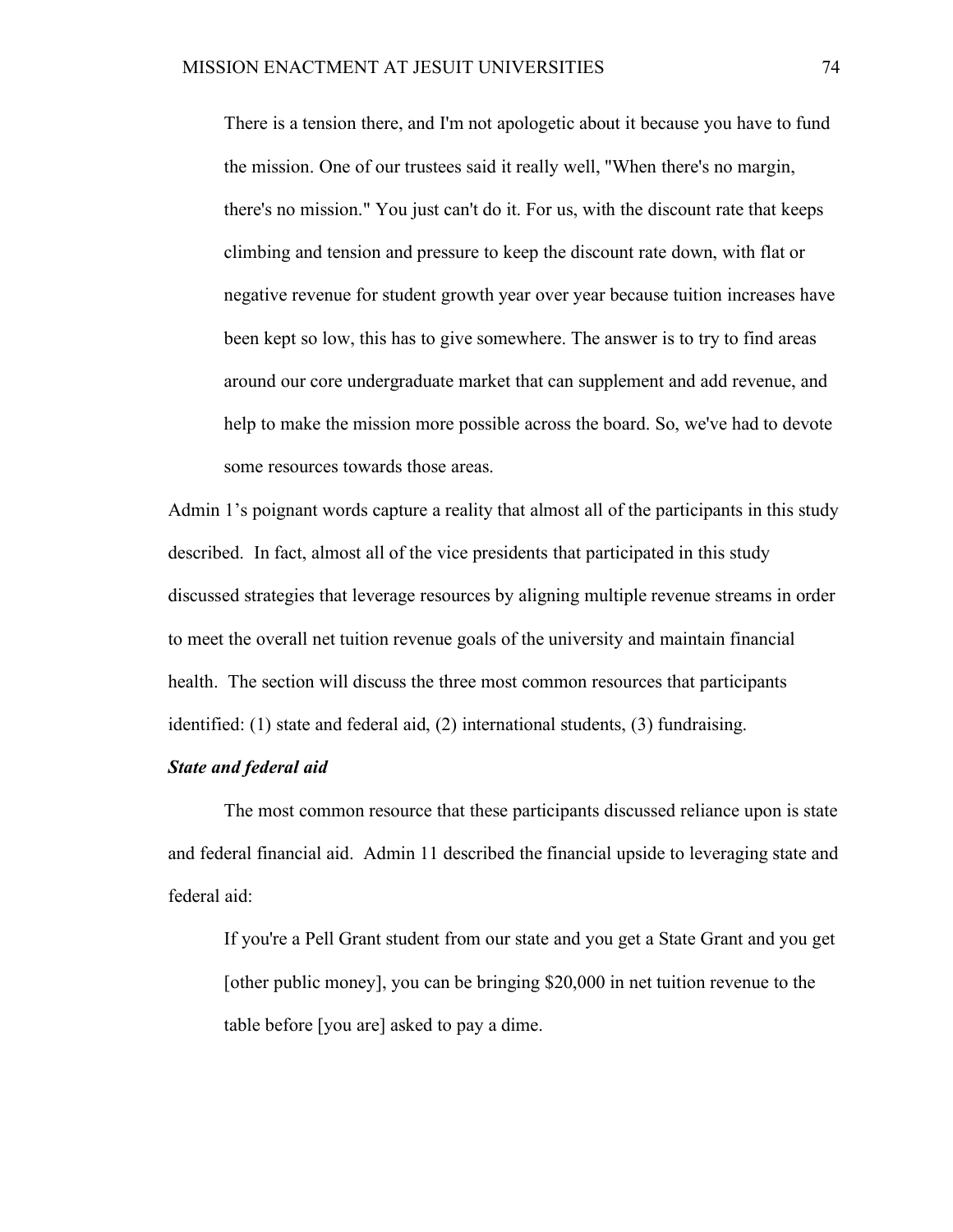Enrolling students who are eligible for Pell Grants and other state funding can be beneficial for universities because public funding becomes a revenue stream for the institution, which contributes to net tuition revenue and overall financial health. The challenge that often accompanies enrolling pell-eligible students is finding enough institutional aid to cover the gap in cost of attendance; however, combined support for students from federal and state aid, as captured by Admin 11, prove beneficial for the student but largely for the institution as well. Thus, students who may otherwise be considered a financial liability to the institution are positioned to be a resource. In discussions, several participants articulated concerns about state and federal funding being cut, which could have major implications on these universities leverage these resources to off-set the financial cost of serving students who have unmet financial need.

## *International students*

Enrolling international students, the majority of whom pay full tuition, was described as an important and highly-leveraged revenue resource by many participants in this study. Admin 1 explicitly described this practice at their institution:

When we approach international recruiting I was explicit. I was explicit with the board, I've been explicit with the cabinet and with others on campus that our international recruiting enterprise, at this time, is a margin exercise, not a mission exercise. If you're looking at it from the standpoint of mission being defined in that sense, as we're trying to create an access point here for anyone regardless of need, that's not true in our international recruiting. We're actually going to places where we believe ability to pay is going to be less of a point, and where families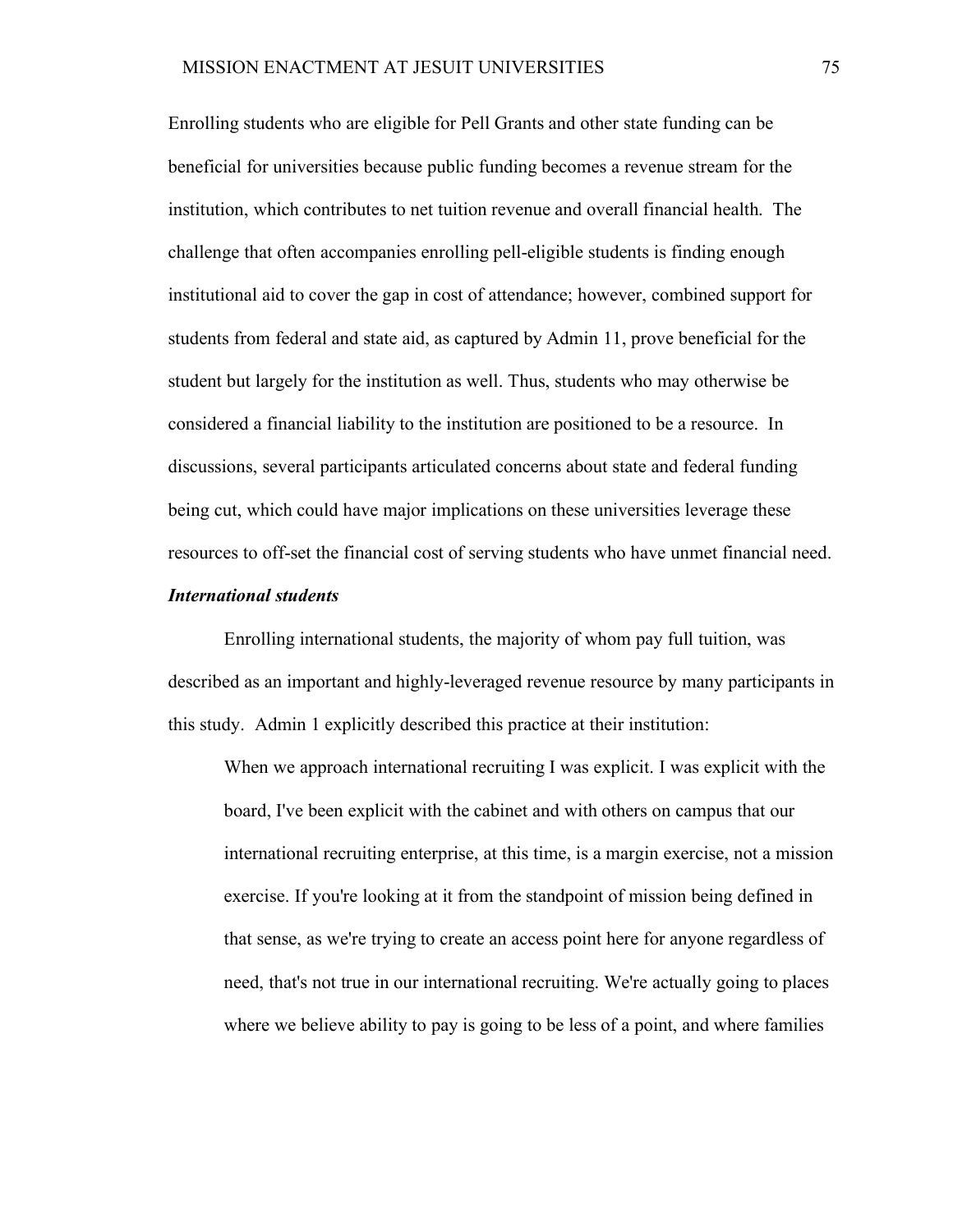who can afford us are the ones likely to look and try to enroll. We're not going to

places where that socio-economic equation is not going to work in our favor. This reflection boldly highlights a phenomenon that is widely perceived on university campuses, but seldomly named in such explicit terms: international students, are being intentionally targeted to enroll at universities, specifically because of the significant financial contribution they make, separate from any consideration for upholding institutional mission. In an environment that is driven by the pursuit of financial health, these students are used as financial resources that are leveraged as part of an overall enrollment strategy, and ultimately contribute to net-tuition revenue goals. Such a practice, viewing students as resources upon which budgets are built as opposed to individuals that contribute to the life of the academic community and overall institutional mission, is a clear example of mission drift.

#### *Fundraising*

Nearly every vice president who participated in this study emphatically reported the role development, fundraising, and endowments play in the way that they experience and navigate the space between. Admin 9 specifically talked about the important role fundraising plays in upholding a mission of access and affordability:

The other thing is working with my colleagues in University Relations about fundraising, and trying to make sure that we focus our fundraising on as much, candidly, unrestricted scholarship dollars as possible, so that we can be as flexible and quick to be able to help students, and to address particular concerns. So that we don't find ourselves we can only give scholarships to engineering students with a 3.5, but that we have the resources to be able to help a wide group of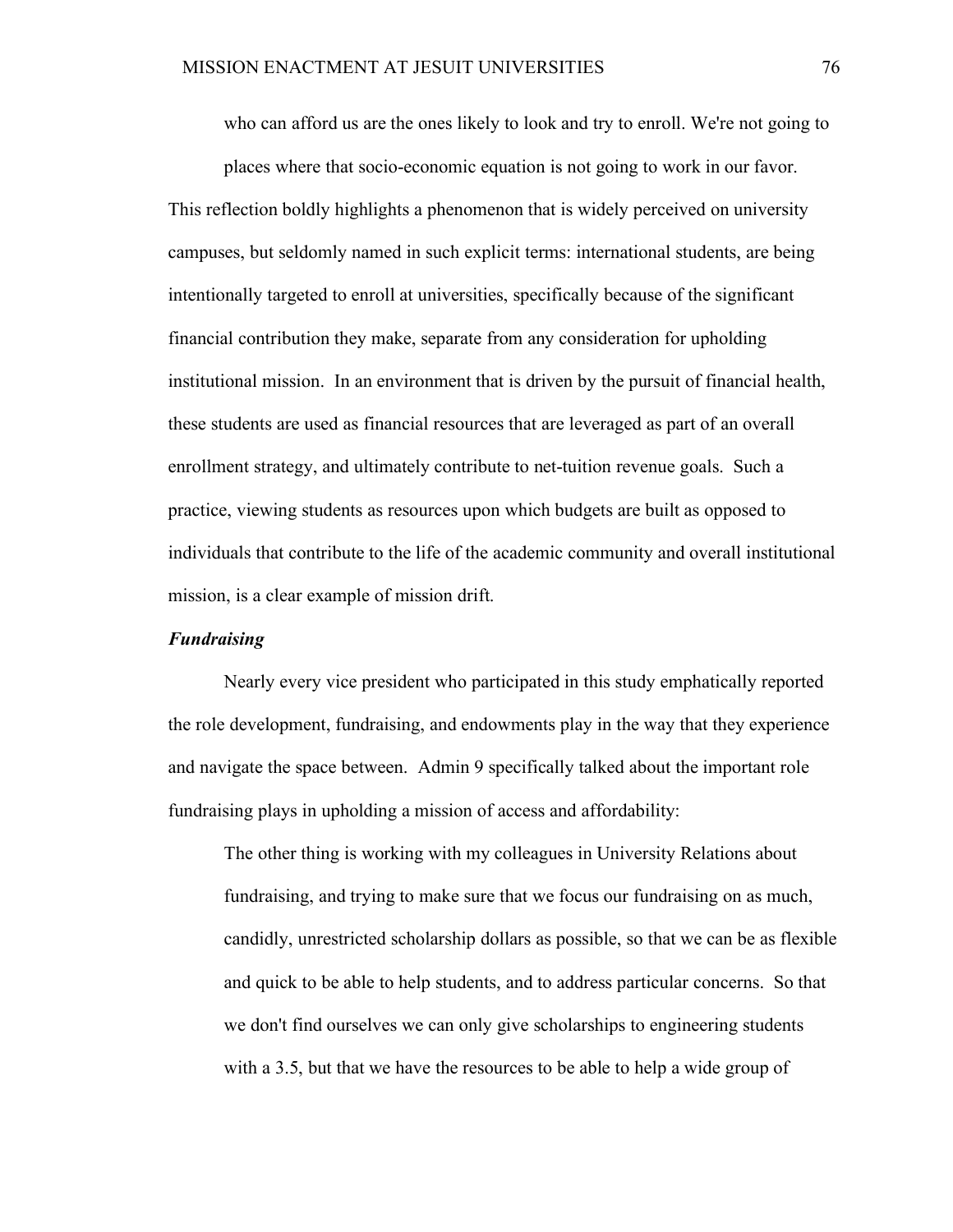students. And that whatever we offer them when they come in as freshman, we're able to stay committed to all the way through their four years here. Accepted students and their families can plan and go forward. I think that's a real key part of it.

The critical role that fundraising plays in the way vice presidents experience and navigate the space between cannot be overstated. Successfully raising funding to offer new scholarships and therefore a more affordable education requires partnering with stakeholders across campus, most notably the advancement office.

In summary, theme 2: no money, no mission focuses on a belief advanced by participants in this study: espoused institutional mission cannot be enacted unless adequate funding exists to run the enterprise. Additionally, this section highlighted the experiences vice presidents have seeking to uphold institutional mission in environments that are driven by the constant pursuit of financial health. In this environment, the need to maintain or achieve financial health led many vice presidents to tough choices. Finally, this section also explored how the pursuit of financial health has led institutions and their leadership acquire and leverage resources, which may or may not uphold and advance institutional mission.

## **Theme 3: Complexity of Navigating the Space Between**

Mission enactment in a neoliberal environment is full of complexity, and navigating this space takes agility and nuance. This section will highlight strategies for navigating this complex space, but will open by discussing the opportunities and challenges that exist in attempting to do so.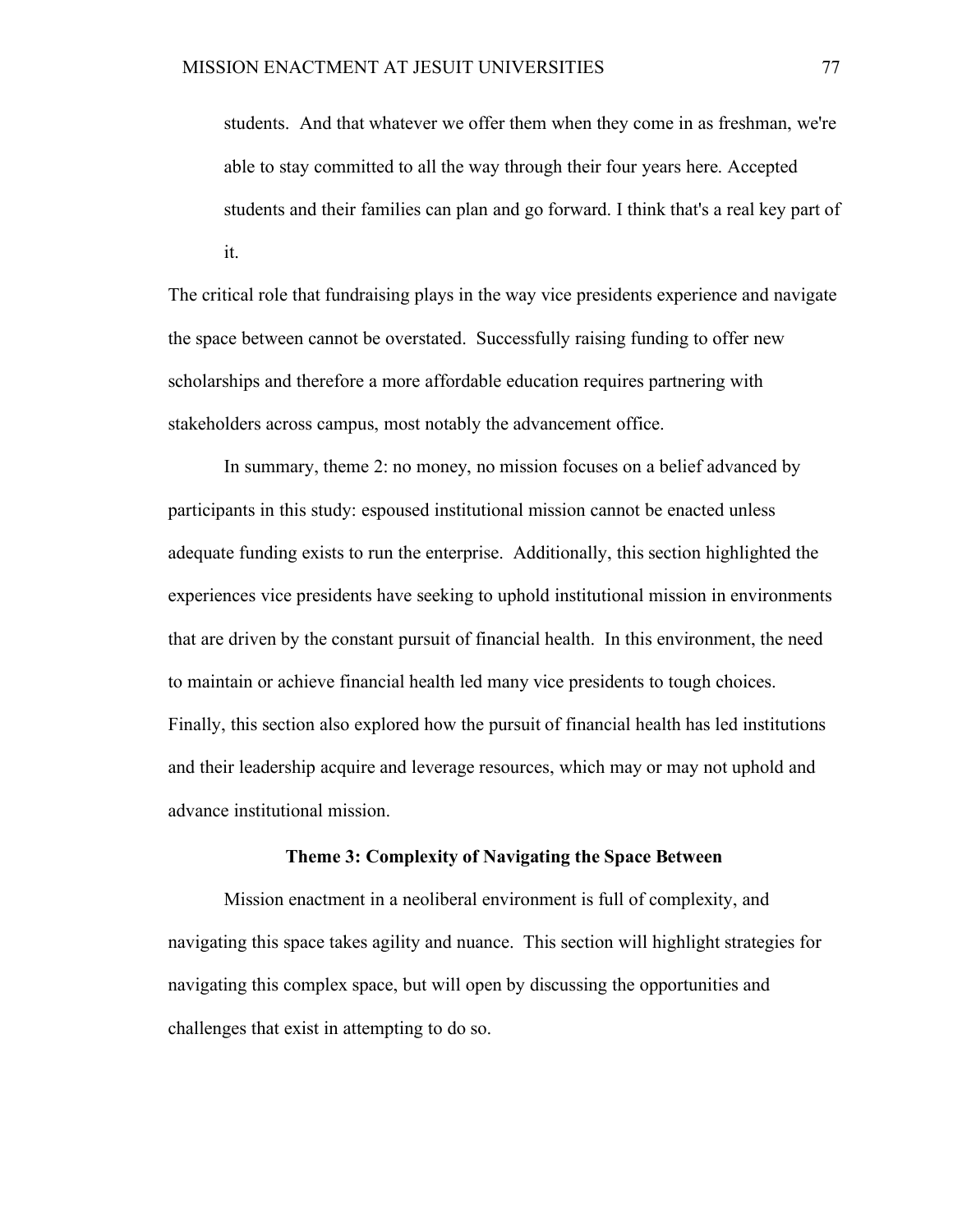## *Opportunities*

Vice presidents of enrollment have the opportunity to be champions for institutional mission and advocate for social justice-based practices, namely ones that will lead to a more accessible and affordable liberal education. This opportunity exists for two reasons. First, the espoused mission of Jesuit universities creates an environment where social justice pursuits and practices that lead to access and affordability can be upheld. Second, vice presidents of enrollment maintain the positionality to be advocates of their justice-centered missions. Admin 7 described their commitment to social justice:

I find myself in meetings…[being a] voice for a possible DACA student on campus, [and making] sure that our financial aid strategy is not simply looking to maximize net tuition revenue, that it's also trying to close gaps for those high need families...

This reflection illustrates a perspective shared by many participants in this study: that through their positions as individual actors, they have the opportunity to be change agents and social justice advocates. This excerpt highlights the positionality of this particular administrator, reflective of that of others as well, to intentionally reshift the dominant neoliberal climate that threatens undocumented students and where decision-making is driven by capitalism. Similarly, Admin 4 described the opportunity to advocate for mission, even when that mission is being threatened:

I've made decisions in my 15 years that were not popular in the finance area. I went with what I believed was living true to the mission, rather than to the ledger, and I've kept my job because I made the right decision. And we were still able to keep the lights on... I need to make decisions that allow me to go home each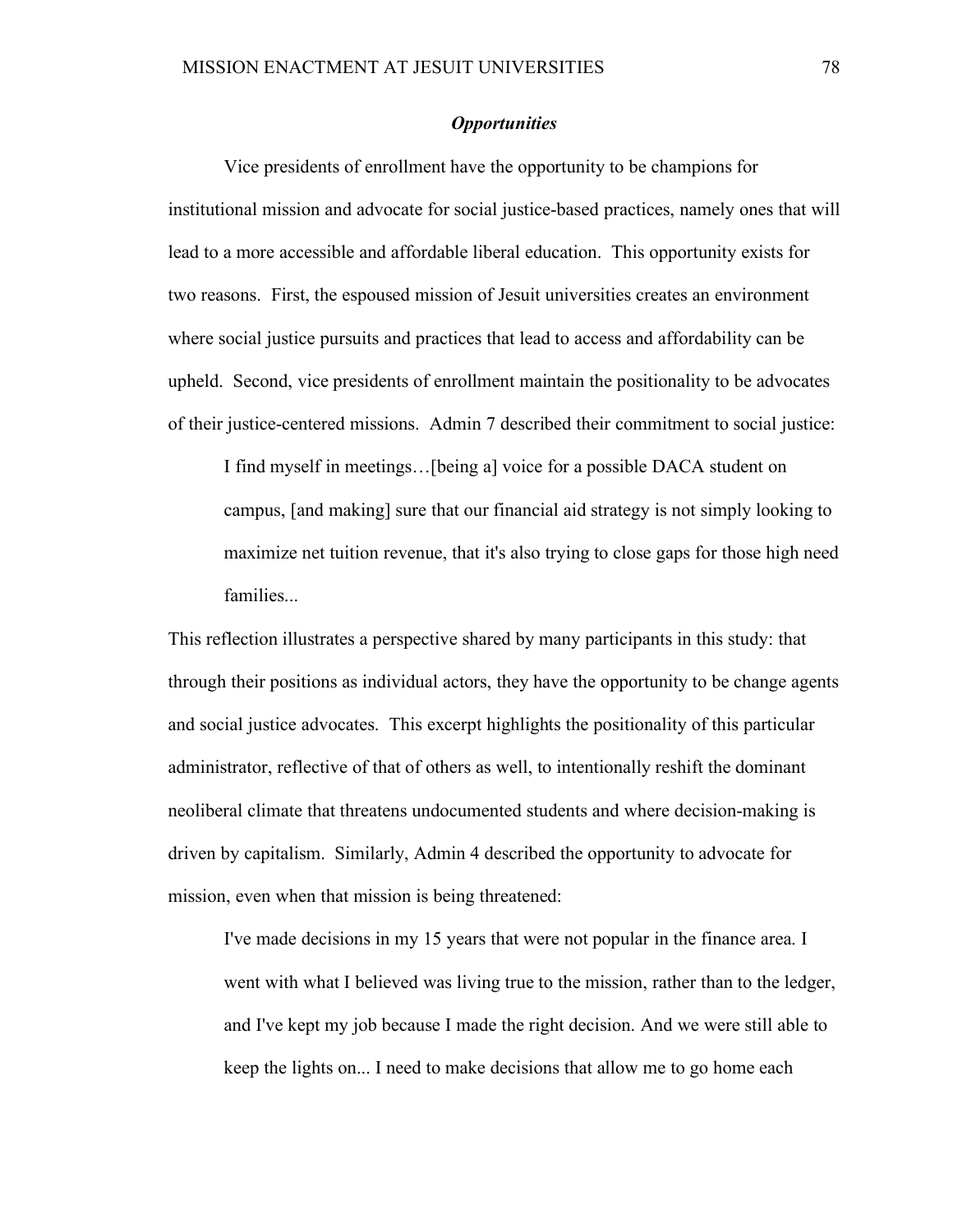night, put my head on the pillow, and know that I did right by the students I serve and the community in which I am a part of. If there has been any night where I have been sick to my stomach and not been able to lay my head down, I have changed the decision, I have gone back, and I have done things right… Sometimes it's not always the most popular decision, but as a leader, especially of this type of a unit at this type of an institution, that's what you need to do.

These remarks by Admin 4 are full of wisdom that even the most seasoned enrollment manager can benefit from. First and foremost, Admin 4 positions students as central to everything that happens at the university, arguing that decisions must be of service to the student for whom the university exists. Positioning students as central to everything that happens at a university is important to highlight, because it stands in stark contrast to the example offered in the *No Money, No Mission* section above, of enrolling international students and viewing them merely as resources upon which financial goals are met. Second, Admin 4 articulates an unwavering commitment to the Jesuit mission of the institution, even when it is in conflict with institutional financial viability. These comments highlight the difficulty in maintaining this commitment, which will be explored more thoroughly in the next section. Finally, Admin 4's comments suggest a perspective of the infallibility of institutional leaders sometimes giving into neoliberal pressures at the cost of institutional mission, but points to leaders' ability to discern when they have done so and the courage to make a new choice. These comments underscore the significant role of vice presidents of enrollment who are cabinet-level leaders and, because of their positionality, have the opportunity to influence what mission enactment and social justice look like on their campuses.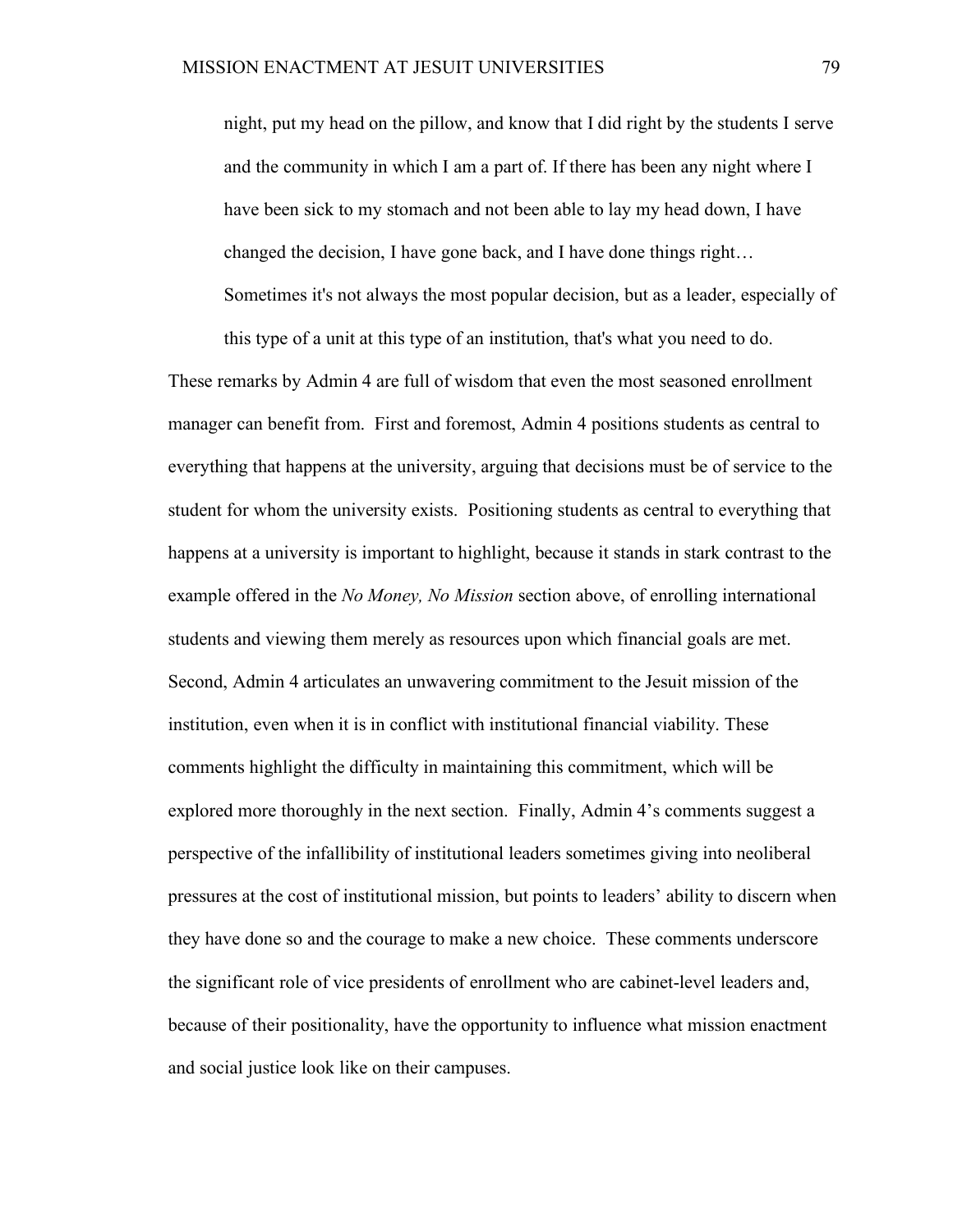## *Challenges*

Vice presidents of enrollment face three major three major challenges when working to uphold institutional mission in a neoliberal environment: (1) conflict with the finance office; (2) pressures from the board of trustees; and (3) personal hardships. These challenges are magnified by the fact that the standard by which success is measured, financial outcomes, is itself also rooted in neoliberalism.

## *Conflict with the finance office*

An overwhelming majority of participants spoke in great detail about challenges and conflicts they had with the finance office at their institution. The following statement, offered by Admin 5, provided the most compelling, and troubling insight:

I see a disagreement between the academic side of the house led by the provost, who's very mission focused, and what I see coming out of the [finance office], who are totally money focused…My sense is that [the CFO] could care less about our mission. And not to say that [they are] against our mission, but that [they are] focused on balancing the budget and making sure we don't fall into a deficit

situation. A definite tension between the academic side and the financial side.

While not every participant reported conflict with the finance office, these comments highlight a perceived major challenge faced by vice presidents in navigating expectations from the finance office, which are often incongruent with expectations in the enrollment office. Thus, this underscores a perception of finance offices as being exclusively concerned about the finances of the university and ultimately about balanced budgets and bottom lines irrespective of institutional mission. Such expectations are reflective of neoliberal tendencies. Furthermore, participants described these challenges as a major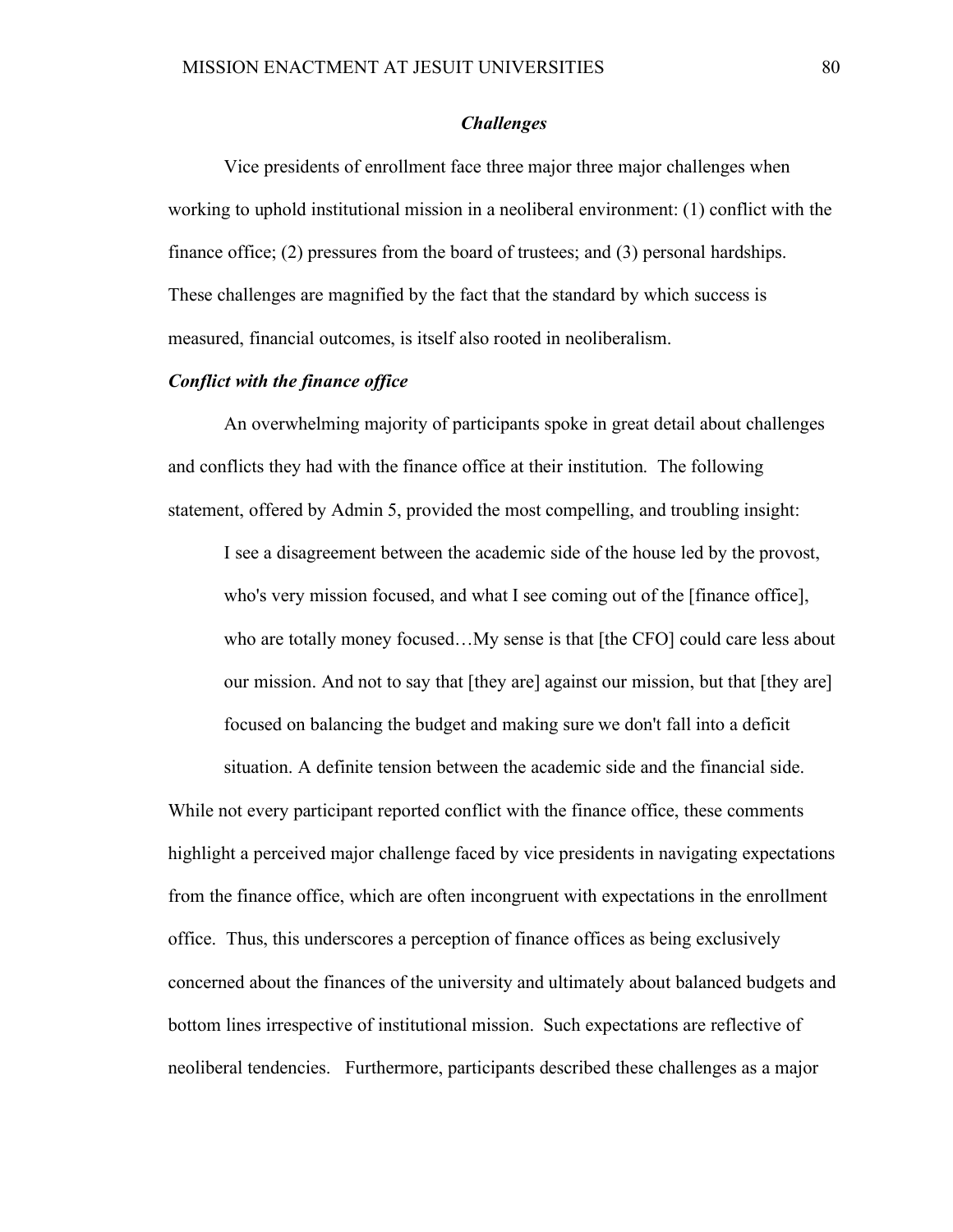roadblock that they must navigate as they seek to uphold the Jesuit mission and offer an accessible and affordable education.

## *Pressure from the board of trustees*

A second challenge that many of the participants in this study identified is the pressure they feel from the board of trustees. Admin 8 provides a striking insight into the space between, by describing a finance committee within a board meeting:

Going into a board meeting, for example, and giving a presentation on the success, and being a little whipsawed between finance committee members wanting to know why we have to give [discount rate] cents back on the dollar, which is their way of looking at it, for all of our students. To then having some of our board members who are much more mission focused, sometimes they're from religious orders but other times not, who are very, very concerned that we're not affordable and we're not fulfilling our mission with respect to bringing underresourced students or underrepresented students to campus.

Admin 9's description captures the tension of the space between and the challenge to navigate an environment where both financial goals and a mission of access and affordability are trying to co-exist. This challenge is compounded by the fact that many board members are business men and women who have likely succeeded at very high levels, as measured by financial standards. As such, they are likely used to making decisions that are good for the bottom line, regardless of the cost. This highlights the ways these tensions in mission and institutional finances are positioned to be in conflict across various levels of the institution. This neoliberal tenant, which threatens the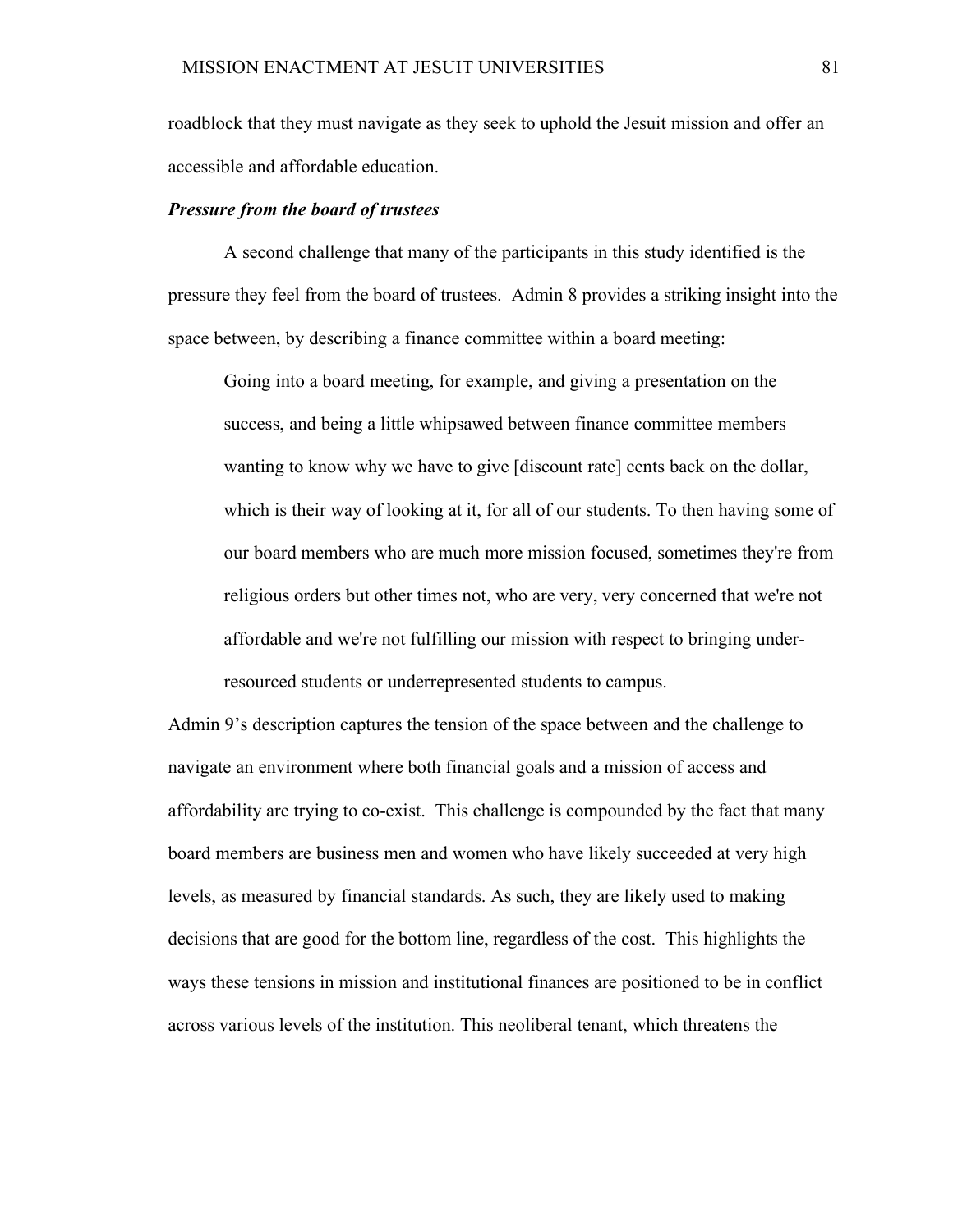fundamental mission of higher education, enters university from the very top of the power structure, through the board of trustees.

### *Personal hardship*

Many of the participants in this study articulated facing significant personal hardships as they tried to navigate the space between. These hardships ranged from personal stress, to concern for staff members and their well-being, to losing their jobs because they did not meet enrollment projections. Admin 2 describes the latter:

We all learn of a couple of colleagues who lost their jobs because they missed the class. It's like basketball—you fire the coach, you don't fire the general manager, you don't fear the president, you don't fire the players. So that's one of things we all know going into it, but it's sad… I think we're all aware of that a little bit more and enjoy it, when we get an actual retirement or if somebody of their own volition has decided it's time to go.

This comment connects individual's success—their employment status, their ability to provide for their family—to meeting net tuition revenue goals, and enrollment projections, and the impact these imminent threats have had on the way they approach their work. These comments highlight the enterprise of their Jesuit university contexts, which encourages capitalistic and mission misaligned decision making. The fear of losing their jobs, as articulated by participants in this study, is a function of the neoliberal pressures influencing all of higher education. Even seemingly well-intentioned individuals who express genuine committed to an espoused mission of access and affordability are forced to work within a structural system that fundamentally operates on neoliberal principles which priorities financial health above all else. Look no further than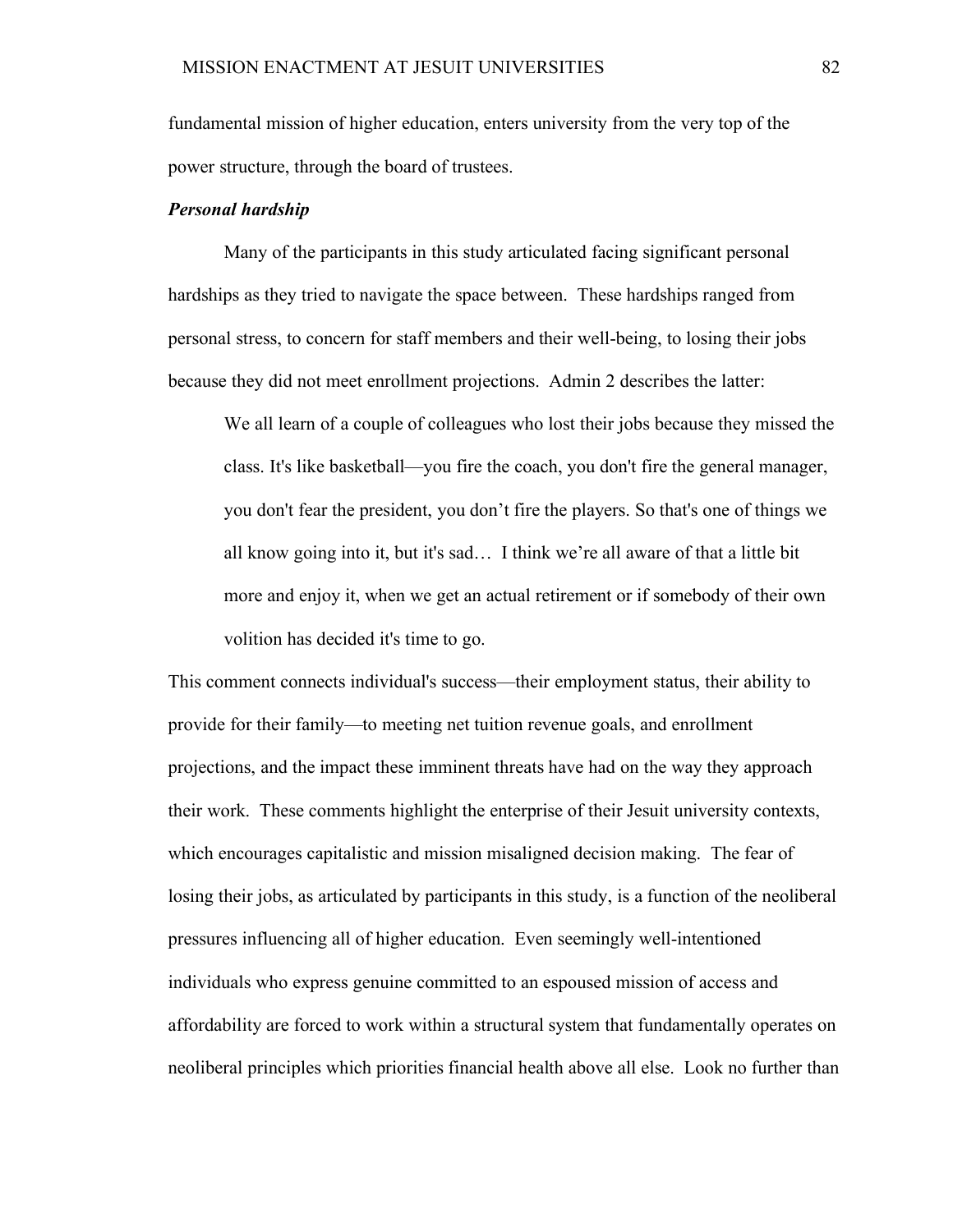Admin 3, who left their role as a vice president of enrollment at a Jesuit university because this challenge was too great.

Navigating the space between is difficult work and participants in this study revealed common challenges that all have roots in neoliberalism and capitalism. These challenges are in direct conflict with Jesuit mission and social justice values, yet they are pervasive at the most fundamental levels of universities. Participants in this study experience this tension in very tangibles ways and struggle to navigate it.

## *Strategies*

Vice presidents of enrollment identified two strategies that help navigate the space between: (1) develop allies; (2) commit to mission-based decision making. The first strategy, developing allies, explores the importance of relationship building, educating stakeholders, and managing expectations. The second strategy, commitment to mission-based explores the prioritization of mission in day-to-day operations.

## *Developing allies*

Enrollment management is extremely complex, and while the majority of the dayto-day work goes unseen by the university community, the outcome is displayed in a very public way when the incoming class arrives on campus and enrollment statistics are announced. Stakeholders, which include faculty, staff, the president's cabinet, and the board of trustees often have strong opinions about enrollment outcomes without truly understanding the nuance that leads to these outcomes. Participants in this study largely share the belief that they will be better able to uphold mission if these stakeholders are allies who understand the aforementioned nuance. As such, investing in building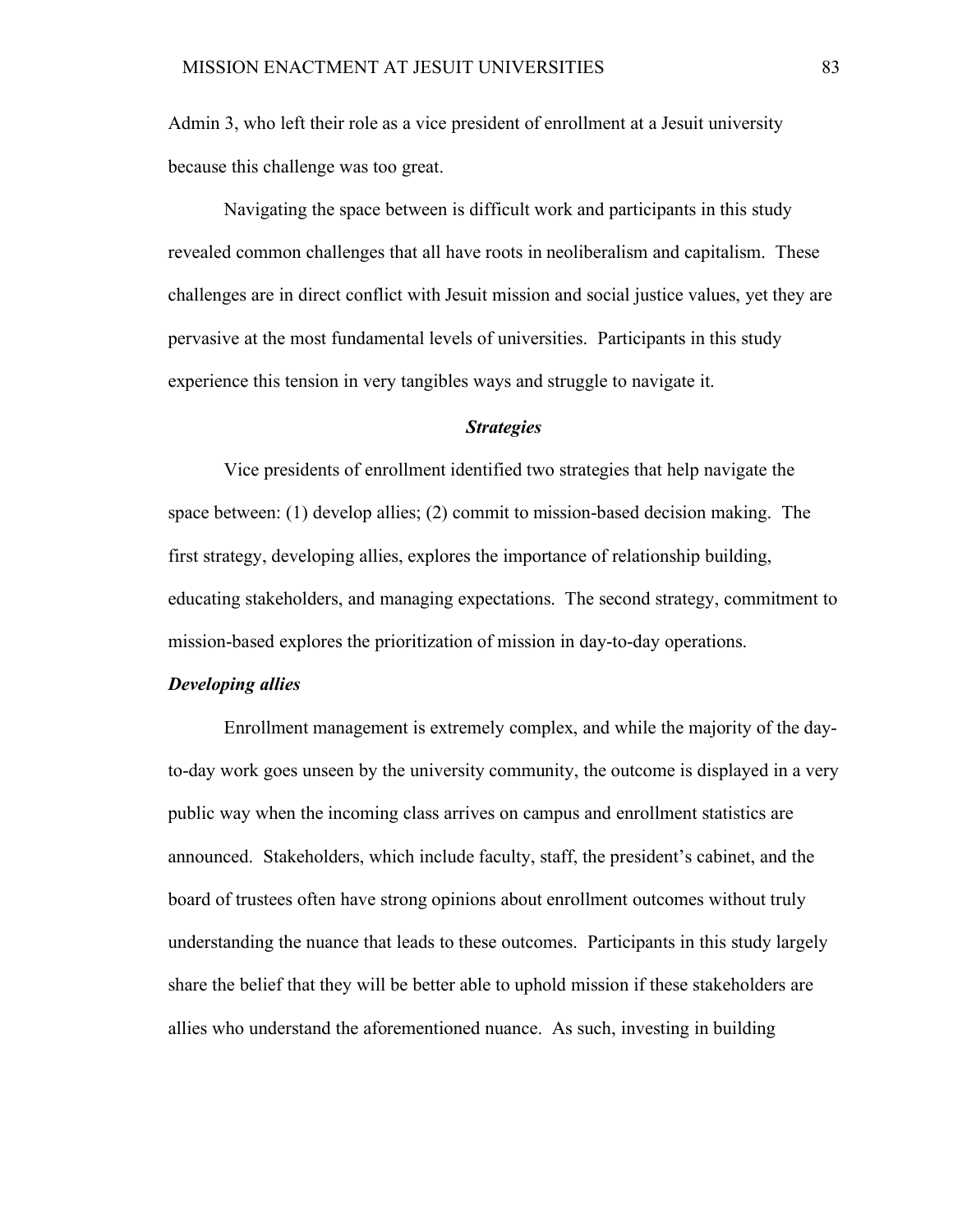relationships, educating, and managing the expectations of these stakeholders is critical to navigating the space between.

This study highlights the importance of building relationships and collaborating with stakeholders. Admin 7 talks about this being successfully modeled on their campus:

The President has been excellent in bringing academic, financial leadership, and advancement, and myself to the table on a regular basis just to talk about enrollment so that we're all on the same page. I mean, that communication and that consistency has been a big part of being able to navigate issues... It's important to, from my standpoint, for key members of the leadership team to be on the same page... it requires a lot of communication. It requires a lot of sharing of data. It requires a lot of frank and open conversation. It requires spending time together, which we did.

As highlighted in Admin 7's remarks, building relationships takes time and intentional effort. Time is a limited resource and efforts spent building relationships may divert stakeholders from other, more tangible projects. However, participants in this study highlight the importance of investing in building relationships, and they report this as a key strategy to developing the agility that allows them to navigate the space between.

A second strategy that helps to develop allies is educating stakeholders. Admin 11 describes many of the nuances in the space between and their responsibility to help other stakeholders understand this complexity:

But, I think, for somebody in my role, it's really trying to, in a way that people can -- in an appropriate time -- and with the right steps, understand better the realities within this space. And, to understand, for example, it's not a simple trade-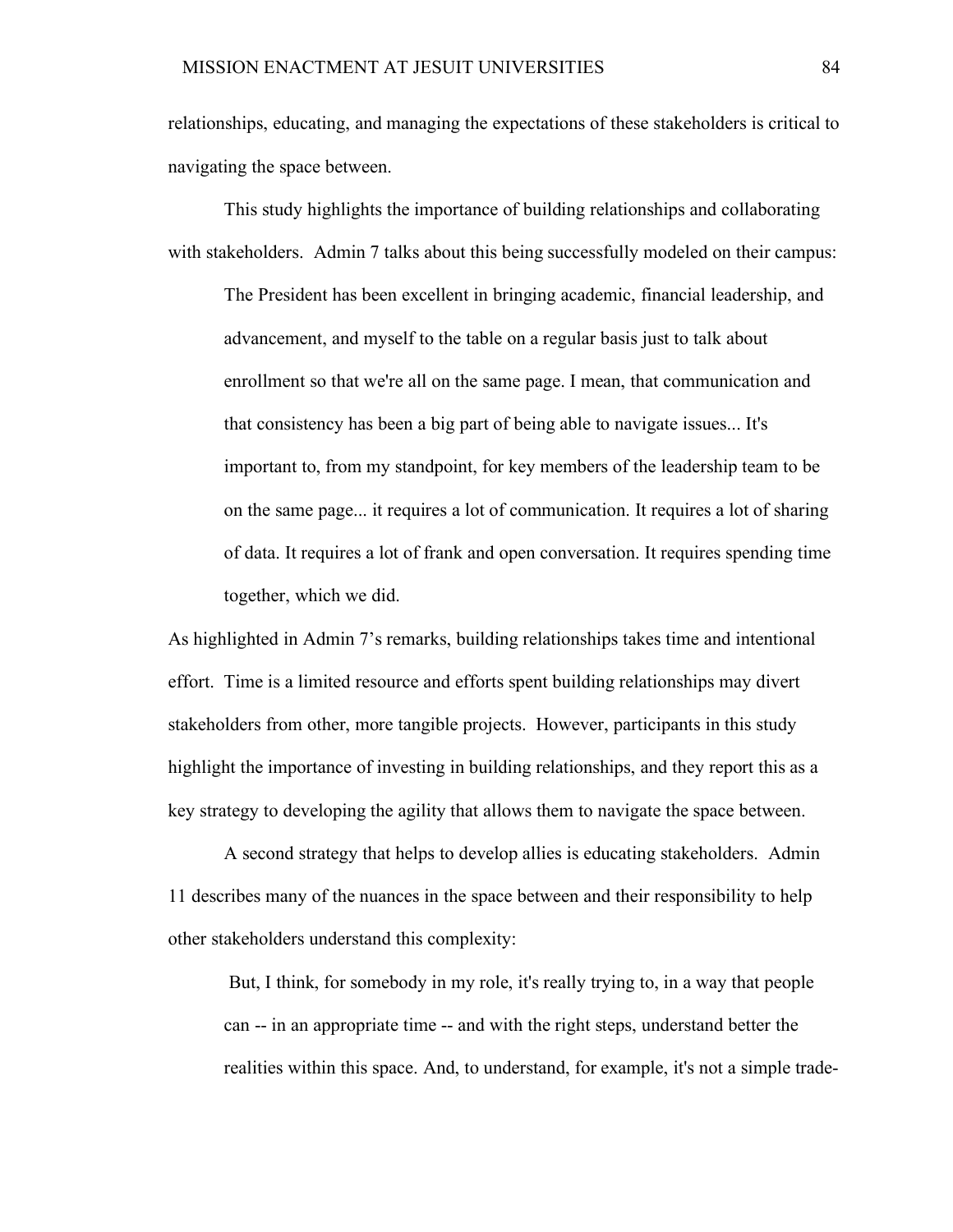off between Pell Grant and full-pays that there's all these gradations. I could just go on point-by-point. I mean, it's helping faculty members understand that if a student has a gap, it doesn't mean that they can't enroll or can't persist. Yes, we would all love to be in a world where we could cover that gap but that's not going to happen. And, it hasn't happened in places like Institution 11. And, students still do enroll, and still get a good education, and still go out in the world, and are successful.

Admin 11 highlights some of the nuances that they have experienced navigating with stakeholders, in this case faculty who have a limited understanding of the complexity of enrolling pell-eligible students. Admin 11 advocates for education which will help these stakeholders understand this nuance, but acknowledges that education must occur in a thoughtful way, mindful of timing and delivery.

Educating stakeholders also helps to manage their expectations, which participants shared is critical to the way they navigate the tension between espoused mission and neoliberal pressures. Admin 7's reflections center the important role of managing expectations.

I'm presenting leadership with options. I'm saying we could do this or we could do this. One of them is going to generate more money than the other. This one is staying true to what we set out to do this year. I'm happy to say that this leadership has not taken the easy path to the money and has instead chosen to pursue the path that is aligned with what we set out to do in the beginning of the year… I think nine out of 10 institutions would take the revenue. I think that we're making tough decisions on the expense of the university so that we can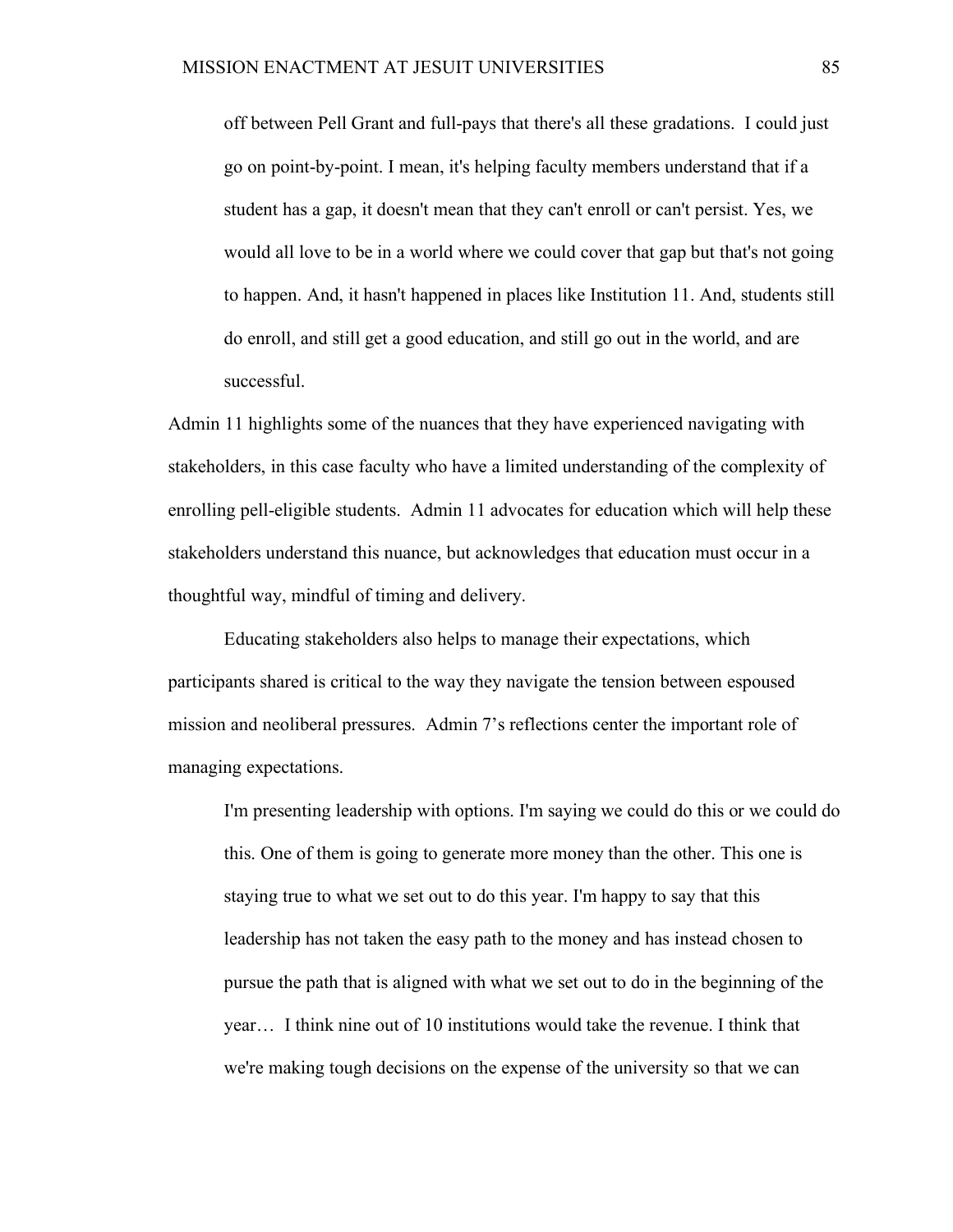continue to do these things we believe in and I'm really happy to be a part of that team. Some of it is just there's creativity that's involved. There is discipline that's involved. There is managing expectations.

Many of the participants shared sentiments, similar to Admin 7, and discussed the importance of managing the expectations. Most notably, participants talked about the importance of doing so with the finance office and the board of trustees. This is an important strategy, that speaks directly to the challenges, which are rooted in neoliberalism, that were described previously in this section. Admin 7's remarks above speak to more than simply managing expectations; they also illustrate an institutional commitment to mission in the face of neoliberal threats to that mission.

### *Commit to mission-based decision making*

The second, and perhaps most compelling strategy that emerged in this study, is to demonstrate a fundamental commitment to mission-based decision making. Admin 1 describes what this looks like:

The first principle for me in mission is, don't make mission the last thing you talk about. You've got to make it part of the up-front discussion, and it has to be something that everyone understands is the lens through which we want to see the decisions we have to make.

Admin 1's reflection on the foundational principle that has helped them navigate the space between, offers unignorable guidance to all who seek to uphold mission in a neoliberal environment. Congruent with Admin 1's remarks, participants in this study widely discussed the importance of positioning mission at the center of all conversations. One tangible example includes incorporating mission into staffing decisions. However, it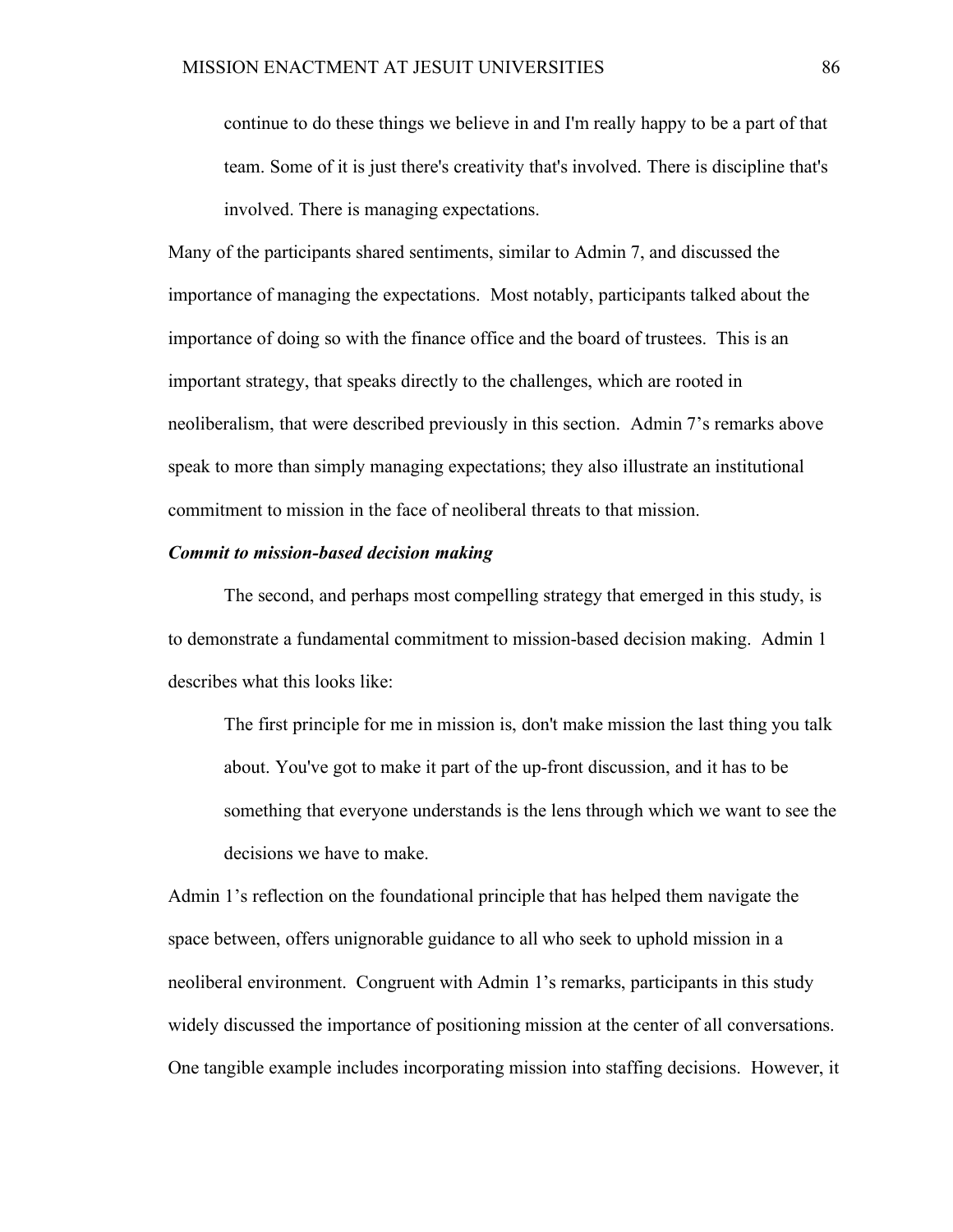is also important to note that Admin 1 is also the same participant that unapologetically declared recruiting international students is an exercise in margin, not mission. The juxtaposition between these two examples illustrate the active tension that exists in the space between espoused mission and the neoliberal forces driving the higher ed landscape and Jesuit institutions.

Several participants in this study discussed the critical importance of hiring employees who are committed to the institution's mission. Admin 2 captures this:

I think in terms of being responsible for staff, three different offices, it starts with hiring for mission, it starts with getting some people that understand that this is not your typical nine to five. It doesn't matter who walks in the door, you have to have a little bit more compassionate.

Earlier in this chapter, it was established that an intrinsic commitment to mission plays an important role in navigating the space between. This comment shows that participants also believe it is important to find employees who have an intrinsic commitment to the mission. As captured here, these vice presidents largely shared a perspective that employees who understand and believe in the mission are much more likely to advocate for the mission than those who do not have any connection to it.

Jesuit universities have a unique mission that has deep roots in social justice. While it may seem obvious, reflections offered in this study reveal the importance of making decisions that are rooted in institutional mission in order to navigate the space between. If Jesuit universities fall into neoliberal traps, and are unable to successfully deliver an affordable and accessible liberal arts education, it leaves little hope that other universities that are not guided by a mission that explicitly calls for social justice can do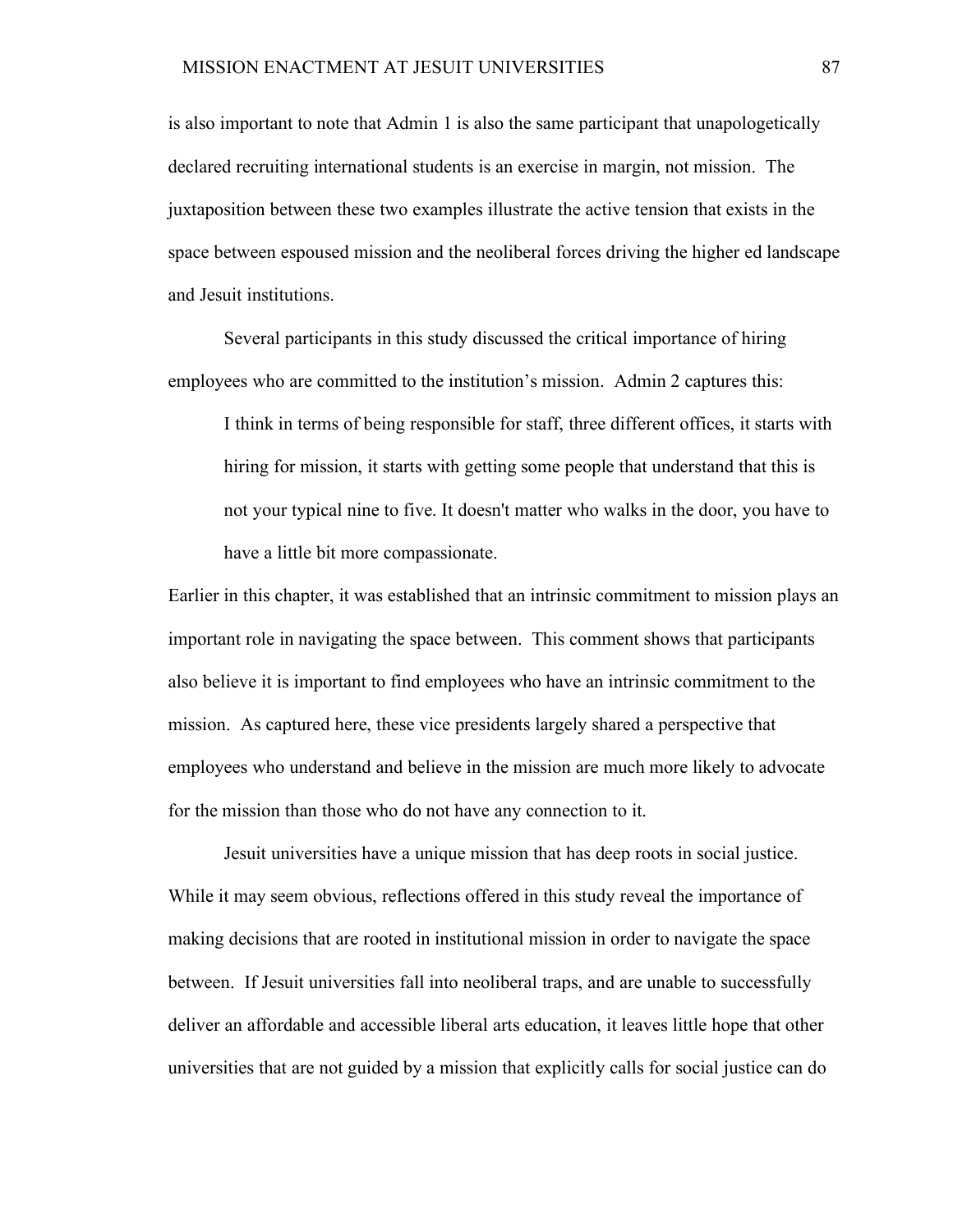so. Jesuit universities represent the best of what a liberal arts education can be, and leaders of these institutions must commit to mission-based decision making.

This section presented two strategies that vice presidents revealed using as they attempt to navigate the space between. After discussing the opportunities, challenges, and strategies that shared by participants in this study, this section will close with a brief look at the complexity of mission enactment, experienced by vice presidents of enrollment management at Jesuit universities as they navigate the space between. Admin 2 describes this complexity in no uncertain terms:

Our goal is not just get [1,400] students.... and generate \$52 million in net revenue… also make sure there are no more than [20% in college A, 30% in college B], gender balance within 1%, increase the number of students of color particularly African Americans. Make sure we get as many kids from Jesuit high schools as we can, pay attention to Pell Grant percentage... That's where it really gets dreamy in some people's eyes. So I think our role in terms of how much it affects our job, is to be a mirror and a sounding board saying, 'No, what you are asking for is not realistic.' If you really think that as a Jesuit institution, we should dedicate all of our resources to the neediest then we would be doing this differently, not only in terms of the admissions but in terms of the budget allocation, on the expense side of buildings and faculty and remuneration and benefits and the rest of that. So none of us can say it's not a factor, but none of us can say we could survive personally or institutionally, if we just ignored everything else... we could have a nice small class of unbelievably deserving kids and the place would close."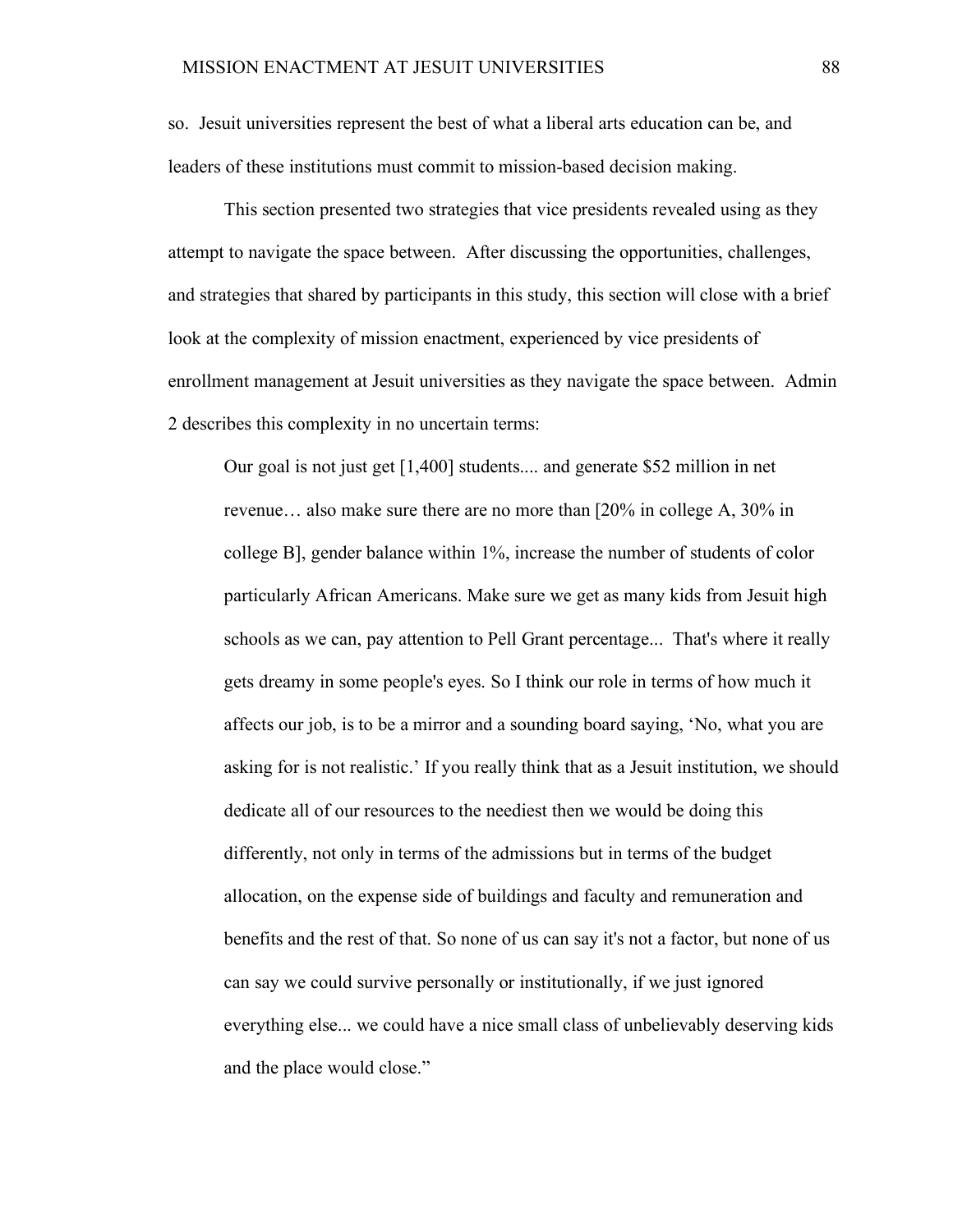Admin 2's sobering reflection offers important insights into the complexity of offering an affordable and accessible education and provides an appropriate conclusion to this section as it ties together many of the nuances revealed throughout the section. These remarks clearly illustrate one of the major challenges articulated in this section, conflicting interests between financial goals (i.e. headcount and net tuition revenue) and goals related to access and affordability (i.e. increasing the enrollment of African American students and pell-eligible students). Furthermore, Admin 2's suggestion that it is "dreamy" to think that a university can successfully enroll students who check all of the desired boxes, illustrates the importance of managing expectations, one of the key strategies offered earlier in this chapter. Finally, Admin 2 calls the entire enterprise to task, stating that if Jesuit universities are truly commitment to serving people on the margins then they need to reconsider the entire business model. Such efforts would demonstrate a commitment to resisting the neoliberal forces that are driving the landscape of higher education. Because of their positionality and their seat at the tables, participants in this study have the opportunity to start these conversation and lead efforts to reimagine the paradigm in ways that will allow Jesuit universities to better uphold their mission and offer an affordable and accessible liberal arts education.

#### **Summary of Findings**

This chapter opened with a descriptive analysis of IPEDS data capturing the environment in which participants in this study are working. More substantially, this chapter presented the key findings that emerged in this study, which capture the experiences that participants shared in regards to their experience navigating the space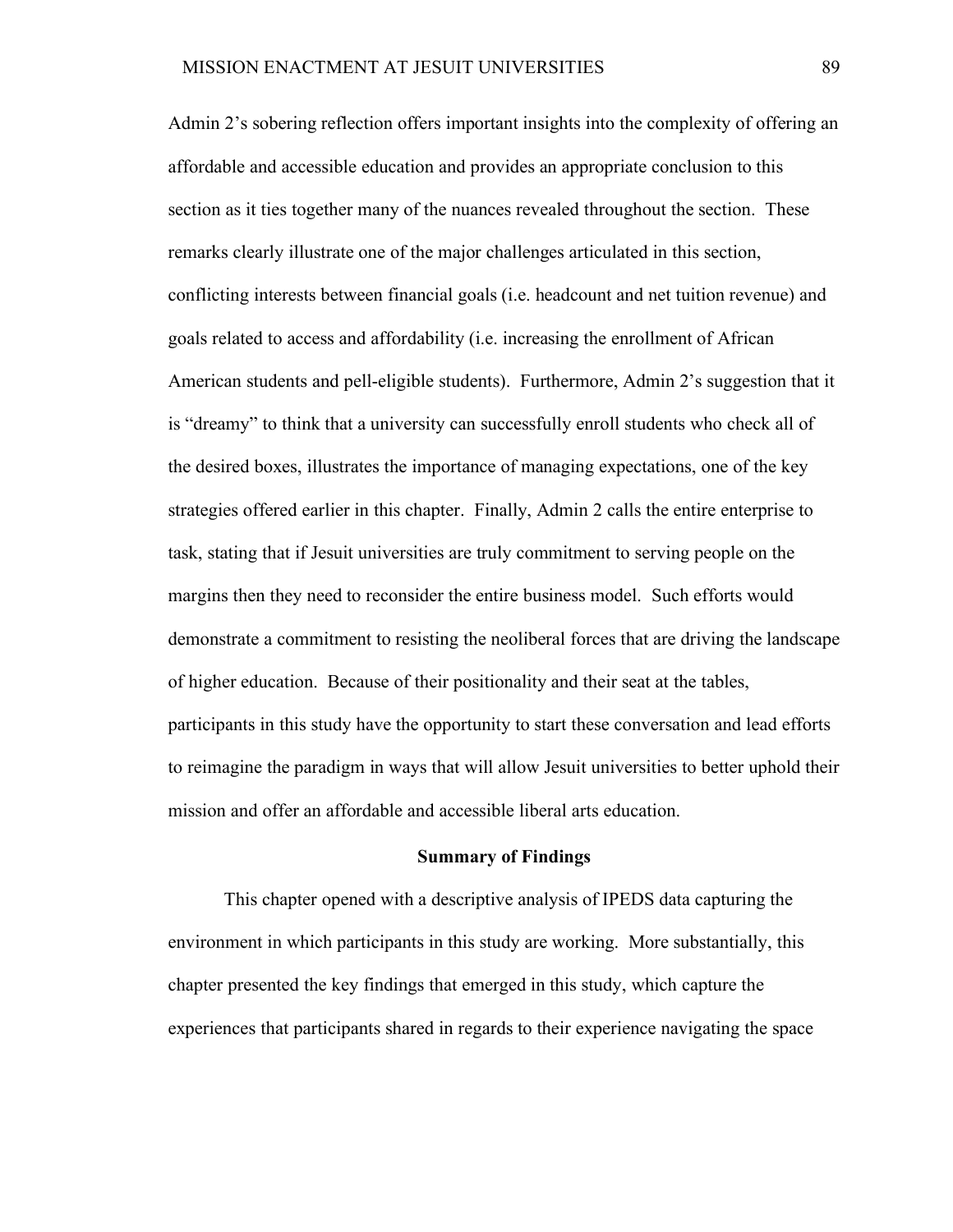between. These findings were organized into three thematic sections: (1) commitment to mission; (2) no money, no mission; (3) complexity of navigating the space between.

The first thematic section, commitment to mission, declared that a shared understanding of, and commitment to, espoused institutional mission creates a pathway for mission enactment to occur. Similarly, lack of understanding and commitment to espoused mission can lead to mission drift. The first section opened by examining mission enactment in the field of enrollment management, nothing that mission enactment occurs by delivering an accessible and affordable education. Furthermore, both individual and institutional commitment to mission were explored. An individual's enduring commitment to mission enactment is often rooted in an intrinsic connection to the Jesuit mission. Additionally, the shared mission of Jesuit universities is a carefullycrafted, internationally-recognized brand that is built upon popular colloquialisms such as: "cura personalis," "the education of the whole person," and "the service of faith and promotion of justice." This study presents evidence of times that espoused Jesuit mission is successfully upheld and evidence of instances in which espoused mission is at merely corporate rhetoric. Finally, the first section looked at the role mission formation activities played in participants experience, and advanced the idea that a shared understanding of, and commitment to, institutional mission can be cultivated and nurtured through participation in mission formation activities.

The second thematic section, no money, no mission, was grounded in the participant believe that espoused institutional mission cannot be enacted unless adequate funding exists to run the enterprise. The section opened by declaring the constant pursuit of institutional financial health, which is the standard by which all else is measured,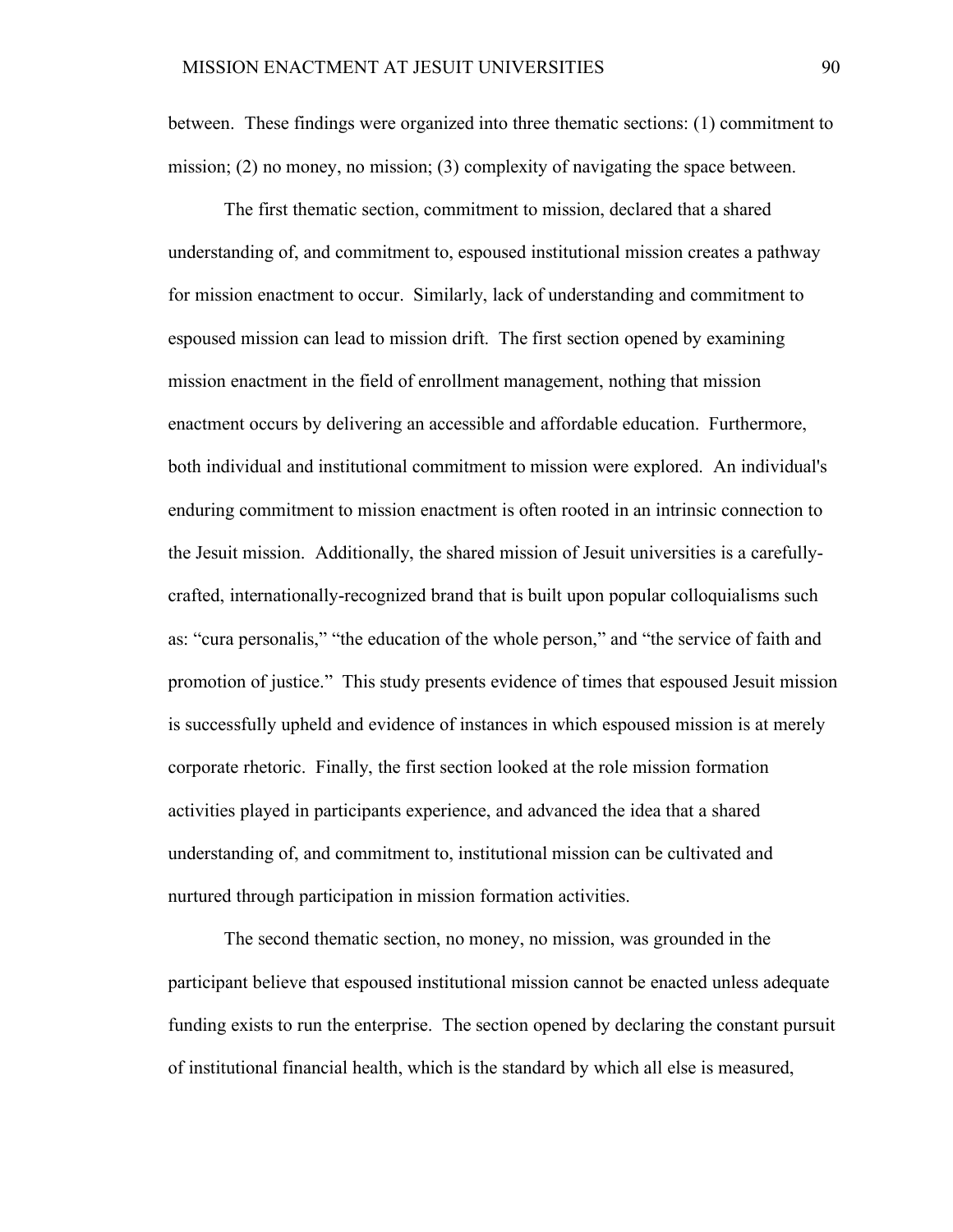impacts employee morale, decision making, and ultimately mission enactment, or lack thereof. The second section went on to acknowledge that individuals that are tasked with upholding mission in a neoliberal environment are faced with tough choices, which inevitably lead to the exclusion of deserving students for whom the institution is not affordable, and therefore not accessible. Finally, the constant pursuit of institutional financial health leads vice presidents of enrollment management and the institutions that they work for to pursue opportunities to acquire and leverage resources that can help fund the overall enterprise. The pursuit of these resources at times aligns with institutional mission, but in other instances, is quite simply, an exercise in margin.

The third thematic section, complexity of navigating the space between, positioned mission enactment in a neoliberal environment as full of complexity, and stated that navigating this space takes agility and nuance. In doing so, the third thematic section explored the opportunities, challenges, and strategies that participants reported experiencing as they navigate upholding mission in a neoliberal environment. These findings should be considered in relation to the institutional context in which the participants work as well as the larger context of Jesuit higher education. Chapter V will offer a critical analysis of these findings, in conversation with the conceptual framework in Chapter II of this study.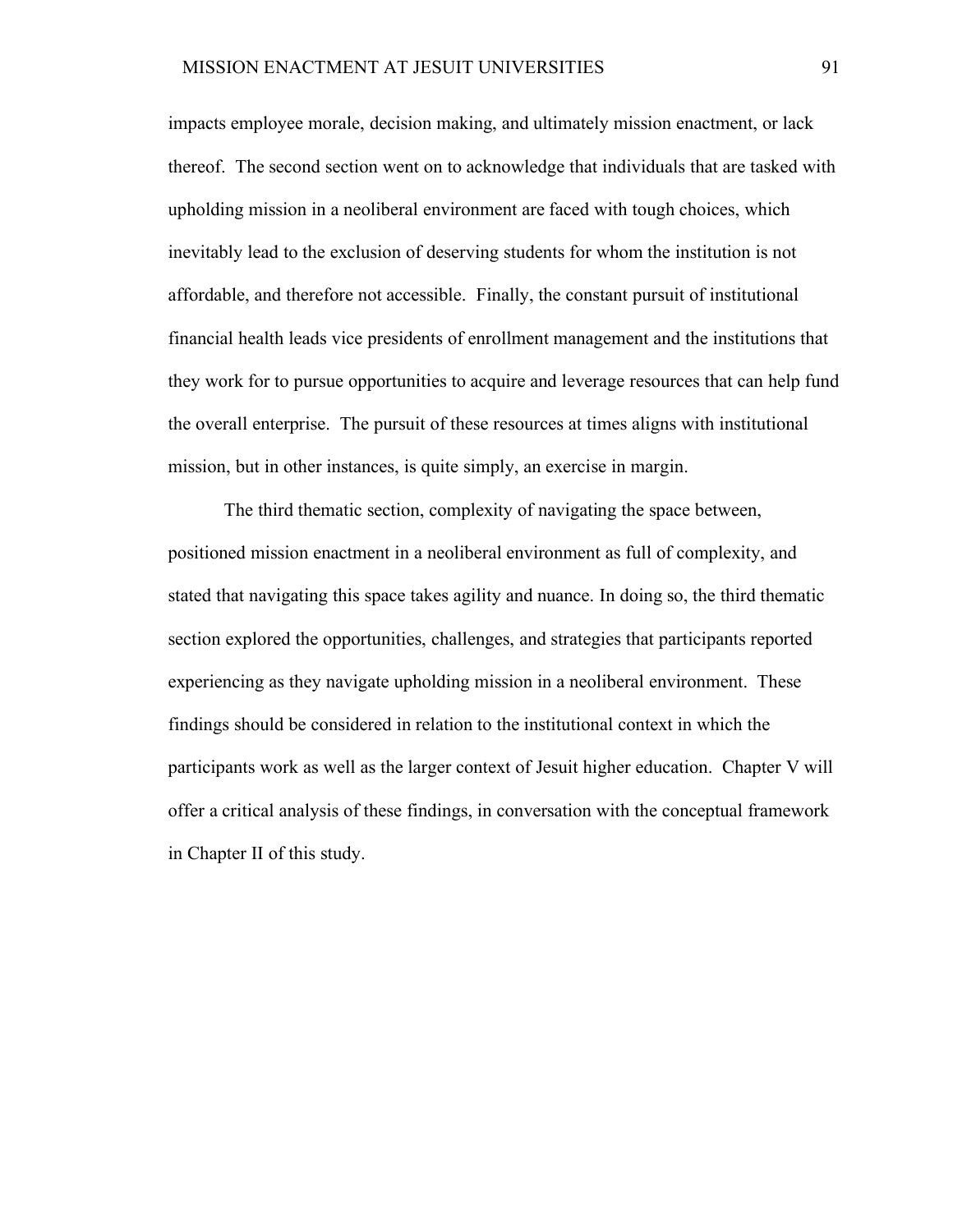## **CHAPTER V: CONCLUSIONS**

#### **Introduction**

Chapter V opens with a summary of the study and briefly presents the problem that was studied, the purpose of the study, the methodology used, and the major findings. The chapter then discusses the findings, highlighting three fundamental takeaways, and putting them in conversation with existing literature. Finally, this chapter presents implications for action, recommendations for further research and conclusions.

## **Summary of the Study**

In order to provide a summary of this study this section will open by presenting an overview of the problem being studied. Second, this section will restate the purpose statement and research questions. Finally, this section will review the methodology used to guide the study.

## *Overview of the problem*

There are 28 Jesuit universities in the United States, all of which have a curriculum rooted in the liberal arts and that collectively share an avowed mission and commitment to social justice (Traub, 2008). The Presidents of the 28 American Jesuits colleges and universities have pledged a commitment to students from diverse "economic, cultural, ethnic, religious, and geographic backgrounds" stating, "we prioritize the education of these often vulnerable and underserved students at great financial sacrifice to our institutions for the sake of their access to and success within our Jesuit colleges and universities" (Presidents of the Association of Jesuit Colleges and Universities, 2010.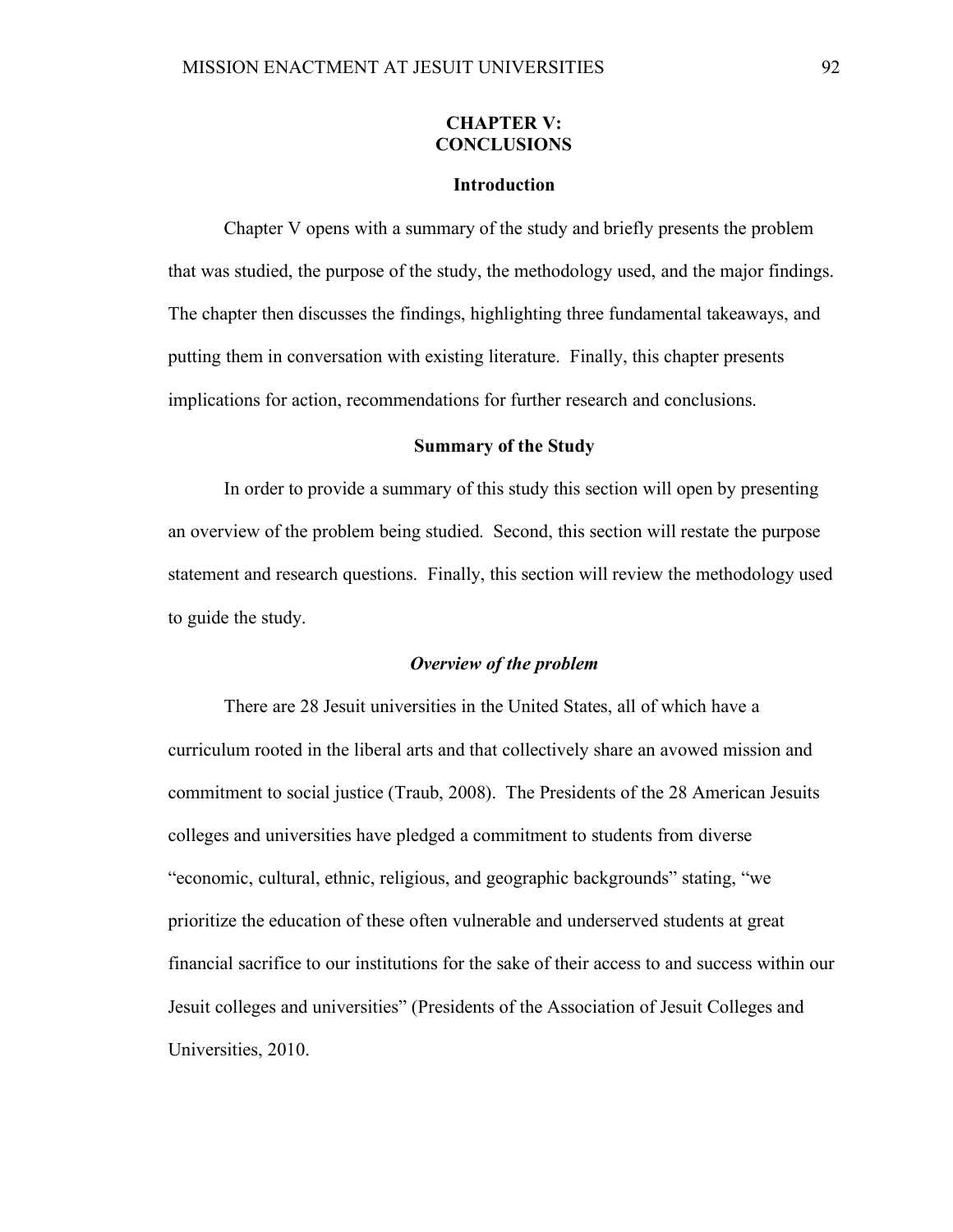This mission, with a focus on access to an affordable liberal arts education exists in tension, and often stark contrast to social, political, market, and economic forces that are influencing the way American colleges and universities conduct business (Slaughter, 2004; Giroux, 2014). These tensions, which in this study are positioned under the umbrella of neoliberalism, are inflating the cost of attending college at an unsustainable rate. Senior-level strategic enrollment management professionals are left with the daunting task of "integrating all of the university's program's practices, policies, and planning related to achieving the optimal recruitment, retention and graduation of students" (Hossler, 2015, p 5). Jesuit universities and their senior leadership are part of this larger narrative and as the cost of attendance rises two clear problems emerge. First, the ability for Jesuit universities to uphold their social justice-inspired mission and deliver an affordable and accessible liberal arts education is being threatened because they are pricing out those they seek to serve. Second, there is a growing tension between the espoused mission of Jesuit universities and the decisions that their leaders and administrators make to run the enterprise. What is needed is a better understanding of the way senior-level leaders who are tasked with upholding access and affordability experience and navigate *the space between* espoused mission and neoliberalism.

# *Purpose statement and research questions*

The purpose of this explanatory case study was two-fold. First, this study explored the ways tension in the broader neoliberal higher education environment is *experienced* by senior-level strategic enrollment management officers at Jesuit universities in their efforts to fulfill their espoused university missions. Second, this study examined the ways in which senior-level strategic enrollment management officers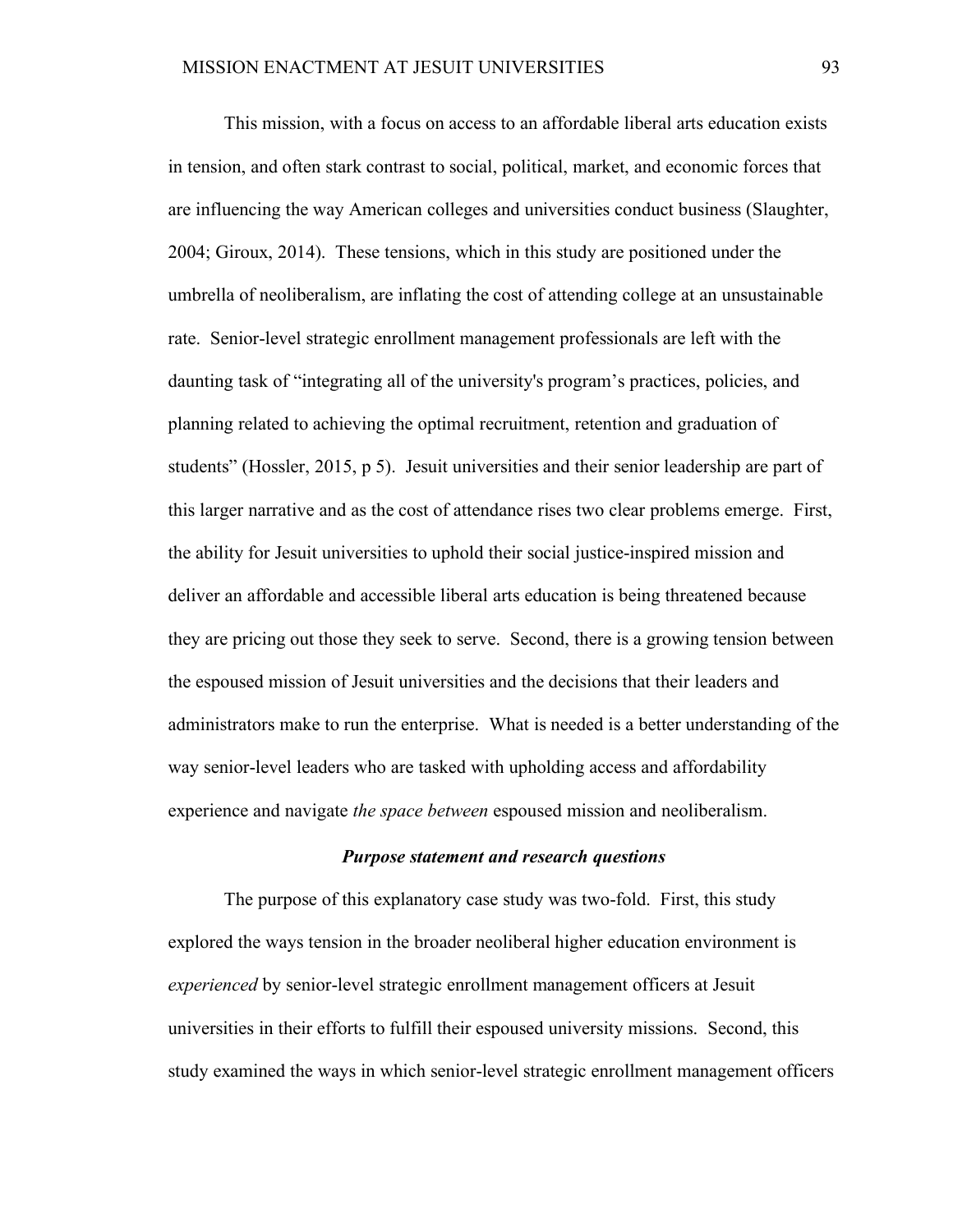at Jesuit universities *navigate* the broader neoliberal higher education environment as they seek to uphold institutional mission. This study was guided by two primary research questions:

- 1. How are tensions between a social justice mission and neoliberal forces experienced by senior-level strategic enrollment management officers at Jesuit universities?
- 2. How do senior-level strategic enrollment management officers navigate fulfilling a social justice mission within a neoliberal environment at Jesuit universities?

### *Review of methodology*

This study used case study methodology. Specifically, it was an explanatory, single-case study that uses a holistic design and focused on a single-unit of analysis: the experiences of senior-level strategic enrollment management officers at Jesuit universities. A descriptive analysis of recent IPEDS data was used to provide context for the institutional landscape that participants are working in, specifically, the larger landscape of Jesuit higher education in America. Data collection occurred through semistructured interviews with eleven vice presidents of enrollment management at Jesuit universities. Creswell's (2009) six-step approach was used to analyze the data.

### **Major Findings**

When analyzing the data and considering the ways that vice presidents of enrollment management at Jesuit universities experience and navigate the space between, three major themes emerged. The first theme that emerged from the reflections offered by participants is that commitment to mission significantly impacts their experience navigating the space between. Participants described their commitment to mission both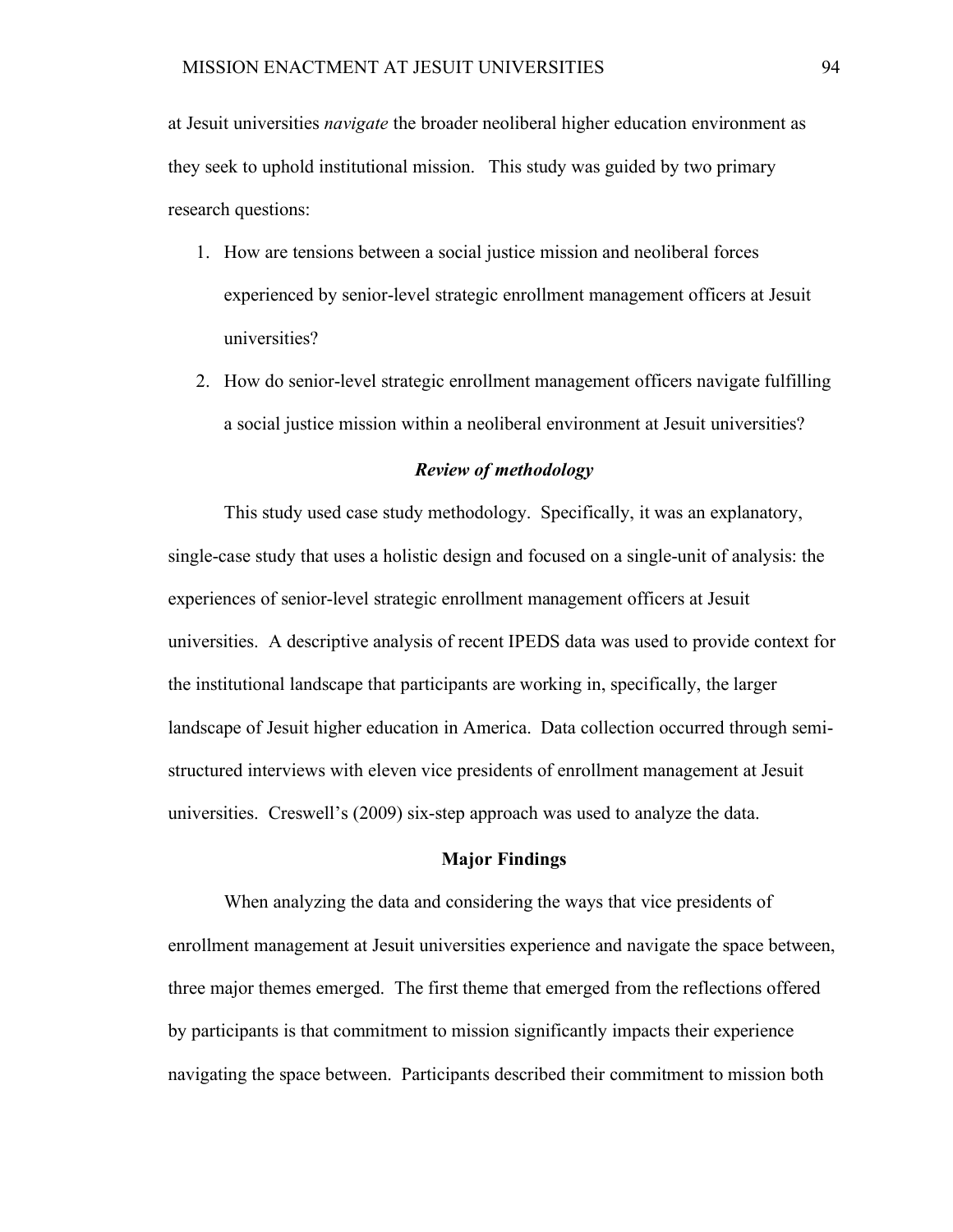through an individual lens, which amongst other things, explored intrinsic commitment to mission, and an institutional lens, which highlights structural and corporate expressions of mission. Furthermore, this study found that commitment to mission can be cultivated through formation activities offered via the institution. The second theme that emerged is that without sufficient resources to run the enterprise, Jesuit universities cannot enact their mission. Senior-level enrollment officers experience, and are forced to navigate, an environment in which financial health is of paramount importance. This reality often leads vice presidents to tough choices and ultimately pursuit of resources to fund the mission. The third theme that emerged is that navigating the space between is a complex endeavor. In navigating the space between, participants experience both challenges and opportunities. Furthermore, participants revealed strategies they used to navigate the complexity of the space between. The next section offers a nuanced look at the findings, connecting the themes that emerged in the findings to the conceptual framework developed in Chapter II and existing literature.

#### **Discussion of Findings**

The major findings that emerged in this study, which were briefly highlighted in the previous section, are a reflection of the experiences described by participants. Taken at face value, they may offer interesting takeaways, perhaps lessons worth considering in the field of enrollment management. This section will move beyond a surface-level description and offer a nuanced analysis of the findings through the lens of the conceptual framework developed in Chapter II, and with great consideration for the breadth of existing relevant literature. In doing so, this section will answer the study's research questions: (1) How are tensions between a social justice mission and neoliberal forces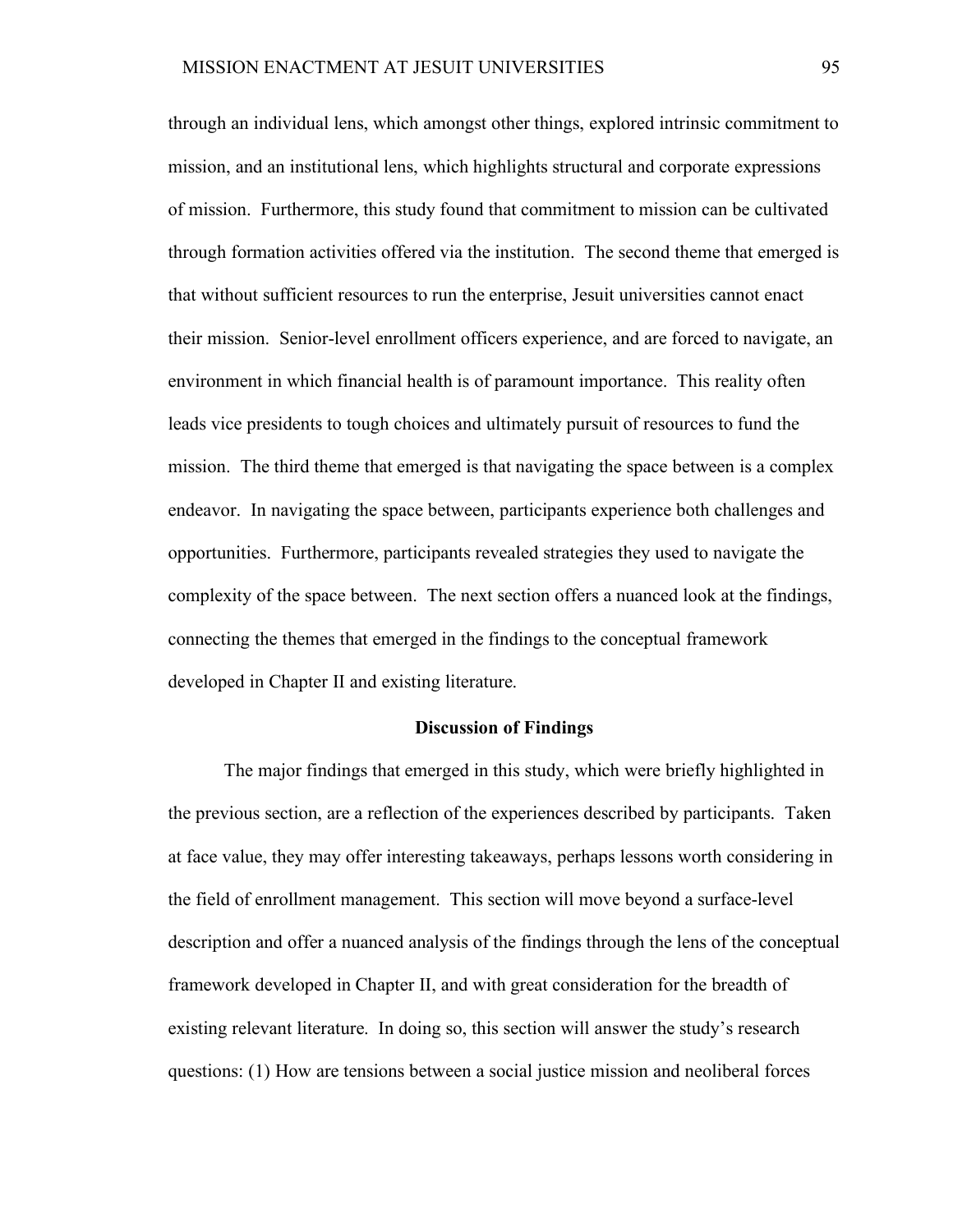experienced by senior-level strategic enrollment management officers at Jesuit universities? (2) How do senior-level strategic enrollment management officers navigate fulfilling a social justice mission within a neoliberal environment at Jesuit universities? To answer these questions, this section is broken into three subsections, which present the fundamental takeaways: (1) neoliberalism: a persistent threat to mission; (2) missionbased leadership; (3) redefining the metrics for success.

### *Neoliberalism: a persistent threat to mission*

Neoliberalism is pervasive in all facets of American society. It is so deeply woven into the fabric of American culture that the evidence of neoliberalism has become an expected norm in the 24-hour news cycle and the operation of American universities. It is rooted in the following four principles: (1) the free market drives all and profit is the only measure for success (Giroux, 2004); (2) privatize everything possible (Giroux, 2004, Kumashiro, 2012); (3) the government is not responsible for the common good (Giroux, 2004); and (4) America is a post-racial society (Dumas, 2013; Giroux, 2009). These principles are in direct conflict with Jesuit mission, and furthermore are a threat to Jesuit institutions seeking to uphold a mission of access and affordability. Evidence of these principles emerged in the key findings of this study and cut across all of the themes discussed in Chapter IV.

### *Experiencing neoliberalism as a persistent threat to mission*

Participants in this study shared several common experiences which emerged in the key findings and illustrate the ways neoliberalism is a persistent threat to espoused Jesuit mission. The first experience, which directly aligns with neoliberalism, is the emphasis that participants placed on the importance of institutional financial health as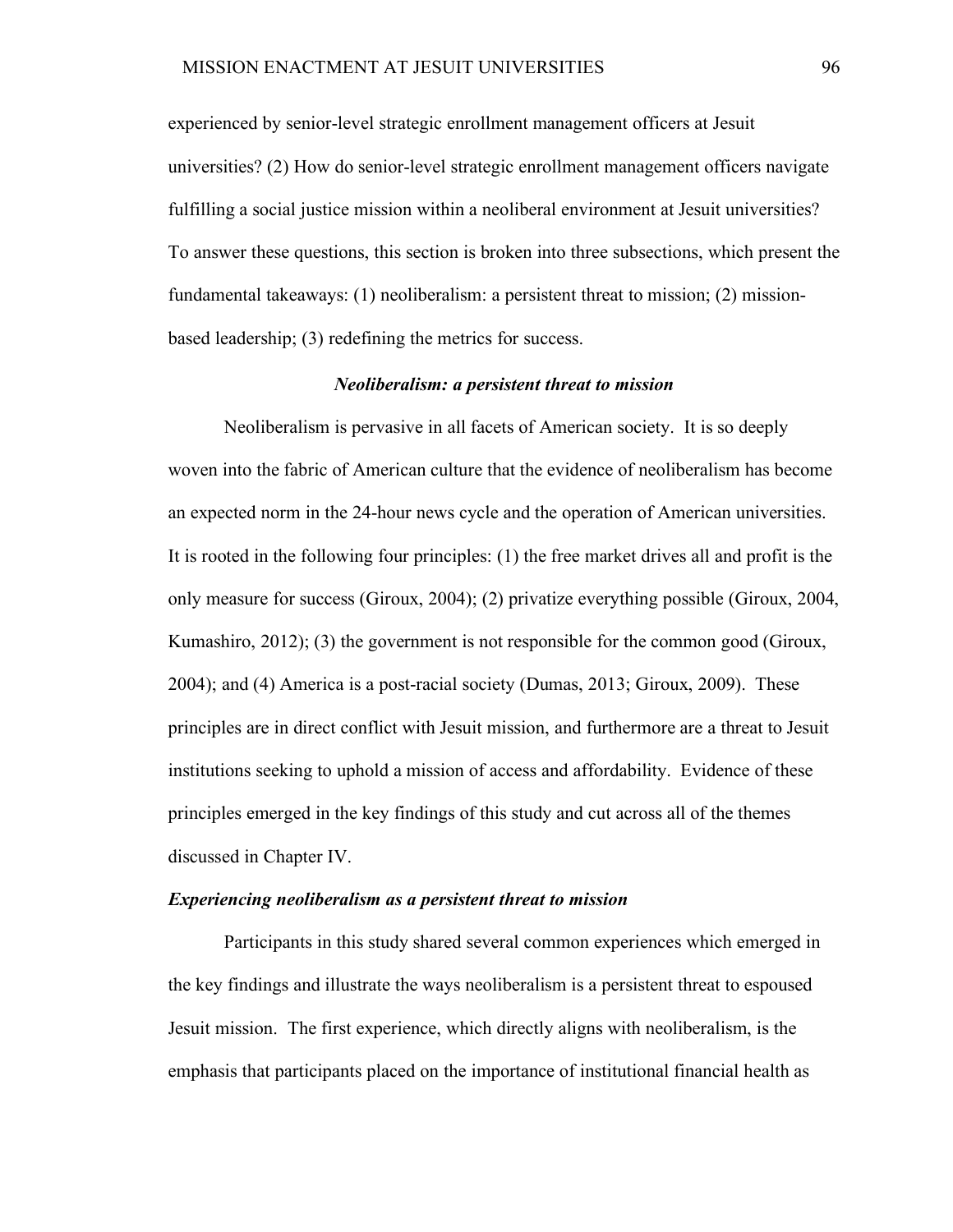central to their experience. Similarly, participants in the study revealed net tuition revenue as the outcome by which their success is measured. Additionally, the findings revealed that participants, who work in enrollment, often felt like goals of access and affordability are misaligned with the finance office and the board of trustees, whose goals are rooted in protecting the financial health of the institution. These experiences, which revolve around financial health and net-tuition revenue, illustrate that participants are being asked to navigate an environment that is grounded in the first neoliberal tenant: profit is the only measure of success.

#### *Navigating neoliberalism as a persistent threat to mission*

Participants discussed several ways in which they navigated neoliberal pressures. First, participants shared several specific strategies that they have for navigating this space. These strategies revolved around relationship building, managing expectations, and providing education to stakeholders. Second, participants revealed ways in which their institutions seek to acquire and leverage resources that fund the operation of the enterprise. Notably, these resources include state and federal funding, international student enrollment, and fundraising efforts. The strategies described above indicate that participants are seeking to operate within the established neoliberal paradigm as opposed to deconstruct it, and build a new paradigm that positions mission first.

#### *Neoliberalism, resource dependency theory, and the enrollment economy*

Harkening back to Chapter II, Giroux (2004) warns that, "wedded to the belief that the market should be the organizing principle for all political, social, and economic decisions, neoliberalism wages an incessant attack on democracy, public goods, the welfare state, and non-commodified values" (p. 495). The experiences outlined above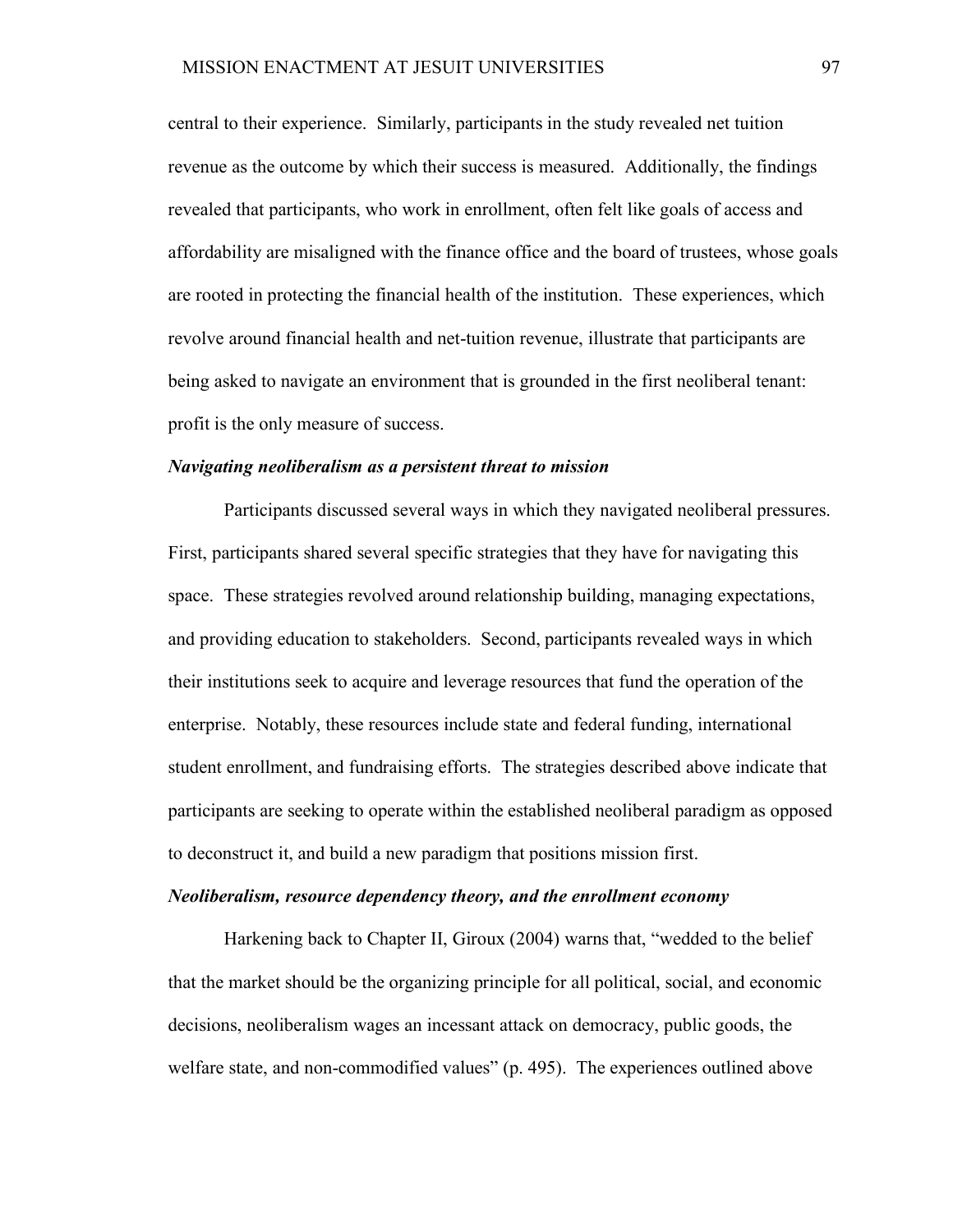illustrate this is in fact happening at Jesuit universities. When financial health and net tuition revenue are the standards by which success is measured, our institutions have in fact commodified the value of a liberal arts education. Furthermore, the navigation strategies that were briefly highlighted above indicate that neoliberalism leads to a resource dependence perspective. In framing resource dependence theory, Pfeffer and Salancik (1978) state, "the key to organizational survival is the ability to acquire and maintain resources" (p. 2). Resource dependency theory also characterizes institutions as open systems that exist in interdependence with other organizations (Pfeffer and Salancik, 1978). Consistent with Pfeffer and Salancik's (1978) theory, one of the major findings of this study is that all of the participants in this study articulated engaging in activities that allowed them to acquire and leverage resources, specifically discussing the following: (1) leveraging state and federal aid, (2) enrolling international students (3) relying on fundraising and endowments to fund scholarships.

As illustrated above, many participants in this study view students and the tuition dollars that they contribute to multi-million-dollar operating budgets, as sought-after resource. Clark (1956) argued that many universities become dependent upon an enrollment economy, in which "school income is largely set by student attendance" (p. 332). Although Clark originally coined the term "enrollment economy" over sixty years ago, it is a concept that continues to be relevant today, and reflects the stronghold of neoliberalism on shaping the actions within the university itself and fostering a resourcedependent perspective that defines actions and possibilities. Referring to students as resources upon which an economy can be built is dangerous. Such a mindset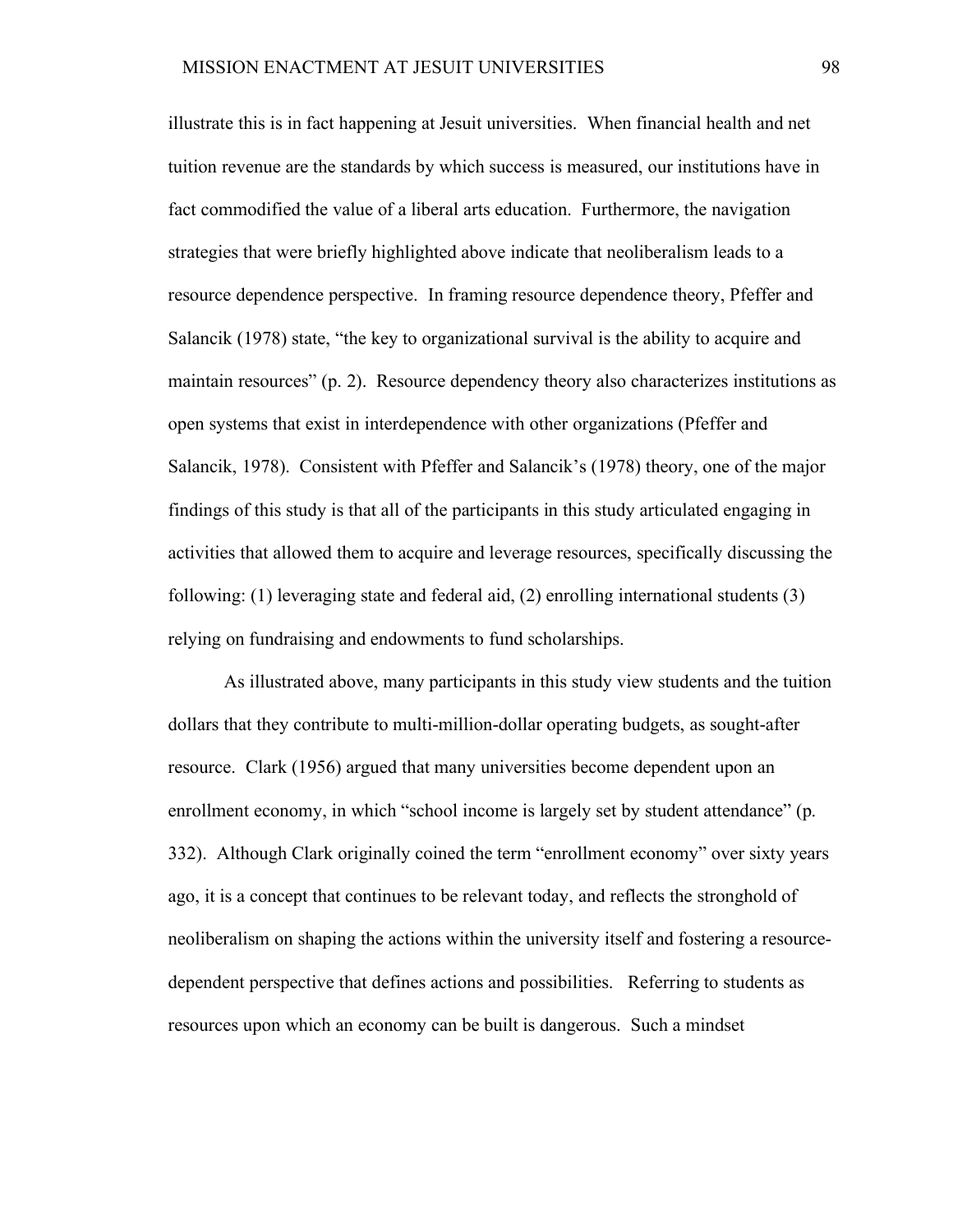fundamentally threatens the espoused mission of Jesuit universities and commodifies education, while succumbing to neoliberal pressures.

#### *Mission-based leadership*

Mission drift occurs when organizations divert time, energy, or money away from their institutional mission (Jones 2007). Succumbing to the neoliberal pressures outlined above and engaging in resource dependent decision-making teeters on the border of mission drift, particularly here as it is enacted in ways that work against the social justice mission of Jesuit universities. In order for Jesuit universities to uphold their missions, those entrusted with doing so must commit to mission-based leadership. While an established academic definition of mission-based leadership does not currently exist in scholarly literature this study presents the following working definition: Mission-based leadership seeks to uphold institutional mission at all times. To do this, mission-based leadership demands all decision making be considered in light of impact on institutional mission; such decision making includes: (1) resource allocation, (2) human resource management including hiring and performance evaluation practices, (3) institutional policies, processes, and procedures. Additionally, mission-based leadership invests in cultivating an understanding of and commitment to institutional mission within members of the organization. This definition was born out of key findings that emerged from participant reflections in this study. This section will unpack the ways participants reported experiencing and navigating mission-based leadership, and then will close by grounding these reflections in existing literature.

## *Experiencing mission-based leadership*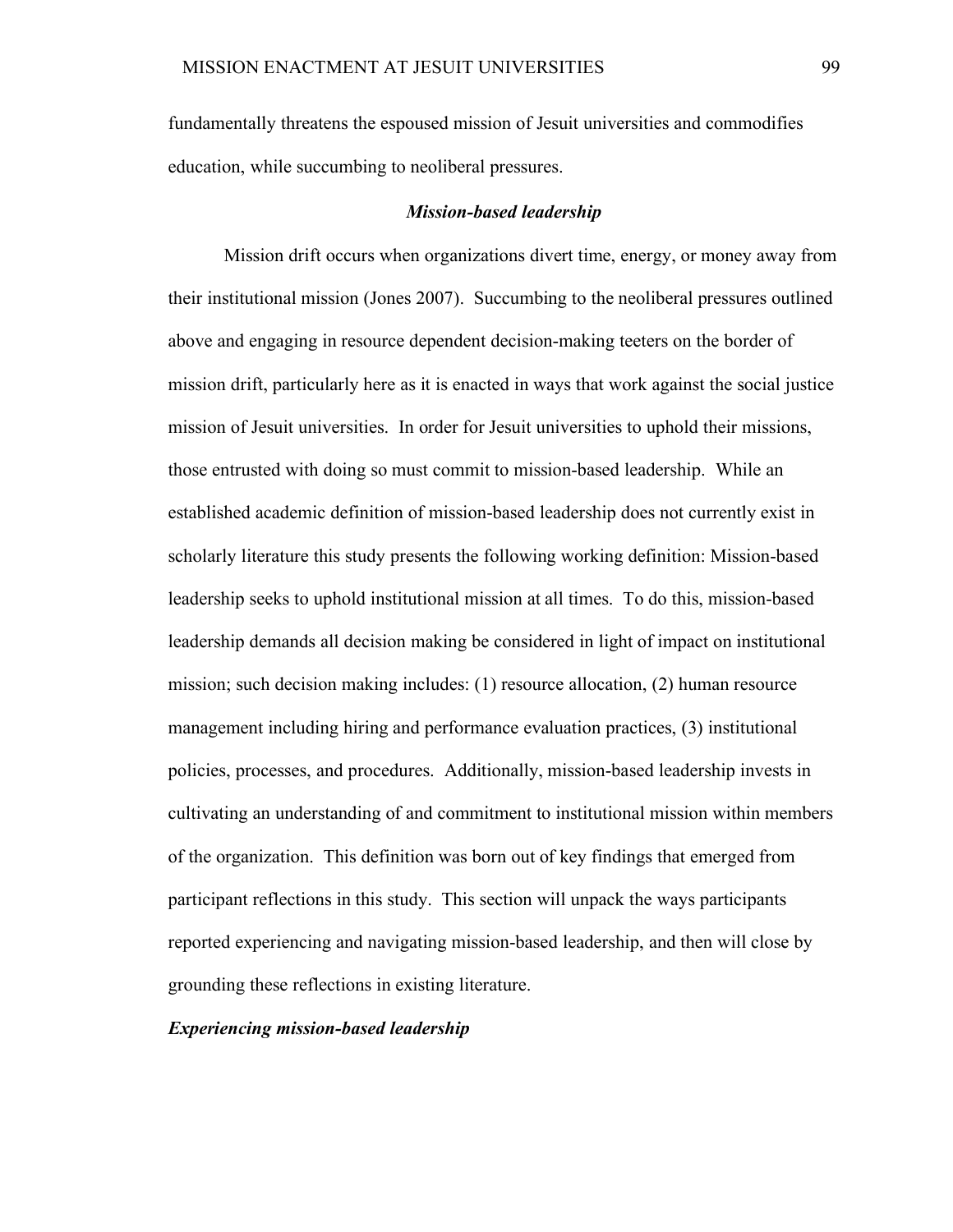Jesuit universities are well known for being mission-driven institutions. As revealed in Chapter IV, when asked to describe mission, participants often referenced one of the popular Jesuit taglines: "cura personalis," "service of faith and the promotion of justice," "education of the whole person," and "men and women for and with others". This nomenclature is central to the experience of understanding Jesuit mission as reflecting a deep commitment to social justice and offering a well-rounded liberal arts education. Additionally, participants that champion the mission and integrate it into their leadership talked about a deep intrinsic commitment to the mission. For some, this was having attended a Jesuit university, for others it was some sort of a family tie to the Society of Jesus, or personal convictions that align with Jesuit values. Finally, participants discussed a constant consideration for institutional mission; it is something they are always thinking about. All of these experiences illustrate how powerful the espoused Jesuit mission can be and how deeply it is experienced on university campuses.

### *Navigating mission-based leadership*

This study revealed several ways in which participants navigate mission-based leadership. First, participants stressed the importance of mission-based decision making. It is important to highlight the difference between constant consideration of mission, which was highlighted in the previous paragraph, and mission-based decision making. Mission-based decision-making asserts that all decisions must be considered through the lens of institutional mission. One example of mission-based decision making that was highlighted in this study is the consideration of hiring new employees. Hiring employees who understand and believe in the Jesuit mission makes it easier for senior leadership to advance an agenda that is rooted in institutional mission. Second, participants discussed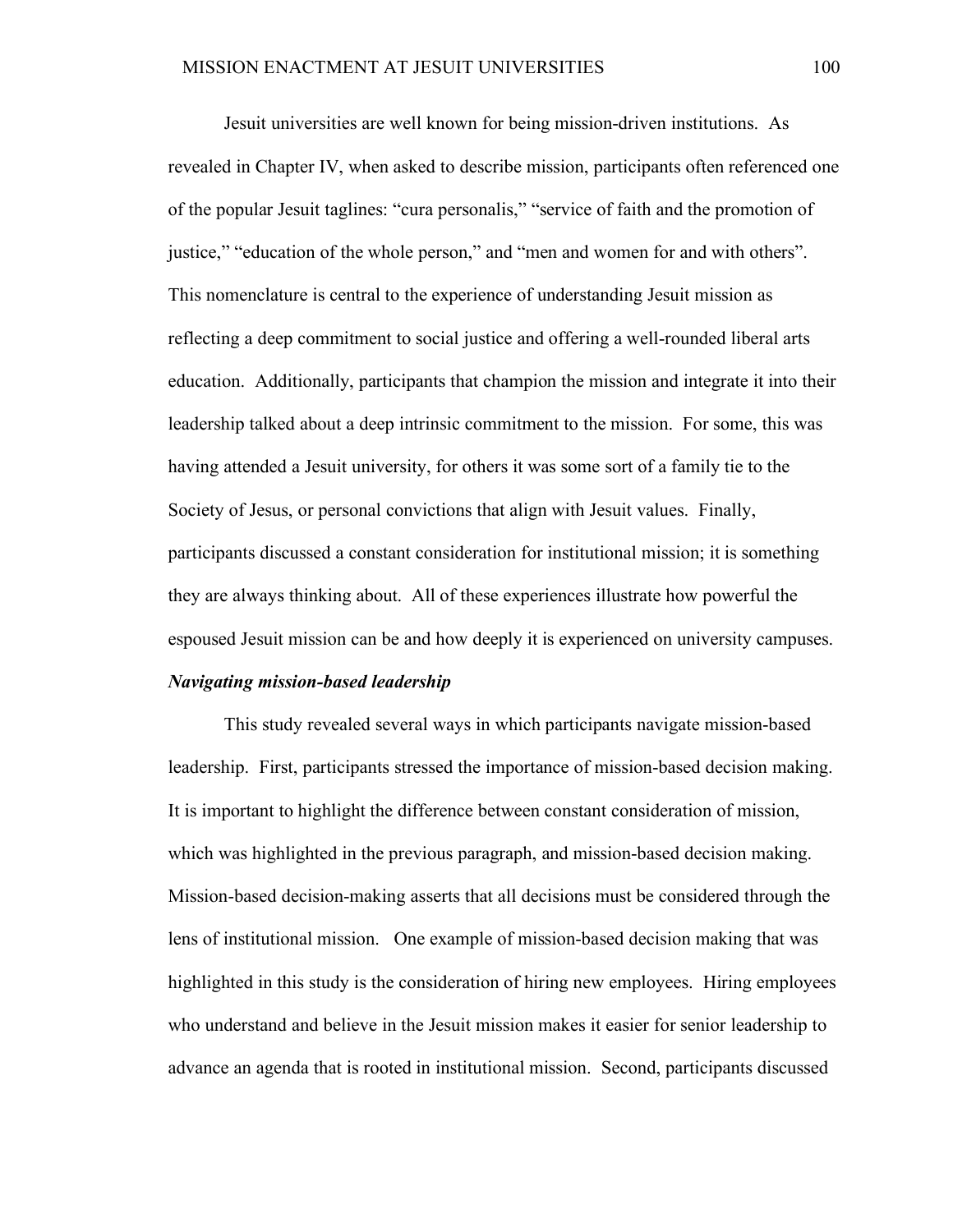the critical role that participating in mission formation events plays in cultivating a commitment to the Jesuit mission. Participants provided first-hand examples of ways in which these formation events not only developed commitment to mission, but more tangibly, also prepare them to advocate for that mission in their daily work. Third, participants discussed in great detail the importance of building relationships with stakeholders around campus. Building these relationships develops credibility, provides opportunities to educate stakeholders about the nuances of enrollment management, and helps to manage expectations. All of which play an important role in the participants ability to advocate for mission enactment. The next sub-section will ground the experience and navigation of mission-based leadership, which has just been described, within existing literature.

### *The Jesuits, corporate rhetoric, and mission enactment*

Jesuit universities share a unique set of values and commitment to social justice (Traub, 2008). As reflected above, the Jesuit mission is commonly articulated through the use of popular taglines. For many institutions, mission statements are viewed as an important form of corporate communication to organizations, but they often fail to move beyond rhetoric (Swales & Rogers, 1995; Fairhurst, Jordan & Neuwirth, 1997). While this is certainly possible at Jesuit universities, findings in this study reveal that Jesuit universities work actively to cultivate a genuine and tangible commitment to mission. Notably, mission formation opportunities are critical to moving mission beyond more than merely corporate rhetoric.

Mission mystique occurs when "[t]he act of carrying out the mission itself kindles passion. Men and women work hard and creatively because they want to make the most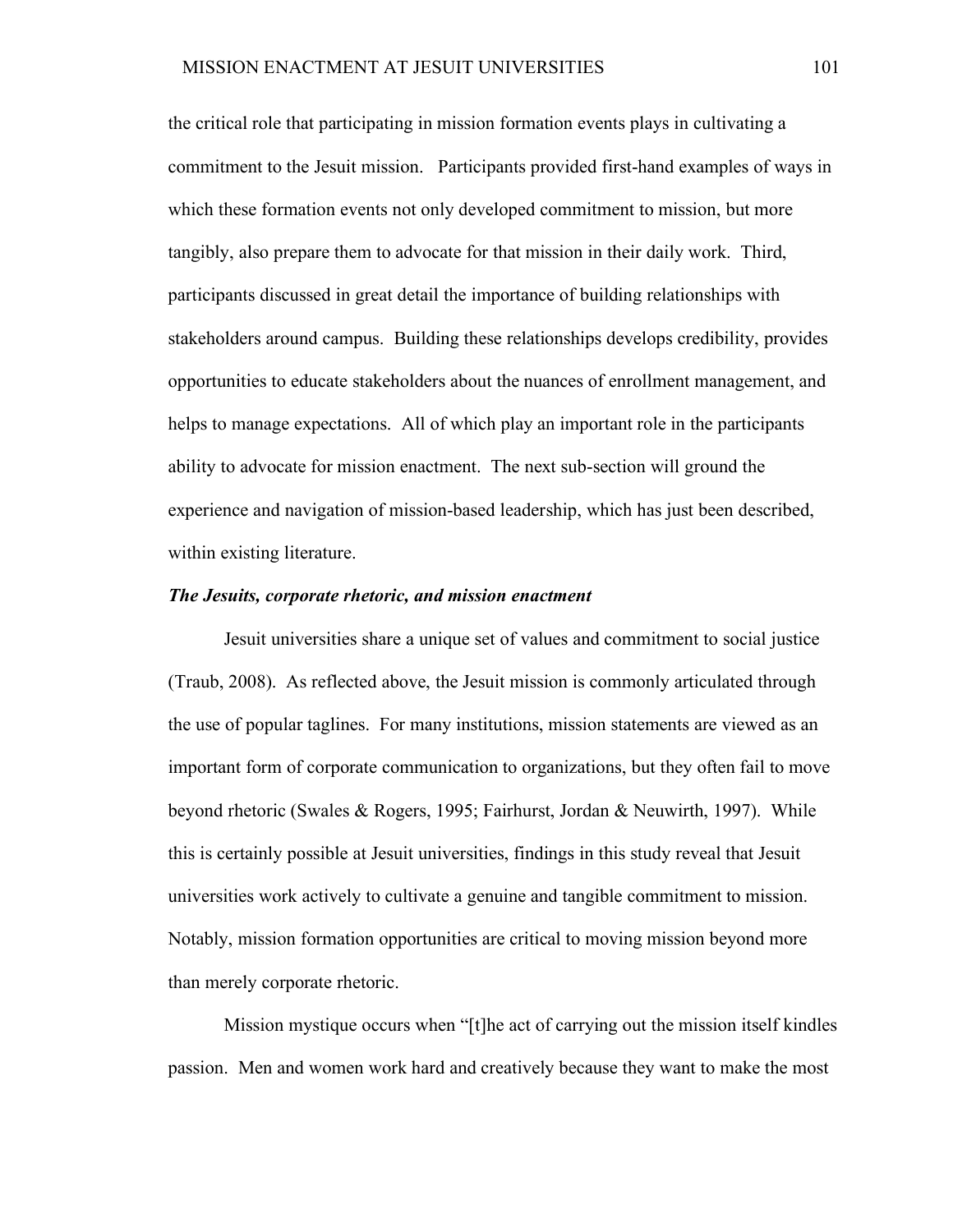emphatic mark possible on the community and world with respect to their mission" (Goodsell, 2010, p. 2). Participants in this study demonstrated mission mystique and revealed that this unique expression of mission can be cultivated by through participation in mission formation events. Furthermore, mission mystique also empowers leaders to make mission-based decisions. This commitment plays a fundamental role in developing mission-based leadership.

Additionally, it is also important to consider the role of individual leaders in cultivating mission-based leadership. Battilana (2011) revealed that institutions need leaders with organizational and industry credibility and power who will advance espoused mission. Developing relationships stakeholders, as described above, is far more useful than providing education and managing expectations, it also helps build the credibility necessary to advance mission while also developing allies who can help advocate for mission enactment.

### *Redefining the metrics for success*

In Chapter IV, Admin 9 talked explicitly about the current standards used for measuring success at their institution: "The way I describe it to my team and to my staff is that the first obligation we have to the university is to bring in the class and meet our revenue goals, so that the university can continue and can be healthy moving into the future financially." Admin 9's remarks reflect the experience of many participants in this study; the current metric used for measuring success is meeting financial objectives. Such standards are a reflection of neoliberalism and directly threaten the espoused Jesuit mission. In order to better uphold a mission of access and affordability a paradigm shift is required, which establishes tangible metrics for success that are rooted in mission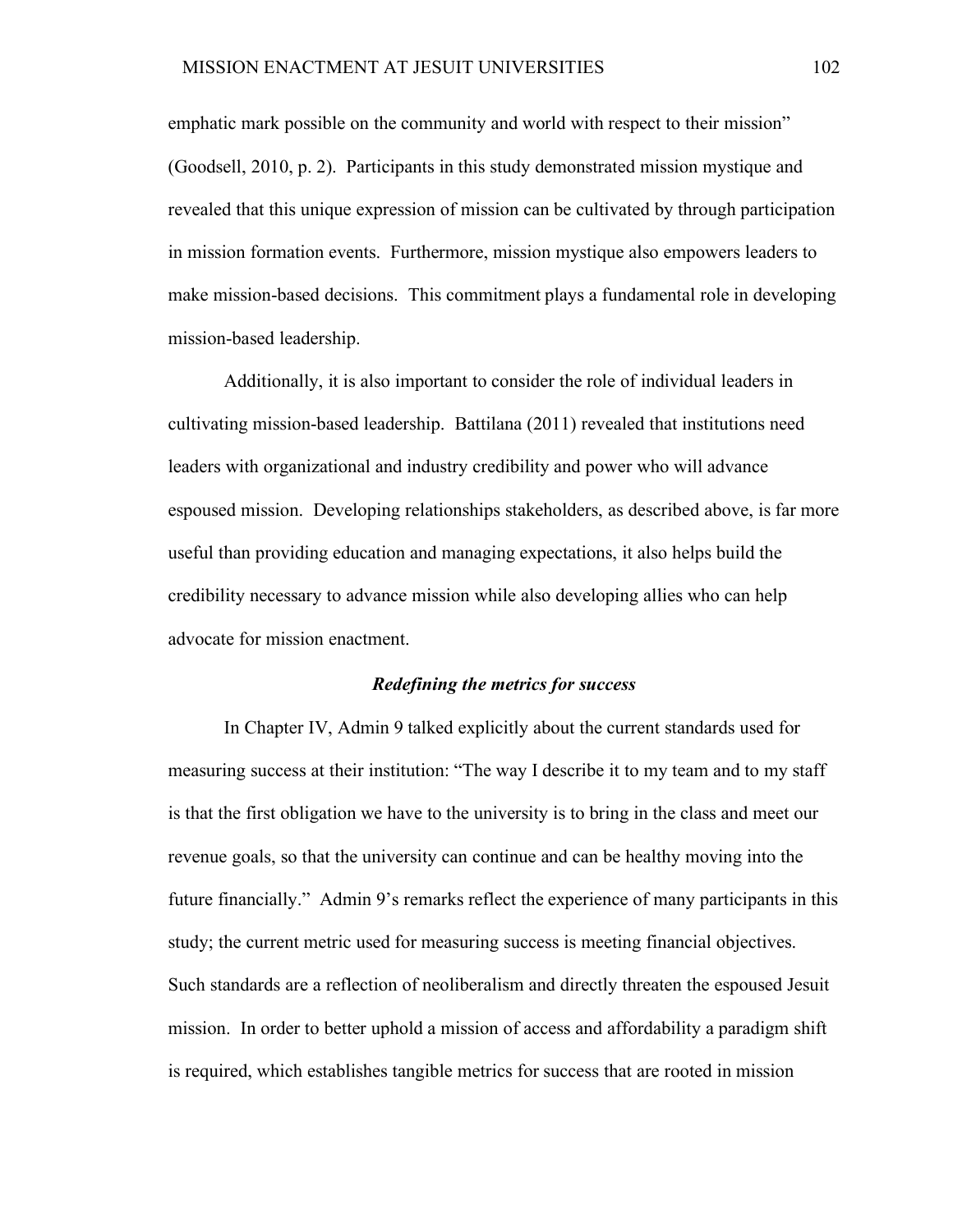enactment. In the context of the leaders spoken to in this study, these metrics might be related to metrics that measure access and affordability, such as the IPEDS variables presented in Chapter IV, including: (1) African-American enrollment, (1) Hispanic / Latino enrollment, (3) pell-eligible enrollment. This section will explore the ways participants experience and navigate the existing metrics for success and then position those metrics within existing literature.

### *Experiencing the metrics for success*

Participants in this study largely share the belief that offering an affordable and accessible liberal arts education is central to fulfilling the Jesuit mission. While nearly all of the participants articulated this sentiment, their reflections offered only vague descriptions of what successfully doing so looks like. With the exception of one participant that stated their institution established a goal of enrolling a specific percentage of pell-eligible students, no other participants discussed tangible goals related to access and affordability. This is not to say that such goals do not exist; perhaps they do, but their notable absence in responses from participants stands in stark contrast to the clearly articulated financial aspirations and net tuition revenue goals that participants described throughout the study.

### *Navigating the metrics for success*

Participants offered important reflections that illuminate the ways they navigate the current metrics for success, which are rooted in neoliberalism and financial goals. Under the current standard, participants described being faced with tough choices, often because their institutions cannot afford to subsidize every deserving student with the discount necessary to make their university affordable. Admin 9's description of this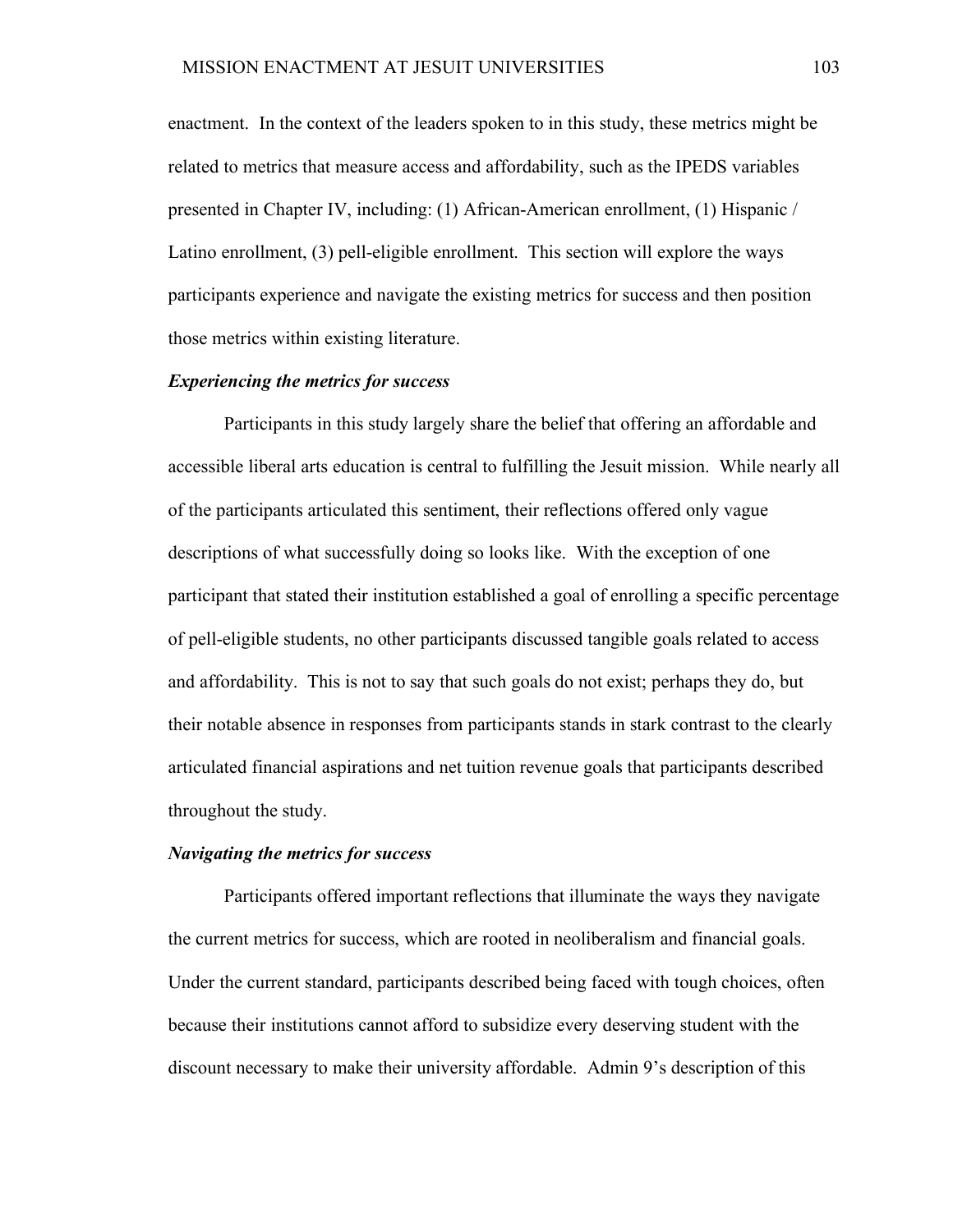challenge was captured in Chapter IV, and is worthy of being repeated here: "Not that we turn people away, I want to be careful about that, because we are totally need blind in our admissions process. But in essence, when we're not able to meet need fully, in some cases we reject them in just a slightly different way." If Jesuit universities are not affordable they are not accessible. As long as financial goals are the metric by which success is measured, universities will make decisions that prioritize financial outcomes, while simultaneously, even if unintentionally, perpetuating existing power structures, educating primarily the privileged who have the means to pay the bill.

#### *Capitalism and interest convergence*

As previously established, neoliberalism is built upon a hyper expression of capitalism (Giroux, 2004). Institutional goals that are rooted in neoliberalism implicitly communicate that students are only as valuable as the money they bring to the table. Although the espoused Jesuit mission completely contradicts the notion that a person's inherent worth is measured by their fiscal contribution, the structures and systems upon which these universities are advancing tell another story. This is affirmed by the fact that the success of participants in this study, who are cabinet level leaders, is measured by achieving financial goals.

Neoliberalism also perpetuates the myth that America is a post-racial society (Giroux, 2009). This false assertion argues that it is unnecessary to consider racial equity and equality in decision making and policy development. While none of the participants expressed this belief, subtle evidence of this form of neoliberalism was revealed by the lack of tangible outcomes and goals related to expanding access, particularly for historically underrepresented and underserved ethnic and racial groups. Although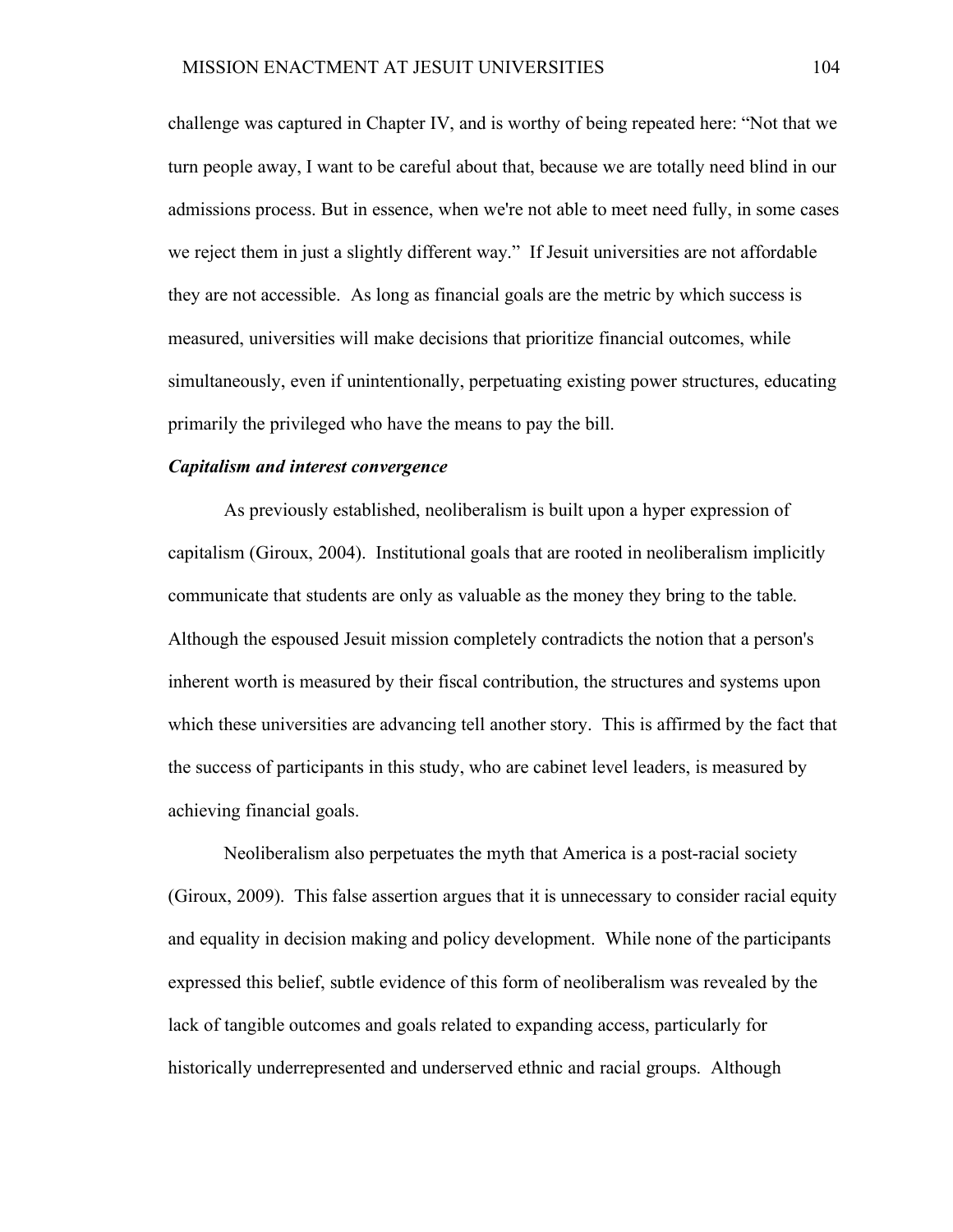participants in this study highlighted ways in which equity and inclusion is expanding on their campuses, such instances seemingly occur when they align with the financial priorities of the universities. This reality is akin to Derrick Bell's (1980) concept of interest convergence. Using interest convergence as a theoretical lens, Milner, Pearman & McGee (2013) argue that equity and equality for people of color is only advanced when it meets the interests of those in power. Under the existing neoliberal paradigm, metrics for success are based on achieving outcomes that are rooted in capitalism and do not demonstrate an explicit commitment to racial inclusion or equity. Even this study, which highlights the need to resist neoliberalism, uses such metrics, having presented the color-blind variable of pell eligibility as a metric to measure access and affordability.

In order to successfully uphold espoused Jesuit mission, a new paradigm must be created that redefines the metrics for success and positions the pursuit of equity as the fundamental standard by which all else is measured. In this new paradigm, outcomes that are rooted in equity and expand access to an affordable liberal education must become the first obligation, from there, all other decisions can be made, including how to pay for the desired outcome. The fundamental shift from an approach that positions acquiring resources first, to an approach that positions mission enactment first, is the only way to truly fulfill the Jesuit mission and offer an accessible and affordable liberal education.

This section offered a nuanced analysis of the key findings through the lens of the conceptual framework developed in Chapter II. From this analysis, several implications for action and recommendations for further research have emerged. These will be discussed in the next section.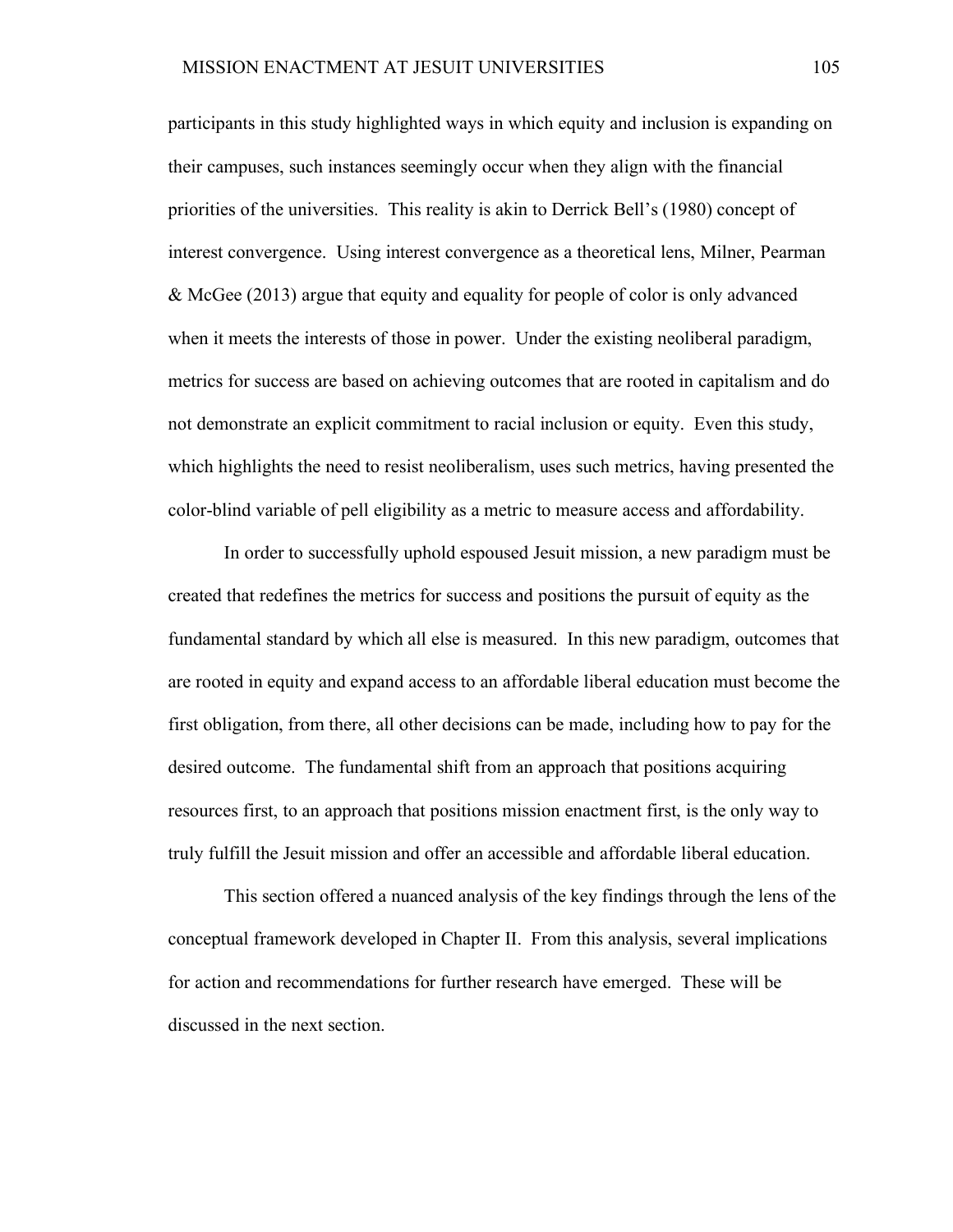### **Recommendations**

Rooted in the fundamental takeaways discussed in the previous section, this study led to several important recommendations, which are useful when considering mission enactment and strategic enrollment management at Jesuit universities. This section will present recommendations for praxis and recommendations for further research.

### *Recommendations for praxis*

This study has inspired three specific recommendations for tangible action: (1) invest in mission formation; (2) practice mission-based decision making; (3) build bridges with stakeholders. Each of these conclusions will be briefly described below.

# *Invest in mission formation*

Participation in mission formation activities has a profound impact on the way participants in the study understand, articulate, and live the espoused Jesuit mission. Notably the Ignatian Colleagues Program had an indelible impact on those who participated in the year-long program. This researcher makes the strong argument that investing in mission formation is critical, and should occur throughout universities, amongst both faculty and staff, in all of the different academic and administrative units, and offered to entry-level, mid-level, and senior-level employees. This investment in mission formation should go much deeper than the typical onboarding that occurs when new employees go through the orientation process managed by human resource offices. For example, what would it look like for entry level employees at Jesuit universities nationwide to have the opportunity to participate in a boot camp, similar to the Ignatian Colleagues Program, providing a deep dive into Jesuit mission?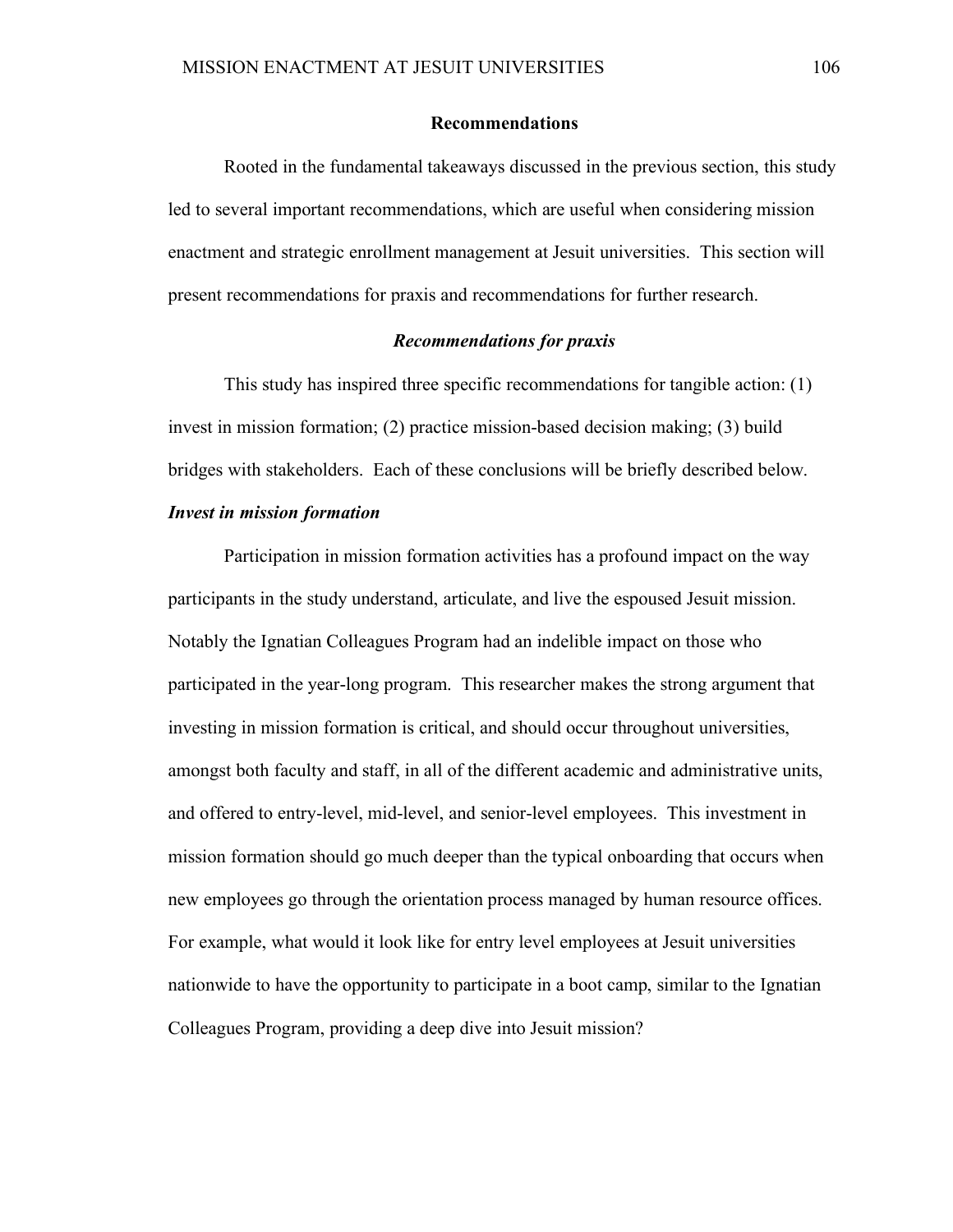Investing in mission formation, is important for two reasons. First, if employees and stakeholders are to work towards mission enactment, they must have a deep understanding of, and appreciation for the mission they are being asked to uphold. Second, investing in mission formation cultivates a pipeline of potential leaders who have an understanding for and appreciation of the Jesuit mission. The 28 Jesuit universities are a small network whose future leadership would benefit from such a pipeline.

### *Practice mission-based decision making*

Mission must be the lens through which all decisions are considered and ultimately made. Participants in this study provided two specific examples of missionbased decision making. First, when hiring new staff members, it is important that they need to demonstrate, at minimum, an appreciation for the institutional mission and the willingness to commit to upholding it. Second, in an environment where institutions are constantly working actively to secure new and existing resources, decisions about these sources of revenue must be considered with mission in mind. When making decisions, administrators must consider all of options and implications through the lens of mission. Furthermore, they must be conscious of any unintended consequences and the ways decisions contribute to the larger neoliberal landscape of higher education. To help guide this process, I recommend that leaders take the time to develop a mission-based decisionmaking rubric. This rubric would be specific to outcomes related to mission enactment within the specific unit or division. Within enrollment management the rubric would consider mission enactment through the lens of access and affordability and would likely use the IPEDS variables previously mentioned. In all cases the rubric would be a guide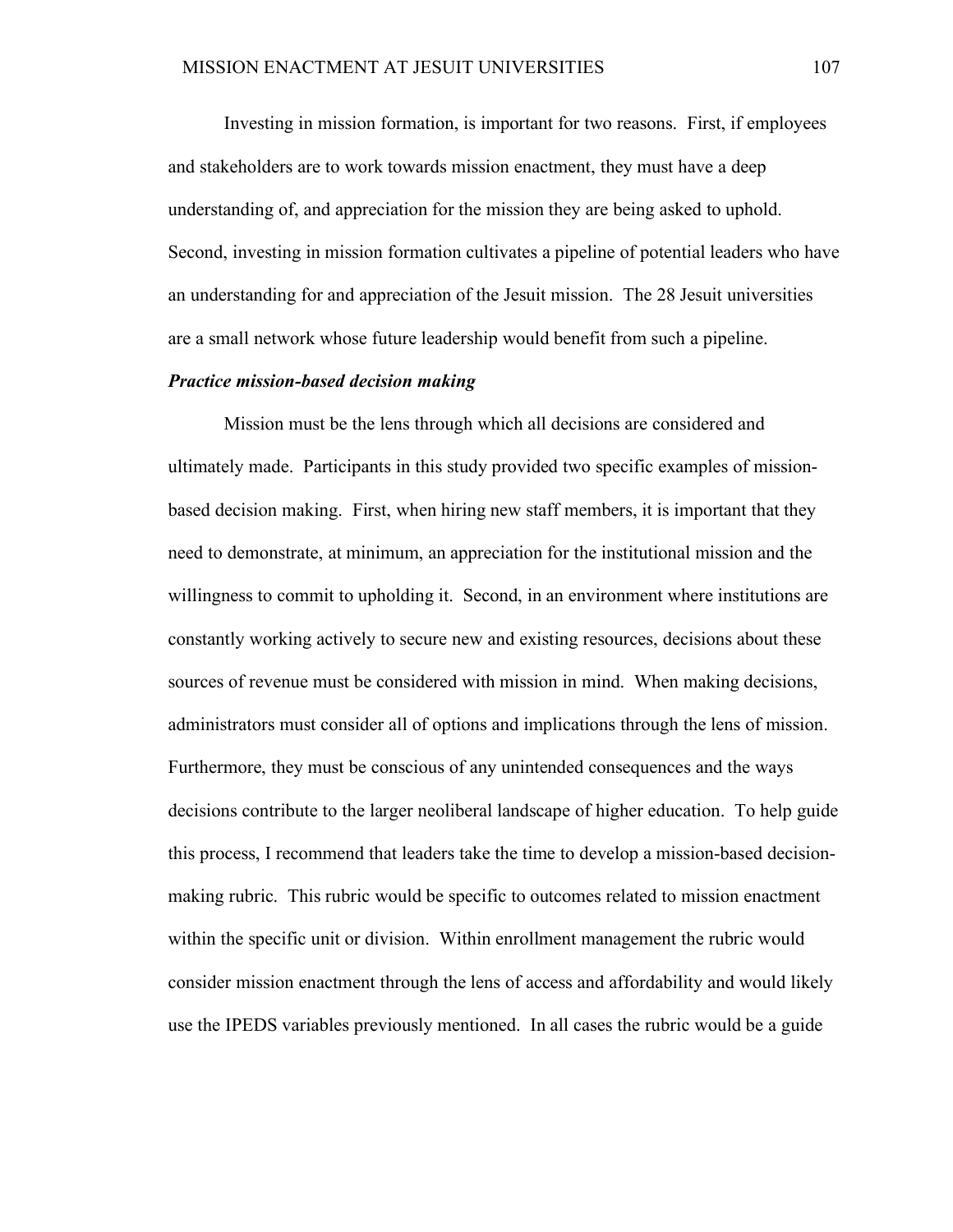to help position mission enactment or mission drift that occurs as an outcome of the decision-making process.

### *Build bridges with stakeholders*

Building bridges with stakeholders is critical to mission enactment and facilitates the shared-pursuit of mission-based outcomes. There are many different strategies that can help build these bridges. First and foremost, it is important to invest in developing relationships with stakeholders throughout the university. Additionally, it is important to develop a shared sense of understanding and expectations by educating stakeholders about the work of different units. Educating stakeholders also helps manage expectations, which plays an important role in building bridges. If stakeholders have realistic expectations they are less likely to be disappointed by outcomes that do not align with expectation and as a result trust and good-will can be developed.

## *Recommendations for Further Research*

Through this study several areas that would benefit from additional research have emerged. First and foremost, it would be recommended that this study be replicated with other cabinet-level leaders at Jesuit universities. Specifically, this study should be implemented with vice presidents of finance, provosts and vice presidents of academics, vice presidents of student affairs, vice presidents of development, and athletic directors. Such studies could provide insights into the active tensions that exist between espoused mission and neoliberal forces, such as the ones that emerged in this study. Furthermore such a study would provide interesting insights into the way a variety of cabinet-level stakeholders experience and navigate the space between at Jesuit universities, both individually and also collectively. Potential findings could help allow different cabinet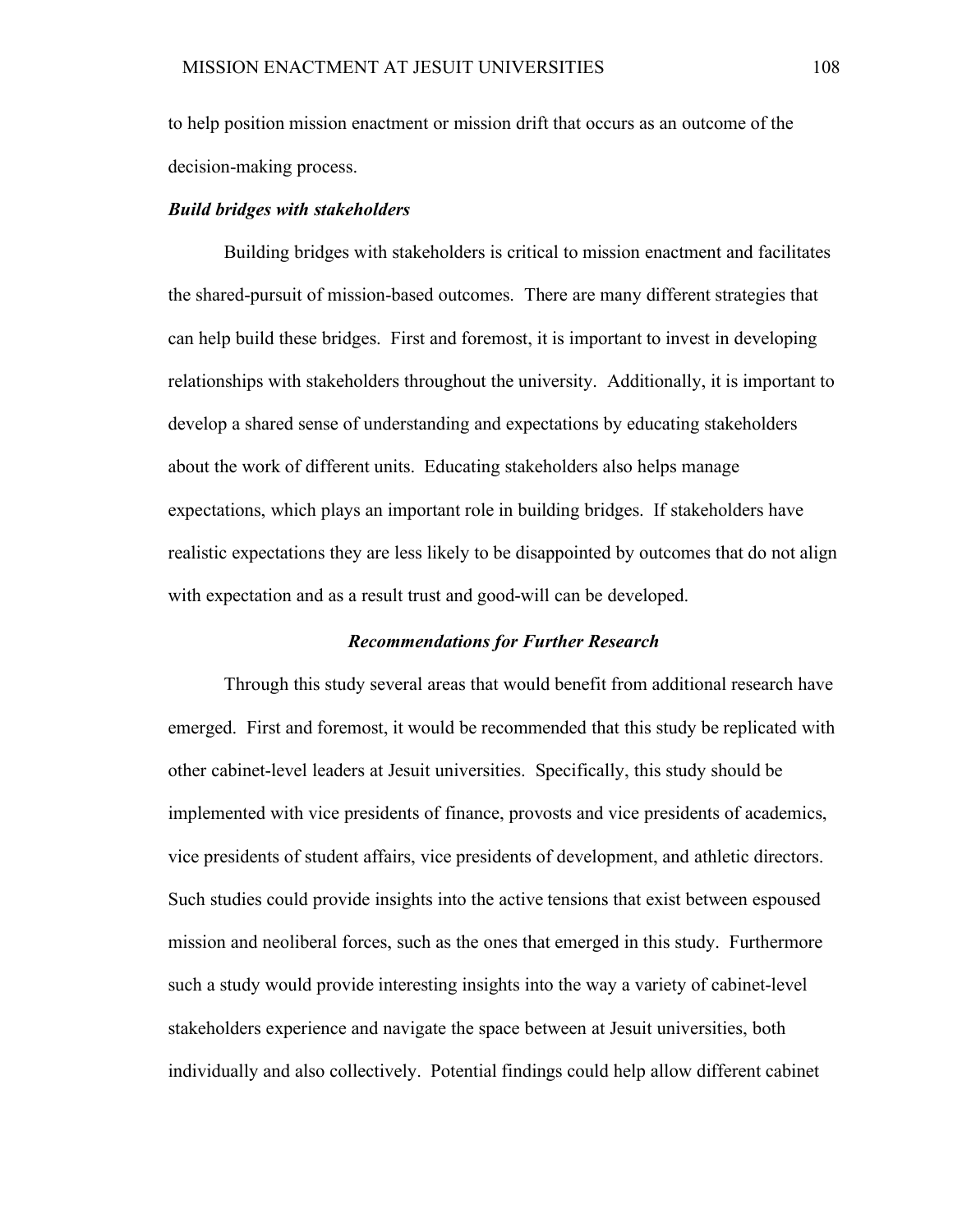level leaders to understand the experience of their colleagues, a shared understanding that could perhaps allow institutions to better enact the Jesuit mission.

Second, the researcher recommends a future quantitative study that examines the effectiveness and impact of mission formation activities at Jesuit universities. This study makes the strong argument that formation opportunities play an important role in cultivating individual commitment to mission. These formation events come at a cost to the university and it would be beneficial to study specific outcomes related to formation events. Such a study could be grounded in the mission mystique theoretical framework.

Third, the researcher recommends a study that specifically examines the impact that international enrollment has on upholding institutional mission, and on the student experience. When examining the student experience specific attention should be paid both to the experience of the overall student body and the individual international student who enrolls at the institution. Examining student experience lends to a theoretical framework rooted in student development. The recommended study is an important response to this study, which highlights the participants reporting that they are using international students as financial resources. Furthermore, this recommended study, grounded in student development theories, would position the student experience as central to fulfilling intuitional mission, which would be an important perspective to add to the fullness of this study.

Fourth, this researcher recommends a study that can advance the concept of mission-based leadership. Because this is not yet an established leadership framework within scholarly leadership literature an important opportunity exists to contribute to the field. This would be particularly worthwhile to the Jesuit universities who share an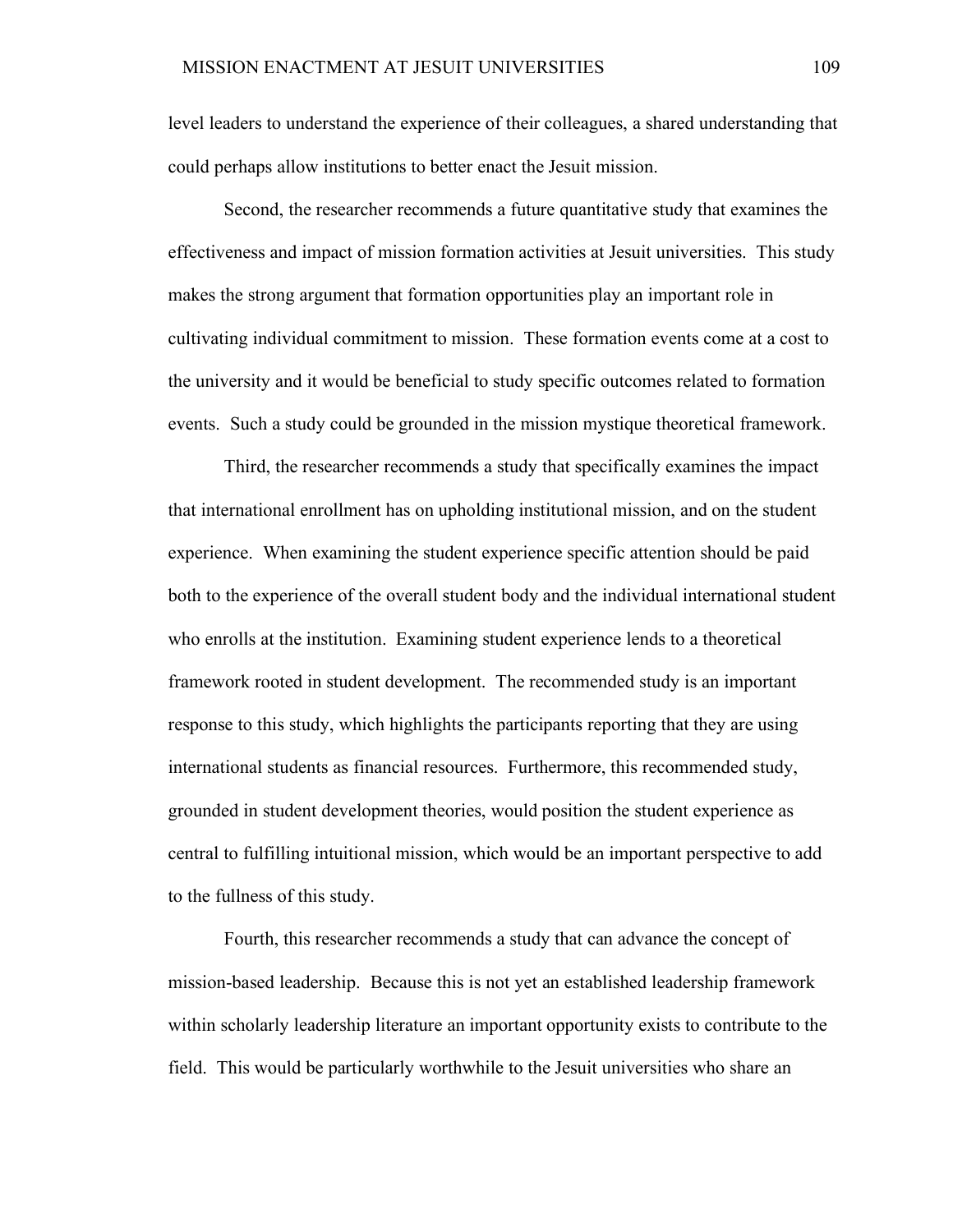espoused mission rooted in social justice. Such a study would be an important addition to this study because it would centralize the role that individual stakeholders play in fulfilling espoused mission, with less focus on institutional environment and the social, political, and economic landscapes.

Finally, within the conceptual framework developed for this study, this researcher recommends studying the proposed new paradigm, which positions equity and mission enactment as the outcome by which success is measured. Are there existing models that are already implementing this proposed paradigm? If so, how did this shift happen and how is it working? Many of the participants in this study referred to Arrupe College as an innovative new initiative that is upholding a mission of access and affordability. As such, included in this recommendation would be an analysis of Arrupe College that considers whether it is an example of the proposed paradigm? What could American higher education, Jesuit education, or even the world we live in look like if we prioritized mission and the common good?

## **Conclusion**

# *What is a legacy? It's planting seeds in a garden you never get to see. -Lin Manuel Miranda, Hamilton*

Jesuit universities have a prophetic mission that is fundamentally rooted in being with and for our most vulnerable brothers and sisters who are being pushed closer to the margins with each passing day. One of the ways this mission is enacted is by providing an affordable and accessible liberal education. The larger social, political, and economic landscape of higher education, framed in this study within neoliberalism, is threatening the espoused mission of Jesuit universities. Navigating *the space between* espoused mission and neoliberal pressures is extremely complex and takes agility and nuance. This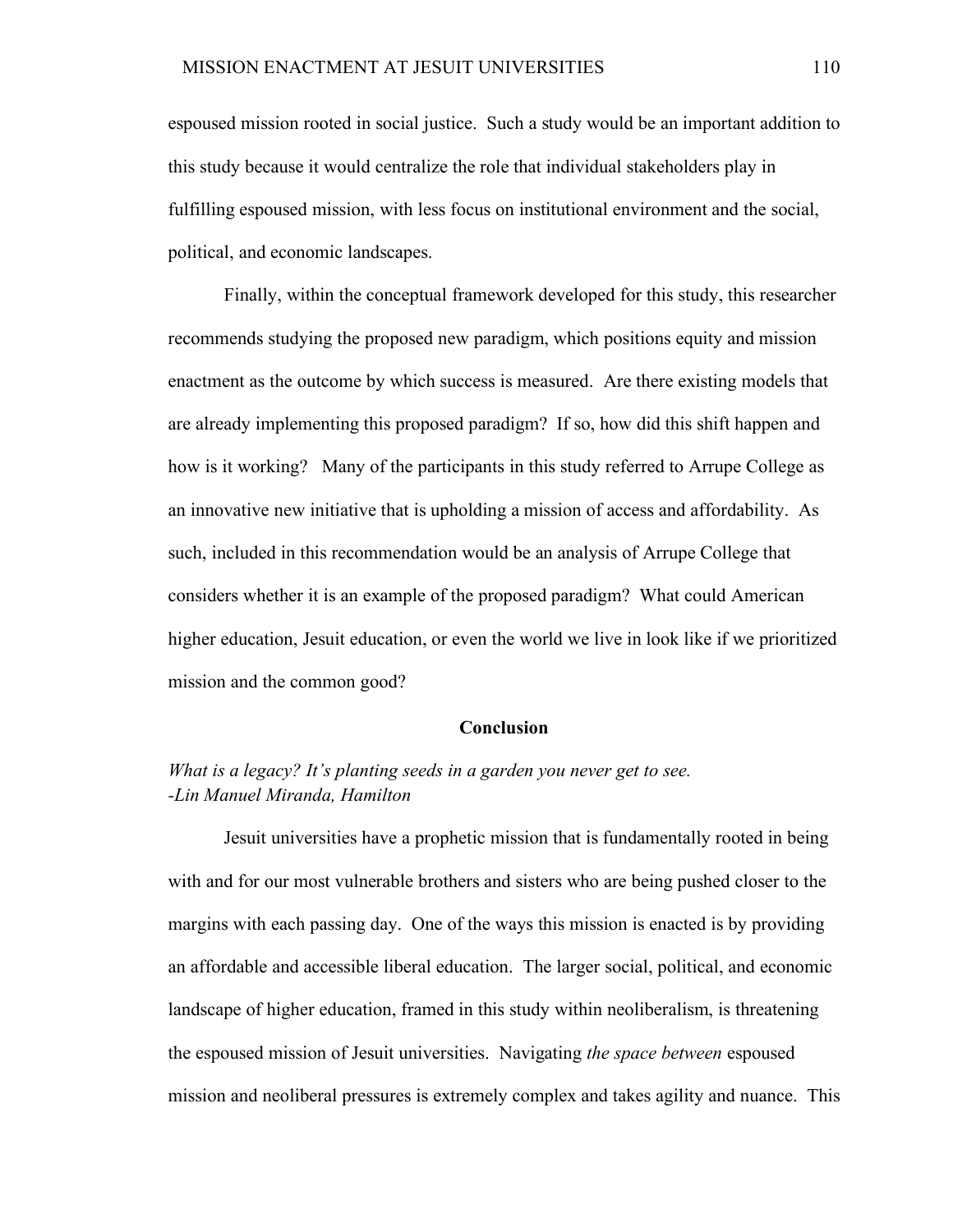researcher dares to dream of a new paradigm, in which equity becomes the outcome by which success is measured and decisions are made. Employees at Jesuit universities are uniquely positioned to champion their institution's social justice inspired mission and use their positionality to shift the paradigm, and make a positive and lasting mark on the world. This researcher invites all such employees to reflect upon the question*:* what is your legacy?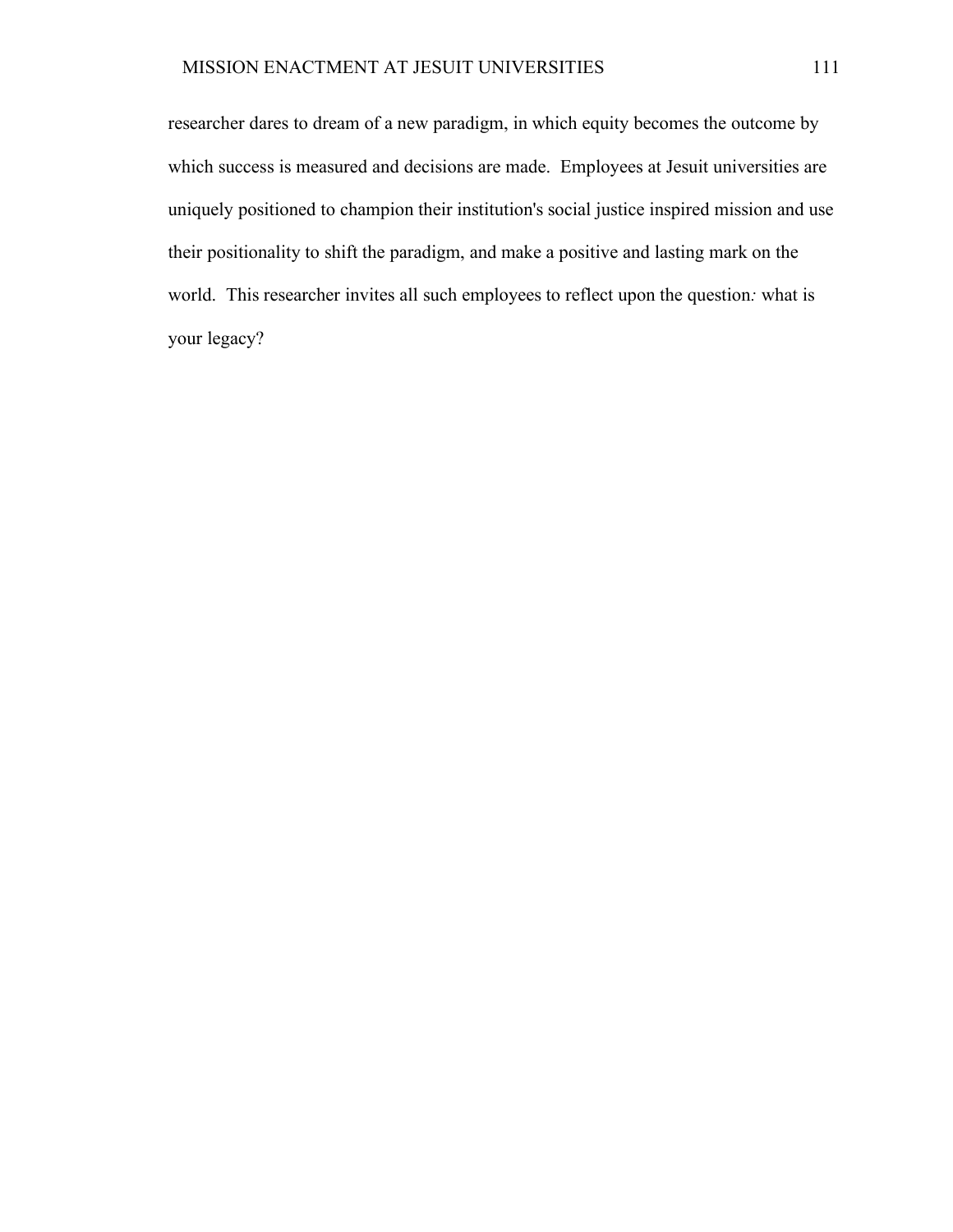## **REFERENCES**

Arrupe College Website (2016). Retrieved from http://luc.edu/arrupe/ Battilana, J. (2011). The enabling role of social position in diverging from the institutional status quo: Evidence from the UK National Health Service. *Organization Science*, *22*(4), 817- 834.

- Bell Jr, D. A. (1980). Brown v. Board of Education and the interest-convergence dilemma. *Harvard Law Review*, 518-533.
- Bess, J., & Dee, J. (2008). *Understanding college and university organization* (Vol. 2). Sterling, VA: Stylus Publishing, LLC.
- Bacon, J.K. (2015)**.** The impact of standards-based reform on special education and the creation of the 'dividual. *Critical Studies in Education*, 56(3). 366-383.
- Christensen, A. (2016, February). Future of Jesuit Higher Ed. *U.S. Catholic (Vol. 81, No. 2, pages 12–18)*. http://www.uscatholic.org/arrupe-college
- Clark, B. R. (1956). Organizational adaptation and precarious values: A case study. *American Sociological Review*, *21*(3), 327-336.
- Clegg, S. (2010). The state, power, and agency: Missing in action in institutional theory?. *Journal of management inquiry*, *19*(1), 4-13.
- Creswell, J. (2009). *Research design: Qualitative, quantitative, and mixed methods approaches.* SAGE Publications, Incorporated
- Delisle, J. (2017). The pell grant proxy: a ubiquitous but flawed measure of low-income student enrollment. *Economic studies at brookings,* 2(26).
- DiMaggio, P. (1988). Interest and agency in institutional theory. *Institutional Patterns and Organizations Cambridge*, 1-21.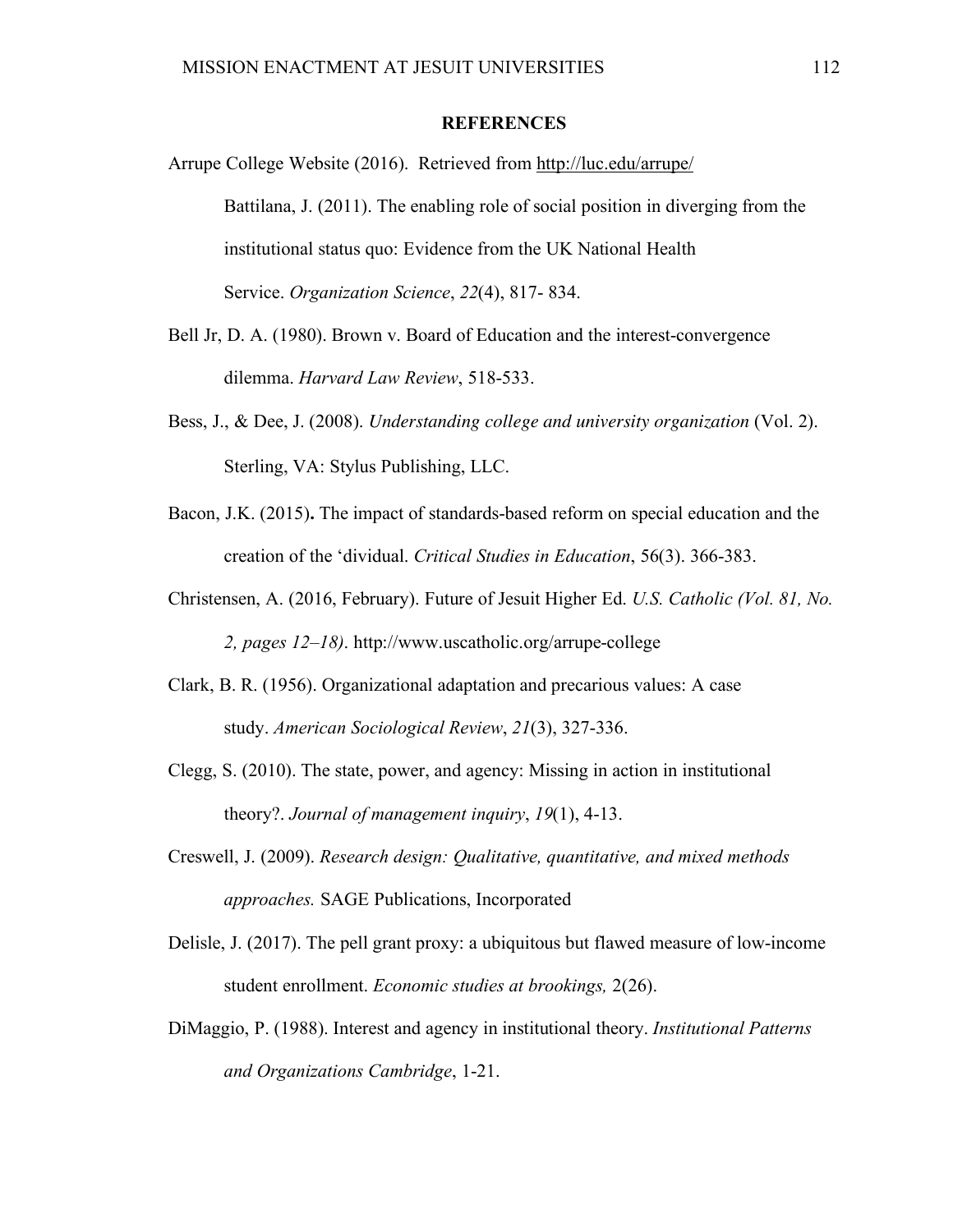- Dumas, M.J. (2013). Waiting for Superman to save Black people: Racial representation and the official antiracism of neoliberal school reform. *Discourse: The Cultural Politics of Education, 34*(4), 531-547.
- Dudziak, M. L. (1988). Desegregation as a cold war imperative. *Stanford Law Review*, 61-120. Fairhurst, G. T., Jordan, J. M., Neuwirth, K. (1997). Why are we here? Managing the meaning of an organizational mission statement. *Journal of Applied Communication Research*, *25*, 37–41.
- Firestone, W. A., & Herriott, R. E. (1983). The formalization of qualitative research: An adaptation of" soft" science to the policy world. *Evaluation Review*, *7*(4), 437- 466.
- Giroux, H. (2004). Public pedagogy and the politics of neoliberalism: Making the political more pedagogical. *Policy Futures in Education*, 2(3). 494-503.
- Giroux, H. A. (2006). Higher education under siege: Implications for public intellectuals. *Thought & Action*, 63.
- Giroux, H. A. (2009). Youth and the myth of a post-racial society under Barack Obama. *Policy Futures in Education*, *7*(5), 574-577.Giroux, H. A. (2014). *Neoliberalism's war on higher education*. Haymarket Books.
- Giroux, H. A. (2014). Public intellectuals against the neoliberal university. *TruthOut*.
- Goodsell, C. T. (2010). *Mission mystique: Belief systems in public agencies*. SAGE.
- Greenleaf, R. K. (2002). *Servant leadership: A journey into the nature of legitimate power and greatness*. Paulist Press.
- Heller, D. E. (Ed.). (2001). *The states and public higher education policy: Affordability, access, and accountability.* JHU Press.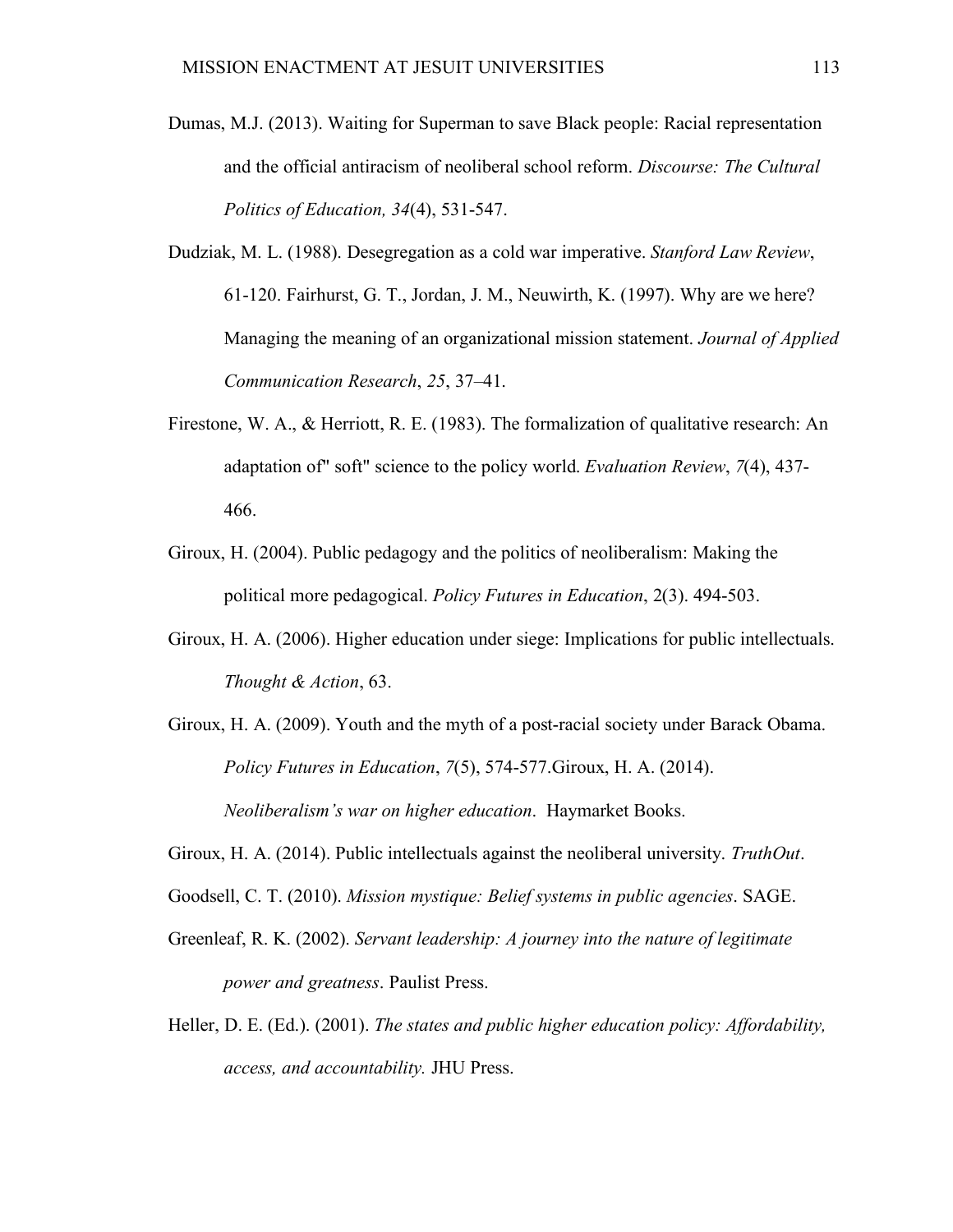- Herbst, J. (2004). The Yale report of 1828. *International Journal of the Classical Tradition*, *11*(2), 213-231.
- Hillman, A. J., Withers, M. C., & Collins, B. J. (2009). Resource dependence theory: A review. *Journal of management*, *35*(6), 1404-1427.
- The Heights Editorial Board (2017, October 17). *Racism has no home at Boston College.*  The heights independent student newspaper of Boston College. Retrieved from www.bcheights.com
- Hillman, A. J. W. (2009). Resource dependence theory: A review. *Journal of Management*, *35*(6), 1404–1427.
- Jaquette, O. (2013). Why do colleges become universities? Mission drift and the enrollment economy. *Research in higher education*, *54*(5), 514-543.
- Johnson, C. (2016). *Organizational ethics: A practical approach* (Kindle DX version). Retrieved from amazon.com.
- Jones, M. B. (2007). The multiple sources of mission drift. *Nonprofit and Voluntary Sector Quarterly*, *36*(2), 299–307.
- Katsours, S. (2017) Come to believe: how the Jesuits are reinventing education (again). Orbis Books.
- Kirp, D. L. (2005). Shakespeare, Einstein, and the bottom line: The marketing of higher education. Cambridge, MA: Harvard University Press
- Kolvenbach, P. H. (2008). The service of faith and the promotion of justice in American Jesuit higher education. *A Jesuit education reader*, 144-162.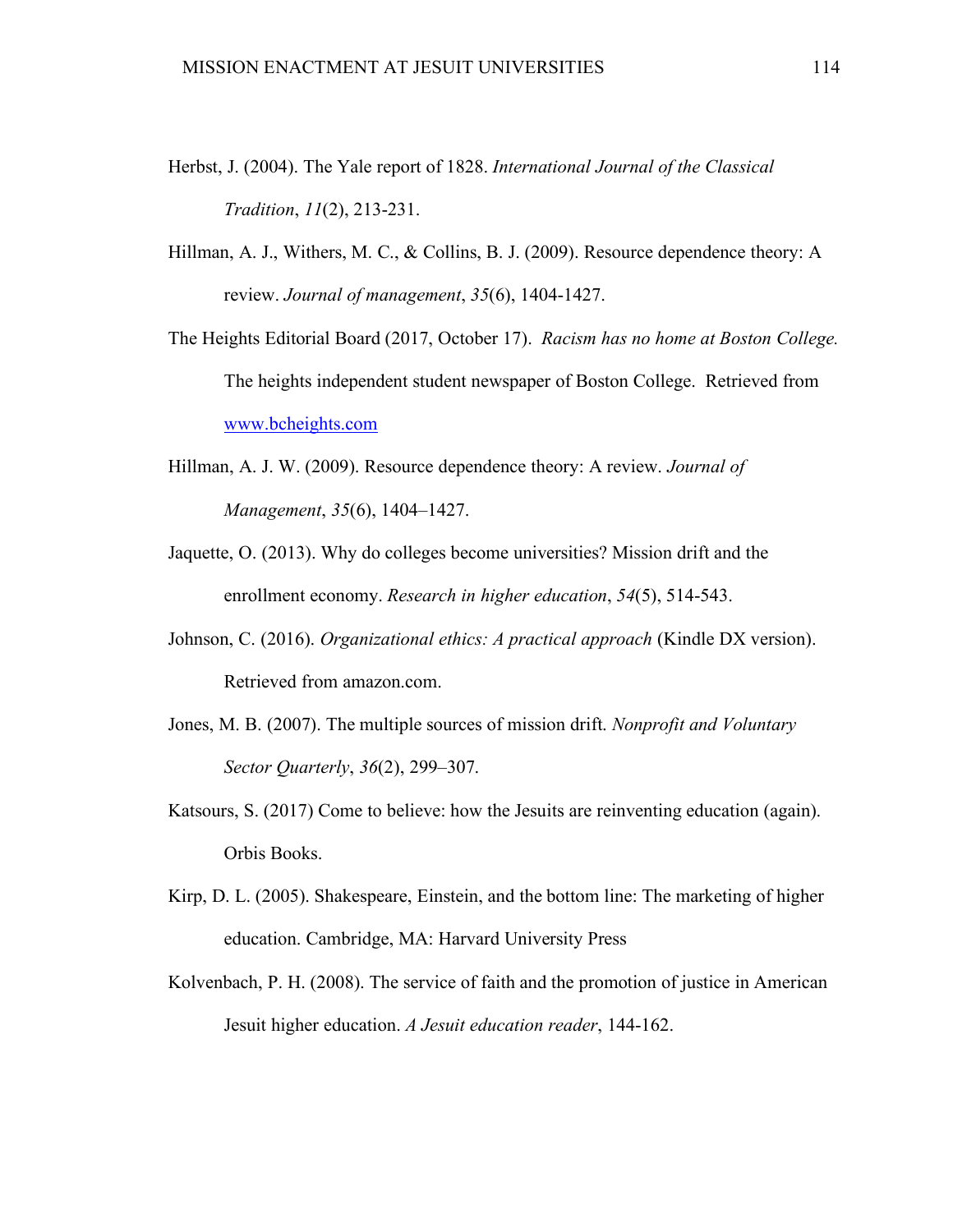- Koenig, R. (2014, October 16). 'Dear white people': A new movie about race on campus is, sadly, spot-on. *Chronicle of Higher Education.* Retrieved from www.chronicle.com
- Kumashiro, K. (2012). Bad teacher!: How blaming teachers distorts the bigger picture. New York: Teachers College Press.
- Levin, R.C. (2003). *On liberal education*. In R.C. Levin, The work of the university (pp. 13-20. New Haven, CT: Yale University Press

Loyola Marymount University Website (2017). Retrieved from www.lmu.edu

- Milner IV, H. R., Pearman III, F. A., & McGee, E. O. (2013). Critical race theory, interest convergence, and teacher education.
- Mitchell, R. A., & Robert, A. (2008). Five traits of Jesuit education. *A Jesuit Education Reader*, 111-112.
- National Center for Education Statistics (2018). *Fast Facts*. Retrieved from https://nces.ed.gov/fastfacts/display.asp?id=98
- Oliver, C. (1991). Strategic responses to institutional processes. *Academy of management review*, *16*(1), 145-179.
- Ortega y Gasset, J. (1946). *Mission of the University* (Vol. 17). Routledge.
- Pfeffer, J., & Salancik, G. R. (1978). *The external control of organizations: a resource dependence perspective*. New York : Harper & Row.

Presidents of the Association of Jesuit Colleges and Universities (2010). The Jesuit Catholic Mission of U.S. Colleges & Universities. *The Association of Jesuit Colleges & Universities.* Retrieved from http://www.ajcunet.edu/

Reynolds, T. (2016). The AJCU institutional examen: A shared Ignatian experience.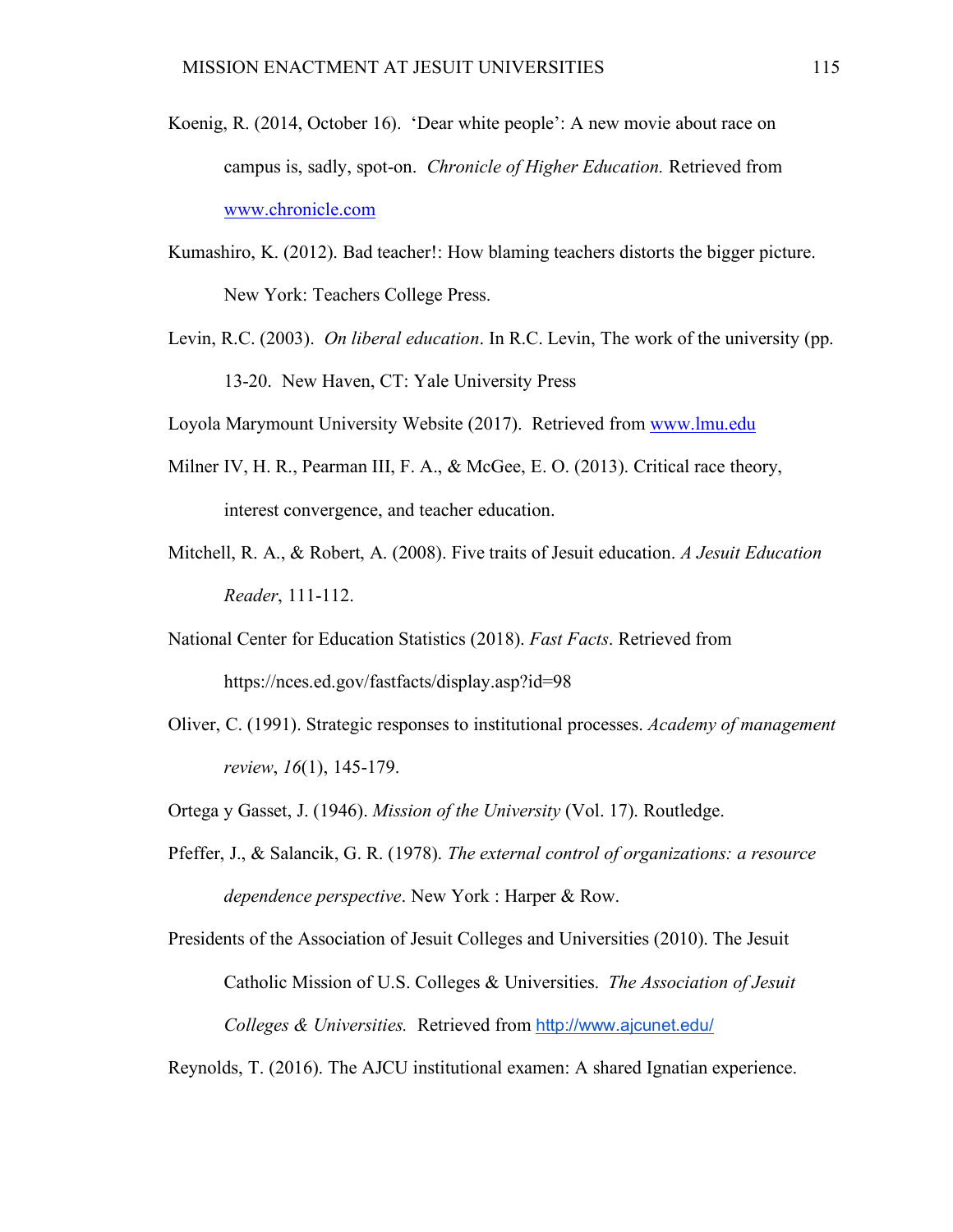*Jesuit Higher Education: A Journal*, *5*(1), 15.

- Roberts, D., & Zerquera, D. D. (2016). A Call for Upholding Access and Affordability at Jesuit Institutions. *Jesuit Higher Education: A Journal*, *5*(2), 3.
- Rosovsky, H. (1991). *The university: An owner's manual*. New York, NY: WW Norton & Company.
- Sipe, J. W., & Frick, D. M. (2015). *Seven pillars of servant leadership: Practicing the wisdom of leading by serving*. Paulist Press.
- Scott, W. R. (1995). *Institutions and organizations* (Vol. 2). Thousand Oaks, CA: Sage.
- Scott, W. R., & Davis, G. F. (2007). *Organizations and organizing: Rational, Natural, and open system perspectives.* Upper Saddle River, NJ: Pearson – Prentice Hall.
- Slaughter, S., & Leslie, L. L. (1997). *Academic capitalism: Politics, policies, and the entrepreneurial university*. The Johns Hopkins University Press.
- Slaughter, S., & Rhoades, G. (2004). *Academic capitalism and the new economy: Markets, state, and higher education*. JHU Press.
- Stein, P. (2017, August 17). *Police are investigating anti-semitic graffiti in Geroretown as a hate crime.* Washington Post. Retrieved from www.washingtonpost.com
- Straumsheim, C. (2017, February 27). *Huge deal for a small school*. Inside Higher Ed. Retrieved from www.insidehighered.com
- Strauss, A. & Corbin, J. (1990). *Basics of Qualitative Research: Grounded Theory Procedures and Techniques.* Newbury Park, CA: Sage Publications.
- Swales, J. M., & Rogers, P. S. (1995). Discourse and the projection of corporate culture: The mission statement. *Discourse & Society*, *6*(2), 223-242.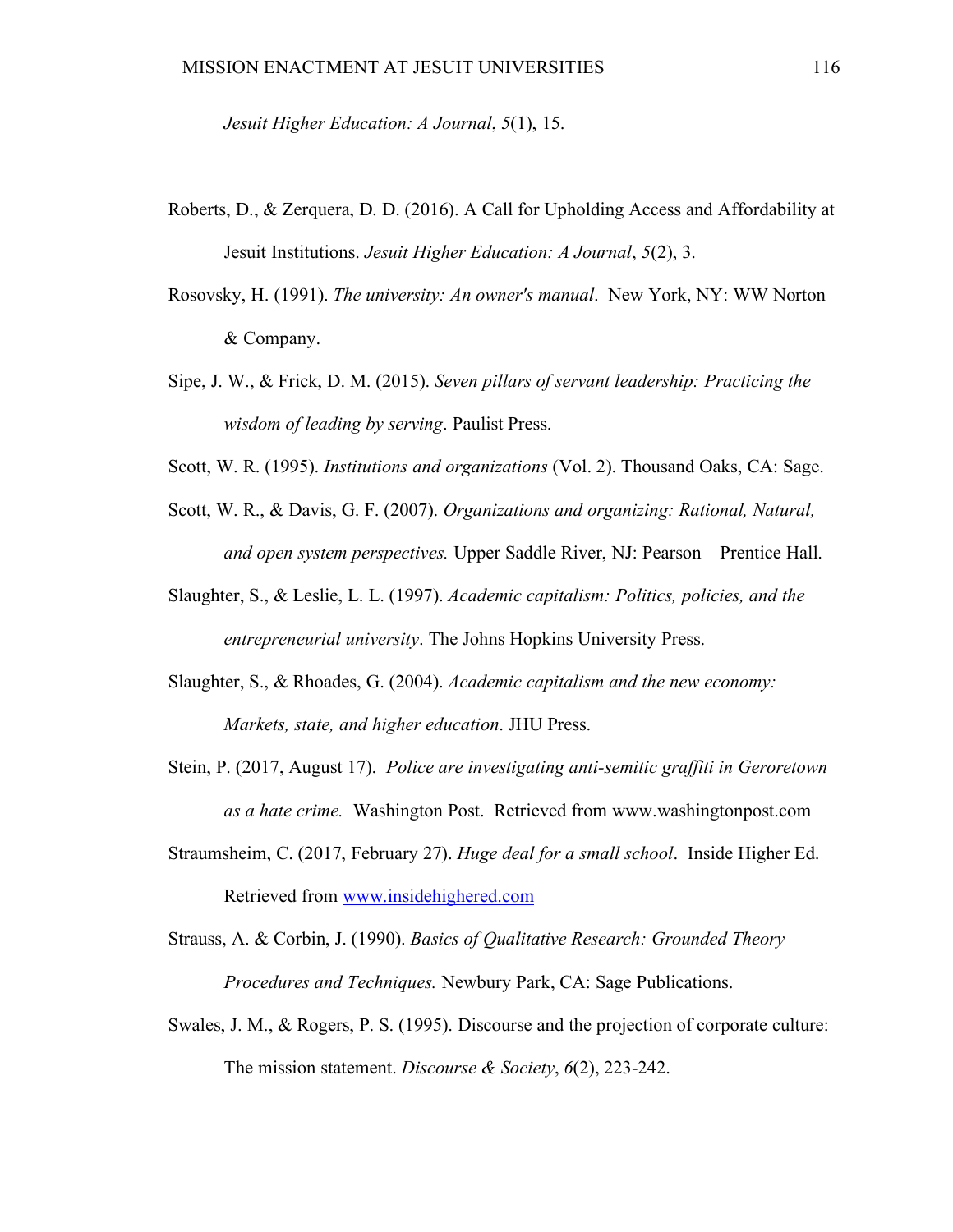- Twale, D. J., & Place, A. W. (2006). The case of trinity university: collegial rift, mission drift, corporate shift. *Journal of Cases in Educational Leadership*, 9 (4), 21–33.
- Yin, R. K. (2014). *Case study research: Design and methods*. Sage publications.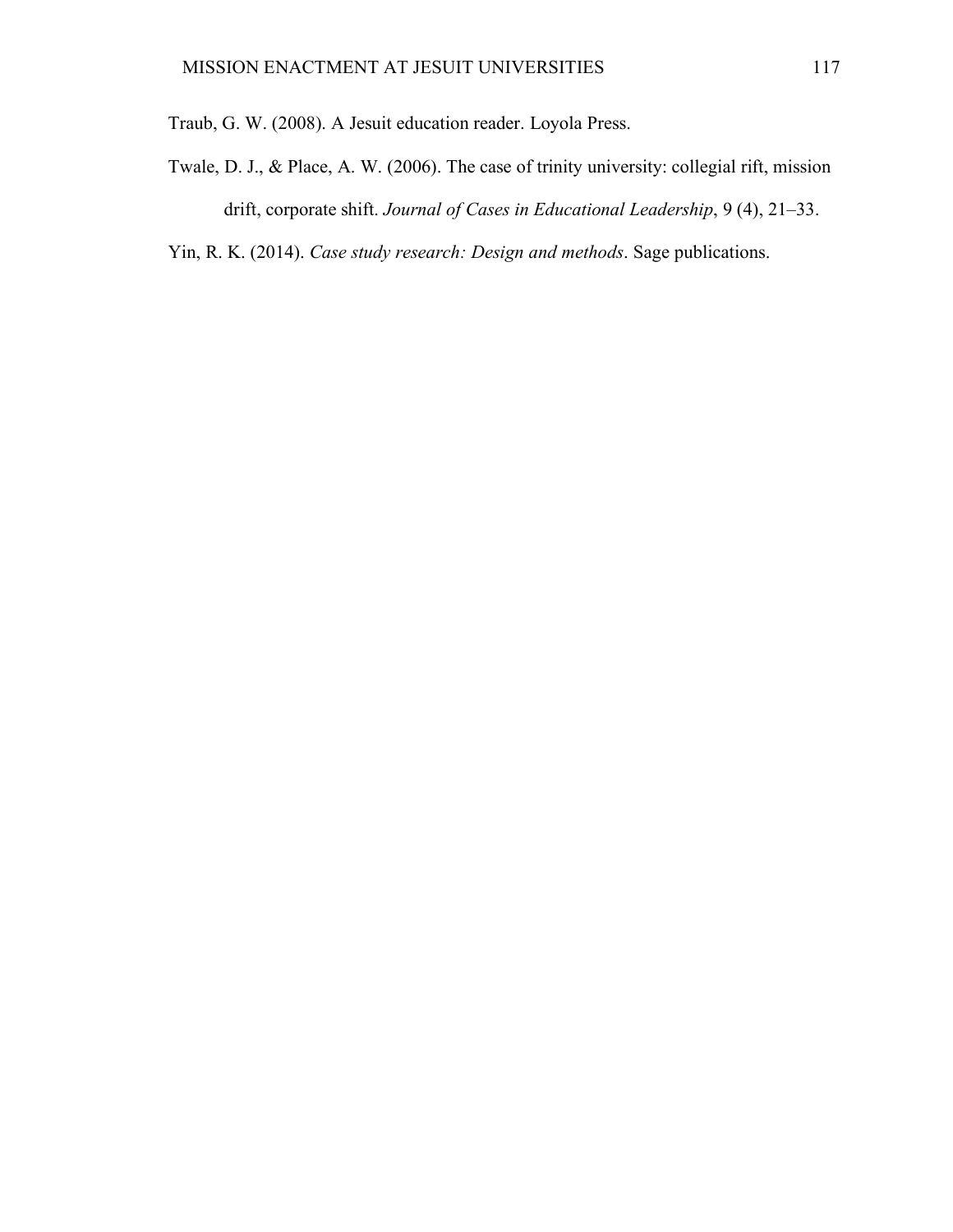### APPENDIX

### **Appendix A: Case Protocol**

#### *Section A: overview of the case study*

This will be a qualitative study using the case study method (Yin, 2014). More specifically, this will be an explanatory single case study that uses a holistic design and focuses on a single-unit of analysis: the experiences of senior-level strategic enrollment management officers at Jesuit universities.

The purpose of this explanatory case study is two-fold. First, this study will explore the ways tension in the broader neoliberal higher education environment is experienced senior-level strategic enrollment management officers at Jesuit universities in their efforts to fulfill their espoused missions. Second, this study will examine the ways in which individual actors at Jesuit universities can serve as agents of social change helping fulfill institutional mission.

Yin (2014) explains that propositions "direct attention to something that should be examined within the scope of the study" (p. 30). At its core, this study seeks to examine two things. First, the ways in which senior-level strategic enrollment management officers at Jesuit universities *experience* the tension between neoliberalism and mission enactment. Second, this study seeks to understand how that population *navigates* those same tensions.

To help frame this study a conceptual framework has been developed, is divided into three main sections that broadly fall under the following headings: (1) mission, (2) neoliberalism, (3) the space between.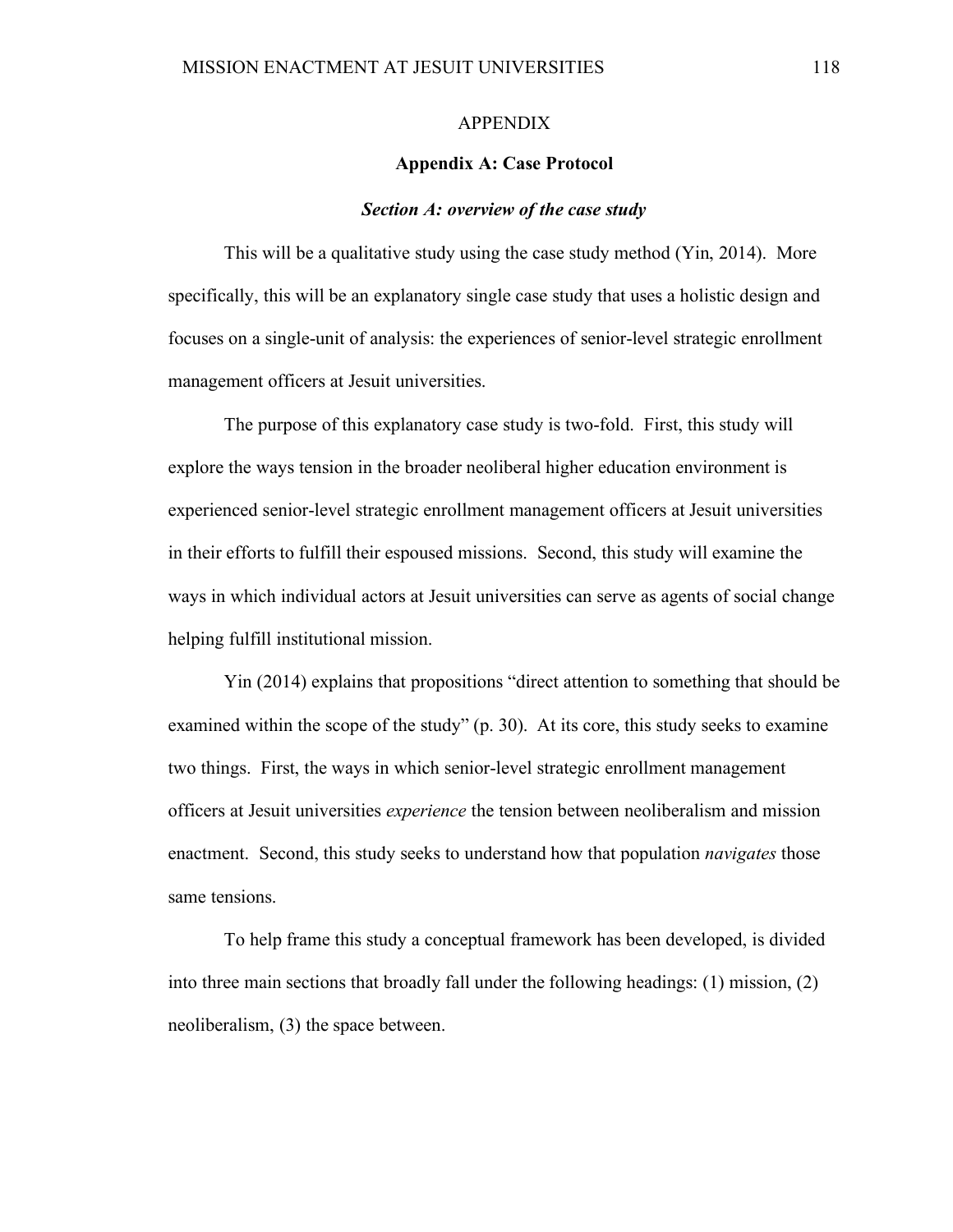The mission section begins by exploring literature on mission statements and the role they play in organizations. Next, the section provides an overview of the liberal education, namely examining the purpose, structure, and need for an accessible and affordable liberal education. Finally, the section closes with an overview of both the apostolic Jesuit mission and the mission of Jesuit higher education.

The second section of the conceptual framework opens with an overview of neoliberalism and examines the ways that neoliberalism has impacted universities. The section introduces resource dependence theory (Pfeffer & Salancik, 1978) and explores the ways in which this theory can be applied to decision making at universities. Finally, the second section closes by examining the concept of mission drift, which is arguably a byproduct of succumbing to neoliberal and resource depend forces.

The final section of the conceptual framework, titled the space between, examines the intersection of mission and neoliberalism and the way decisions are made amid this tension. The section opens by introducing the concept of interest convergence (Bell, 1980) and briefly explores critical race theory (Bell, 1980). Next, the section introduces strategic response theory (Oliver, 1991). Finally, this section examines the role that leadership and individual actors play in organizations. More specifically, an introduction to agency (Battilana, 2011), institutional entrepreneurs (DiMaggio, 1988; Becker, 1999) and servant leadership (Greenleaf, 1977) is provided.

This case study is being implemented to fulfill partial degree requirements for the degree Doctor of Education at University of San Francisco. As such the primary audience for this study is the researcher's dissertation committee.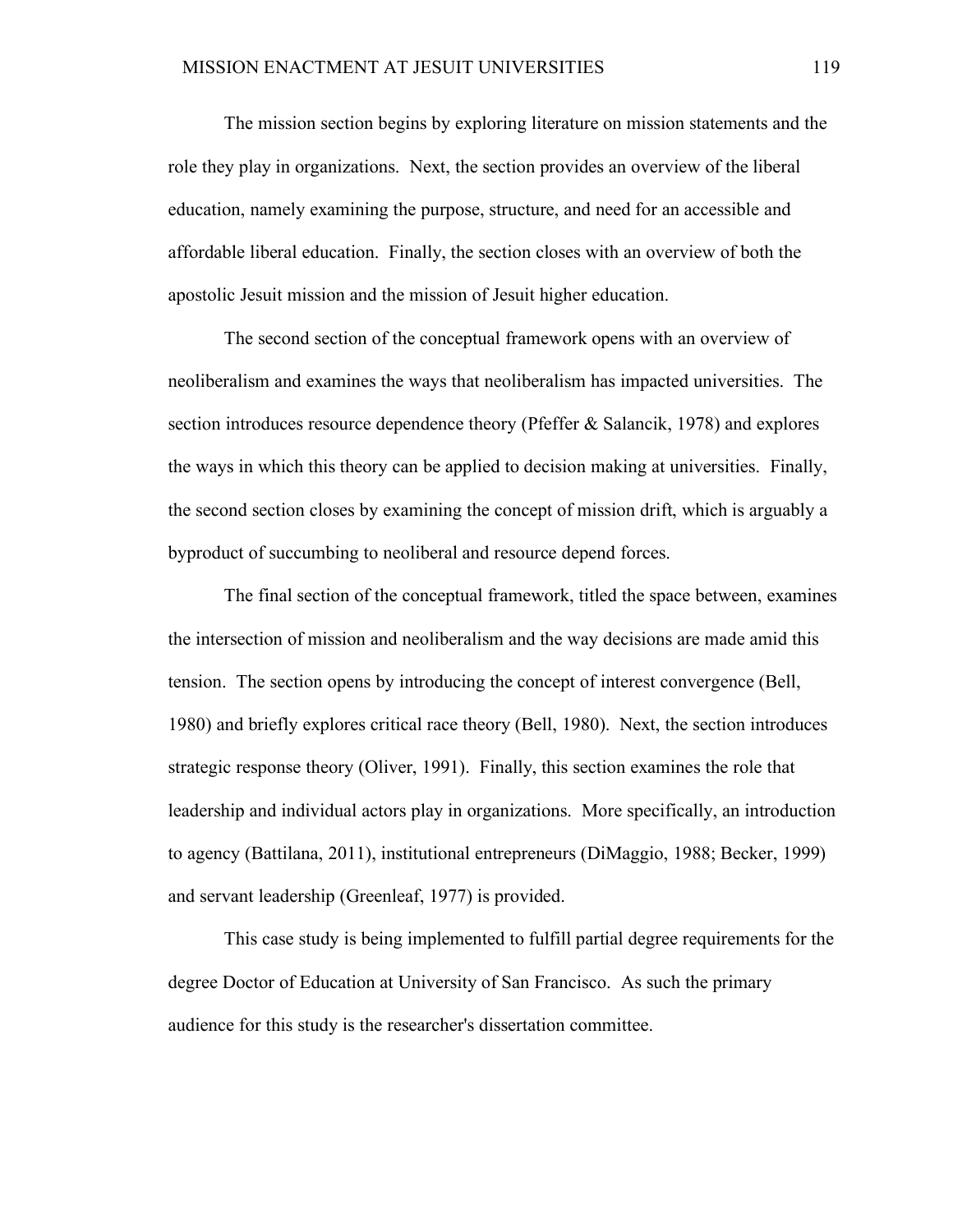### *Section B: data collection procedures*

This case study will draw upon two sources of evidence: (1) description of IPEDS data, (2) interviews. Regarding documentation: the researcher will provide a descriptive analysis of publicly available data from the Integrated Postsecondary Education Data System (IPEDS) to help provide an understanding of the current landscape participants are working in. Similarly, the analysis will be used to insure that the participants in the study come from institutions that are reflective of the eligible sample. Regarding interviews: to secure interview participants the researcher will email the senior enrollment management professional at each of the 28 Jesuit universities requesting they participate in the study. The primary resource needed to implement this study will be a computer with access to the video-conference platform *Zoom*. The interviewer will use Zoom to host the interviews, and with participant consent record the interaction for later transcription. Additionally, notepad with a pen and a stopwatch will be necessary in order to take notes throughout the process and r make time stamps to denote important comments during interviews. Finally, the researcher will need a quiet space to compile notes at the conclusion of each interview.

Yin (2014) recommends creating a clear timeline of when data will be collected, but also acknowledges that the researcher is subject to the availability of the participants. Generally speaking, data will be collected at some point between January 15, 2018 and March 15, 2018.

Finally, Yin (2014) advocates that this section will include the rationale for IRB approval. In this case the IRB chair at University of San Francisco found this study not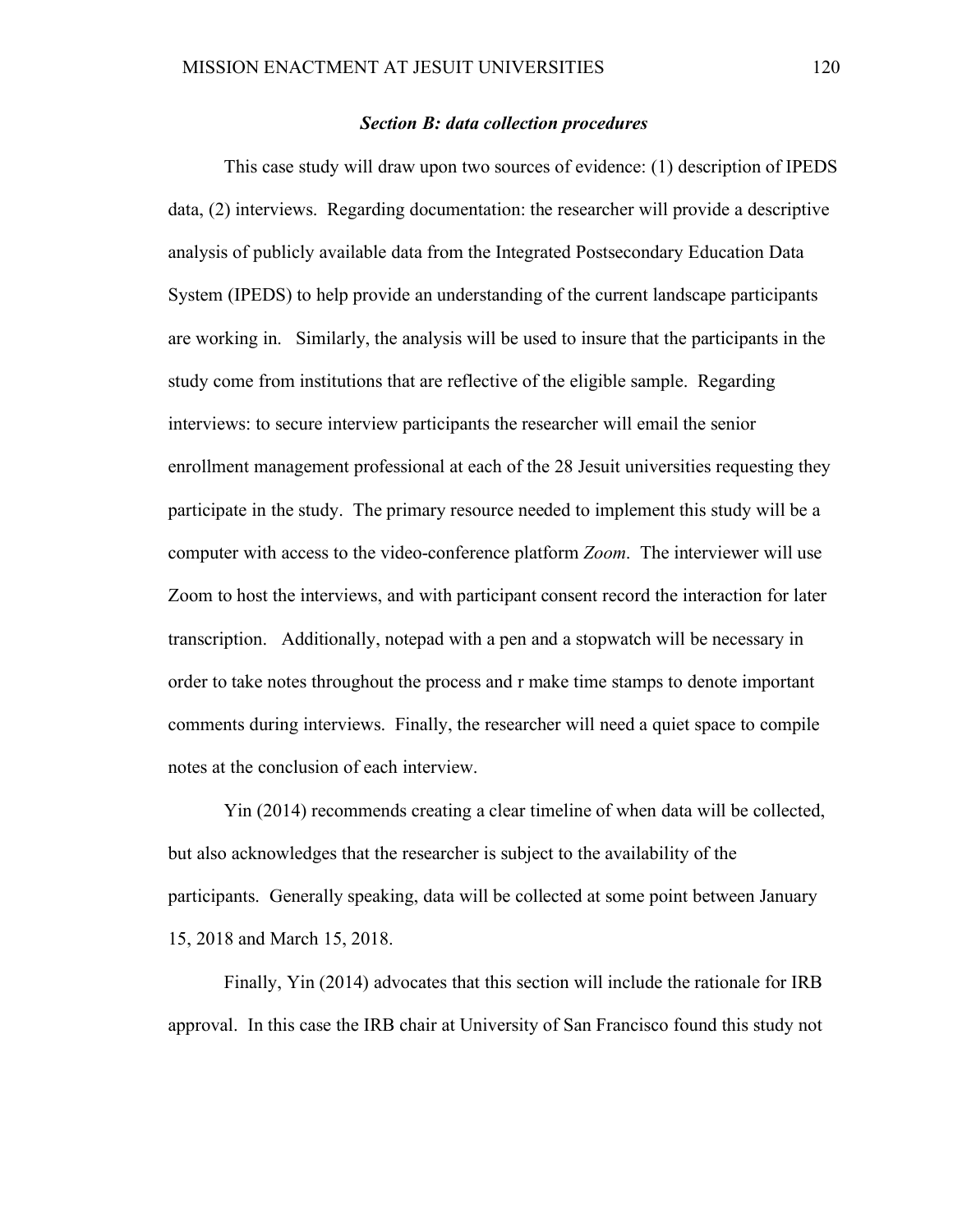to require further IRB review or oversight as it is a standard program review with no foreseeable risks involved and has granted permission to move forward with the study.

### *Section C: data collection questions*

Yin (2014) distinguishes case study questions from those in a protocol instrument by stating that the case study questions are, "posed to you the researcher not to an interviewee" (p. 89). More specifically, these questions direct the researcher towards what needs to be answered and why (Yin, 2014). Yin (2014) also suggests that each question is accompanied with a list of likely sources of evidence. As such, the researcher will be focusing on the following research questions and likely sources of evidence:

1. How are tensions between social justice mission and neoliberal forces experienced by senior-level strategic enrollment management officers at Jesuit universities?

*Sources of evidence:* (1) documentation, (2) interviews

2. How do senior-level strategic enrollment management officers navigate fulfilling a social justice mission within a neoliberal environment at Jesuit universities? *Sources of evidence:* (1) documentation, (2) interviews